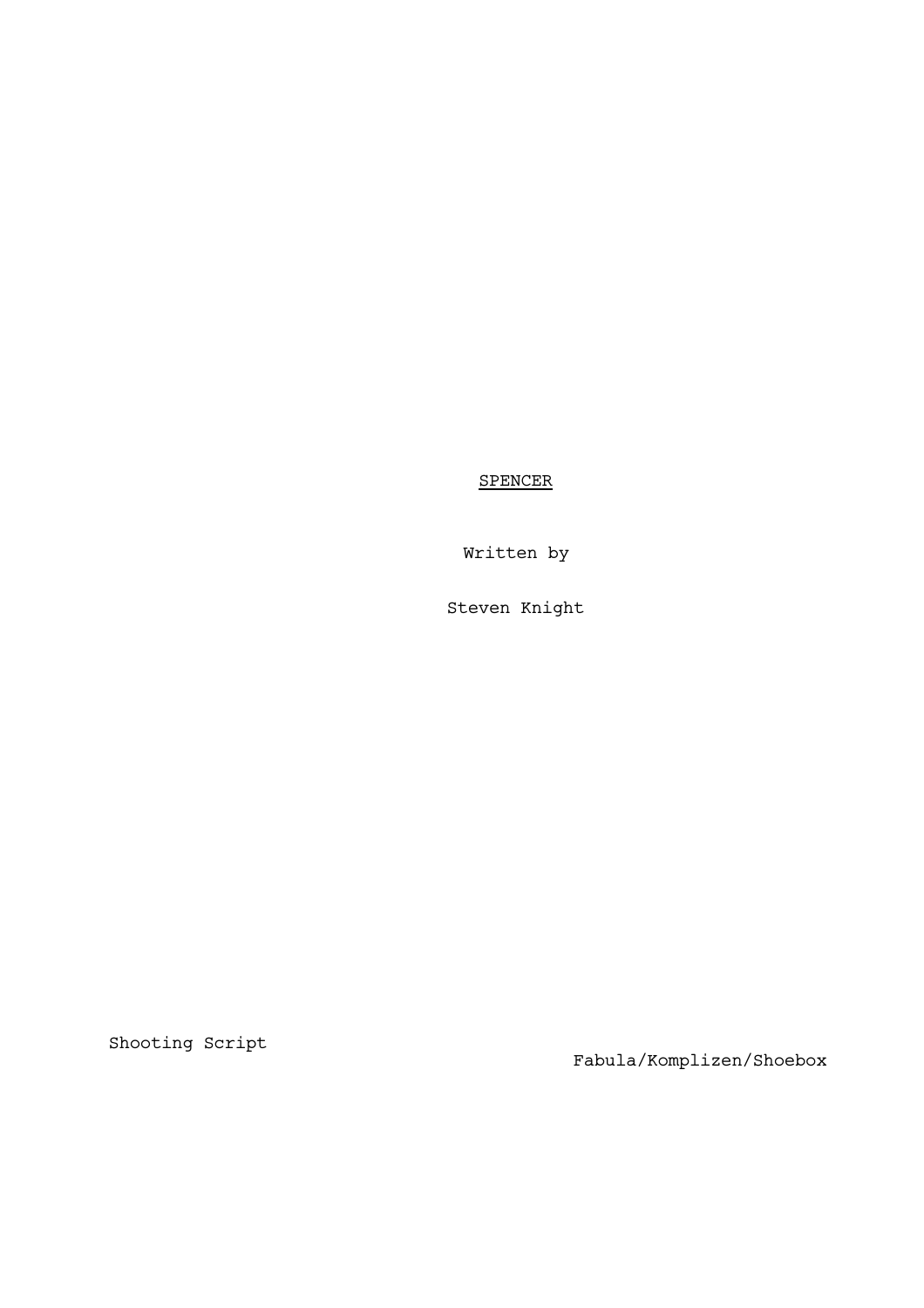The kitchen is functional and stripped totally bare of anything that isn't screwed down. Large windows allow thin winter light inside and a brass tap drips water into an empty sink.

On the wall is a large sign. '*Keep noise to a minimum. They can hear you.*'

Caption: '*England*'.

Fade out and up....

*Caption: 'Christmas Eve'.*

The caption fades but we stay with this image of an empty kitchen for a few moments. Then we hear a door being unlocked. After a moment a staff sergeant from the 20 Squadron Royal Corps of Transport in full uniform enters and we see him from the back as he looks around and opens a couple of cupboards to peer in. His heavy boots thump on the tiled floor.

The cupboards are all completely empty and wiped clean.

His military radio crackles into life. The soldier puts it to his mouth as he half turns to us.

> STAFF SERGEANT WOOD Hello 3. All clear. Bring it in.

Driving music begins. Suddenly...

2 EXT. SANDRINGHAM, DRIVEWAY - DAY 2

...A fleet of seven military vehicles are thundering up the driveway of the large mid Victorian country house. The vehicles drive between two lines of trees choking out black exhaust into the frozen air.

*We cut close to the huge wheels rolling over a dead and already squashed pheasant, one, two, three, four trucks...*

We come around and see the country house ahead. But, for now, we see it only briefly. Suddenly...

3 EXT. COUNTRY ROAD/INT. MODEST FAMILY SALOON CAR - DAY 3

...close on the wheels of a small car, tiny compared to the military trucks. We pull wide to see a car driving too fast between high hedges. It takes a bend at sharp speed.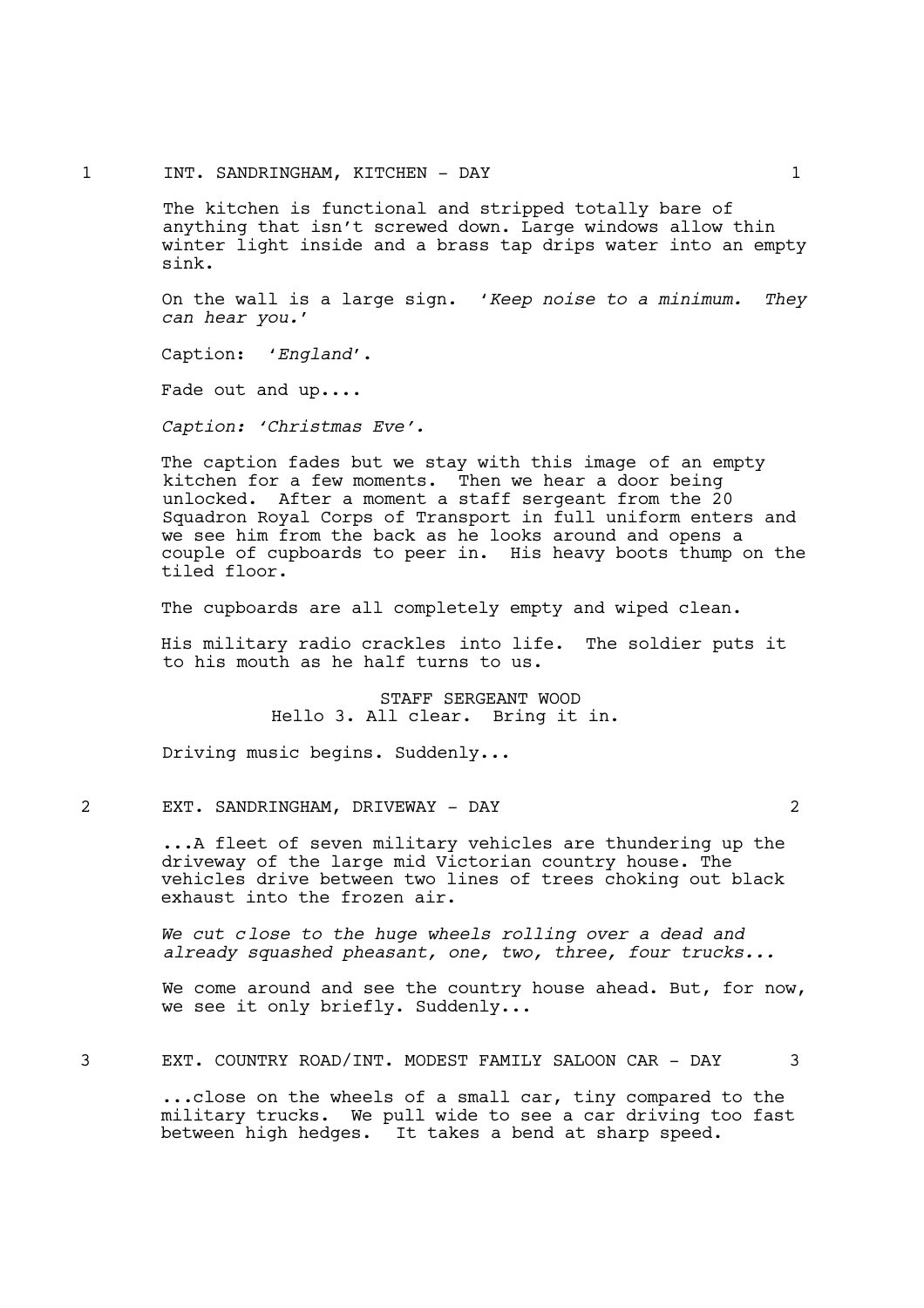The driver is a woman but we don't see her face clearly. The car is a family saloon and, as it zooms by, we read the sticker in the back '*Baby on board*'....

## 4 EXT. SANDRINGHAM - DAY 4

Music roars on. The fleet of military trucks have begun to park and soldiers jump out as doors are slammed. There is no need for orders or instruction since every soldier knows what they must do. They go to the back of the trucks where two soldiers jump into the back of each truck. Sheets cover boxes which might contain ammunition or explosives.

The door to the house is already open and the soldiers begin to carry the boxes and hampers into the house like ants. We see a soldier carrying a small plastic Christmas tree carelessly upside down.

## 5 EXT. A ROAD AND B ROAD JUNCTION - DAY 5

The saloon car appears around a bend and pulls up at speed as it reaches the 'A' road. We are head on to the car. A 1980s pop song is playing inside the car...

We see the face of the driver. She takes a breath. She looks at a map book that is open on the passenger seat. She hisses to herself.

## DIANA Where the fuck am I?

She then checks her watch and laughs recklessly into her hand at how late she is. She hooks her hair back behind her ear as she looks to check the road is clear. We will learn that this is DIANA.

We move wide and see her car parked in the road. She turns up the volume on the cassette player as she pulls out.

### 6 INT. SANDRINGHAM, KITCHEN - DAY 6

The soldiers are placing the boxes and hampers in neat rows on the kitchen floor. One looks out of the window and calls out...

> LANCE CORPORAL JACOBS Civilians approaching Staff.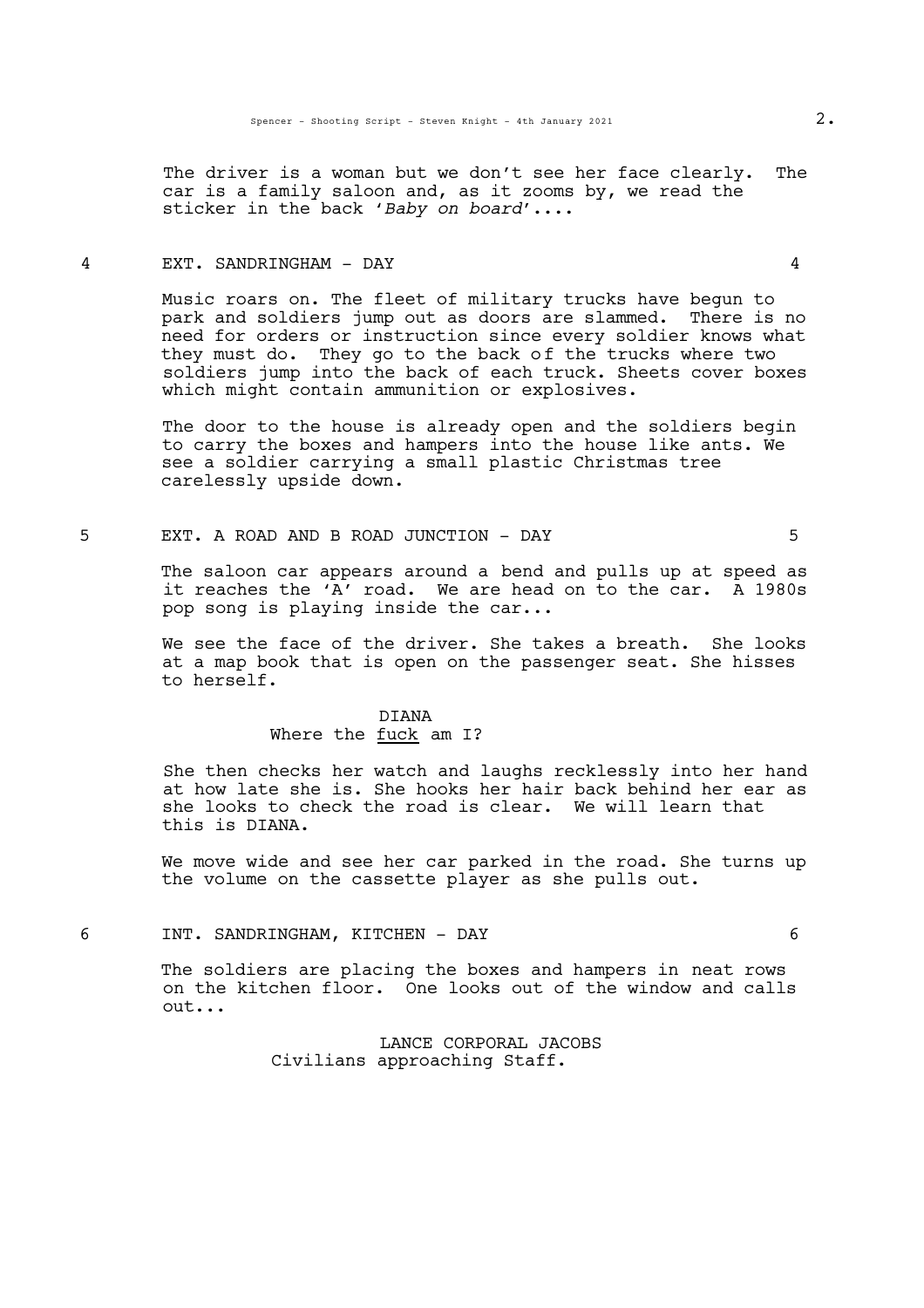7 EXT. SANDRINGHAM, KITCHEN, STAFF ENTRANCE - DAY

We see a line of chefs in chef whites, walking in single file toward the kitchen. They look like an alternative military.<br>The kitchen door ahead opens...

### 8 INT. SANDRINGHAM, KITCHEN - DAY 8

Eight men and six women in chef whites enter and waste no time. They begin to check the labels on the boxes and hampers, handwritten on large labels.

We come close to one of the chefs, the HEAD CHEF (DARREN MACGRADY). He opens a box and we find it is full of very sharp kitchen knives. Only now we start to understand, the soldiers had not been delivering military gear at all...

As the chefs in white uniforms have entered, the soldiers in their green uniforms all leave. As the last soldier departs, a very old iron bell rings high in a corner of the kitchen.<br>Darren looks up at it and takes a breath with knife in hand...

### DARREN Brigade! Once more unto the breach!

The music swells. The brigade all yell in unison from within their various tasks...

**BRIGADE** 

Yes chef!!

## 9 EXT. SANDRINGHAM, DRIVEWAY - DAY

A long black Bentley followed by a Range Rover from the Royalty Protection Department drive up the driveway as the military trucks pull over into cut-outs in the single lane road to let them pass. As it passes, we glimpse PRINCESS ANNE and MARK PHILLIPS on the backseat of the Bentley. The  $\quad$   $\star$ military trucks are driving in the opposite direction but pull over in face of the Bentley which speeds past them.

10 EXT. NORFOLK, PETROL STATION, ROADHOUSE CAFE - DAY 10

We find Diana's saloon car pulling up into the car park. Once parked Diana pulls the handbrake. The music ends...

Diana reacts to anxiety with a deep breath. She turns to the open page of a map book on the passenger seat. She stares at it and blinks away frustration.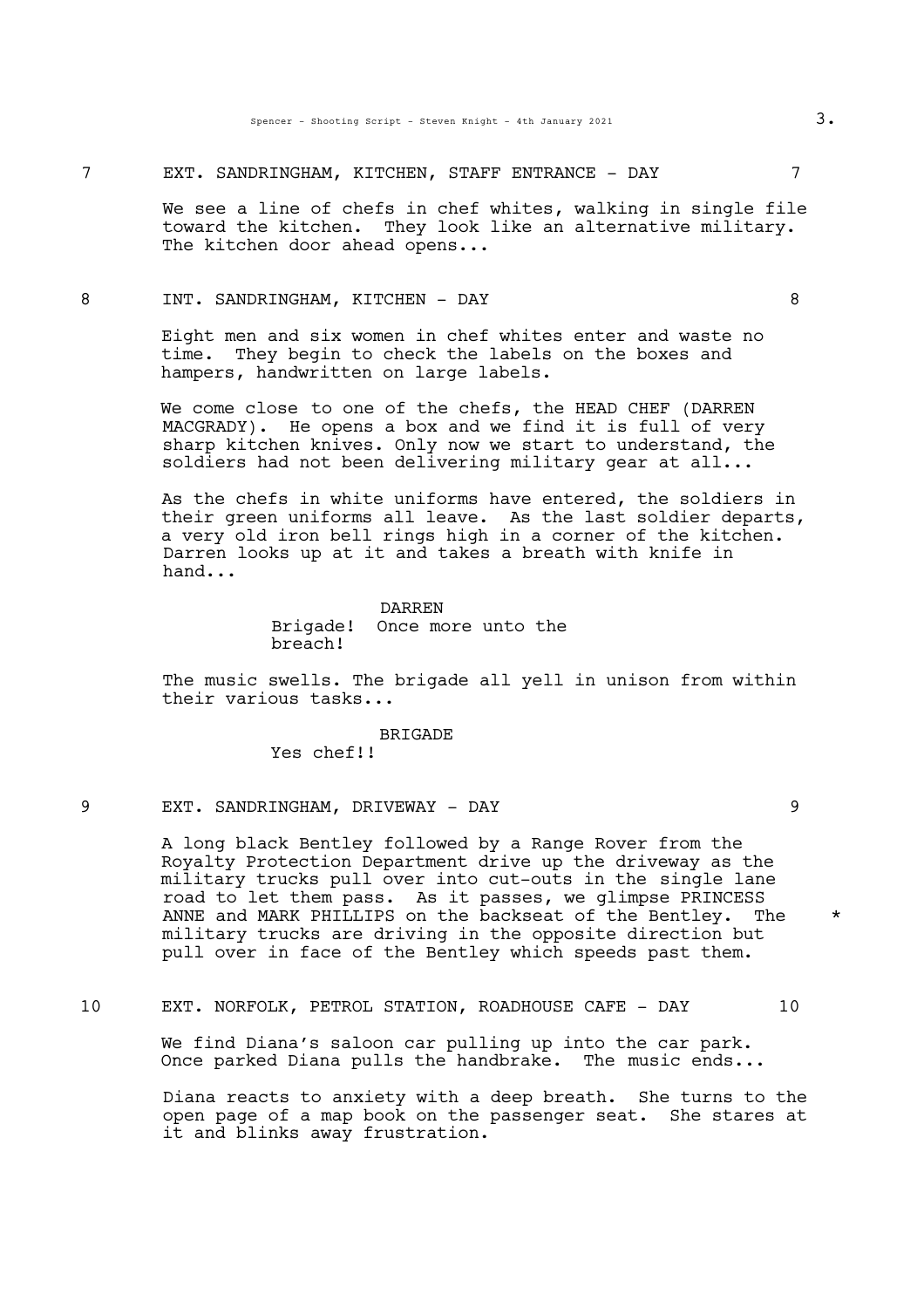After a moment she decides there is no choice and she gets out of the car. She walks toward the lonely looking cafe, pulling on unnecessary sunglasses.

# 11 INT. ROADHOUSE CAFE - DAY 11

A handful of truck drivers and a family sit eating cafe food and drinking tea with waitresses preparing trays. Diana walks into the cafe. The bell on the door tinkles as she addresses the middle-aged waitress.

> DIANA Excuse me, I'm looking for somewhere...

She takes off her sunglasses and expects the reaction...

DIANA (CONT'D)<br>...and I have absolutely no bloody idea where I am.

The waitress turns to Diana and, in shock, drops the silver spoon she is holding. Other heads turn and jaws drop.

> DIANA (CONT'D) There are no signs anywhere. Where am I?

There is stunned silence as the entire cafe stares at Diana. She smiles...

> DIANA (CONT'D) Yes. Me. Hello.

Diana looks around, sees a family with young children,<br>staring at her in astonishment. A boy of six is the only one \* who keeps eating, using his fingers to dip chips into tomato  $*$ ketchup. \*

Diana peers at him and speaks to break the stunned silence. \*

DIANA (CONT'D) \* They look nice.  $*$ 

The boy pops another chip into his mouth then turns and  $*$ casually offers Diana a chip. All eyes are on her, everyone \* disbelieving. Diana smiles that famous smile. \*

|                                         |  |                | DIANA (CONT'D) |  |  |  |  |  |
|-----------------------------------------|--|----------------|----------------|--|--|--|--|--|
|                                         |  | Oh. Thank you. |                |  |  |  |  |  |
|                                         |  |                |                |  |  |  |  |  |
| She takes a chip and is about to eat it |  |                |                |  |  |  |  |  |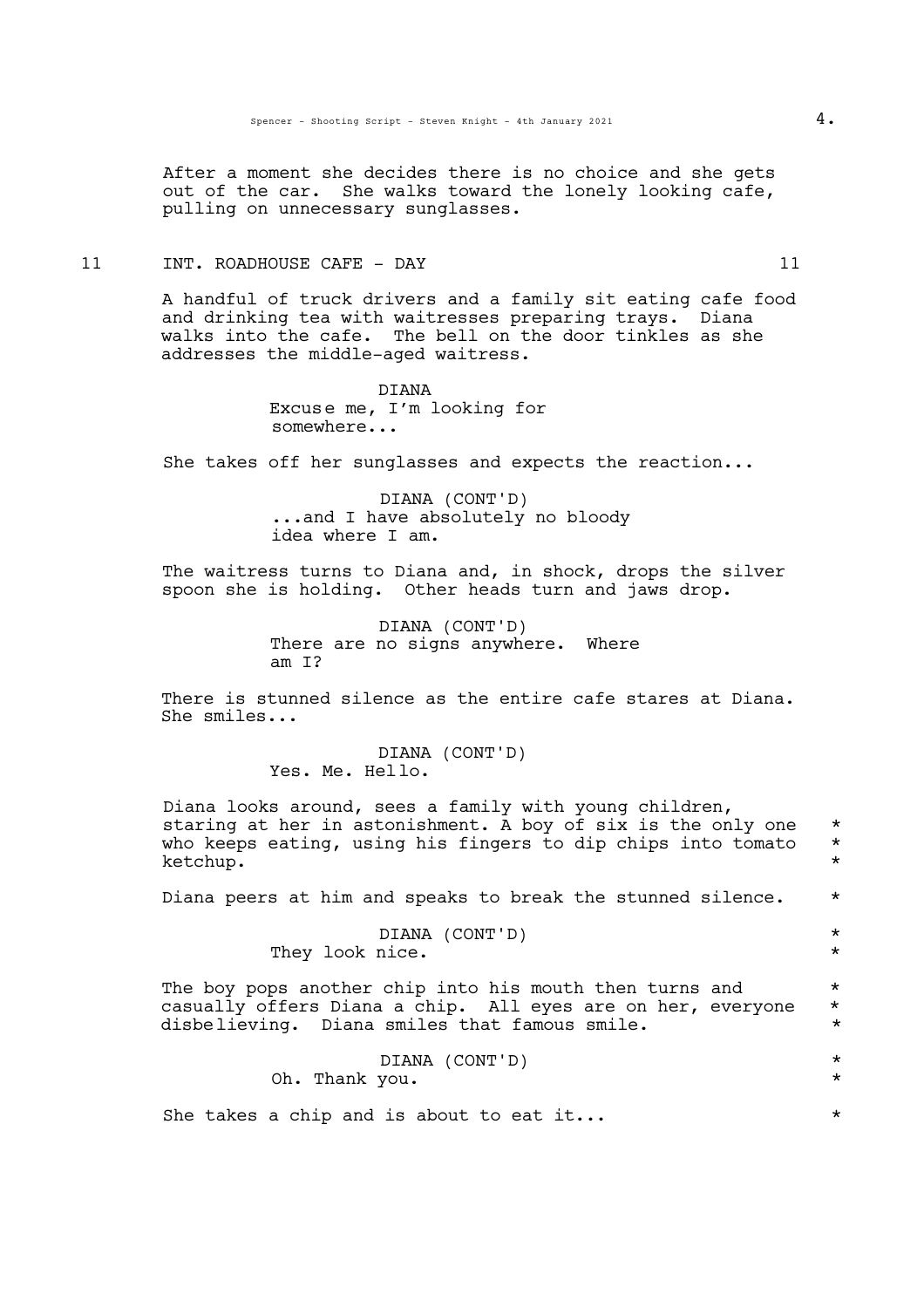| BOY                                                         | $^\star$ |
|-------------------------------------------------------------|----------|
| Better with ketchup.                                        | $\star$  |
| A pause.                                                    | $\star$  |
| DIANA (SOFTLY)                                              | $\star$  |
| Of course.                                                  | $\star$  |
| She dips the chip into the ketchup.                         | $\star$  |
| DIANA (CONT'D)                                              | $\star$  |
| Thank you.                                                  | $\star$  |
| She puts the chip into her mouth and the boy goes back to   | $\star$  |
| eating. Everyone else is frozen. Diana swallows and takes a | $\star$  |
| moment                                                      | $\star$  |

DIANA (CONT'D) \* So. Anyway. As I say. I'm very<br>lost and very late and very anxious \* \* \* lost and very late and very anxious \* to find out where the hell I am.

# 12 EXT. SANDRINGHAM, DRIVEWAY - DAY 12

Music resumes.

A second fleet of cars is arriving, this time two dark Bentleys and two Range Rovers. In the back seat window of the second limousine we see the face of a boy, ten years old, staring out mournfully from the interior. We will learn that this is WILLIAM. His ghostly face is gone in a second. The Range Rovers have blue flashing lights on the windscreen and quarter lights as they shoot past.

As this second convoy approaches, the first convoy fires up and begins to drive back down the lane....

### 13 INT. SANDRINGHAM, ENTRANCE HALL - DAY 13

We are close on the dial of an ancient looking weighing machine as it registers a weight. We pull wide to see a woman in her forties (PRINCESS ANNE) standing on the weighing machine. We don't get a good look at her as we see her from behind, favoring the weighing machine as the ancient dial passes its judgement on her reflection.

(The machine has a ceramic motto printed on the front plate but we don't get to read it yet. Later we will.)

The Queen Mother's equerry (MAJOR ALISTAIR GREGORY) stands beside Anne holding her winter coat.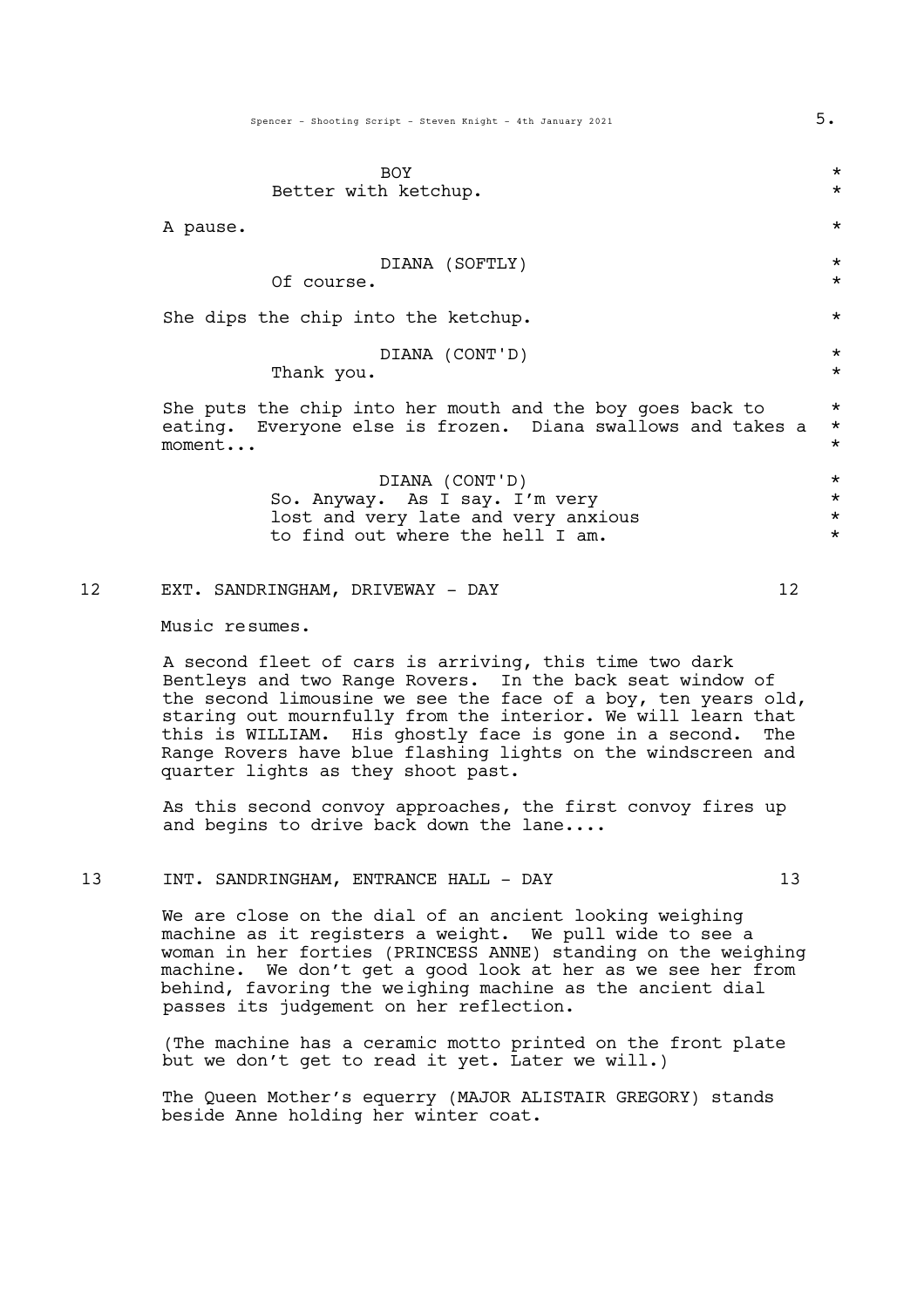Major Gregory is a fierce and almost sinister Scots ex military man and his reflection invades the weighing machine as he studies the dial.

Major Gregory reads the dial on the weighing machine and makes a note of the weight in a very large and old leather bound ledger. ANNE has a cut glass accent as she breaths softly...

> ANNE '*Half of my weight is jewellery anyway*'.

Anne glances at Gregory...

ANNE (CONT'D) Do you remember when she said that.

Gregory smiles (these two know each other well)...

MAJOR GREGORY I wasn't here. But I heard about it.

ANNE Is she here yet?

MAJOR GREGORY

Not yet, no.

Anne steps off the weighing machine and bends to put her shoes back on.

ANNE

Then she's late.

As she speaks Major Gregory looks out through the port hole window. We hear car doors slamming as the Bentley and Land Rovers of the second convoy park and personal protection officers jump out. Anne straightens.

> ANNE (CONT'D) And he is early.

Gregory repeats with amused emphasis...

MAJOR GREGORY And yet she is late.

(They speak dryly, as if this is some familiar back and forth). Anne takes back her winter coat.

> ANNE (UNSURPRISED) Well, well, well.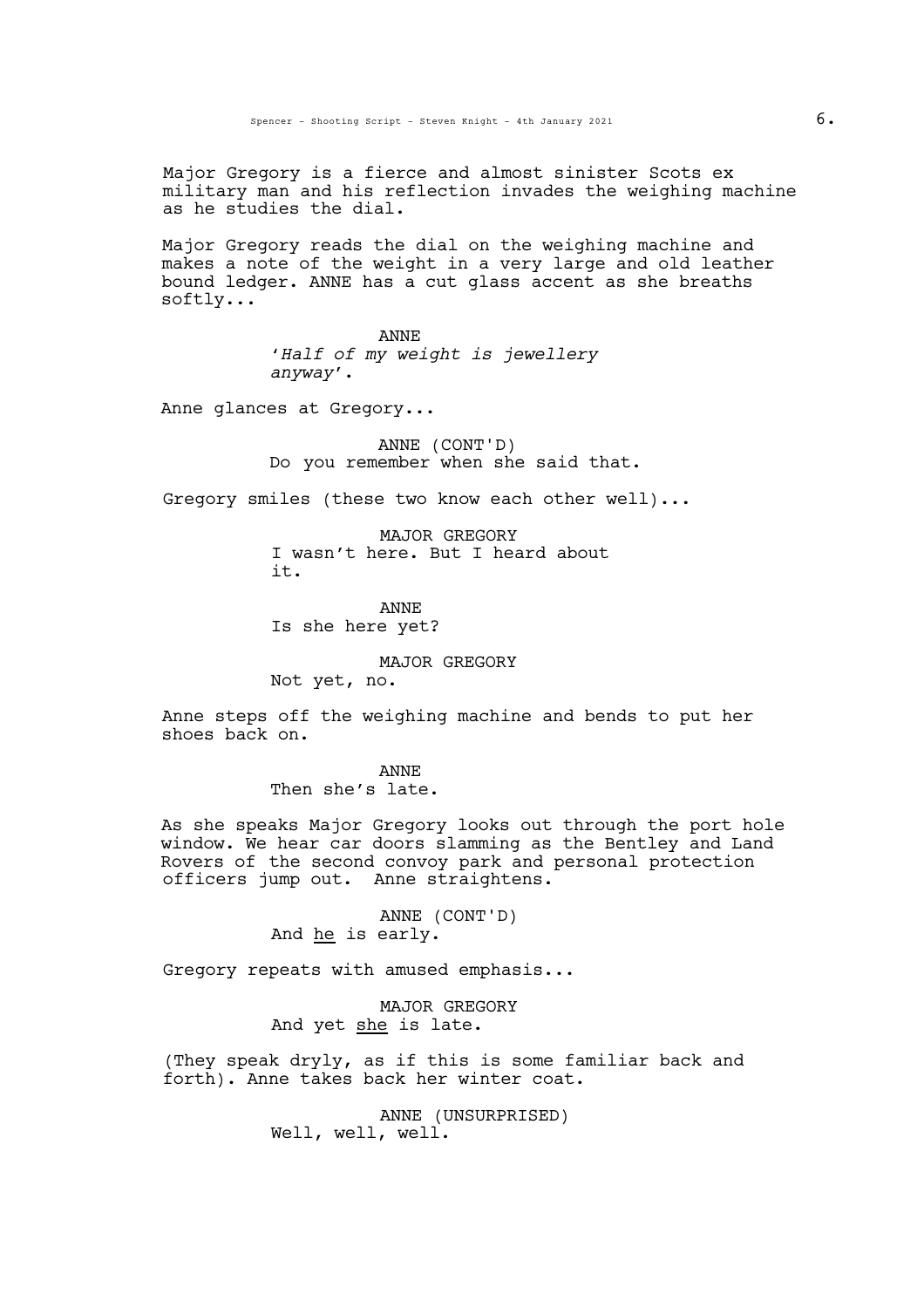Anne walks....

14 EXT. NORFOLK, COUNTRY LANE - DAY 14  $\star$ 

Diana's saloon car is driving faster now around a bend and brakes in time to allow a tractor to rumble past. As it passes, Diana gets out of the car and yells.

### DIANA

Excuse me!

The tractor driver doesn't hear over the roar of his engine and rumbles on. Diana is left amid the alien corn as the engine noise turns to bird song and the hiss of a wet wind.

We study her mixture of amusement and terror for a moment as she checks her watch. She speaks out loud to this windy isolation...

> DIANA (CONT'D) Of course. I could just keep driving. And driving and driving.

She takes a breath.

DIANA (CONT'D) Where would they put that? Where would that go on the list of horrors?

Then Diana hears a car approaching. She quickly steps into the road. The car is a mint condition Land Rover and Diana  $*$ instantly reacts. The car slows and stops ten yards away.  $*$ The DRIVER lowers his sun visor and is hidden. The passenger  $*$  dets out. We are surprised to see it is the head chef. gets out. We are surprised to see it is the head chef, Darren. He speaks to Diana in a surprised but familiar tone.

> DARREN What are *you* doing here Diana?...

He almost glances back at the hidden driver and remembers...

DARREN (CONT'D) ....Your Royal Highness....

DIANA I'm lost. Where am I? If it's you, <sup>I</sup> must be close, yes?

DARREN Yes. I've just been in the village. The house is just there...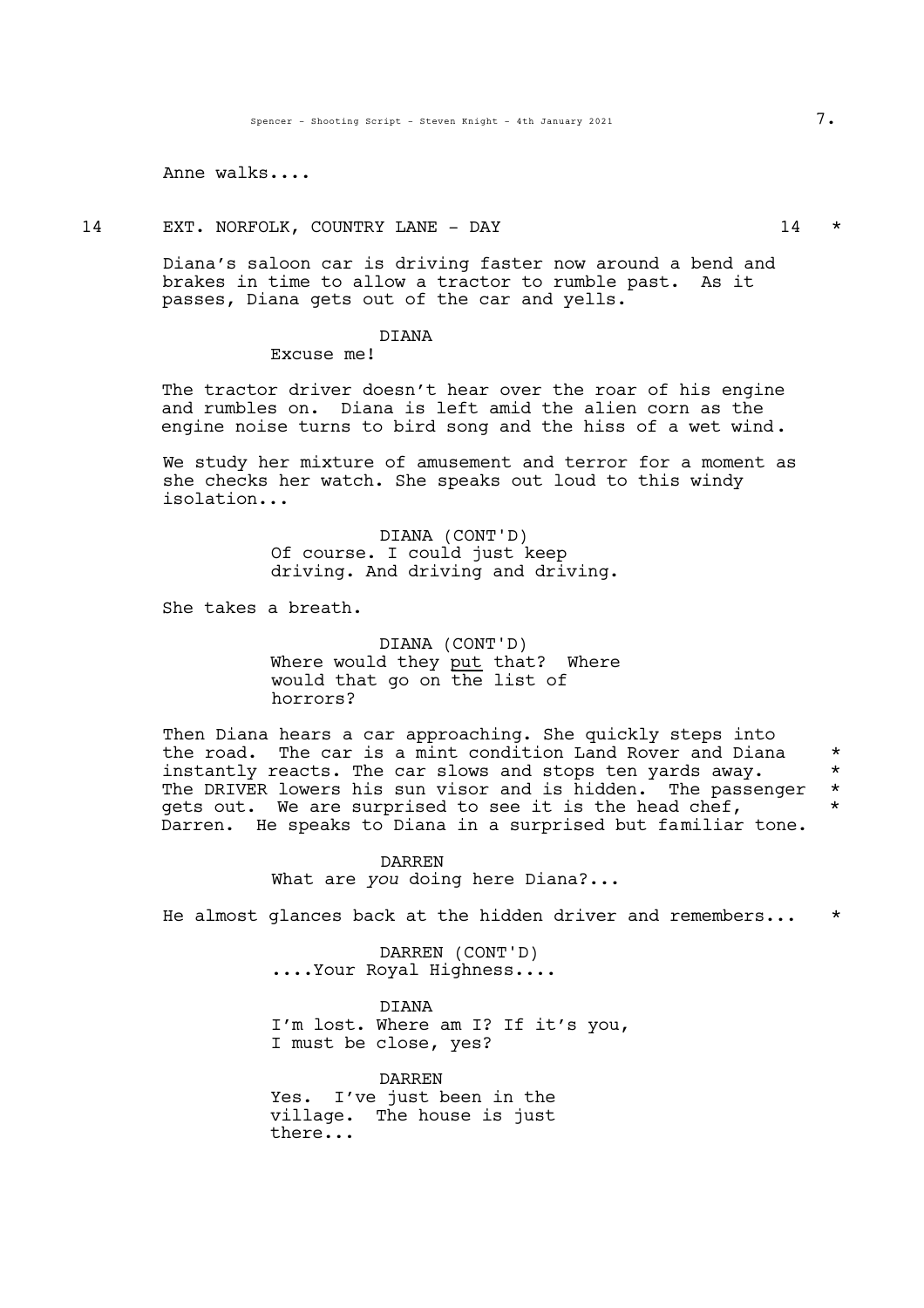Darren is bewildered....

DARREN (CONT'D) But why are you driving yourself?  $*$ 

DIANA Cars don't drive on their own.

DARREN

I mean where's your driver? Where's your security detail?

DIANA I don't know. I was in the cafe in Kensington giving some gifts and I thought I might as well just drive.

Darren approaches.

DARREN Do they know?

DIANA

No. I just drove.

He reacts with incredulity but swallows it and finally smiles...

> DARREN Anyway. Hello again.

DIANA Hello. Is everybody else there?

DARREN Apart from Her Majesty.

Diana nods gently and looks out over the wet fields. She sees a scarecrow in a heavy dark coat...

> DIANA Ah. Look. Of course. Now I know where I am. We used to call him Bertie.

She gestures at the scarecrow.

DIANA (CONT'D) I think that's my father's coat he's wearing.

Darren looks to the scarecrow and back to Diana. She sees his look of puzzlement and smiles...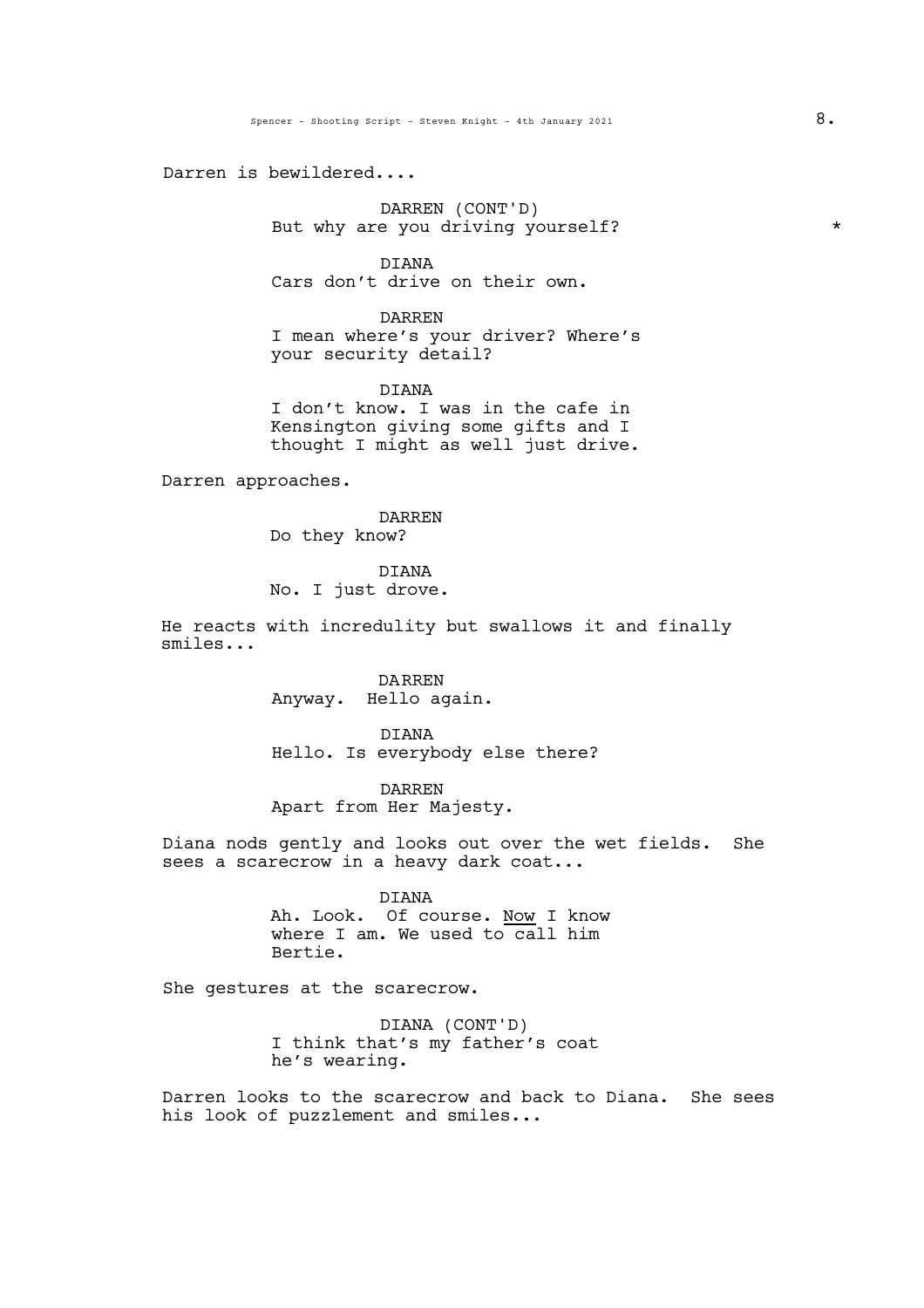DIANA (CONT'D) When I was little we used to live just over that hill. My Papa used to give the farmer his old clothes...

She looks back to the scarecrow.

DIANA (CONT'D) How could I get lost in a place where I used to play?

Darren checks his watch and looks concerned at the time and Diana's mood.

> DARREN You really should go.

DIANA Will they kill me do you think?

DARREN Just say you got lost.

DIANA I'm going to check.

DARREN

Check what?

Diana climbs over <sup>a</sup> gate and walks toward the scarecrow. Darren reacts with exasperation and calls out, incredulous but respectful...

> DARREN (CONT'D) Ma'am? It's sandwiches in fifteen minutes. We should go. You can follow me...

Diana doesn't respond and trudges on through the wet field. As she does, the driver of the Land Rover raises his sun visor and we see his face behind sunglasses, watching her go without expression.

Diana arrives at the scarecrow. She checks the label of the coat. Then she unbuttons the overcoat and takes it off the scarecrow. She heads back with it over her arm, dripping and flecked with bird shit. Darren speaks softly to himself, registering concern at her behavior...

DARREN (WITH FOREBODING) (CONT'D)

Jesus.

Diana clambers back over the gate.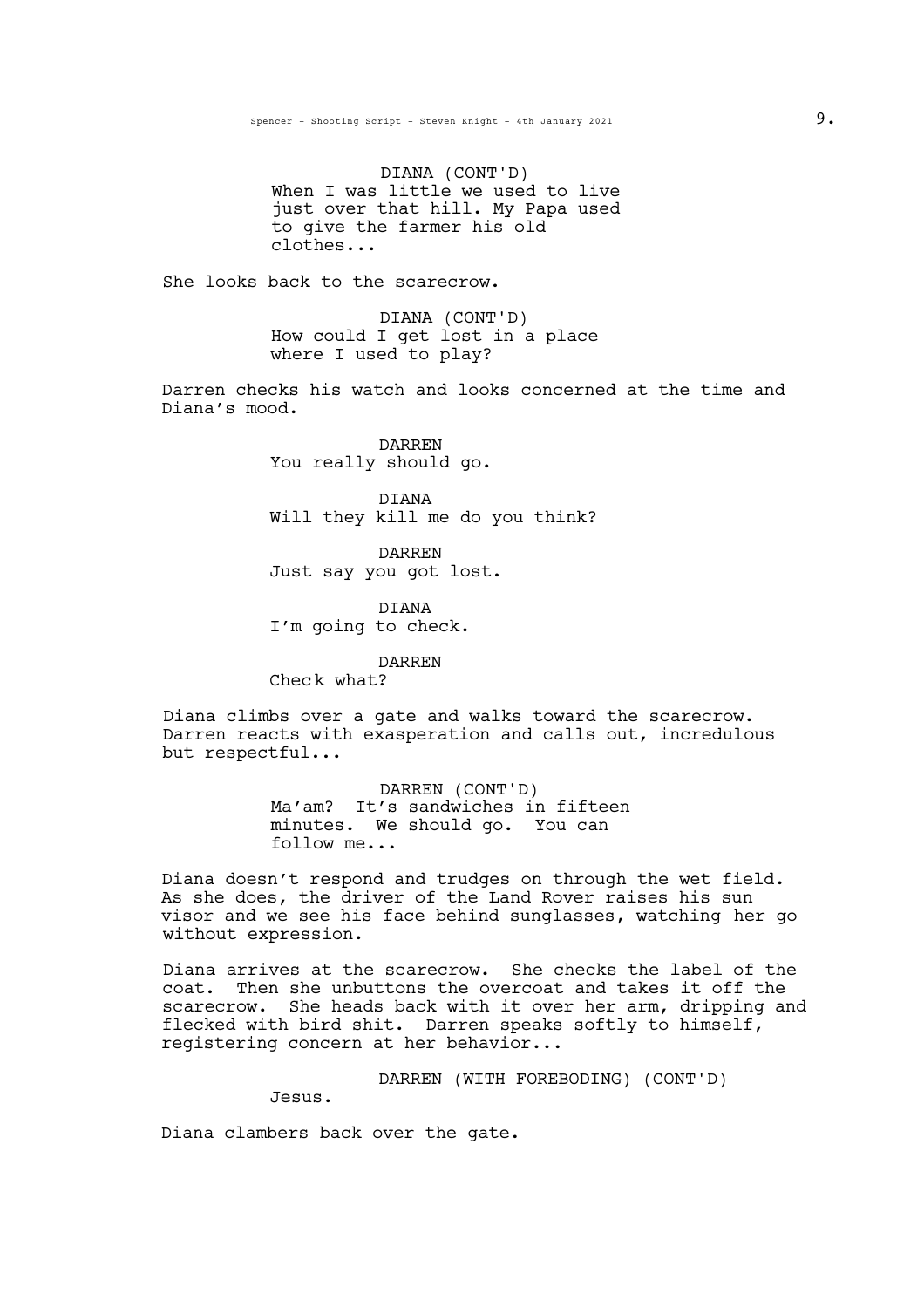#### DIANA

It is. It's my Papa's old one.

The dirty, sodden overcoat drips water and Darren glances at it.

> DARREN Look, just follow us, OK? Say  $*$ there was a big tractor broken down.

Diana heads for her car and dumps the coat on the back seat.

#### DIANA

Don't worry. I'll tell the truth. I'll say I got lost. They'll just roll their eyes. It's too late for trying broken tractors on them.

She gets into the car and fires her engine and waits. Darren \* gets back into the Land Rover. Diana winds down the window \* and waves Darren on to overtake as if she is now in charge.<br>Darren looks ahead and speaks softly to the driver... \*

> DARREN Can we pretend that didn't happen.  $*$

The driver, still without expression, fires the engine.  $*$ 

15 OMITTED 15

16 INT. SANDRINGHAM, WILLIAM AND HARRY'S BEDROOM/NURSERY - 16 EVENING

> We see William, again his face to the glass of a window, this time looking out at the driveway where the Bentleys and soldiers arrived. He hears engines and prepares. He looks disappointed to see a huge Rolls Royce with royal livery coming at stately pace with police motorcycle out riders, followed by a second limousine and more Range Rovers with flashing lights. The cavalcade drives toward the house and William sighs.

> Then a few moments later, Darren's van and Diana's saloon car appear on the drive. They are thirty yards behind the cavalcade, from the sublime to ridiculous. Darren's van brakes at a cut out. In wide we see him wave Diana on. Diana's saloon overtakes and follows on the heels of the cavalcade.

William smiles wistfully...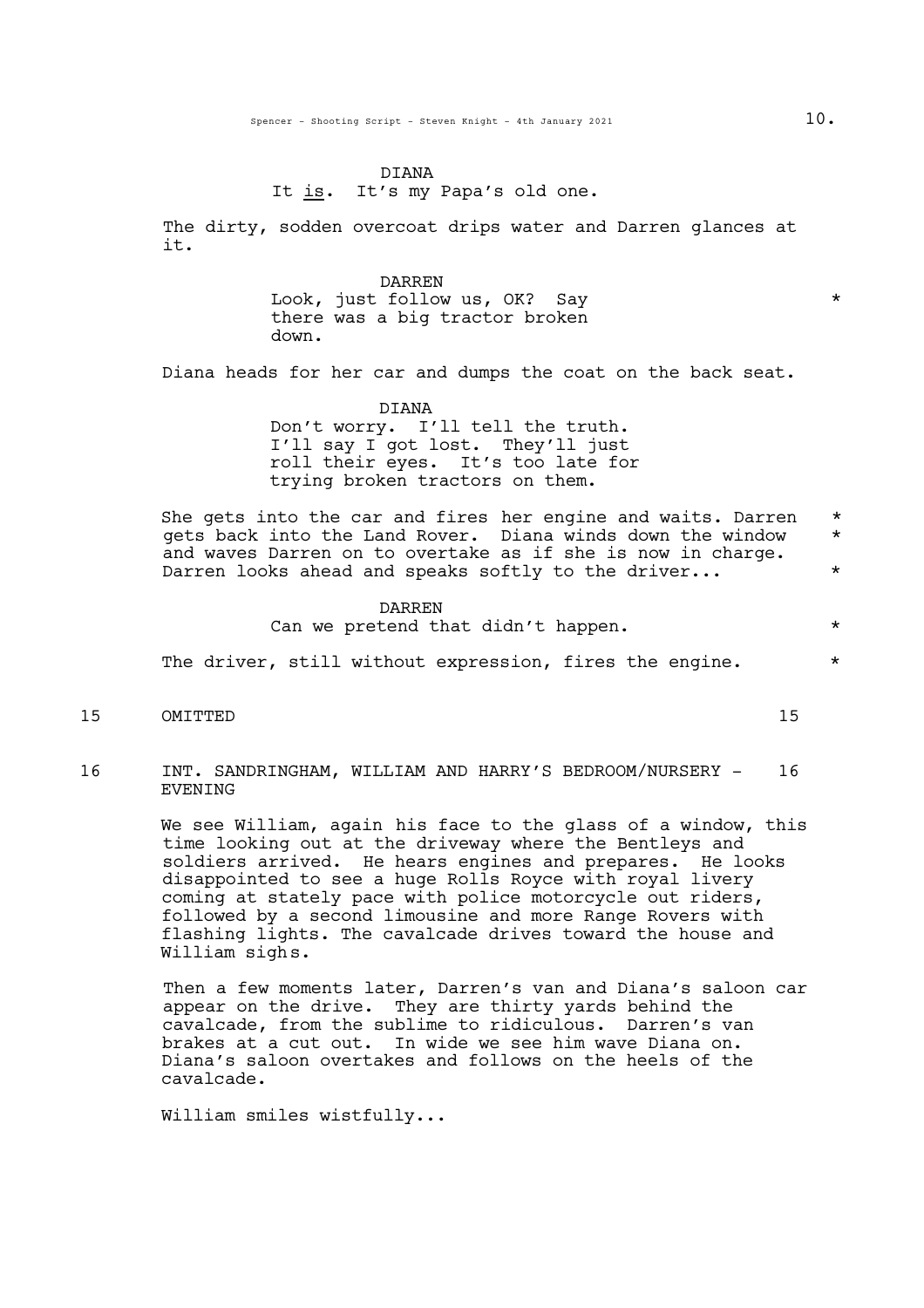#### WILLIAM

#### Oh Mummy.

William leaves the room to go and greet her. We stay at the window....

On the drive Diana's car brakes as the cavalcade parks outside the house. We sense her anxiety, her uncertainty, just in the stopping of the car. Darren is parked behind her.

Liveried palace attendants open car doors and THE QUEEN (still in very wide) gets out of the Rolls Royce. While footmen are taking care of the luggage, the Queen's Corgis are jumping from the backseat of the second limousine and catching up with her. We see Major Gregory and the land agent of Sandringham bowing elaborately as The Queen and PRINCE PHILIPP pass and enter the house.

Diana's car waits until the door to the house is closed. Diana's car finally drives toward the house and the closed door.

We watch as Diana's car parks outside the front entrance and Darren's car forks off to head for the staff entrance.

The car stays parked for a long time. We are still in wide and imagine her anxiety as she prepares. At last Diana gets out to face the nightmare ahead.

### 17 INT. SANDRINGHAM, ENTRANCE - EVENING 17

Once again we are close on the weighing machine. Through the round fish bowl window we see Diana getting out and hurrying to the door. A footman, PAUL, opens it and Major Gregory gets to his feet and opens the ledger beside the weighing machine. Diana flusters as the door opens....

> DIANA They're all here aren't they?

FOOTMAN PAUL Yes, Your Royal Highness.

Diana takes off her coat and gives it to Paul.

### DIANA

# Balls. Balls.

Major Gregory steps forward and bows gently and gestures at the weighing machine, suggesting that the meaning is obvious. Diana shivers in the cold...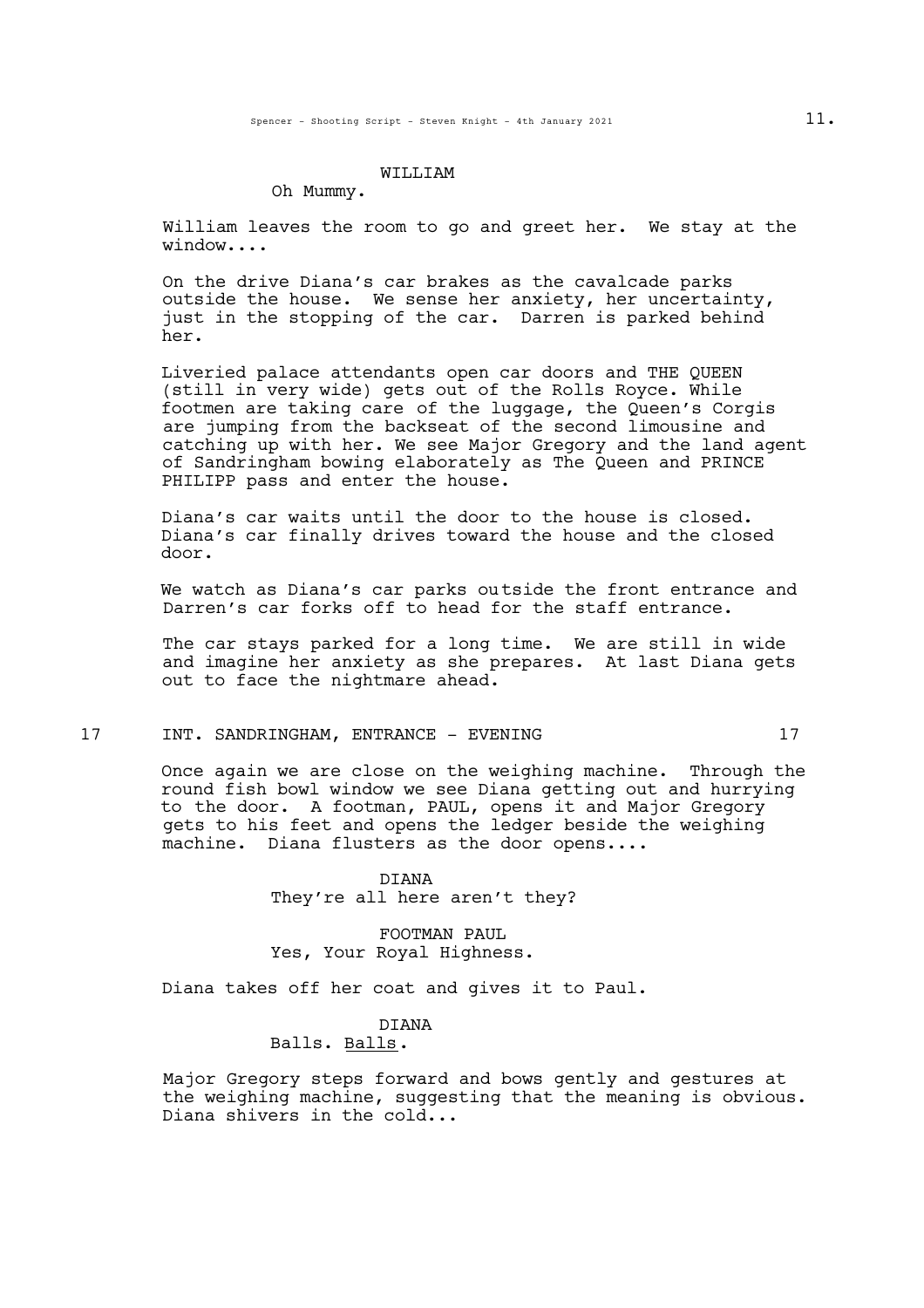DIANA (CONT'D) Oh. Hello. No. Gary usually lets me off.

Major Gregory raises his head and angles it....

MAJOR GREGORY<br>Gary', Your Royal Highness?

DIANA

The normal page. The usual Christmas page. We have <sup>a</sup> thing. Between us. An understanding. <sup>I</sup> don't usually do the getting weighed thing. I'm half jewellery anyway.

She laughs...

DIANA (CONT'D) That's what I always say.

She looks to Paul...

DIANA (CONT'D) I'm not though. It's a joke.

Paul smiles. Major Gregory doesn't smile.

MAJOR GREGORY It is tradition, ma'am.

DIANA

I know. Everyone weighed in and weighed out for Christmas. But Gary just writes something down.

Major Gregory looks to Paul and speaks with disdain.

MAJOR GREGORY Who is 'Gary'?

Diana considers an explanation but checks her watch. Major Gregory continues...

> MAJOR GREGORY (CONT'D) Ma'am, Her Majesty herself just a second ago stepped on these scales.<br>Her Majesty herself. She was very insistent that everyone joins in.

Diana studies the military resolve on Major Gregory's face and defies a little....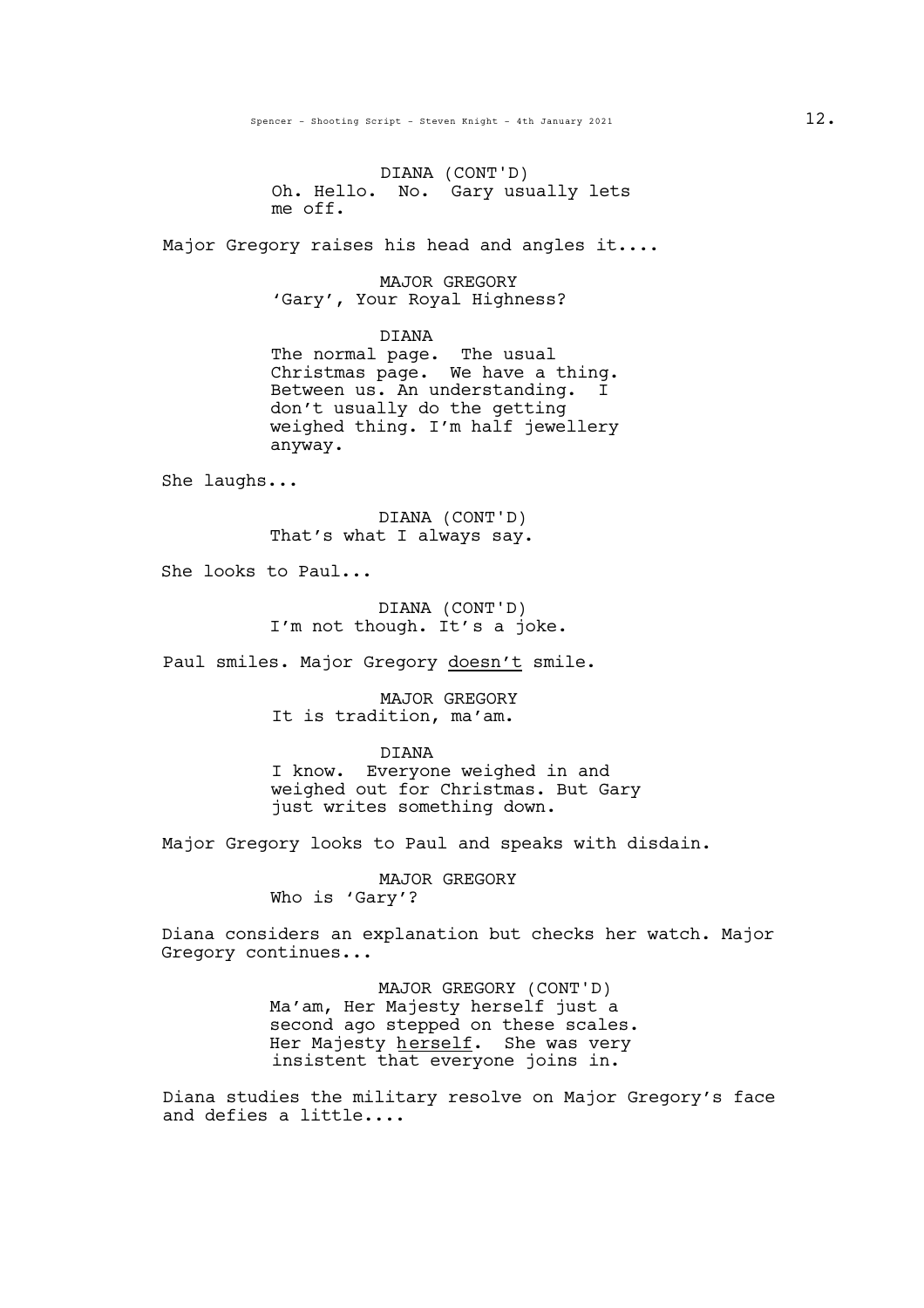Spencer - Shooting Script - Steven Knight - 4th January 2021 13.

DIANA I don't think I've seen you before.

MAJOR GREGORY This is my first Sandringham duty.

Diana nods gently...

DIANA To make sure everyone joins in.

Major Gregory bows slightly.

MAJOR GREGORY They said no one is above tradition.

Diana studies him a little longer then steps past him.

DIANA OK fine. I'm in enough trouble.

She steps on the scales. The machine clicks and her weight is measured.

> DIANA (CONT'D) We have to put on three pounds minimum before we leave to prove that we enjoyed Christmas, yes?...

MAJOR GREGORY That is the tradition.

Major Gregory studies the dial on the weighing machine, pen in hand and speaks gravely....

> MAJOR GREGORY (CONT'D) It was Prince Albert in 1847 who began it.

He makes a note of the weight...

MAJOR GREGORY (CONT'D) It's meant to be a bit of fun.

Diana steps off the scales.

DIANA Oh it is. It's a lovely bit of fun. I will do what I can. But no<br>promises. Always catching up. Always. You'll just have to get used to that.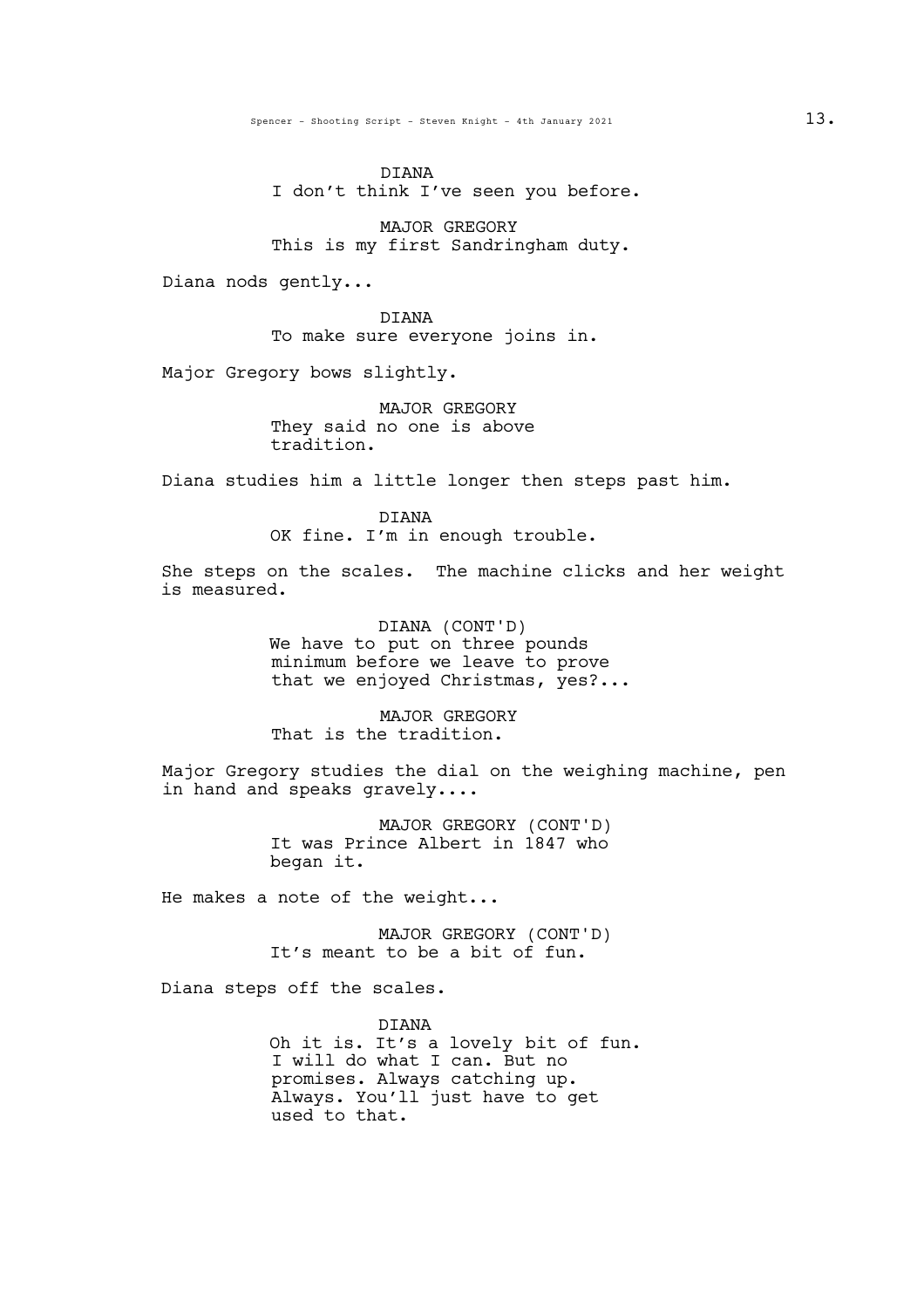Major Gregory turns to her and confronts the idea that he might be someone who makes allowances. Then, suddenly, a door flies open and William runs to Diana. For the first time we see genuine delight on her face. William runs to her and Diana hugs him and twirls him around.

> DIANA (CONT'D) I'm in terrible trouble.

## WILLIAM What happened?

(She tells the lie she said she wouldn't tell).

DIANA A tractor broken down. I had to help mend it. With my finger nails...

She claws the air and William laughs...

DIANA (CONT'D) Is the bedroom cold again this year?

WILLIAM

Yes.

DIANA I always tell them but they don't listen...

Major Gregory is still close and steps up...

MAJOR GREGORY Ma'am, if the bedroom is cold...

DIANA The bedrooms are always cold. It's tradition, it's a bit of fun...

We see that Diana hides her fury and frustration behind these light flippant, repeated phrases...

> MAJOR GREGORY ...I will have more blankets delivered.

Diana smiles over the controlled exasperation.

(MORE) DIANA Or turn the heating up. Just turn it up.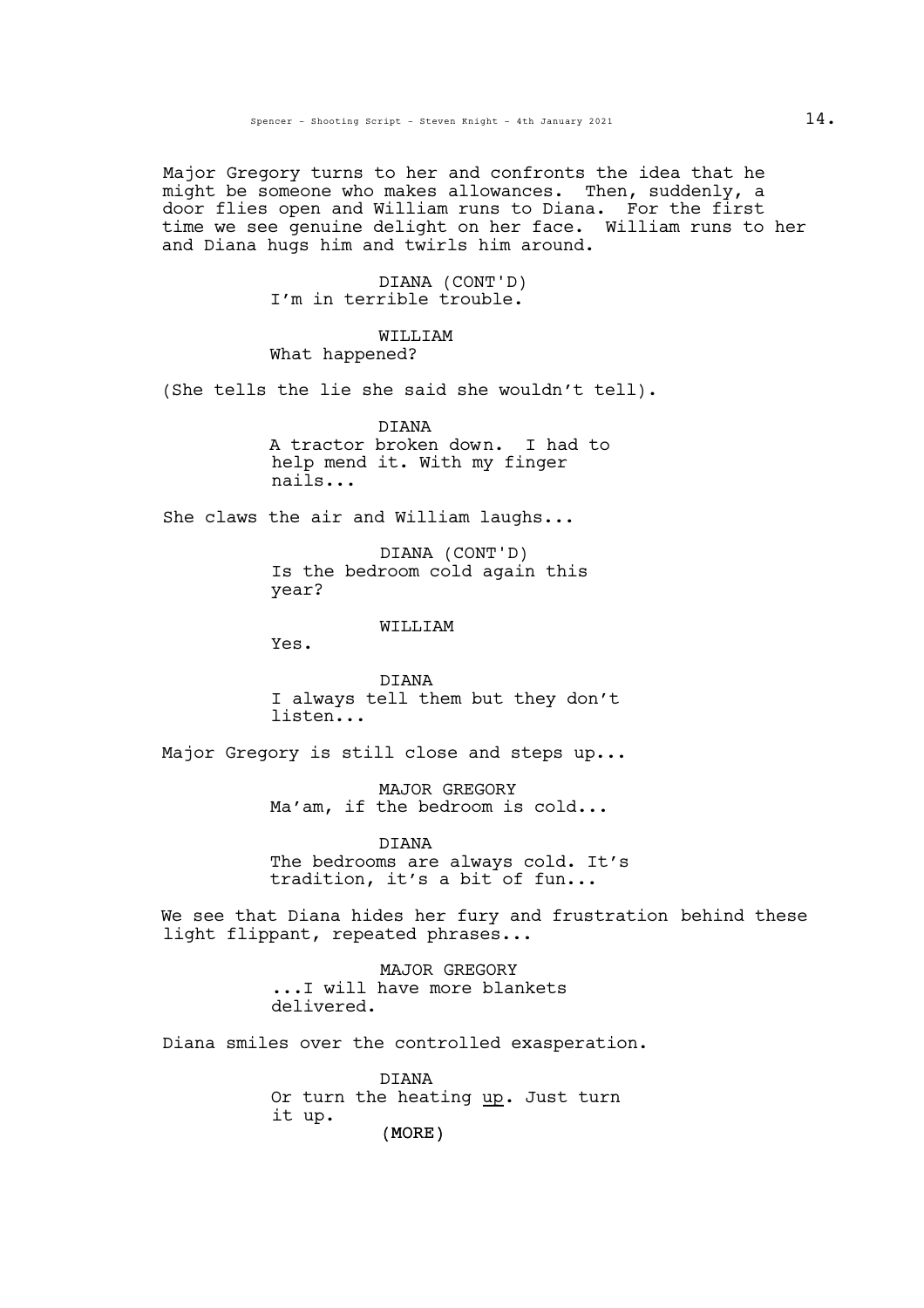Spencer - Shooting Script - Steven Knight - 4th January 2021 15.

DIANA (CONT'D) Why don't they just turn the heating up instead of burying everyone in blankets? Every year I say...

From nowhere...  $\star$ 

HARRY \*

Mummy? \*

Harry has wandered behind William and is looking up at Diana. \* He is wearing a thick overcoat buttoned up to the chin,  $*$  almost burying his face. He looks like a miniature grown-up  $*$ almost burying his face. He looks like a miniature grown-up  $*$  in the overcoat that dates back to the sixties a He is  $*$ in the overcoat that dates back to the sixties. He is serious and speaks somberly...  $\star$ 

> HARRY (CONT'D) \* Mummy, I'm cold. \*

Diana grabs him and hoists him and squeezes him.  $*$ 

 $DIANA$  \*  $*$ Who gave you this big hilarious  $\text{coat?}$ 

Diana cuddles him out of love and warmth. Gregory dares to \* intercede... \*

> GREGORY \* The coat is from the store room. He kept saying he was cold. \* \*

Diana spins around with Harry in her arms...  $*$ 

DIANA (BRIGHTLY, LOUDLY) \* And instead of turning up the  $*$ <br>heating, they dressed you up like  $*$ heating, they dressed you up like \* Winston Churchill.

She kisses his nose. Suddenly a door half hidden by oak  $*$ panelling opens and a second footman, Brian, appears and bows gently (in this house staff often appear from nowhere, stepping out of the shadows, as if the house itself is always watching). Diana jumps a little..

> FOOTMAN BRIAN Your Royal Highness. The family are all gathered in the drawing room for the sandwiches. They are waiting.

Diana puts Harry down and prepares.  $\star$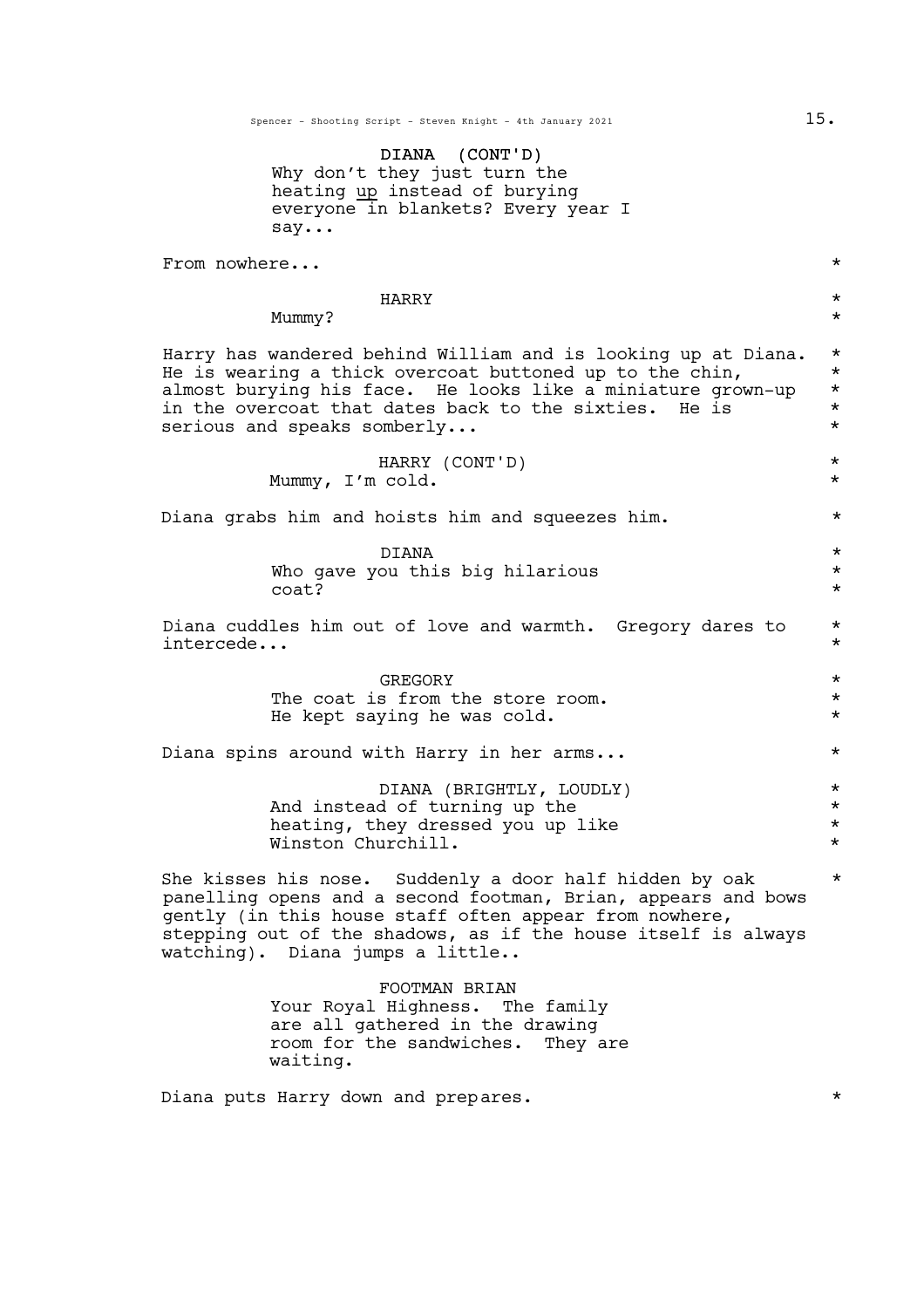DIANA Oh. The sandwiches, yes. The sandwiches. The holy sandwiches.

She smiles...

DIANA (CONT'D) Good. To the sandwiches. I'll be there in a minute.

Diana walks away to general alarm...

MAJOR GREGORY

Ma'am...

#### WILLIAM

Mummy....

Diana pushes the door open hard and disappears, her pushing of the door suddenly expressing her true mood. Major Gregory glances at the footmen. A silent confirmation of resolve from Major Gregory...

18 INT. SANDRINGHAM, CORRIDOR, GROUND FLOOR - EVENING 18

We see Diana walking quickly down the dark corridor, humming to herself, giving herself courage and company. She pushes open a bathroom door.

## 19 INT. SANDRINGHAM, BATHROOM, GROUND FLOOR - EVENING 19

....Diana comes through the door and goes to the sink. She turns on the taps and begins to wash her hands.

*As she looks down, she sees the hands and arms of someone four stone heavier in the running water.*

Diana reacts but we see these illusions are not unexpected. She turns off the taps and raises her head to the ceiling and begins to sing the song she was singing before in the same scared, light hearted way. (*The overweight Diana is a phantom which we will see only in glimpses of body parts throughout, short and fast cuts.*)

She clenches her fists as she looks to the ceiling.

DIANA Three days. So what? That's all.

We see glimpses of the overweight Diana, clothes straining at the seams walking with purpose toward a cubicle and closing the door. Her feet slap heavily on the tiles. She locks it.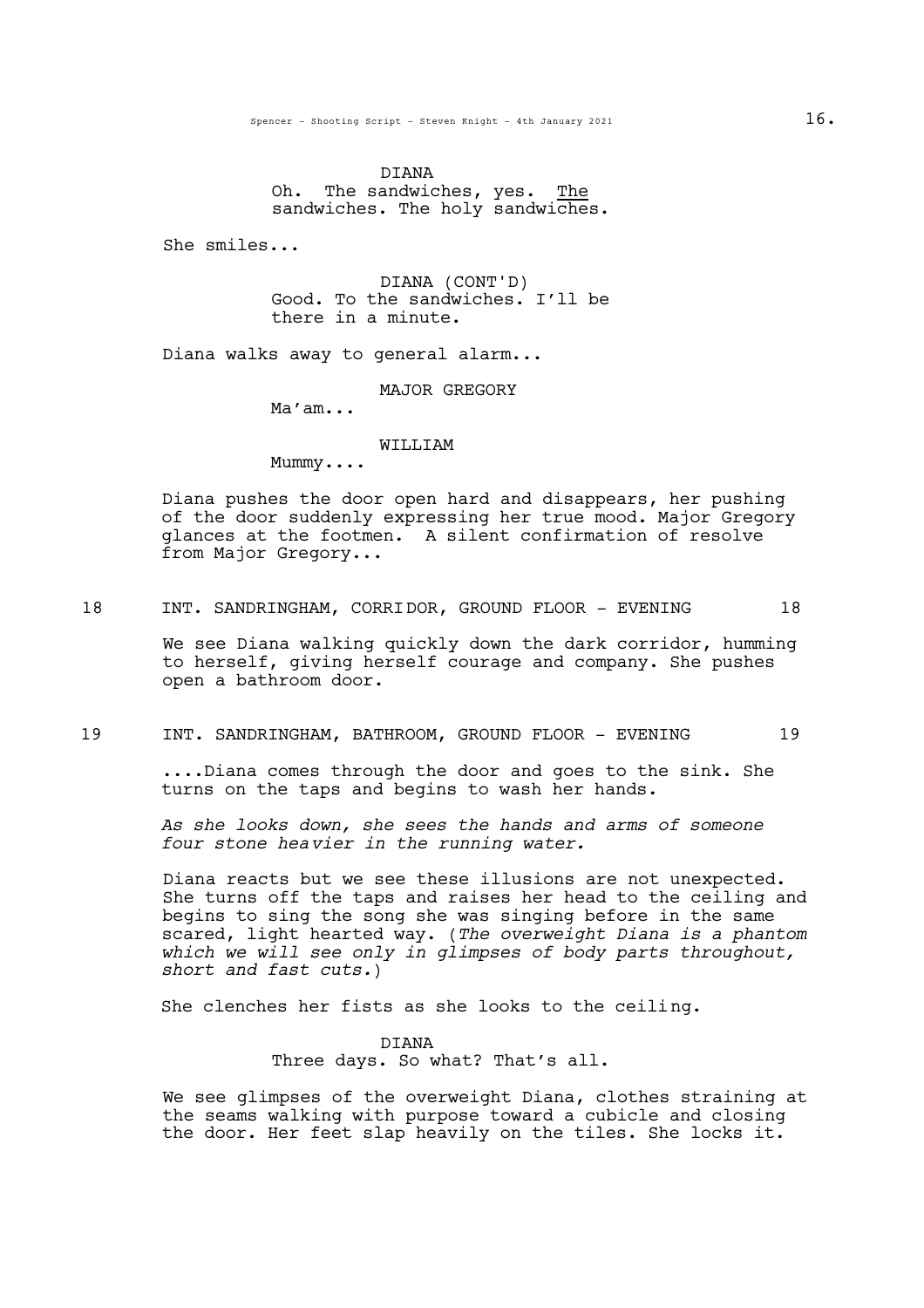20 INT. SANDRINGHAM, DARK CORRIDOR, UPSTAIRS - EVENING 20

Diana is walking very quickly between the light of high windows with portraits of Queens and Princesses peering down at her. Ahead, we see a clothes rack on wheels being pushed. The person pushing is invisible, just a clicking of heels. Then, as Diana passes...

DIANA (ASTONISHED)

Maggie?!

A woman in her late thirties, practically dressed, is pushing the trolley. She instantly reacts to seeing Diana...

> MAGGIE Oh my God didn't they tell you?! I've got you again. I bagged you. They gave me to you because I insisted.

They hold each other's arms, fizzing with delight.

DIANA

Good. Hope.

MAGGIE These are your dresses for the whole thing. I was up all night...

DIANA

<sup>I</sup> have to run, I'm in such trouble. Listen, I've put <sup>a</sup> coat in my room. I want you to clean it and sew it up or whatever it needs.

She runs....

MAGGIE A coat from where?

**DIANA** From ancient history.

MAGGIE Whose ancient history?  $*$ 

Diana stops, for a moment.

DIANA Spencer ancient history.

She runs again.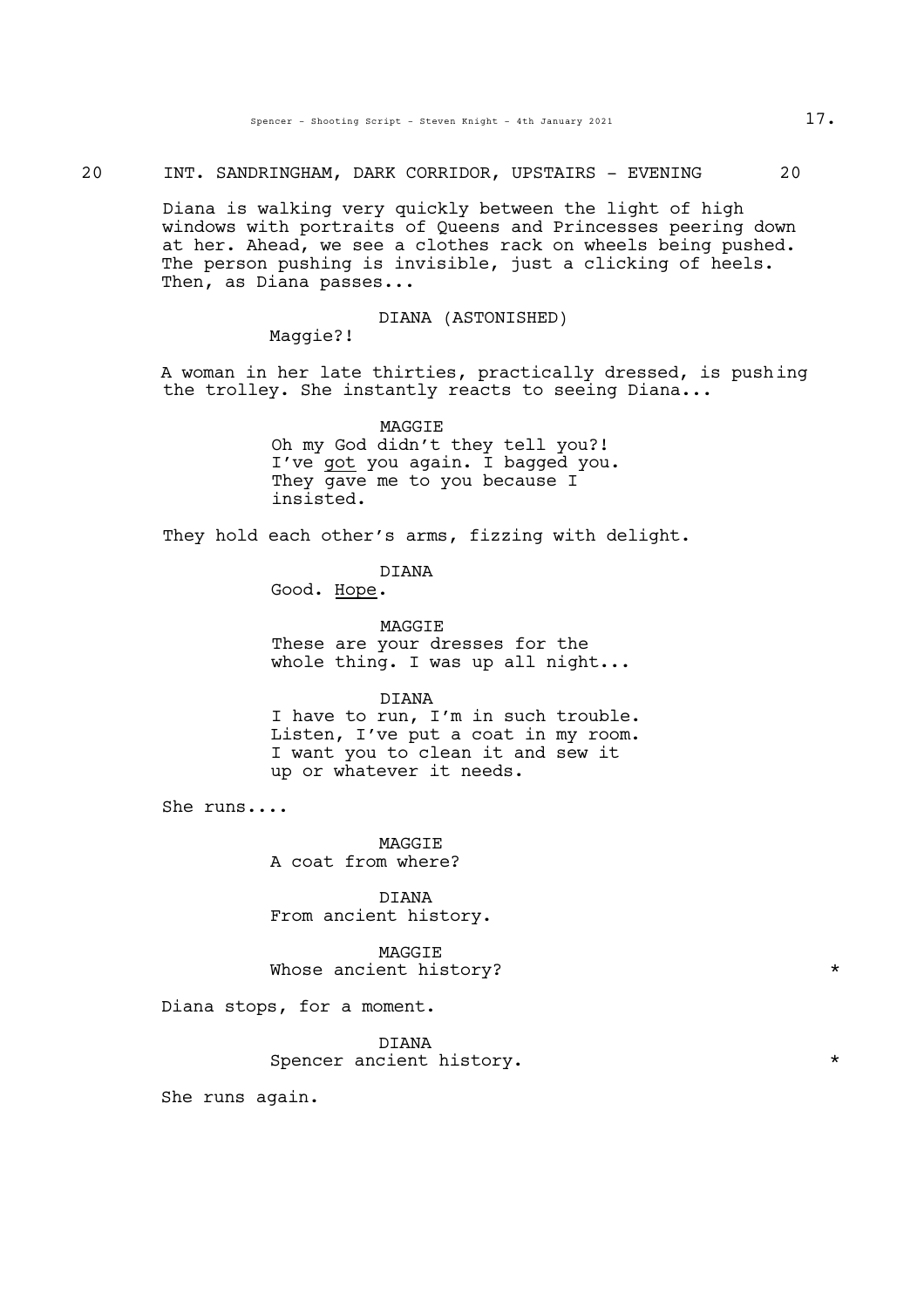DIANA (CONT'D) I'm really in such terrible trouble.

Diana turns and runs. We are close on Diana's face as she runs past leaded windows. Suddenly...

21 EXT. SCARECROW FIELD - DAY 21

...We are close on the face of a twelve year old girl as she runs in a field with dark clouds gathering behind her.

She runs in a circle and in the middle of the orbit we see the same scarecrow that Diana examined but wearing different clothes. A group of four children play around it, running in a circle and firing imaginary guns at it.

The young girl of twelve (DIANA 12YRS) stops and yells out....

> DIANA 12YRS Stop! Stop! Enough! I think Bertie's dead.

A pause, they all stop running and catch their breaths. Diana 12yrs goes to the scarecrow and takes his straw arm and takes his 'pulse'. She very theatrically bows her head and lets the arm drop.

> DIANA 12YRS (CONT'D) Yes. Poor Bertie. Quite dead. We killed him.

Another boy of nine, Diana's brother Charles, pulls a watch from his pocket.

> CHARLES SPENCER 9YRS Diana, it's nearly one o clock. We have to get back. They'll kill us.

The others all run away back toward the lane. Diana 12yrs stays staring at the scarecrow and we stay with her face. She looks at the buttons on the coat then looks around. The others have run into the distance.

Crows call as Diana takes a moment to stare at her father's coat. She then turns to walk in pursuit of the others. As we watch her walk from over the shoulder of the scarecrow, we hear Diana as voiceover...

> DIANA (OOV) I was always last back. Always late. For everything.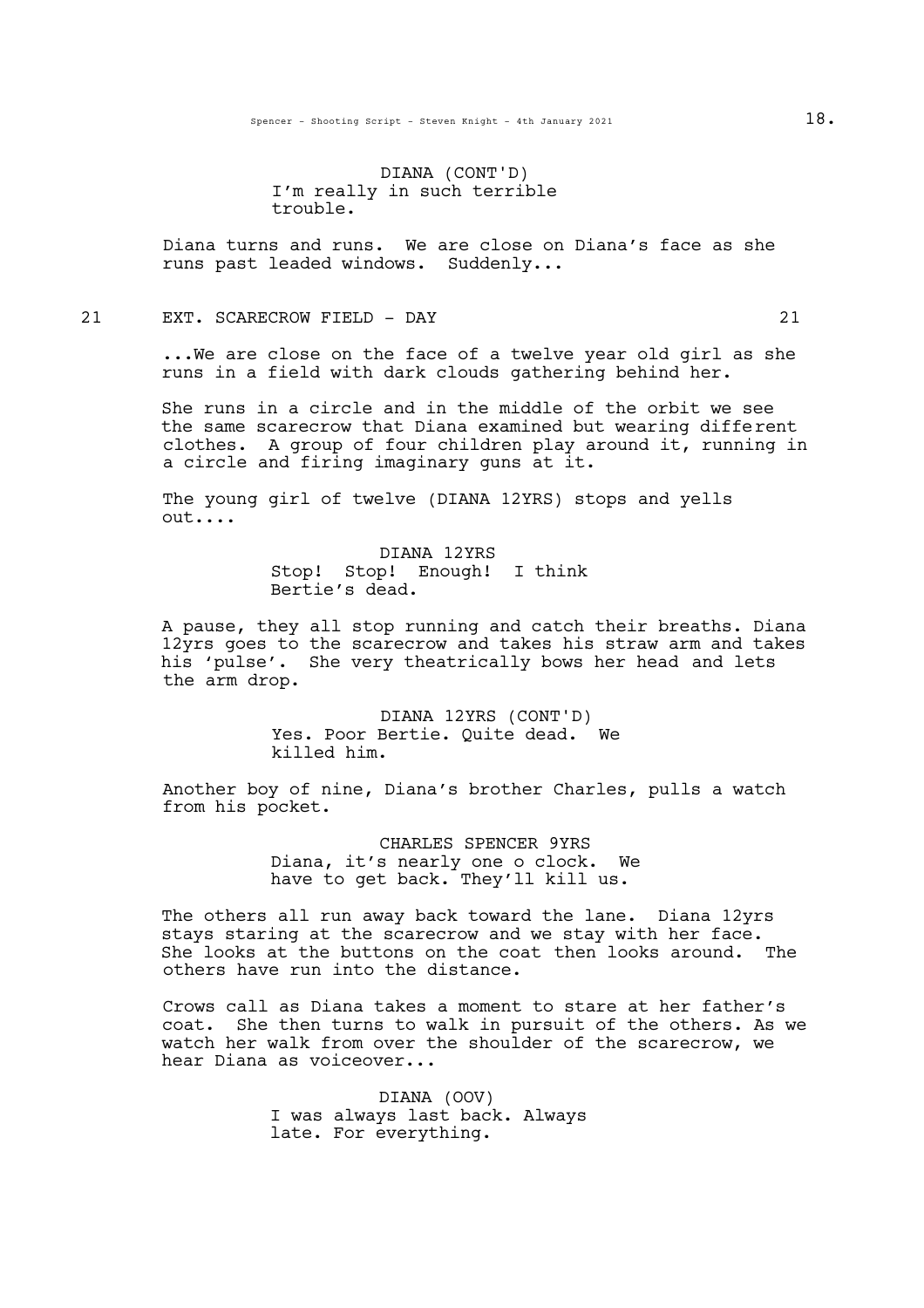22 INT. SANDRINGHAM, WILLIAM AND HARRY'S BEDROOM/NURSERY - NIGHT

Diana and William are lying on the bed, facing the ceiling, day dreaming through precious free time away...

> DIANA ...I'd get home twenty minutes after the others but everyone would just laugh.

Diana sits up and checks her watch on the bedside table.

DIANA (CONT'D) I'd actually forgotten all about the scarecrow until today. I can't believe he's still watching over us.

WILLIAM How can he watch us?

Diana gets to her feet and goes to the window. After a moment...

> WILLIAM (CONT'D) Mummy, are you alright?

Diana turns back to the window and pushes the curtain back and looks out...

> DIANA No, of course I'm not alright.

There is a knock on the door (there will always be a knock at the door). A footman speaks through it...

> FOOTMAN BRIAN (OOV) Ma'am. They are about to open the presents.

> > **DIANA**

Yes. Coming.

William studies her as she puts on her diamond crusted watch.

### WILLIAM

Mummy? Why do we have to open our presents on Christmas Eve? Why not Christmas day like everybody else?

William walks to join her at the window...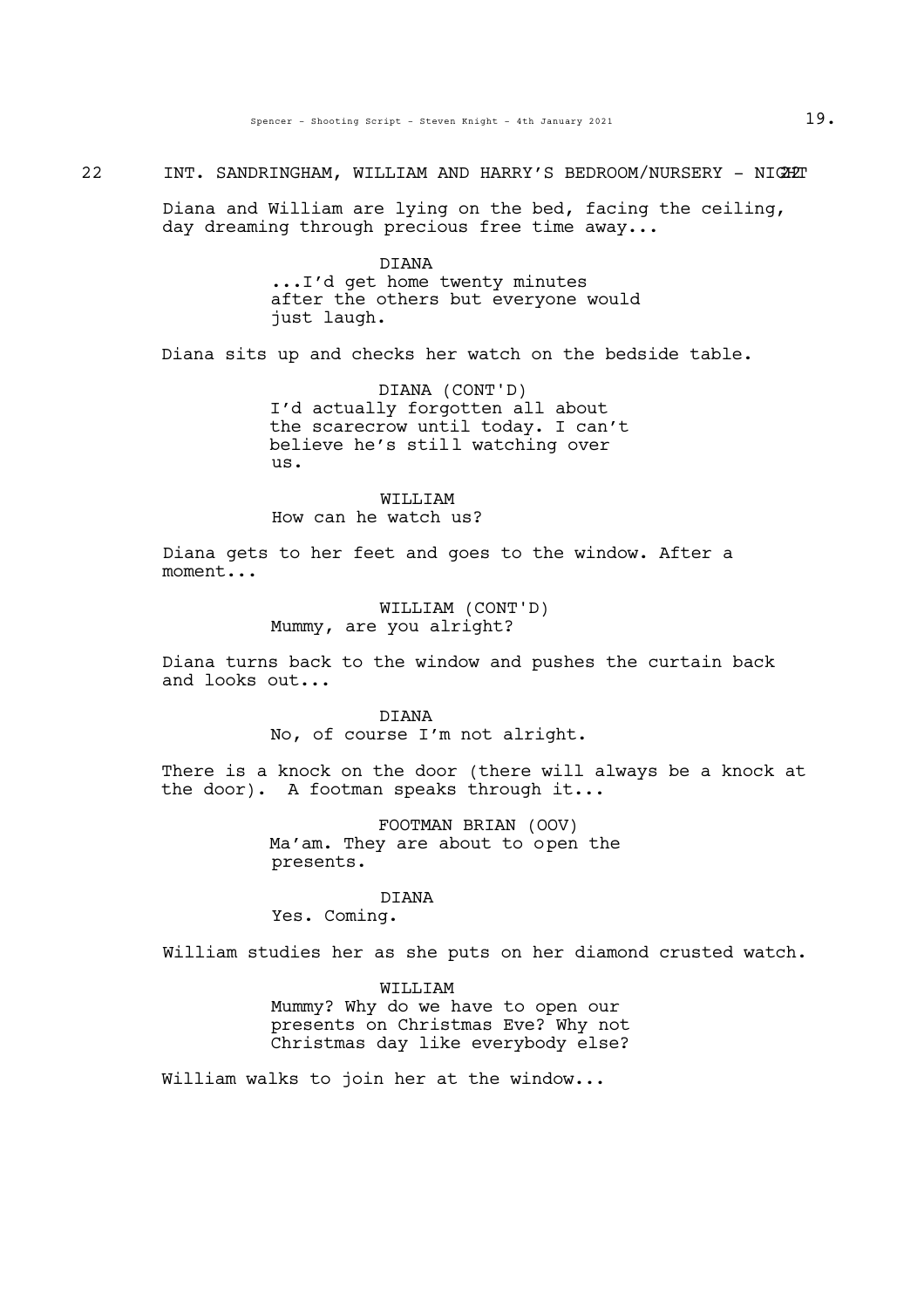#### DIANA

Because that's the way it's always been. You know at school you do tenses. Past, present and future.<br>Well here there is only one tense. There is no future and the past and the present are the same thing.

William stares with Diana...

WILLIAM

Daddy told Harry it's because Father Christmas does Queens and Kings the day before everybody else so we get the best presents.

DIANA Actually that was my little fabrication.

WILLIAM Daddy confirmed it.

DIANA So there. It must be true.

William stands on tiptoe...

WILLIAM Can we go to the house where you used to  $\overline{live}$ ?

DIANA

No, it's boarded up. It's dangerous apparently. They said 'it's dangerous'. You know, in those voices. Like doors closing.

Another knock on the closed door....

FOOTMAN BRIAN (OOV) Ma'am, the others are waiting.

William tugs her hand.

DIANA You go. I'll join you in a minute.

WILLIAM Do you like them getting mad at you?

Diana smiles.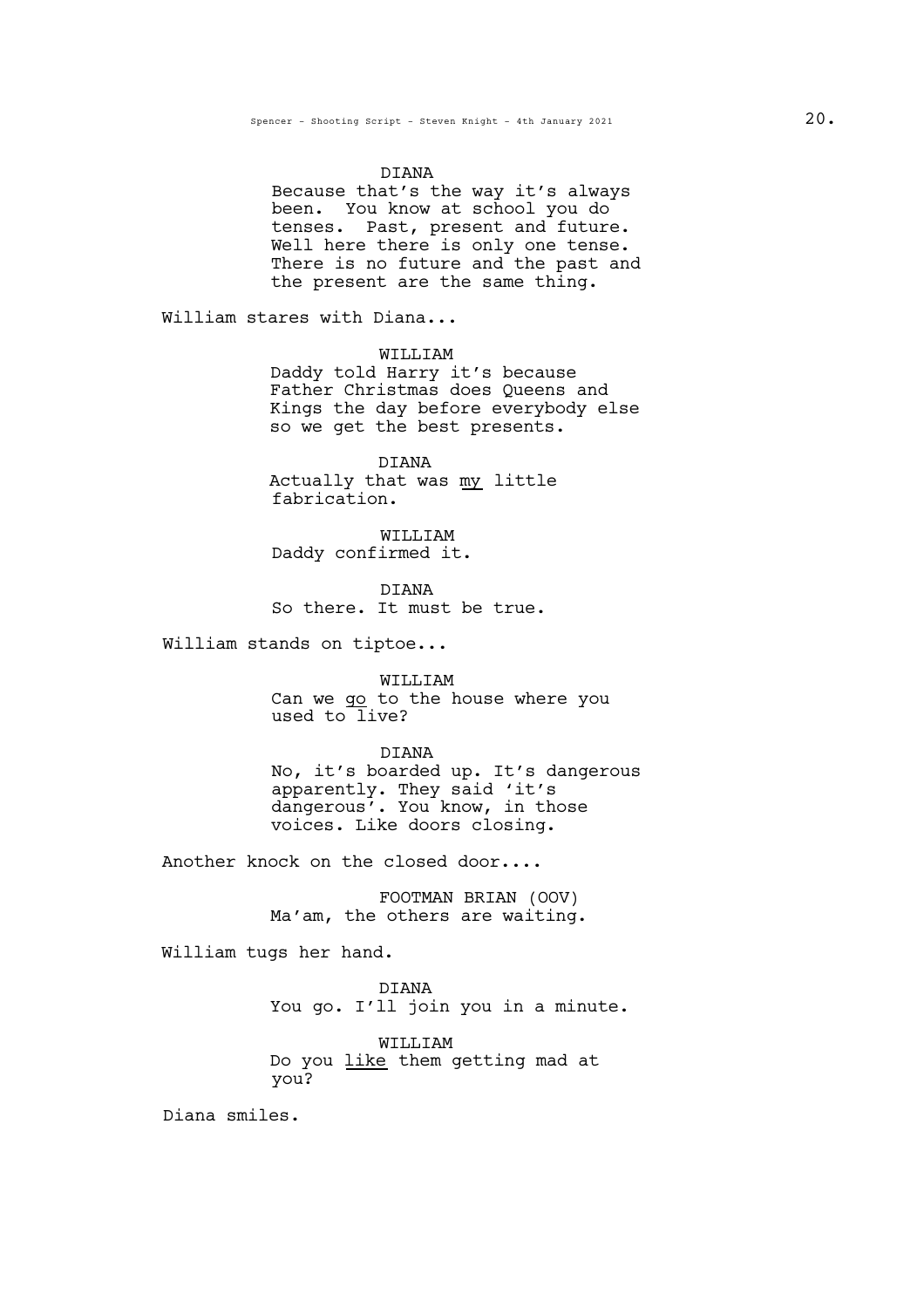### DIANA Oh yes, terribly.

A pause.

## WILLIAM Mummy, what's happened?

DIANA It's Christmas. Everything waits until after Christmas. Go.

William leaves and closes the door. Diana stares across the misty fields and we sense that something indeed has happened and  $\overline{W}$ illiam felt it. It will be revealed but without words. Then the door opens and William leans in...

> WILLIAM Major Gregory said you really have to come right now.

Diana turns and smiles and heads for the door.

DIANA (BRIGHTLY) What happened to Gary I wonder. Too soft I bet.

She leaves and closes the door. We stay in the room for a moment. Diana then comes back in and shuts the door and clenches her fists and screws her eyes closed and stands in taught silence for a few seconds.

> DIANA (CONT'D) Fuck. Fuck.

Then she straightens, turns and goes back out.

23 INT. SANDRINGHAM, RED DRAWING ROOM - NIGHT 23

A fire is dying in the grate. Above the fire is a large portrait of Queen Victoria in her mid thirties, dressed in black.

Two maids are working. One, MARIA, is clearing up brightly coloured wrapping paper which is strewn all over the beautiful Persian carpet. We should guess the opening of presents is over. (We will usually join these family events after they are over). The other maid, PAMELA, is vacuuming the carpet as it is cleared. Maria stuffs the wrapping paper into a large black bin bag. She then reacts as she finds a pearl necklace among the discarded paper. She holds it up....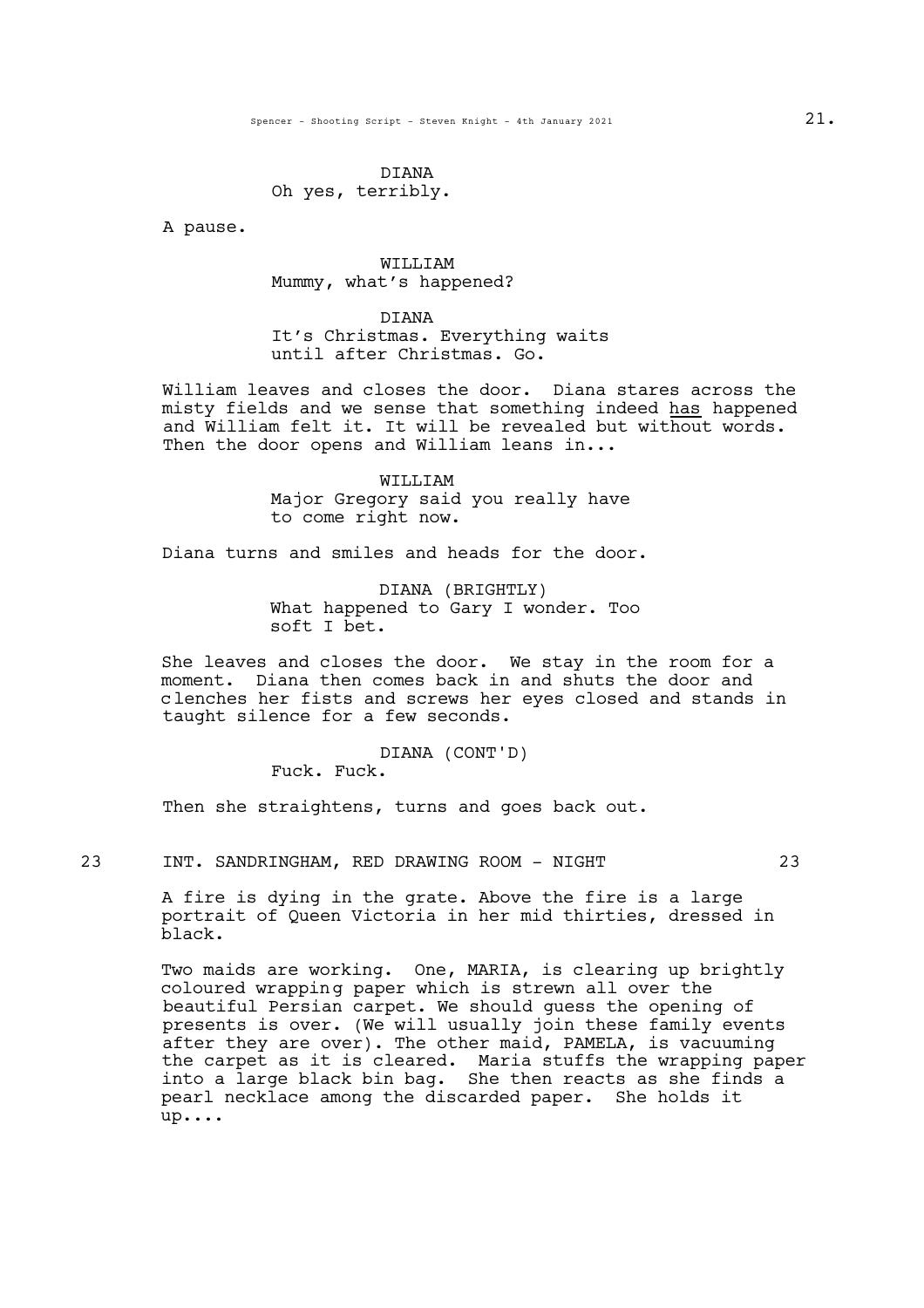#### MARIA

Look. Someone forgot this...

At that moment Diana enters. Pamela instantly turns off the hoover and they both curtsey and stand to attention.

> DIANA I left something....

Maria quickly holds up the pearls.

DIANA (CONT'D)<br>...Behind.

Diana smiles and takes them.

DIANA (CONT'D) Ah. There. Thank you.

The maids hover, a little anxious in Diana's presence. Diana puts the pearls on around her neck. She goes to the huge ornate mirror beside the fireplace. She studies herself, the maids framed in the reflection either side of her, one holding the hoover (often these reflected images should resemble royal portraits from down the centuries but with odd modern elements like the vacuum cleaner).

> DIANA (CONT'D) What do you think?

MARIA They're very beautiful, Your Royal Highness.

Diana nods.

DIANA Martha, isn't it?

### MARIA

Maria, Ma'am.

Diana stares in the mirror. She speaks brightly, even though what she is about to say is a desperate revelation...

> `DIANA My husband doesn't know it but I saw a photo and she was wearing exactly the same pearls. He bought exactly the same for her. And he doesn't even realise.

The air freezes and the maids stand awkwardly. They evidently know who she is referring to, know the gossip (as should we).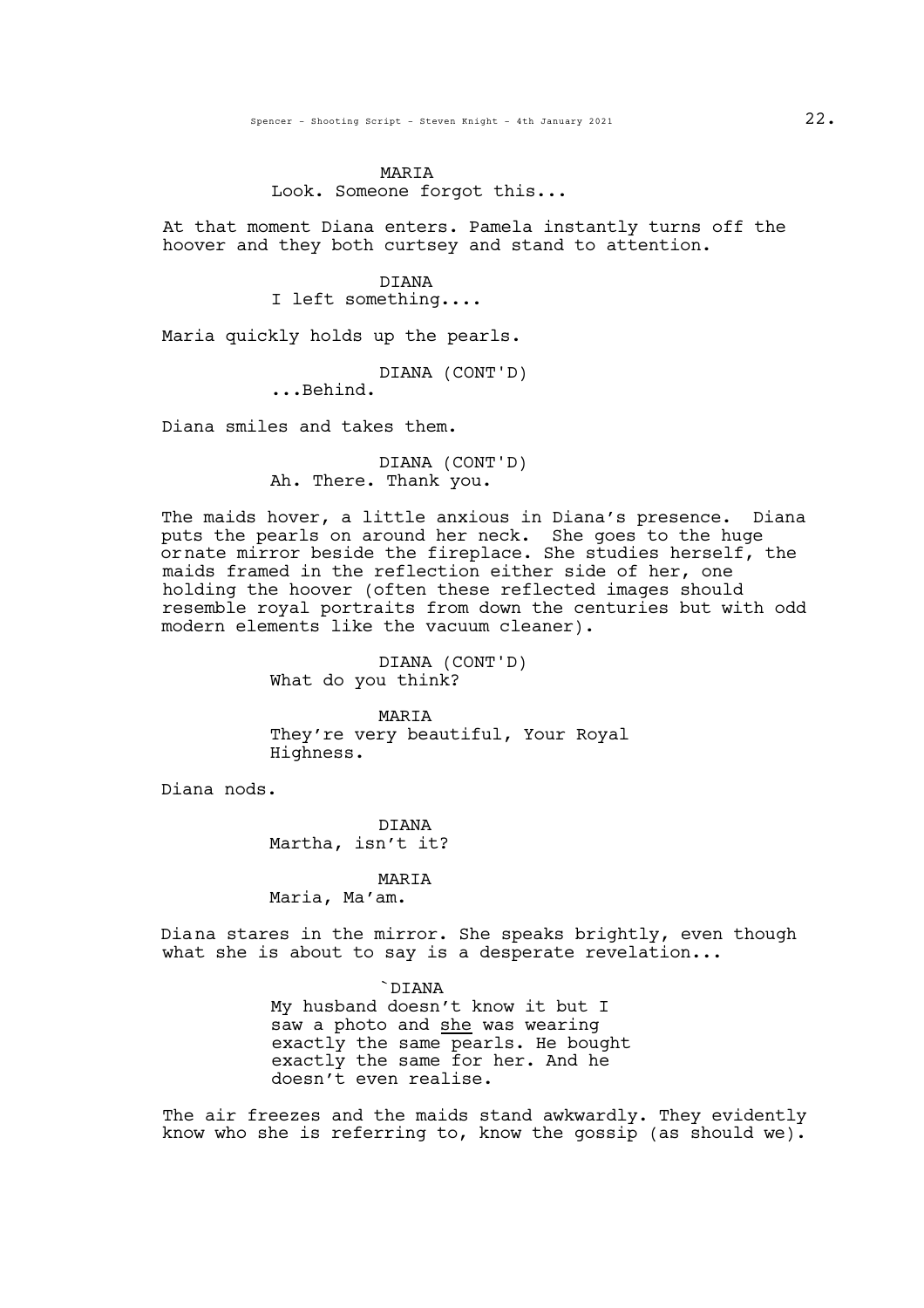As we continue, we will infer without it being verbalised that these are the days when Charles's affair became a breaking point in the marriage.

A long time passes. Diana smiles and speaks brightly and quickly...

> DIANA That's why I left them behind. As a gesture. But then I thought about it and knew you'd hand them in to<br>that vampire man, Gregory isn't it, he's like a vampire isn't he? And I knew there'd be a fuss.

She turns to Maria with the necklace hanging.

DIANA (CONT'D) They are beautiful. It's not the pearl's fault is it?

MARIA

No, Ma'am.

Diana takes the necklace off and holds out the string of pearls.

> DIANA If I gave them to you would you take them?

Maria is astonished, horrified.

MARIA No. No, I couldn't possibly think of it, Ma'am.

Diana nods.

DIANA No of course not. Cursed. Sorry.

She hooks her hand around the pearl necklace.

DIANA (CONT'D) I'm told there is a dress to go with them. I'm told it's all set. You know. All set. As if everything has already happened.

A pause. Diana takes a breath.

DIANA (CONT'D) Sorry. Do carry on.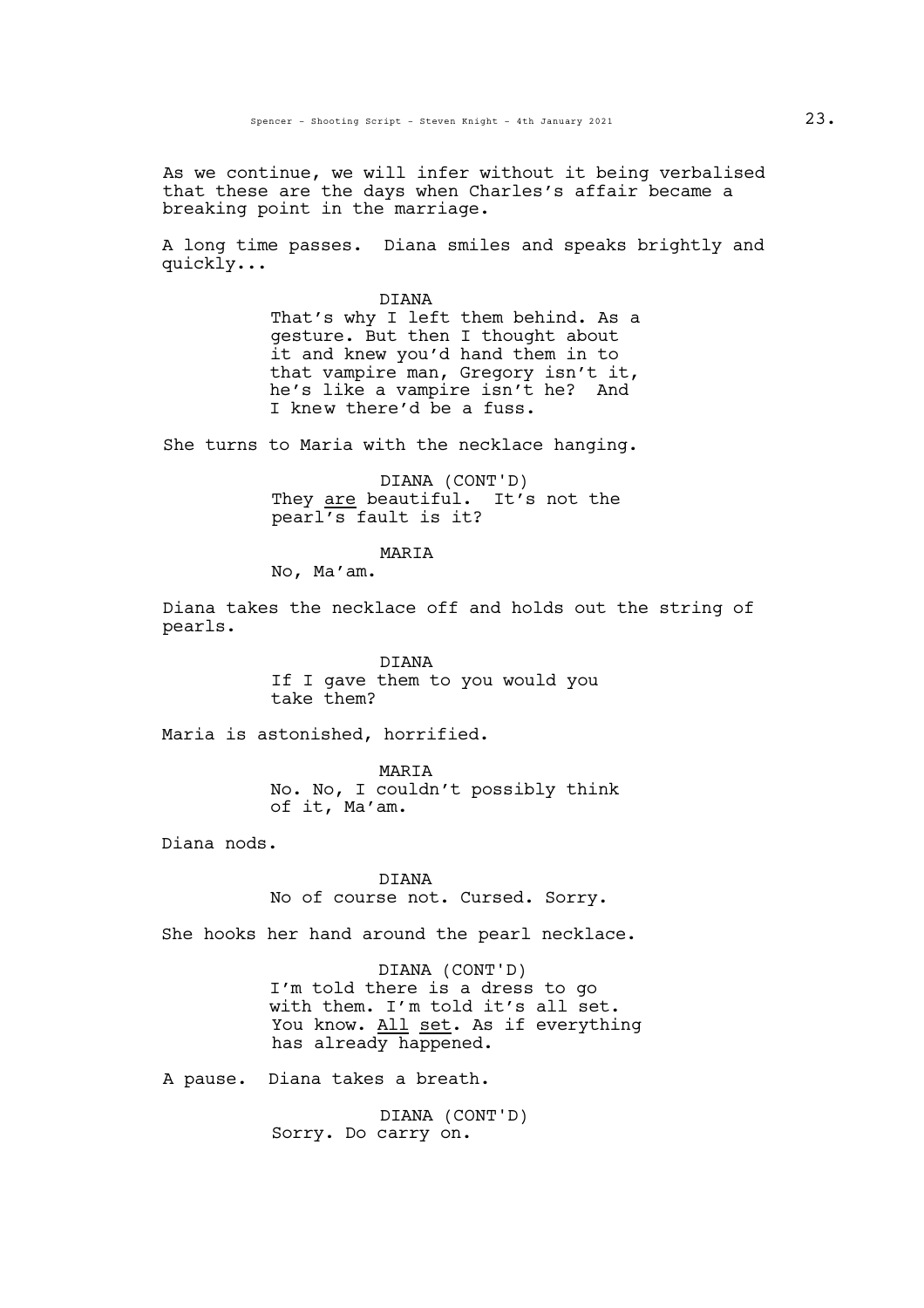Diana turns to leave, then stops...

DIANA (CONT'D) Oh, do you know which room they've put me in? Is it the same one?

A pause.

MARIA No. I think this year they have drawn a new map.

Diana nods and smiles.

DIANA Of course. Everything is different this year.

## 24 INT. SANDRINGHAM, DIANA'S ROOM - NIGHT 24

A stately room looking out over the grounds. Through a billowing net curtain we see the scarecrow standing as a small speck on the brow of a hill.

The scarecrows jacket is now on a hanger near the window of the room.

In the middle of the room there is the clothes rack on wheels and on it are hung a dozen beautiful, elegant dresses. Each dress is labelled with a large label that is hand written.

Diana enters and stops when she sees the dresses. She half smiles at some weary burden. In silence she goes to the scarecrow jacket and sees that a tear in the sleeve has already been sewn up.

She leaves her hand on the shoulder of the jacket for a moment.

She then sees that a hardback book has been left on the bedside table, as if for her to read. She goes to it and we see that it is 'THE RISE AND FALL OF ANNE BOLEYN'. Diana reacts, puzzled as to why the book would be there. There is just one gap in the tightly packed bookshelf. She looks back to the book and studies the mournful portrait of Anne Boleyn on the cover (we will see her again).

She flicks the pages and we see more portraits of Anne and of Henry VIII. She glances up at her father's jacket on the hanger and speaks to it as if it were the most natural thing...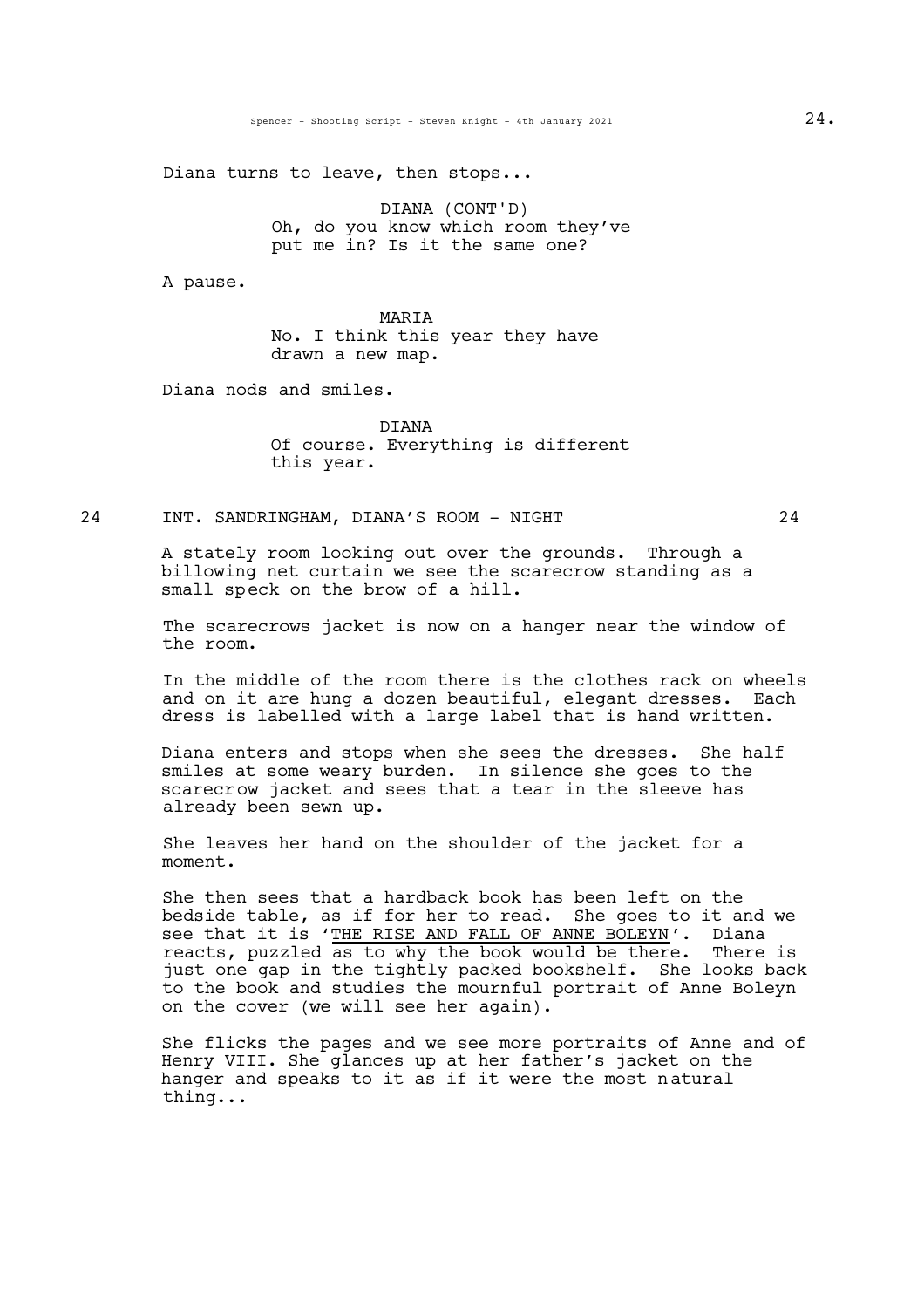DIANA Papa? Didn't you tell me once that we Spencers are distantly related to Anne Boleyn?

She flicks through the pages and comes to the Holbein portrait of Henry VIII looking indomitable.

> DIANA (CONT'D) When you told me, I read all about her.

She glances at the jacket then turns back to the portrait of Anne Boleyn. Anne stares out mournfully....

> DIANA (CONT'D) I even wrote a poem.

She playfully recites a little couplet...

DIANA (CONT'D) '*She married the King of England.*

She looks around the room....

DIANA (CONT'D) '*And the King chopped off her head*.'

A pause.

DIANA (CONT'D) *'Because he'd met another woman, and wanted her to be Queen....*

A pause.

DIANA (CONT'D) *'...Instead.'*

She quickly closes the book and stands up and goes to the clothes rack (the book will play later).

She begins to lay the dresses on the bed. We come close and, as she lays the dresses out in a line, (time cut) we glide across the labels and read them.

The labels read '*Diana P.O.W. Christmas Eve dinner*'. The next '*Diana P.O.W Christmas day breakfast*'. Then '*Diana P.O.W first Church service'.* Then *'Christmas day lunch*'. The labels continue to cover the next fifteen meals, teas, high teas, lunches, suppers all the way to '*Boxing day Shoot supper*'. The last dress has the label '*Diana P.O.W. Dress for going home'*.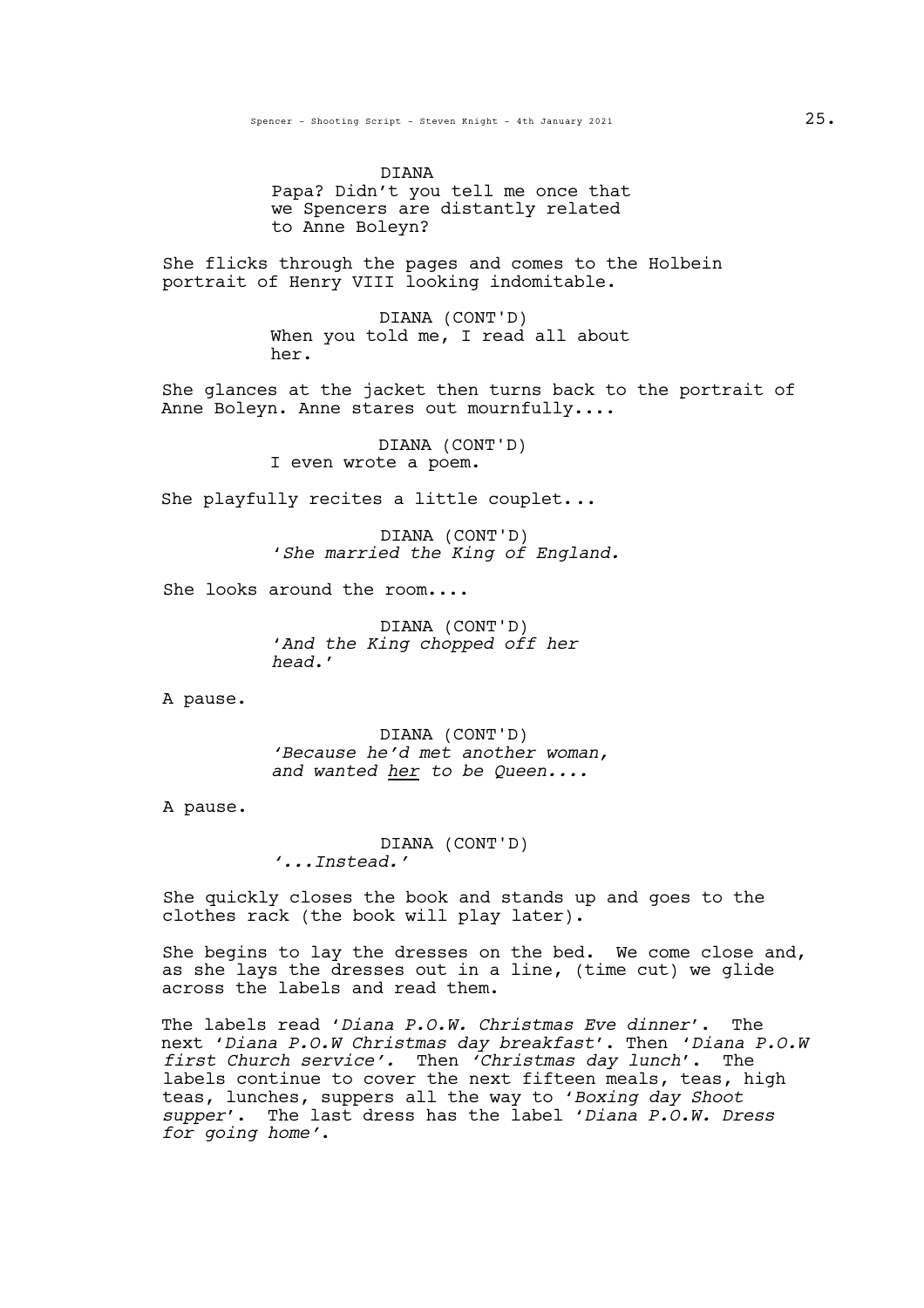Diana surveys the dresses then picks up the dress labelled Christmas Eve dinner. She holds it to her body and studies herself in the mirror. The dress is ivory coloured, meant to work with the pearls.

Diana begins to undress and soon she is in her underwear. She stares at herself in the mirror and turns around, the pearls hanging heavy on her neck. There is a knock at the door.

> DIANA (CONT'D) Who is it?

MAGGIE (OOV) It's Maggie, Ma'am.

Diana looks relieved.

DIANA Come. Emergency.

The door opens and Maggie enters. Diana is studying herself in the mirror with the dress held up and the pearls hanging. We will learn Diana and Maggie were once close, now half estranged. They slip back bit-by-bit into an old familiarity...

> DIANA (CONT'D) Oh God, thank God it's you. Look.

Maggie gets to business straight away and checks the reflection.

> MAGGIE Emergency? Why? It looks beautiful.

DIANA It doesn't fit.

**MAGGTE** Have you tried it on?

DIANA

No. With my mood. It doesn't fit with my mood. It should be black. Black to contrast the pearls.

Maggie reacts and glances with some alarm at the scarecrow jacket silhouetted in the window (already a symptom of oddness). Diana sees and smiles...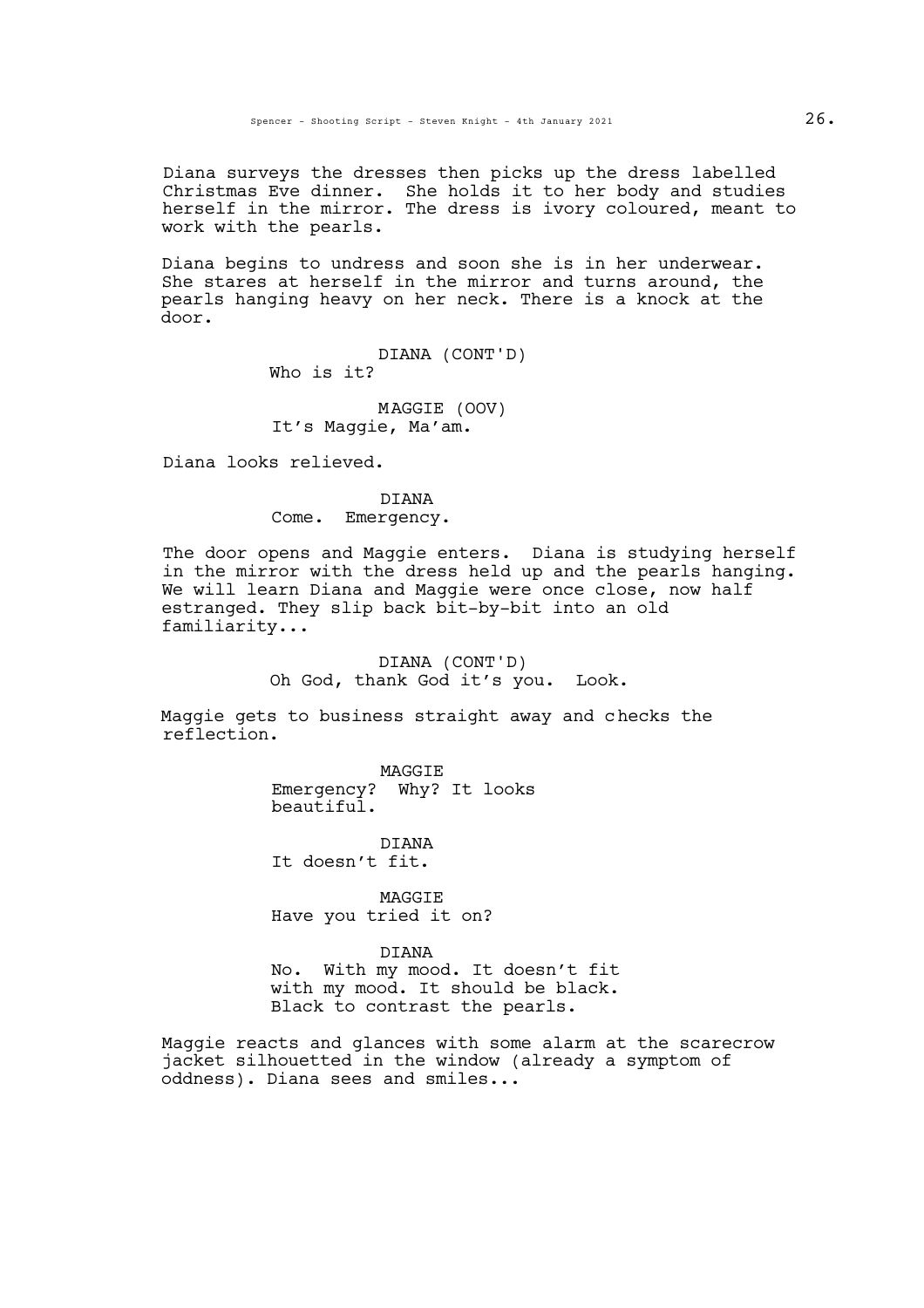DIANA (CONT'D) Not only did I rescue it from a scarecrow, I am *talking* to it. All rumors of my disintegration confirmed.

Diana holds the dress against her body...

DIANA (CONT'D)<br>...You know the dust in this house almost certainly has the dead skin of every person who ever stayed here in it. This was once Queen Victoria's room. So it will have her skin floating in the air. She wore black for forty years after her husband died. That's love isn't it?

A pause. Maggie wants normality....

MAGGIE Well there's no need to wear black because no one has died.

DIANA

By the way, thanks for mending the coat. I'm going to give it back to my dad. He'll think it's funny...

Diana lets the ivory dress drop. Her hands shake a little.<br>Maggie takes her hands gently...

MAGGIE In London you thought ivory would be good for Christmas Eve.

DIANA That was London. This is 1847.

**MAGGTE** It's marvellous with the pearls.

DIANA Yes marvellous.

MAGGIE Just try it on. Go on.

Diana gives silent permission. Maggie begins the business of helping Diana put on the dress. The zip glides up her back.

> DIANA Sorry. I've put on weight.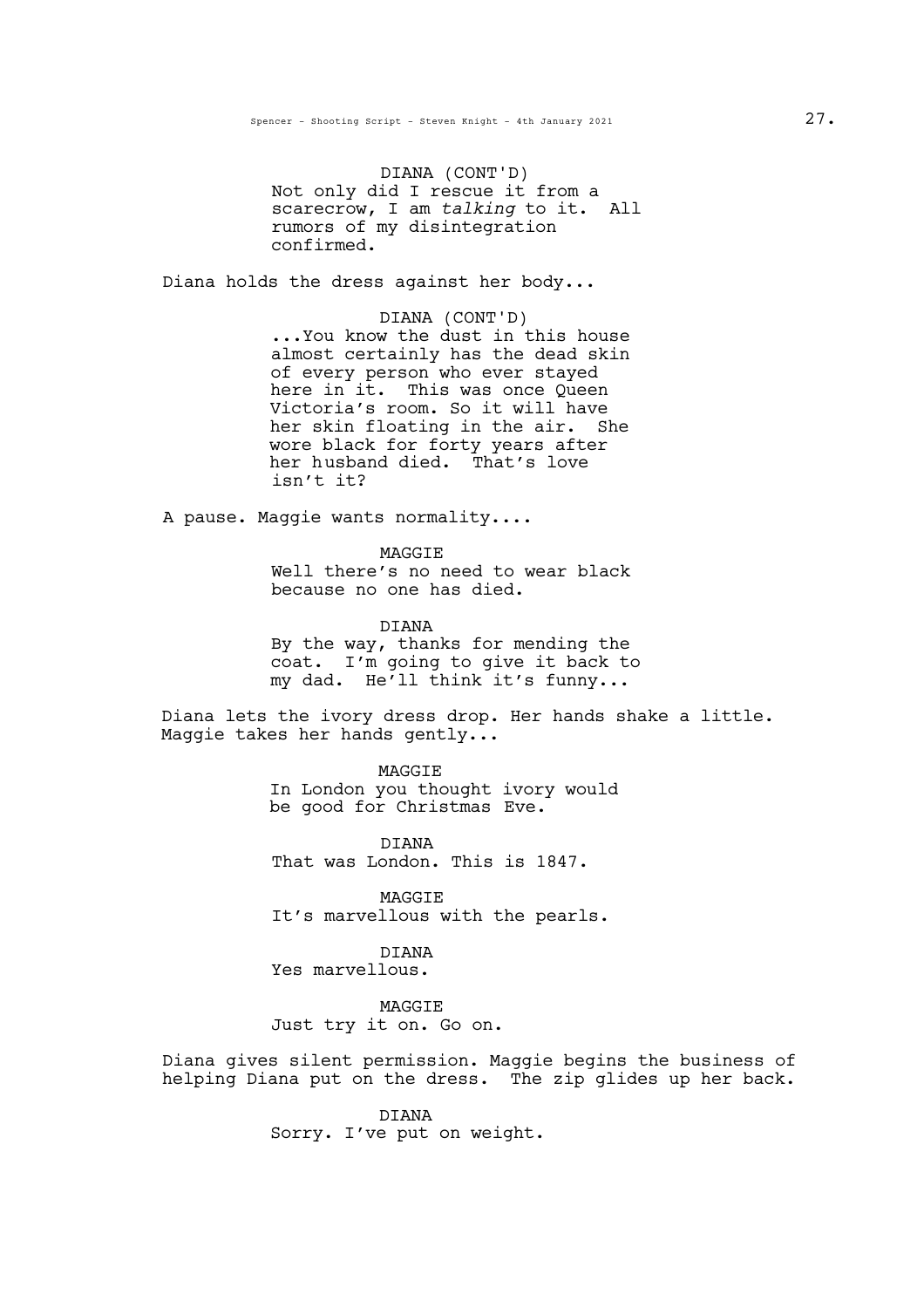#### MAGGIE

No. You've lost weight. There's up and there's down. It's not an issue of debate. Remember we used to<br>talk... talk...  $\star$ 

Diana turns to examine herself in the dress in the reflection. She voices her despair brightly...

DIANA

They fill your eggs with Princes then ride away. But you know that's fine. Just fine. Fuck it. I will wear the pearls and the dress.

MAGGIE Good. Good choice.

DIANA Because I'm too weak to insist on black.

**MAGGTE** Please, it will be fine.

DIANA Oh good. It will be fine. You will be in the world, in some pub laughing. I will be in the middle of a field full of fucking landmines. Diana P.O.W. 'Prisoner \* Of War'.

Maggie peers at her, edging back to old issues.

MAGGIE So stand very still and smile a lot.

Diana and Maggie share a moment. Diana gestures for Maggie to take off the dress and she unzips.

> DIANA Maggie, remember in those days when we used to talk, it was all new. Now here we are, talking as if you were the maid.

Maggie takes the dress and hangs it as if it were precious.

MAGGIE In this house everyone can hear everything.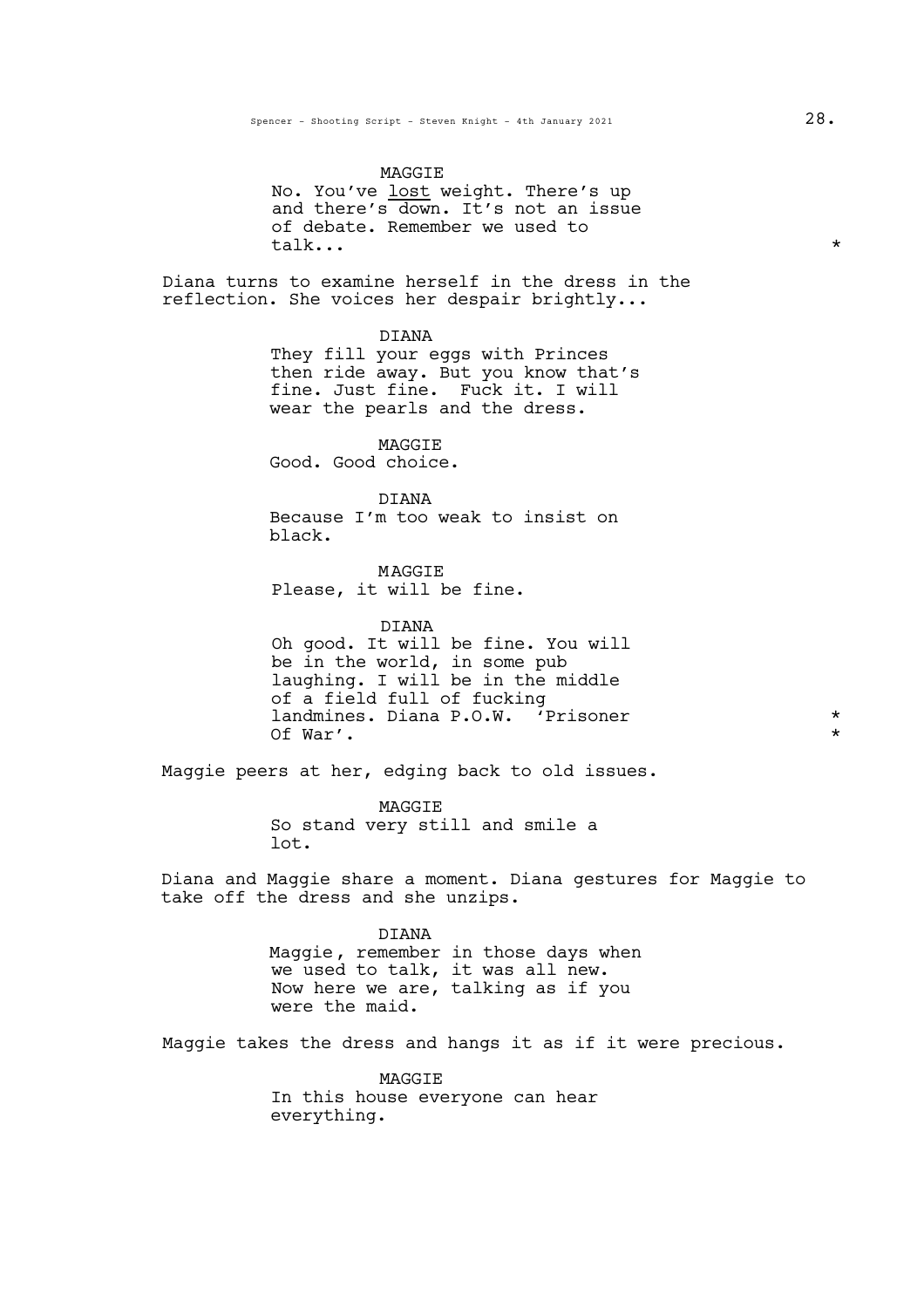DIANA Even your thoughts. Who is that new chap? He reads your thoughts...

MAGGIE Yes, they are getting quite serious.

### DIANA

About what?

A pause. Maggie steps back further into their former intimacy.

> MAGGIE They are getting serious about you.

Maggie confronts her reaction.

MAGGIE (CONT'D) It is concern...

DIANA

Concern. Yes. Suggesting compassion. Why wouldn't they be concerned? I'm half gone.

MAGGIE Gone where?

**DIANA** I don't know. Today I almost kept driving.

Diana runs her hand along the line of dresses as she walks by them (as she talks, she repeats the lie she said she wouldn't tell)....

> DIANA (CONT'D)<br>...I was late. I told them it was a broken down tractor but it was a lie. You know why they have put me in this room? Because they say it is haunted....

> > MAGGIE

Ma'am, please....

#### DIANA

By the sadness of loss. Last year I was in a different part of the house. This is the part where they might hide a lunatic.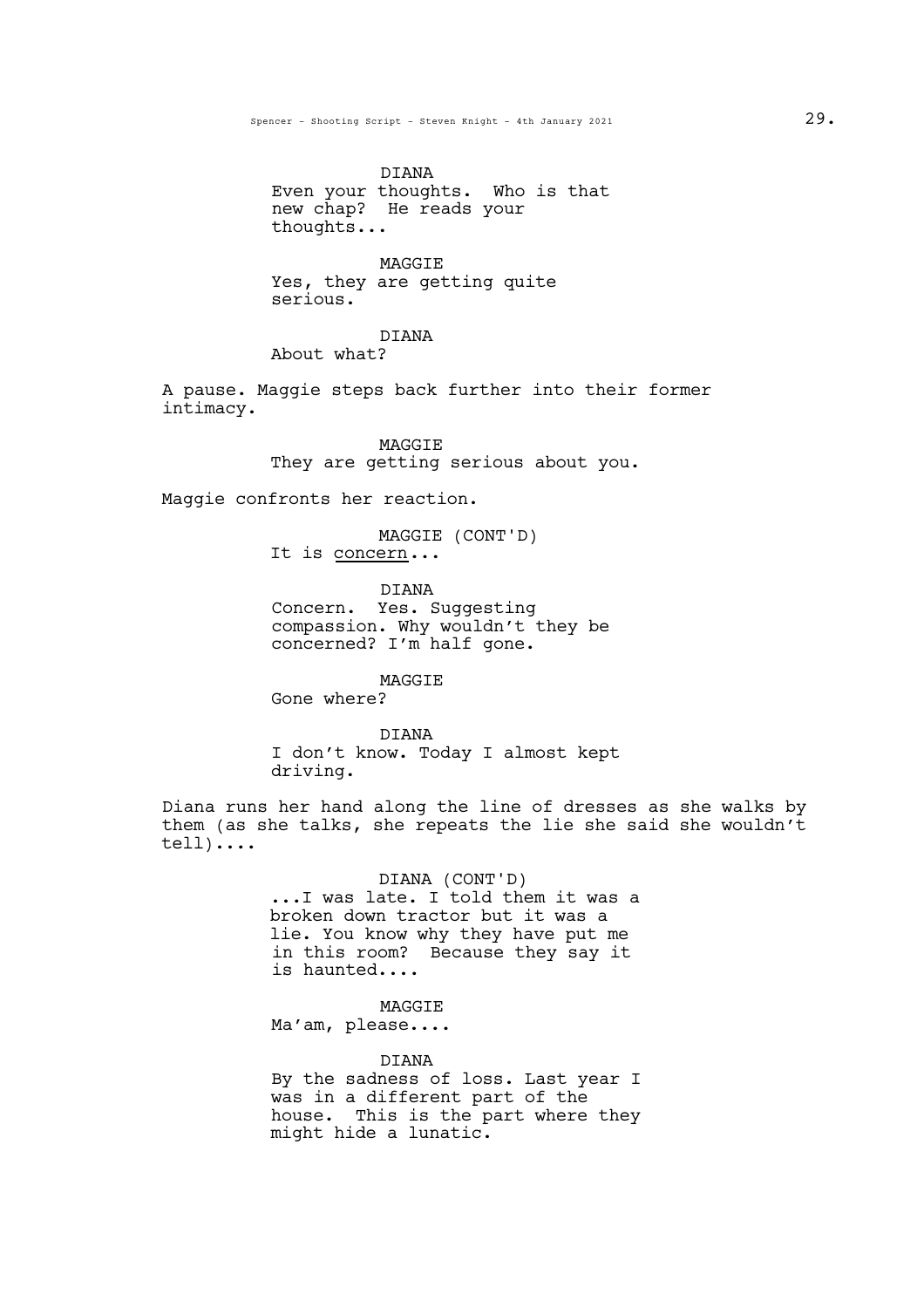Maggie suddenly grabs Diana's hands again and this time looks fiercely into her eyes (at last they are back). She speaks as if fearing she will be overheard....

#### **MAGGTE**

Remember the project. At the beginning. The idea. Change. You would change them. Me and Hooper and Clarke and all the old Kensington clan. Chip away at them. Break a bit of China.

DIANA I broke a lot of China. And they just sweep it up. Endlessly. This year they insisted I get weighed.<br>A bit of fun.

MAGGIE They can't change. YOU have to change.

Silence. Diana looks at her. Maggie hesitates.

MAGGIE (CONT'D) I mean....the weighing, Yes. That is just that, just a bit of fun. Don't see conspiracy everywhere. Don't behave the way they say you behave, you make it easy for them.

DIANA

Easy for them to do what?

Maggie stands beside Diana as they look in the mirror.

MAGGIE Just look gorgeous. I know about \* the pearls. I know he gave the same to her. I understand why you are like this....

DIANA It's deliberate....

**MAGGTE** 

No. He just forgets. But wear them anyway. And in your beauty he will remember. In your beauty.

DIANA I don't care if he fucking remembers.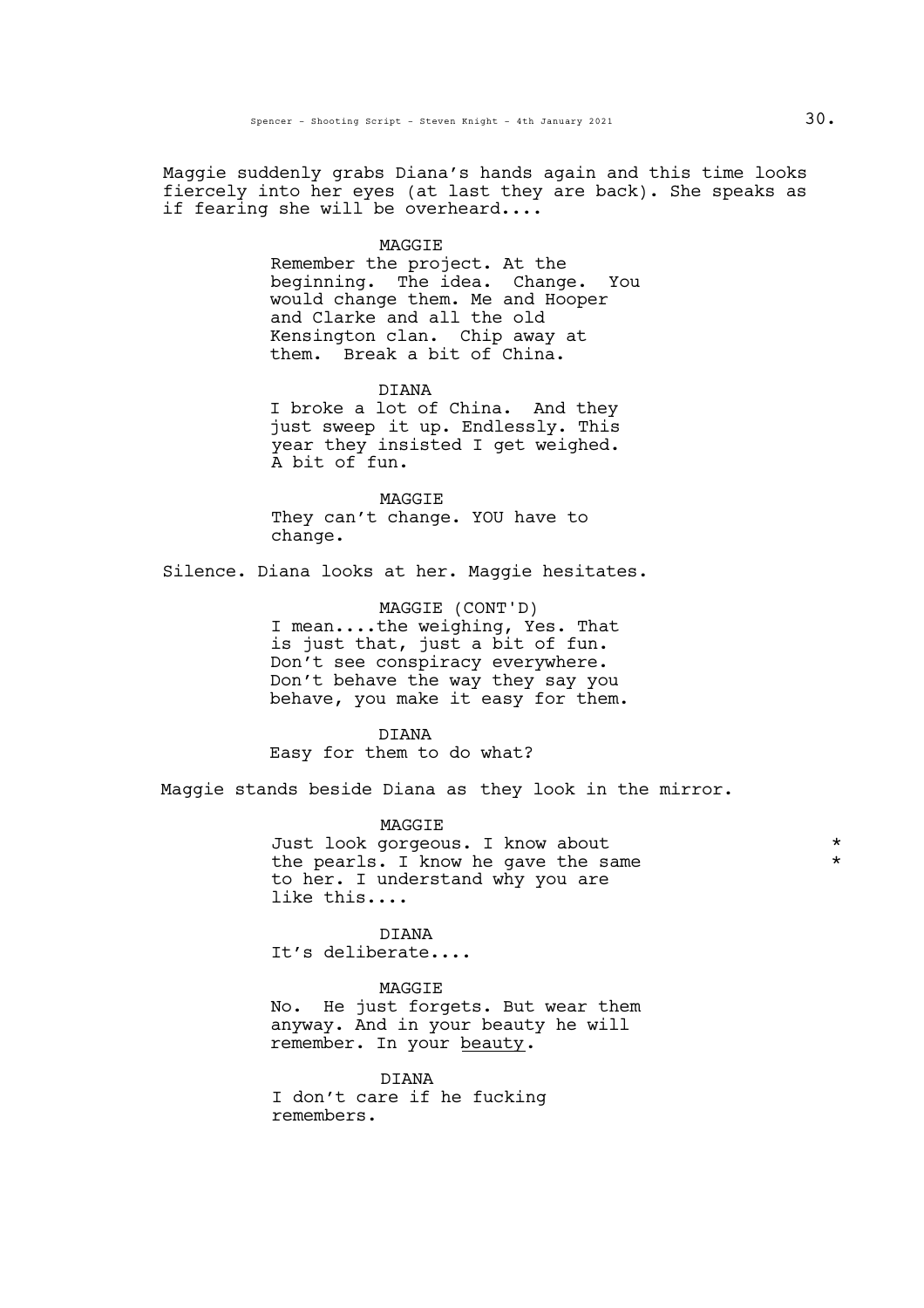## MAGGIE Then only remember you are beautiful. Don't let that go.

Diana turns from the mirror. She removes her bra and her underwear. She stands naked in front of Maggie.

## DIANA

Still?

**MAGGTE** If you took off your skin and bones you would still be beautiful.

| DTANA<br>Beauty is useless. Beauty is |
|---------------------------------------|

MAGGIE People dream of being you, having  $*$ <br>your life Living in a palace your life. Living in a palace.

DIANA They dream but they are able to  $\star$ <br>wake up. I am not allowed to wake  $\star$ wake up. I am not allowed to wake  $\star$ <br>"  $\mathsf{u}\mathsf{p}$ .  $\qquad \qquad \star$ 

MAGGIE In this house you have to whisper.  $*$ 

She takes Diana's hand again...

MAGGIE (CONT'D) But you should know that even in this house there are voices in your favor. In the kitchens, in the store rooms, under the stairs.

**DIANA** 

You mean the mice like me.

#### MAGGIE

Remember, the family are just as confused and bewildered as you are, they have just had a thousand years  $*$ of it. The mice are on your side. The people are on your side. You are the most famous woman on earth.

They look at each other.

DIANA Yes, but famous for what? For doing this.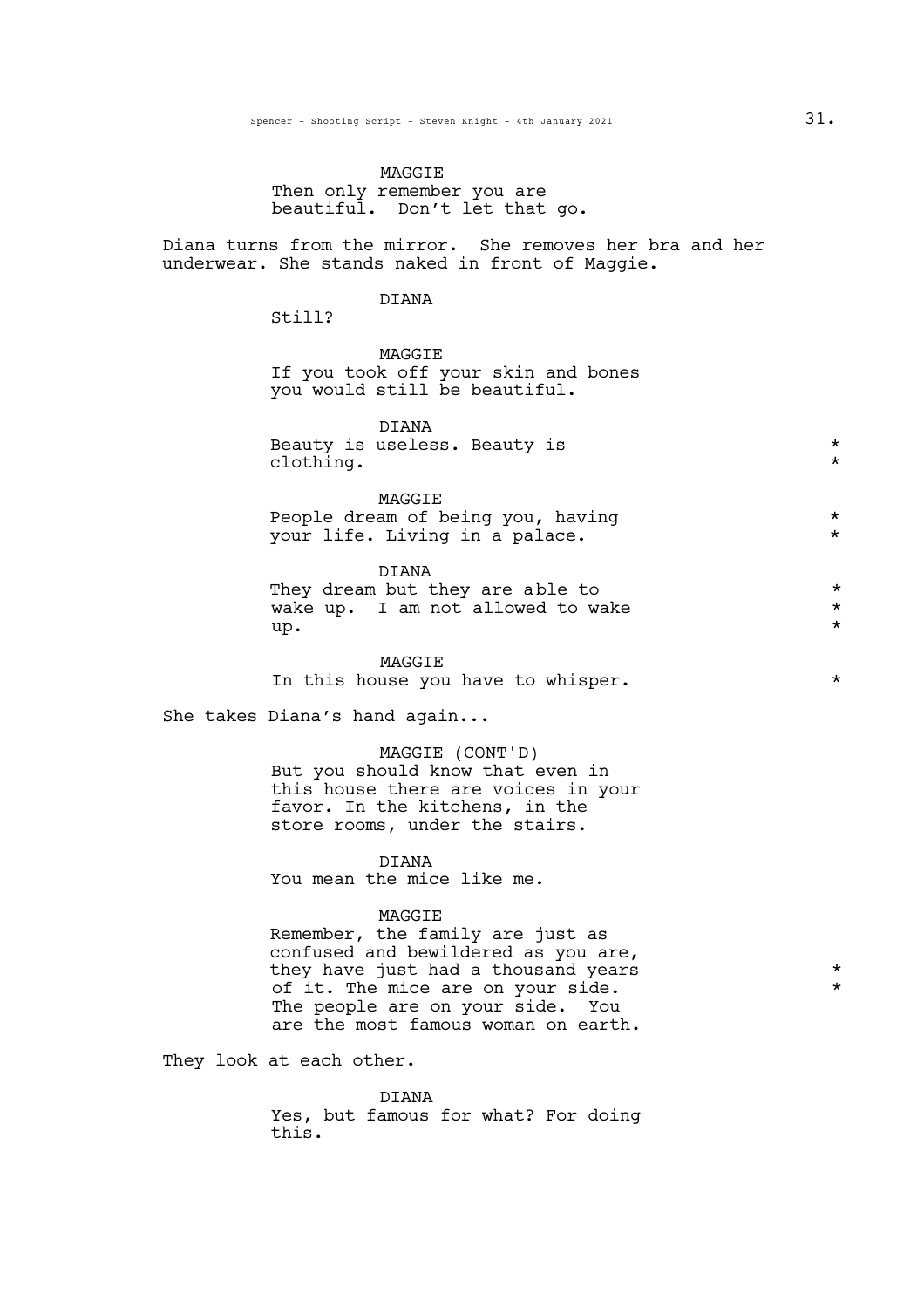Diana affects her classic shy, behind the fringe pose and almost smiles.

> MAGGIE Now. Good. Almost the old smile. Are the other dresses to your satisfaction?

Diana pulls on a robe.

DIANA No. I want to attend Christmas dinner dressed as a pole dancer.

Maggie takes the change of gear without a flicker and goes with it....

> MAGGIE Pole dancer. Yes. Of course, Your Royal Highness. I'll pop into the village.

They both hide smiles. After a moment...

MAGGIE (CONT'D) What we wanted to do is still possible. They will run out of China to break eventually.

Diana has a momentarily fierce expression.

DIANA Stay close to me Maggie.

## 25 INT. SANDRINGHAM, KITCHEN - NIGHT 25

A frantic service is in operation with a five course meal being prepared. We come close to knives chopping and slicing raw meat, a beef dish to be encased in pastry.

Ducks hang from hooks and steam and flame choke the air.<br>Darren hisses....

DARREN Prepare the tureens, warm the bowls...

A chef (incidentally, in the background) falls in a crash of plates and glass....

> DARREN (CONT'D) ...hush. Hush. No noise. They can hear us. Stay on your feet.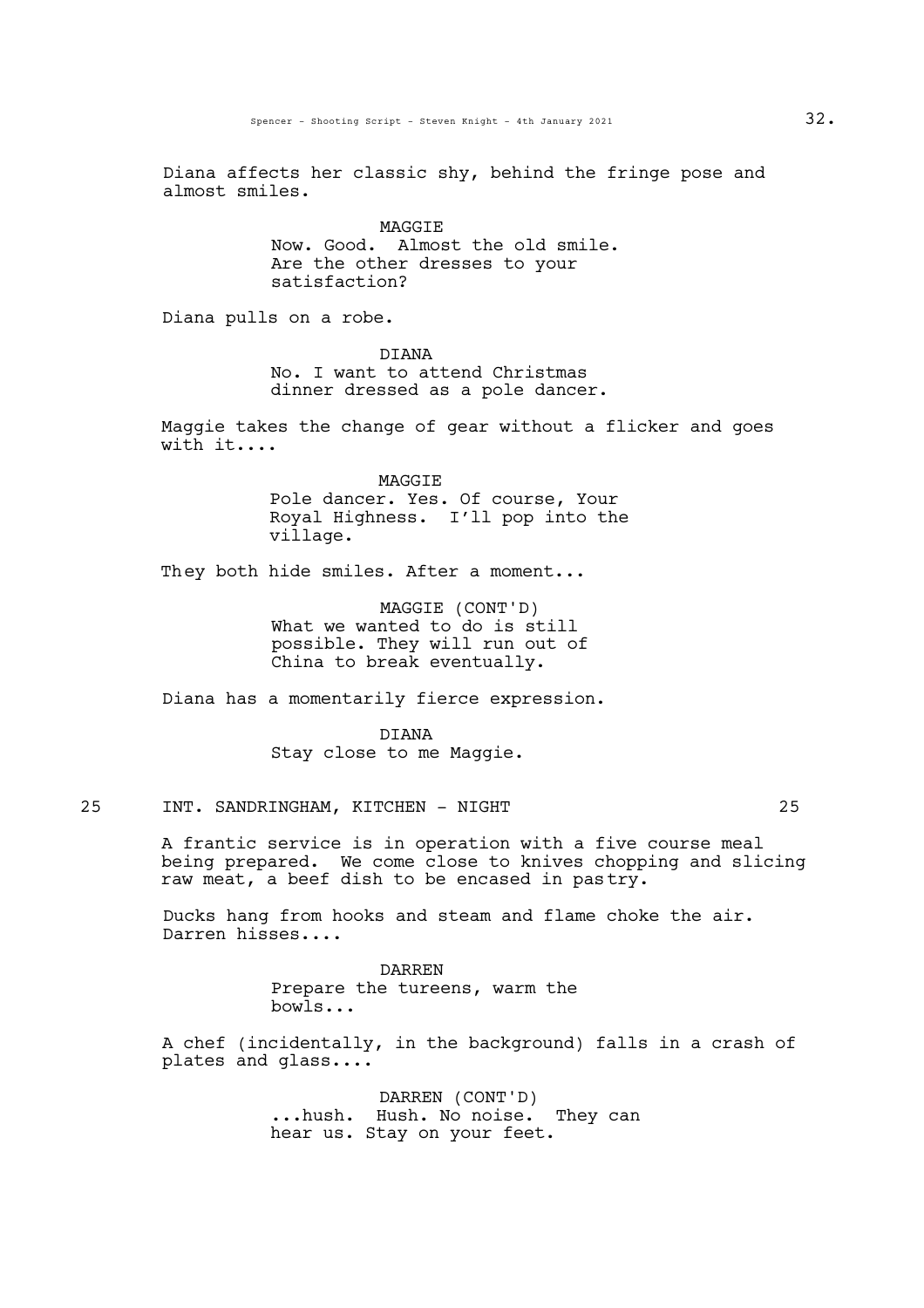The chef gets to her feet and the mess is mopped quickly through the steam and smoke.

> DARREN (CONT'D) Pitter, patter, soft words, fingers out of the sauces you sons and daughters of bitches and blanch the nettles or they will sting you. Brigade, make everything the best it can be..

A pause. He speaks certainly but quietly...

DARREN (CONT'D) I want the Princess of Wales to want something.

The chefs and porters glance at each other and it appears the mentioning of the Princess of Wales is a call to arms.<br>Darren sips some soup and speaks softly...

DARREN (CONT'D)

Service.

26 EXT/INT. SANDRINGHAM, DINING ROOM FROM OUTSIDE - NIGHT 26

Through a leaded window, as if from a point of view outside, we see the entire Royal Family (except the children) sitting down at the long Sandringham dinner table. Rain dribbles down the window between us and them. The figures at the table are <sup>a</sup> blur in candlelight as dishes are served by liveried staff. But we can easily see Diana in the ivory coloured dress which stands out in the gloom. The conversation is just a buzz of voices through the window.

# 27 INT. SANDRINGHAM, DINING ROOM - NIGHT 27

...We come inside and come close to Diana. We see the man we will learn is PRINCE CHARLES, and the woman we will learn is THE QUEEN and, beyond the QUEEN MOTHER but in the candle light, they are colours and sparkling jewels, NOT IN FOCUS.

Diana is isolated by our gaze and the nature of our gaze, as if we were her only companion.

Diana dips her spoon into her bowl of green nettle soup and takes a sip. Other spoons dip into other bowls. Diana looks along the line of other Royals. She sits back in her chair and puts her spoon down.

Suddenly elegant Waltz music begins.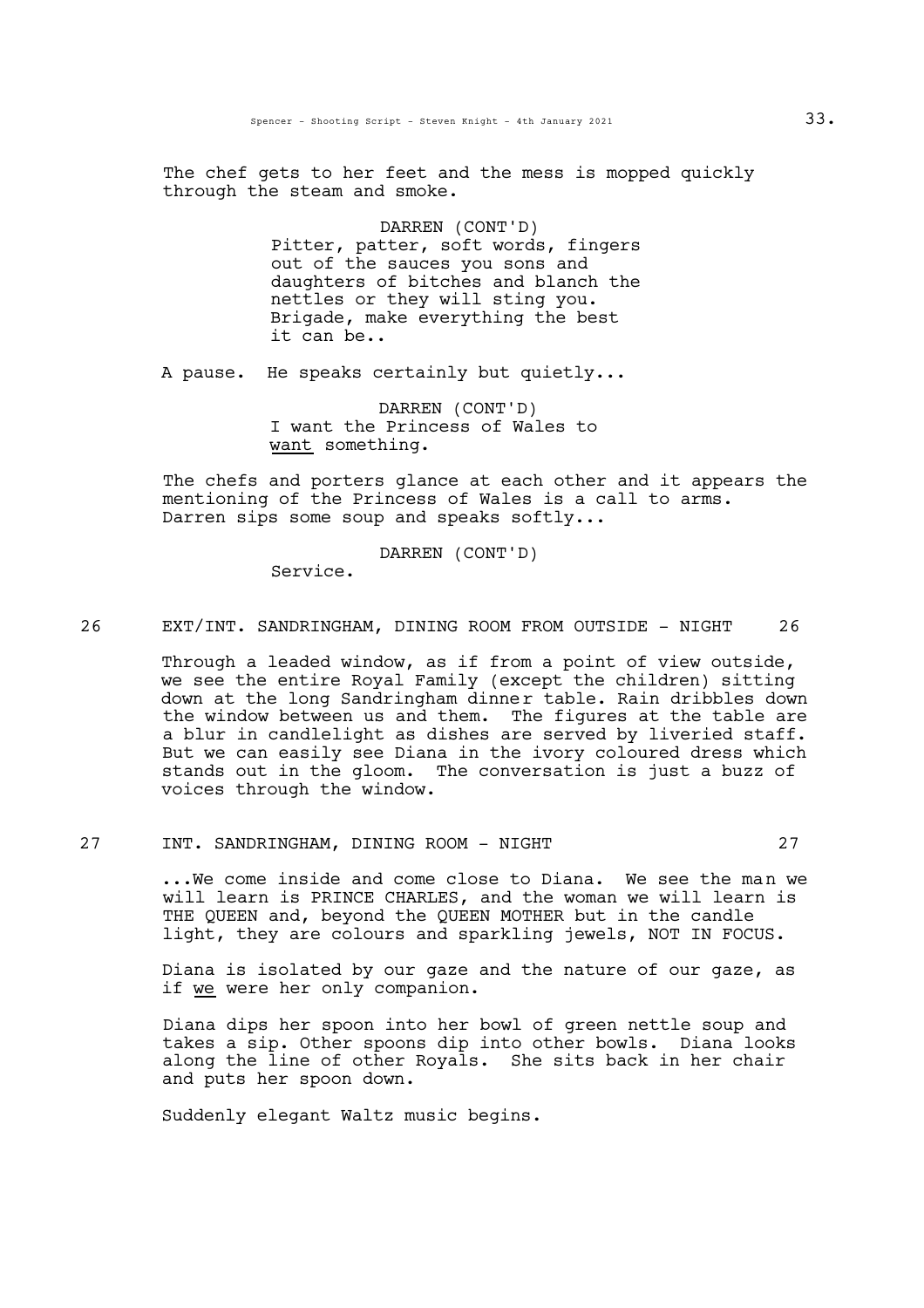Soon all of the spoons are dipping into the soup in unison, in time to the swooping Waltz music. The spoons dip, swirl and then are lifted to mouths where the soup is sucked in unison. The footmen move in time to the music.

Diana puts her hand to her mouth and stifles a giggle. The Waltz and the sipping continues for a while. Then...

Suddenly the music stops. We see Charles properly for the first time in sharp ferocious focus. He stares murder at Diana as she giggles, apparently at nothing. She glances at him and then looks down into her soup....

The music begins again and Diana is isolated as she stifles a giggle again and the spoons dip and rise to the time of the music. Then Diana looks up and takes hold of her pearl necklace. She grips it and pulls it hard, like wringing a neck.

One-by-one the pearls plop off their string and fall into her soup, some in slow motion, as the Waltz music plays.

The white pearls splash beautifully into the green soup. Then Diana swirls the pearls into the soup with her spoon. Then she scoops up two pearls in her spoon and puts them to her mouth. She looks to Charles as she puts the pearls into her mouth and then swallows them....

28 INT. SANDRINGHAM, BATHROOM, GROUND FLOOR - NIGHT 28

...We come to Diana as she throws up violently into the lavatory. As she retches, we might notice the pearl necklace is still in one piece (what went before was imagined).

However the vomiting is real and violent and messy.

Diana's hair hangs in sweaty rat tails and some dip into the bowl. She coughs up some more greenish vomit and then sits back against the wall. With shaking hands she grips the pearl necklace. She hisses to herself...

> DIANA Not strong enough to do it for real.

She twists it around her neck like a noose. Then she looks up at the ceiling and smiles.

> DIANA (CONT'D) I didn't fucking ask for this. I didn't ask for her pearls in my fucking soup. I didn't actually ask for...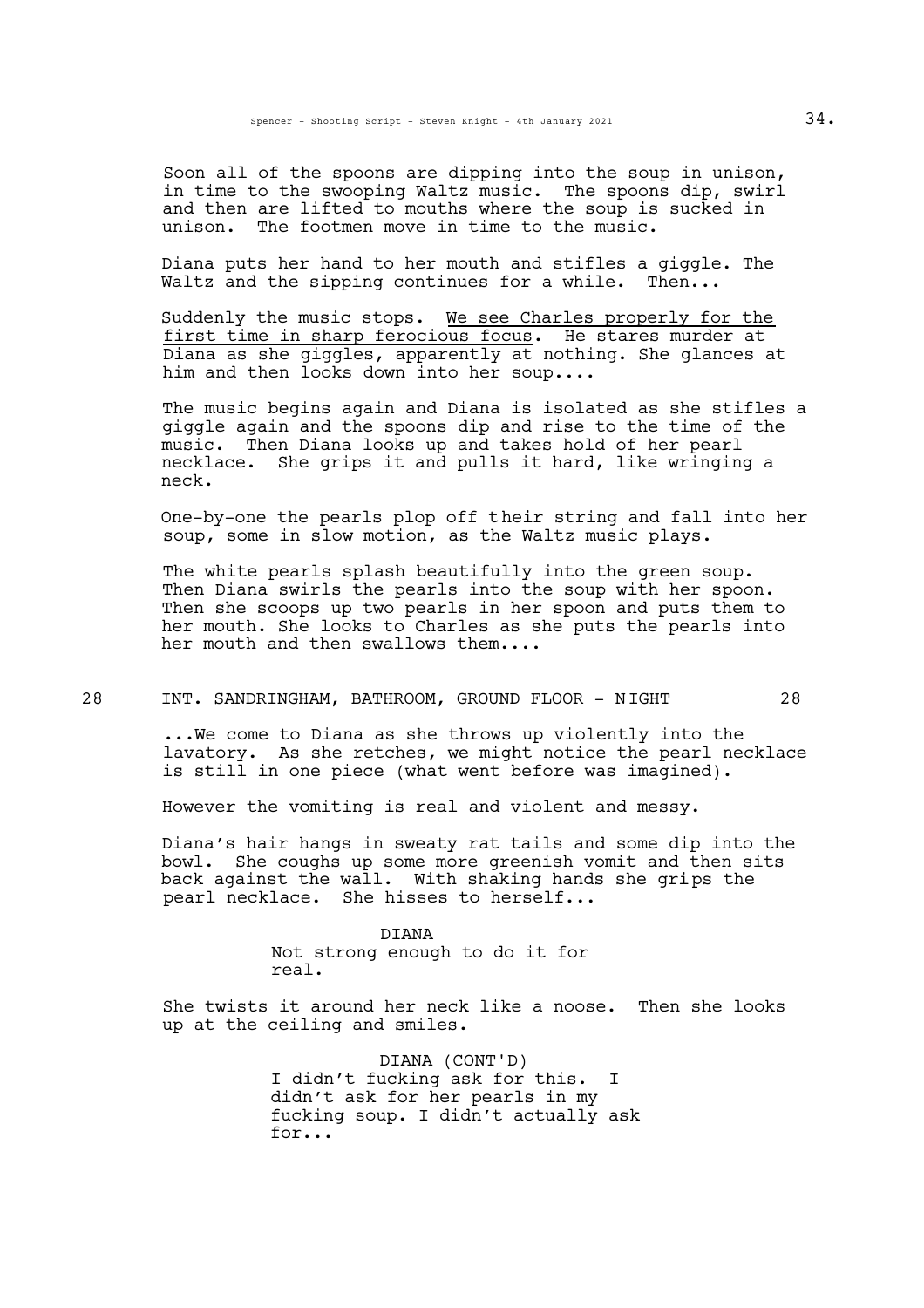A hard knock at the door. A female voice, no identity...

MARIA (OOV) Ma'am, it's dessert. They are waiting for you.

Diana takes a breath and gets to her feet like a new born foal.

29 INT. SANDRINGHAM, DIANA'S BEDROOM - NIGHT 29

1980s pop songs are playing as Diana pulls off her ivory dress, screws it up and throws it.

> DIANA One down, a hundred million to go.

She walks to her father's jacket which she took from the scarecrow and places the pearl necklace around the collar.

> DIANA (CONT'D) Look what he gave me.

Then we time cut as she pulls on a pair of jeans and a sweater as the music plays. She almost dances into the clothes. She is in the fitful high peak of the depression landscape and sings along to the music. She looks at herself in the mirror.

> DIANA (CONT'D) So good of you to come old girl. Fucking famished. Let's do it.

Diana picks up a SONY WALKMAN and puts on the headphones.<br>She leaves and we hear the music in her head along with her.

30 INT. SANDRINGHAM, CORRIDOR, GROUND FLOOR - NIGHT 30

She walks down the silent corridor with music blaring in her head. As she passes a particular corridor we see Major Gregory in a reflection.

Major Gregory sees her pass and follows.

## 31 INT. SANDRINGHAM, KITCHEN - NIGHT 31

Diana is wearing the headphones and has her head in the fridge. She pulls out a chicken leg and begins to devour it. Major Gregory enters and stares at her. Because of the headphones Diana doesn't hear him.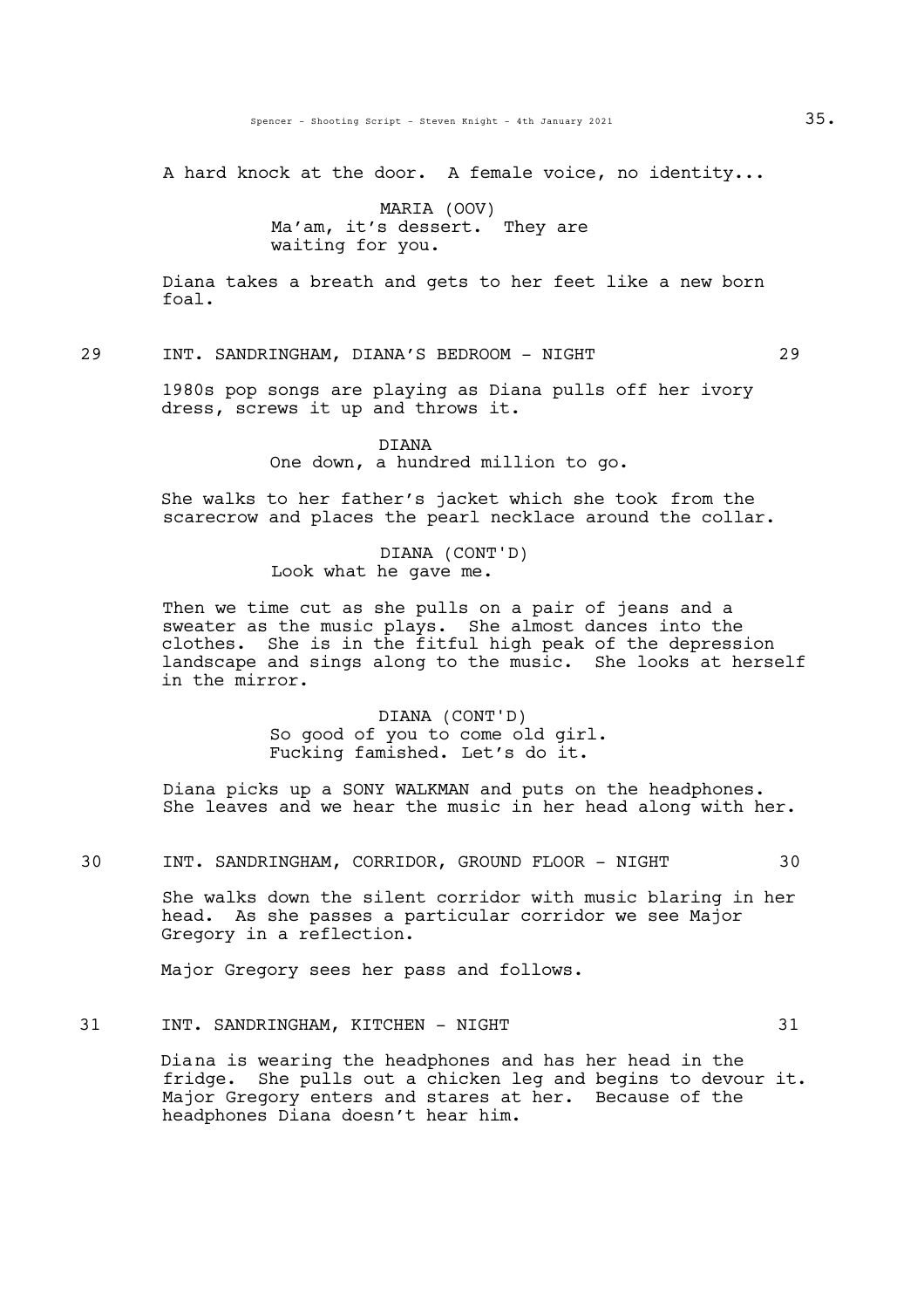She turns and almost jumps out of her skin. She coughs on the chicken and instinctively puts the chicken leg into her  $*$ pocket. She tugs off her headphones. \*

# MAJOR GREGORY Still hungry, Ma'am?

Diana decides to defy. She sits up on a work surface and eats with legs dangling...

> DIANA Exactly who are you?

MAJOR GREGORY I'm usually at Clarence House. Drafted in for this occasion. I am the Queen Mother's equerry.

DIANA What were you before that?

MAJOR GREGORY I was an officer. In a regiment called the Black Watch.

DIANA And that's what you do. You watch.

She puts the chicken bone aside on the surface.

MAJOR GREGORY Mostly I am here because of the press...

Major Gregory walks to the surface, picks up the chicken bone (with some distaste) and puts it into the bin.

> MAJOR GREGORY (CONT'D) It was felt we needed to be on guard this year. Because of all the silly attention...

He glances at her...

MAJOR GREGORY (CONT'D) ...That *Your Royal Highness* is attracting.

DIANA Yes, I am a magnet for madness. Other people's madness....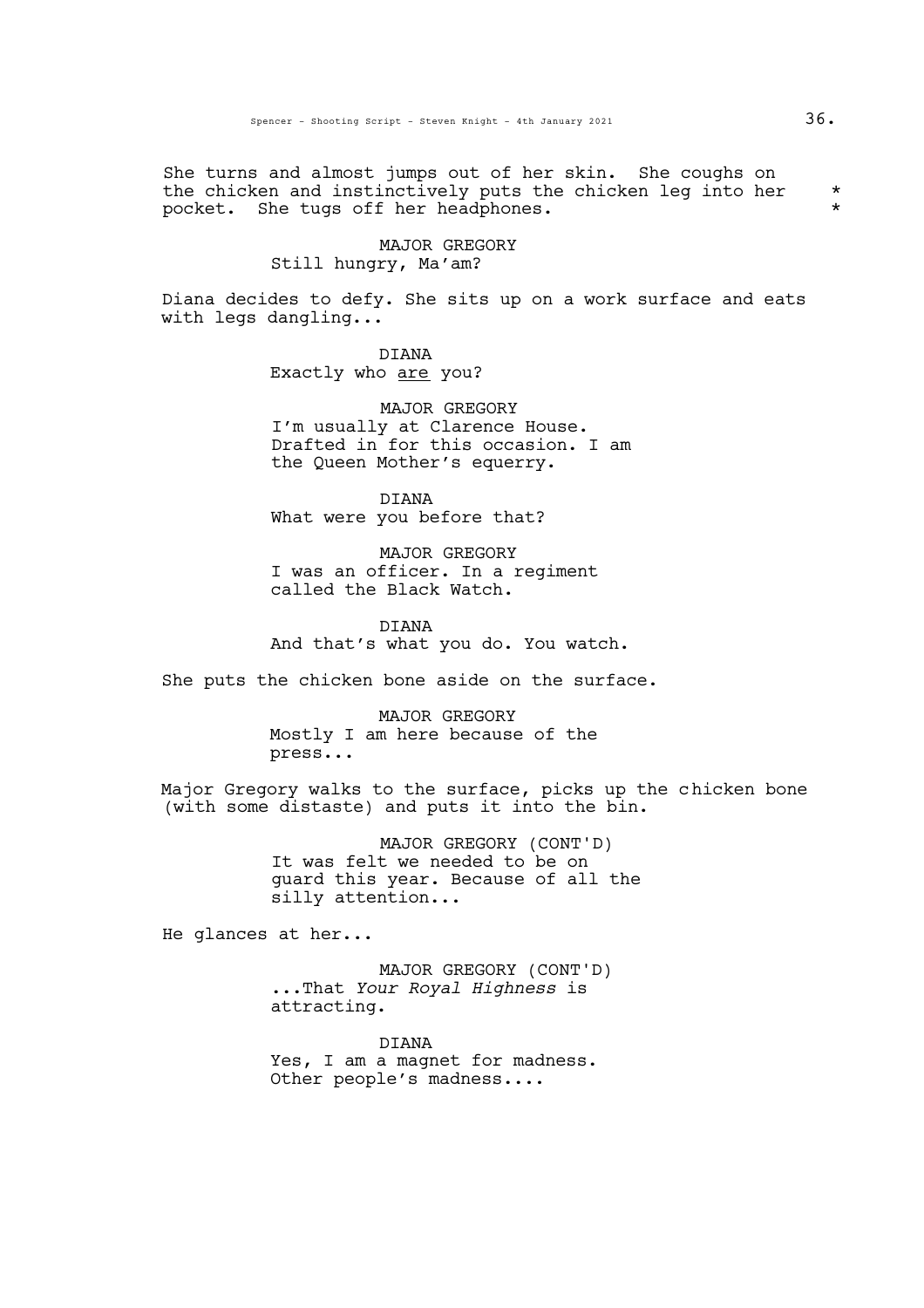MAJOR GREGORY I have military experience. And part of my remit is responsibility for the security within the grounds of Sandringham House. To keep photographers away. Foreigners. You know.

Diana nods...

MAJOR GREGORY (CONT'D) For example, Ma'am, one of them reported back today he saw you dressing and undressing with your curtains open.

Diana freezes...

MAJOR GREGORY (CONT'D) If there had been a photographer.

DIANA My God, you really watch...

MAJOR GREGORY I watch to make sure others do not see. Their lenses are terribly powerful these days...

DIANA Their lenses are more like microscopes actually...

Diana drifts to the window and peers out at the blackness.<br>She sees her reflection...

DIANA (CONT'D) And I am the bug in the dish. They are pulling my wings and my legs off one-by-one and making notes on how I react. 'Oh she really does make a fuss this one doesn't she'. Not like Anne Boleyn. Who offered her head to the tweezers with such grace...

Diana realises her inner life is spilling out. She turns to Major Gregory...

> DIANA (CONT'D) Will you go away please.

Major Gregory defies for a moment...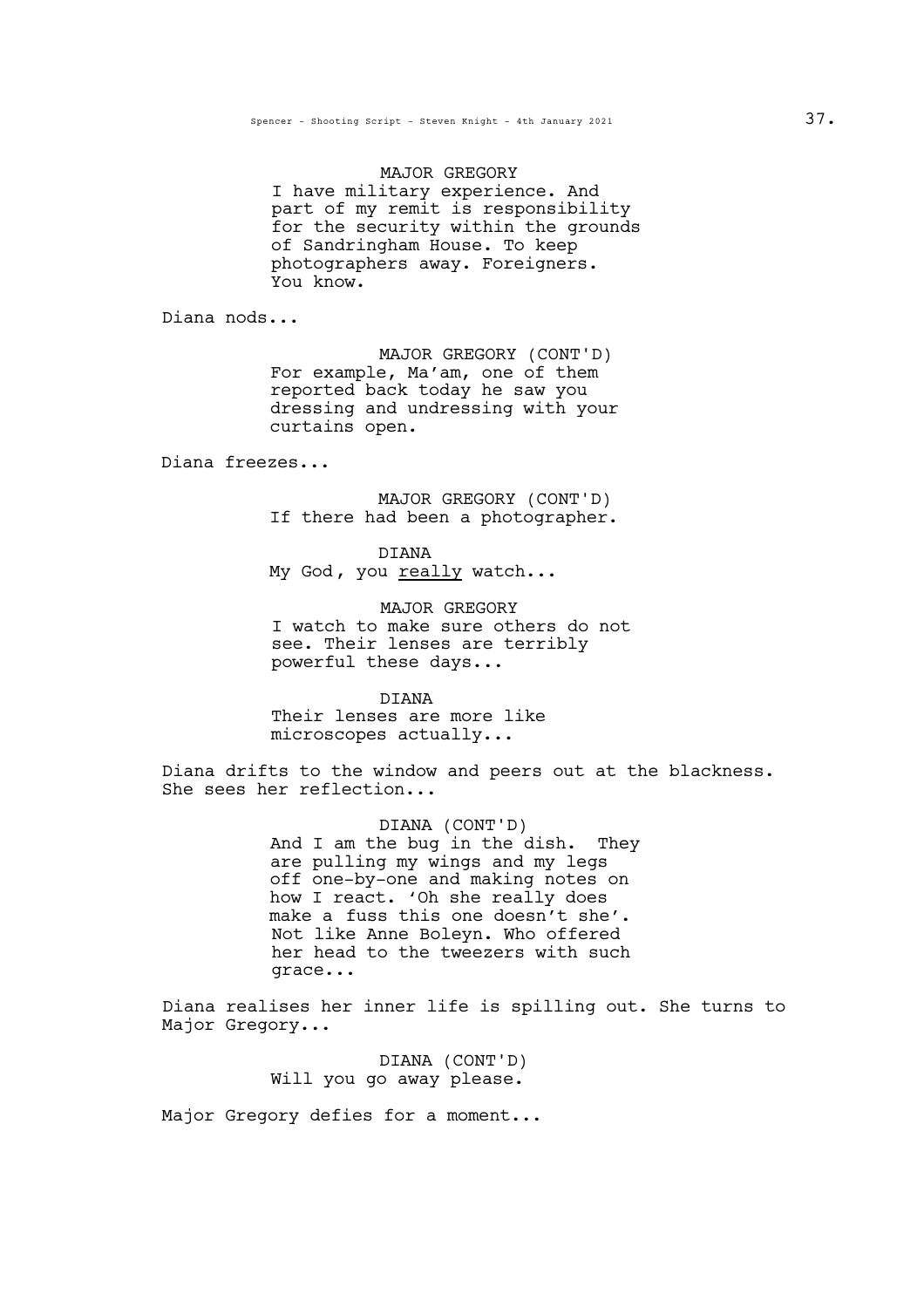MAJOR GREGORY I just wanted to be sure you were feeling alright. And give you that word of warning...

DIANA I will feel alright if you go away.

Major Gregory bows gently....

MAJOR GREGORY Very well. But please keep your curtains....

DIANA Close my curtains. Yes, maybe, no. Depending on lots of things.

He studies her, feels he has the better of her...

MAJOR GREGORY Good night, Ma'am. Oh and....

He checks his watch....

MAJOR GREGORY (CONT'D) It's just gone midnight. Merry Christmas.

Diana always surrenders in face of form. She replies instinctively...

> DIANA Oh, yes. Merry Christmas.

Major Gregory leaves. Diana is left alone. She goes back to the fridge and takes out a slice of cake which she eats with both hands. She licks her fingers clean.

As she licks her fingers, she realises she is sucking on her wedding ring. The cream of the cake make it easy for her to slip the ring off her finger and she puts it into her mouth. After a moment she spits it out into the palm of her hand.

> DIANA (CONT'D) If you don't want it, why did you ask for it?

32 OMITTED 32 \*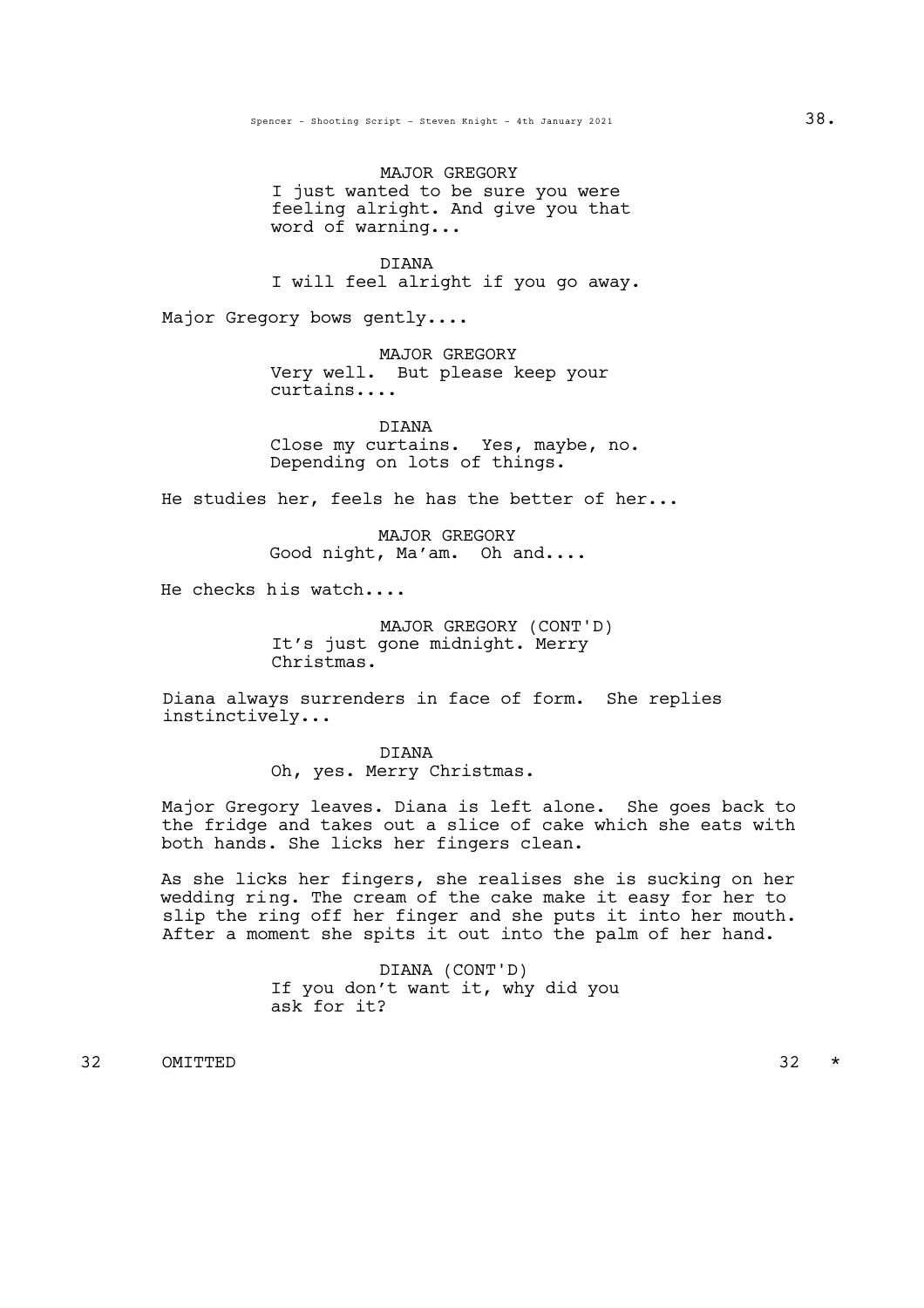33 EXT. SANDRINGHAM GROUNDS - DEAD OF NIGHT 33

We see Diana making her way across frosted, moonlit ground \* away from the house, where lights still burn.

She shivers in the freezing night air and her steps make footprints in the frost. She climbs over a small fence and jumps a ditch with frozen water. Owls hoot. She gets glistening mud on her hands.

As she reaches the top of a small rise, she and we, see a country house, large by normal proportions but small compared to Sandringham.

This is PARK HOUSE, where Diana grew up.

She stops and looks and her breath clouds. We study her face as she stares. In the moonlight we see that the windows are boarded up. It is like memory facing her but with eyes closed. Diana wipes her nose with her sleeve like a child and walks on....

# 34 EXT. PARK HOUSE - DEAD OF NIGHT 34

Diana reaches a wire fence and sees a sign. '*Dangerous construction. Keep out'.* She pulls a gap in the barbed wire and squeezes through. A barb catches her coat and she gets \* snagged but pulls herself free. She cuts her hand on another barb and when she gets through she stops to suck the blood.

Ahead is another barbed wire fence, this time too complex to climb through. She stops and stares through the wire.

She suddenly sees that one of the windows is not boarded. Through open curtains she sees DIANA 12YRS staring out, dressed in a nightdress, framed by a bedside lamp. Diana reacts and smiles. She whispers to her young self...

## DIANA

Christmas Eve. Can't sleep. Wondering what will become of me.

A pause. Diana fights emotion.

DIANA (CONT'D) Well, here I am. Here it is. This is what became of me. Couldn't have asked for more. Got everything I ever wanted.

Suddenly a male voice loud and harsh....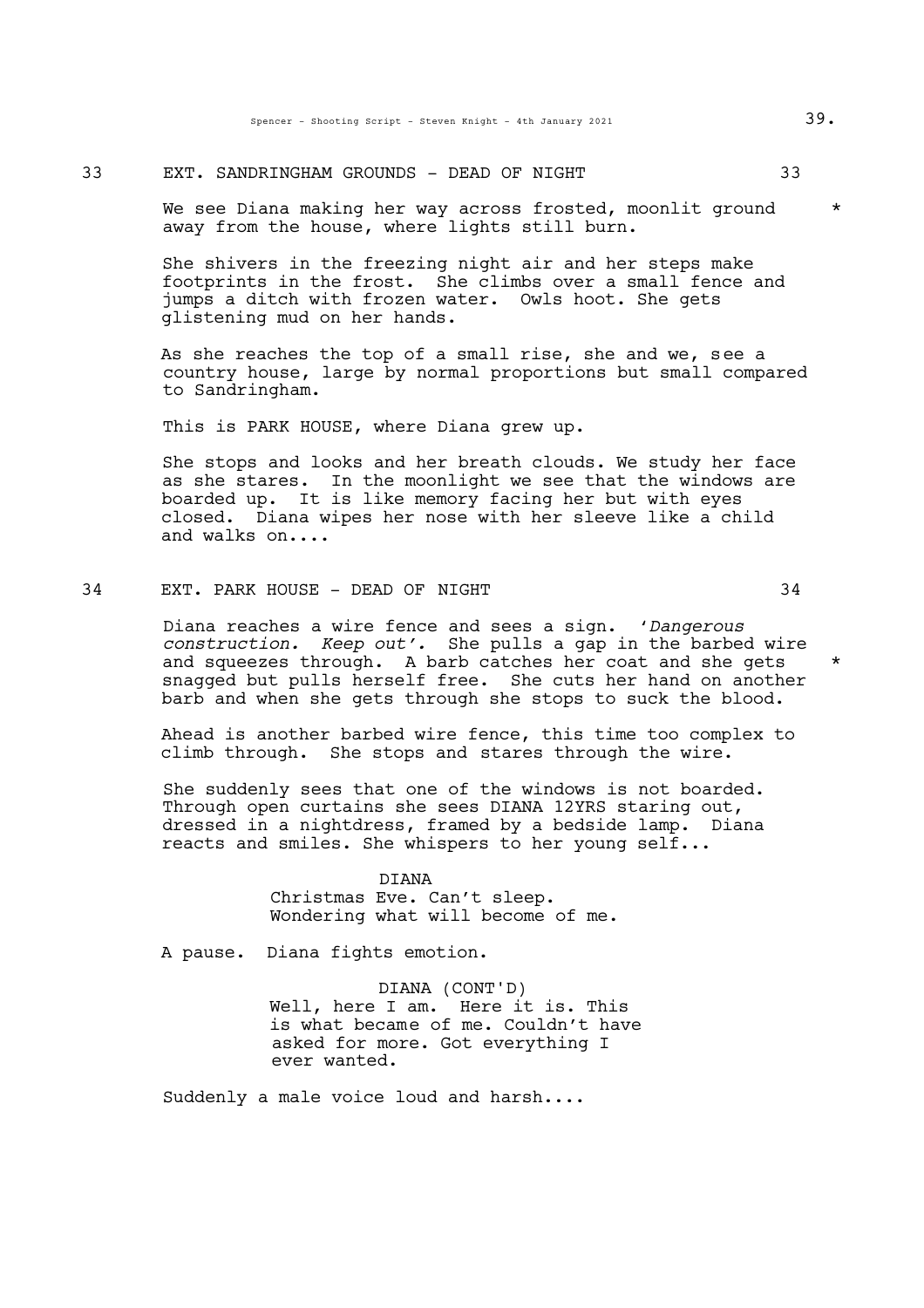## POLICE CONSTABLE THOMAS Who goes there?!

Diana gasps and turns. In the moonlight she sees two men in black uniforms with pistols raised, guns held in both hands. An intense flashlight is then trained on her.

> POLICE CONSTABLE THOMAS (CONT'D) Hands on your head! Move! Move!

Diana instantly puts her hands onto her head, shivering with cold. The flashlight blinds her. The two armed police constables move forward slowly, shining the light on Diana's face...

#### DIANA

#### Sorry. It's me.

The policemen realise it is a woman. Then, as they come closer and Diana turns her head into the light, they see who it is...

### POLICE CONSTABLE THOMAS

Holy shhhh.....

They lower their guns fast.

POLICE CONSTABLE THOMAS (CONT'D) Your Royal Highness. Apologies. We thought you were....  $*$ 

DIANA Can I take my hands off my head?

POLICE CONSTABLE THOMAS Of course. Sorry ma'am.

Diana lowers her hands and turns back to Park House. We see that the window she looked through is now boarded (it was an illusion).

> DIANA I imagine you're wondering what I'm doing here.

Incredulous silence confirms. She points and smiles...

DIANA (CONT'D) I used to live there. I grew up  $*$ <br>there I game to take a look what there. I came to take a look. That was my bedroom.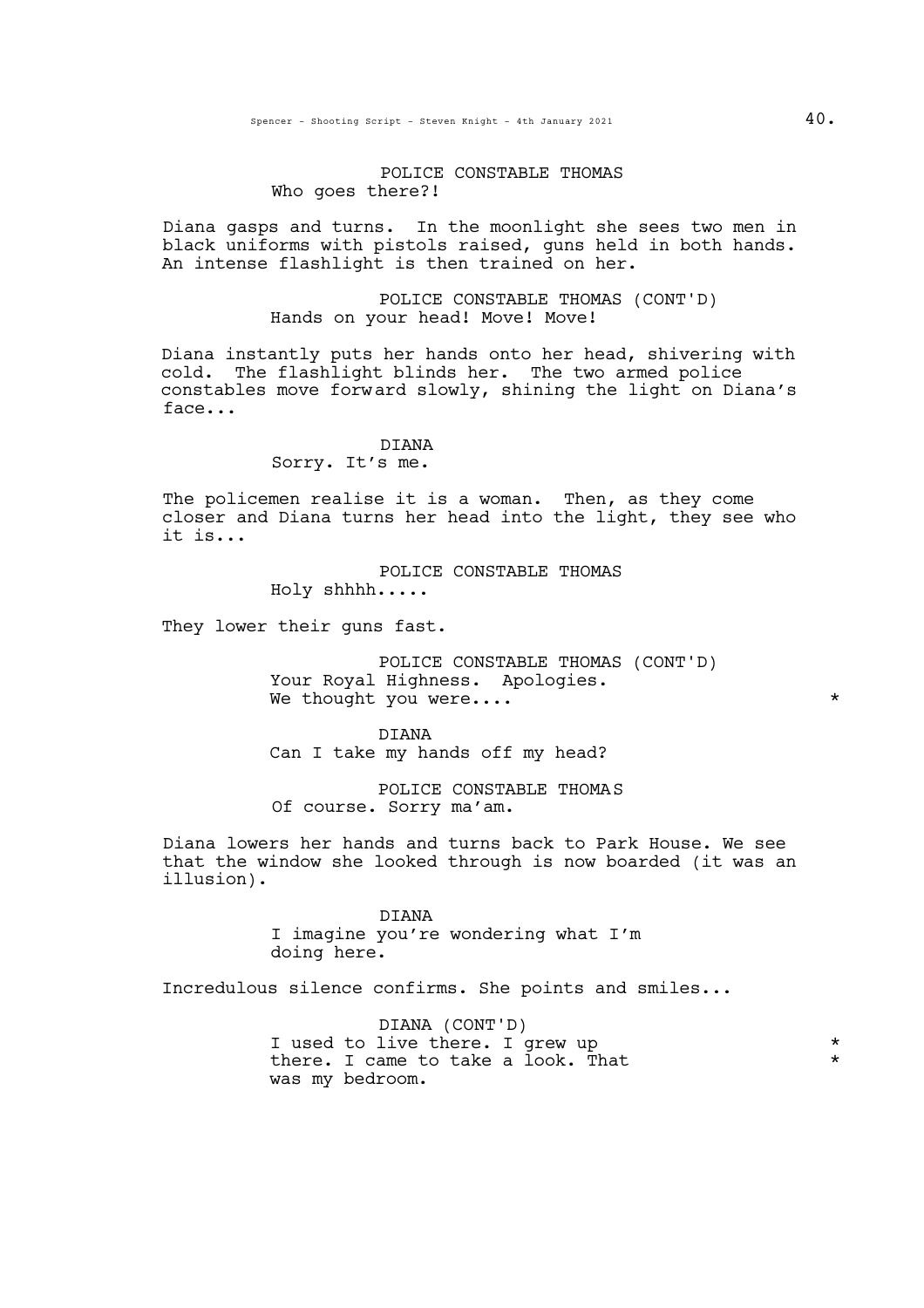The constables are at a loss as to how to behave. Diana realises and to put them at ease slips into royal-visit small talk...

> DIANA (CONT'D) Do they make you stay out all night?

POLICE CONSTABLE FIELD Yes, Ma'am.

DIANA I hope you have proper, you know...

POLICE CONSTABLE FIELD We have warm clothes, yes.

POLICE CONSTABLE THOMAS Thank you. We're OK, Ma'am.

An awkward pause.

DIANA

I once stayed out all night and built a fire. Just here on this  $*$ spot. They say there are a lot of \* ghosts. I wanted to see one.

A pause. The officers glance at each other...

POLICE CONSTABLE FIELD Ma'am, according to the rules, if we have an encounter we have to report it.

DIANA An encounter with a ghost?

POLICE CONSTABLE FIELD No, with a...

A pause.

POLICE CONSTABLE FIELD (CONT'D) ...With anyone. A human.

Diana laughs then looks back to the house.

DIANA I'm human I think. Still human. But I'd like it if you didn't report this encounter.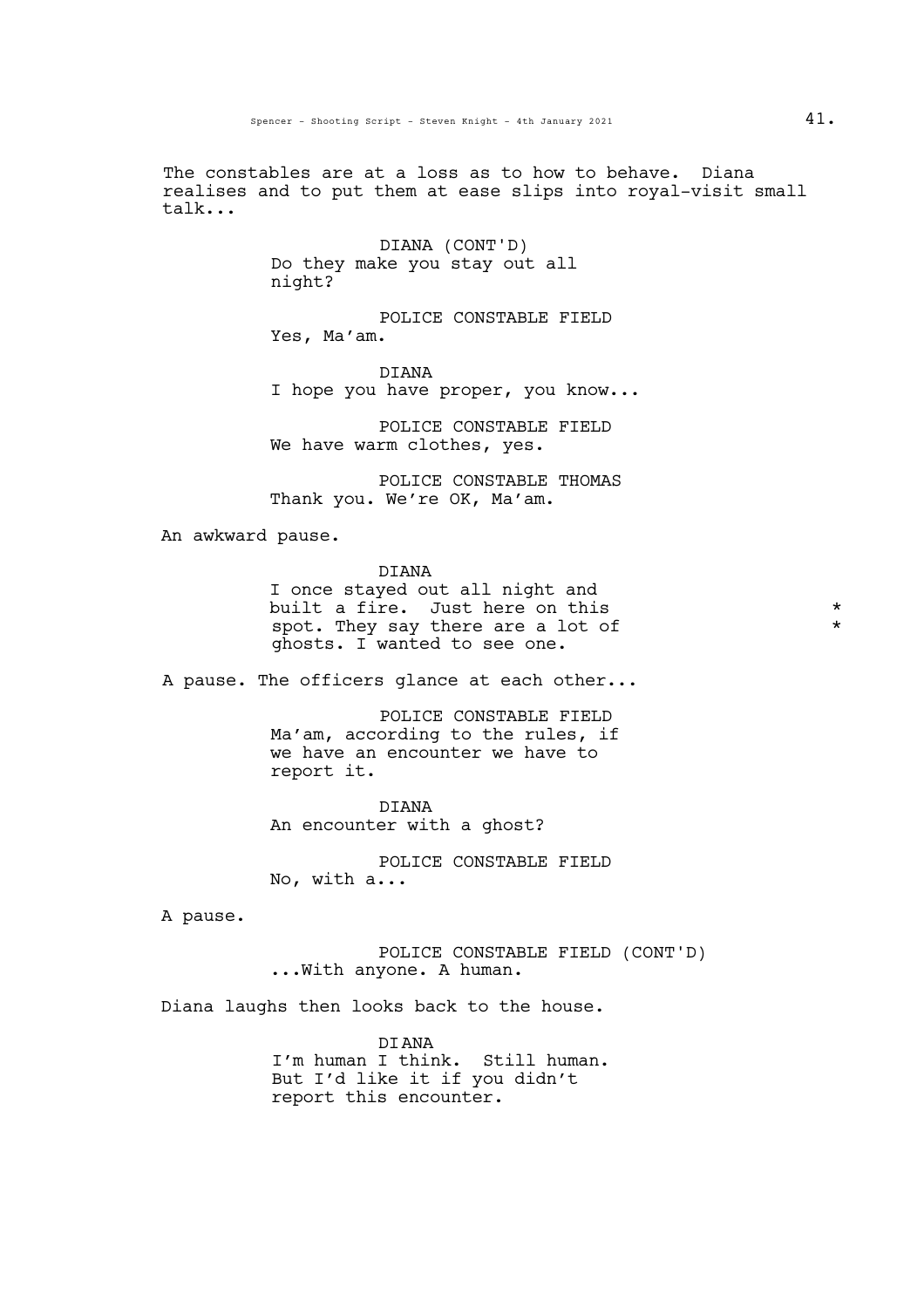She turns to them and hooks her hair behind her ear and shivers profoundly. She looks thin and pale and lost...

> DIANA (CONT'D) Just say you saw a ghost.

POLICE CONSTABLE THOMAS Are you warm enough, ma'am?

Diana looks back at the house.

DIANA Not really. They won't turn the heating up.

The constables glance at each other, sensing her oddness, her distracted mood. She turns to them.

> DIANA (CONT'D) I'll go back...

POLICE CONSTABLE FIELD We will escort you.

DIANA

Why?

POLICE CONSTABLE FIELD There are photographers...

DIANA Perhaps they just want to take pictures of what's really going on.

A pause. The constables are silent.

DIANA (CONT'D) Sorry. I like to walk alone. I'm fine really.

As she turns, one of the constable's radios crackles and he answers it. He hears a question and hesitates as he looks at Diana, who has stopped to listen...

> POLICE CONSTABLE THOMAS No. It was nothing. No one. All clear. A fox. Walking on a wall. Casting a shadow.

He cuts the communication. Diana smiles....

DIANA A fox walking on a wall casting a shadow. Yes. That is who I am.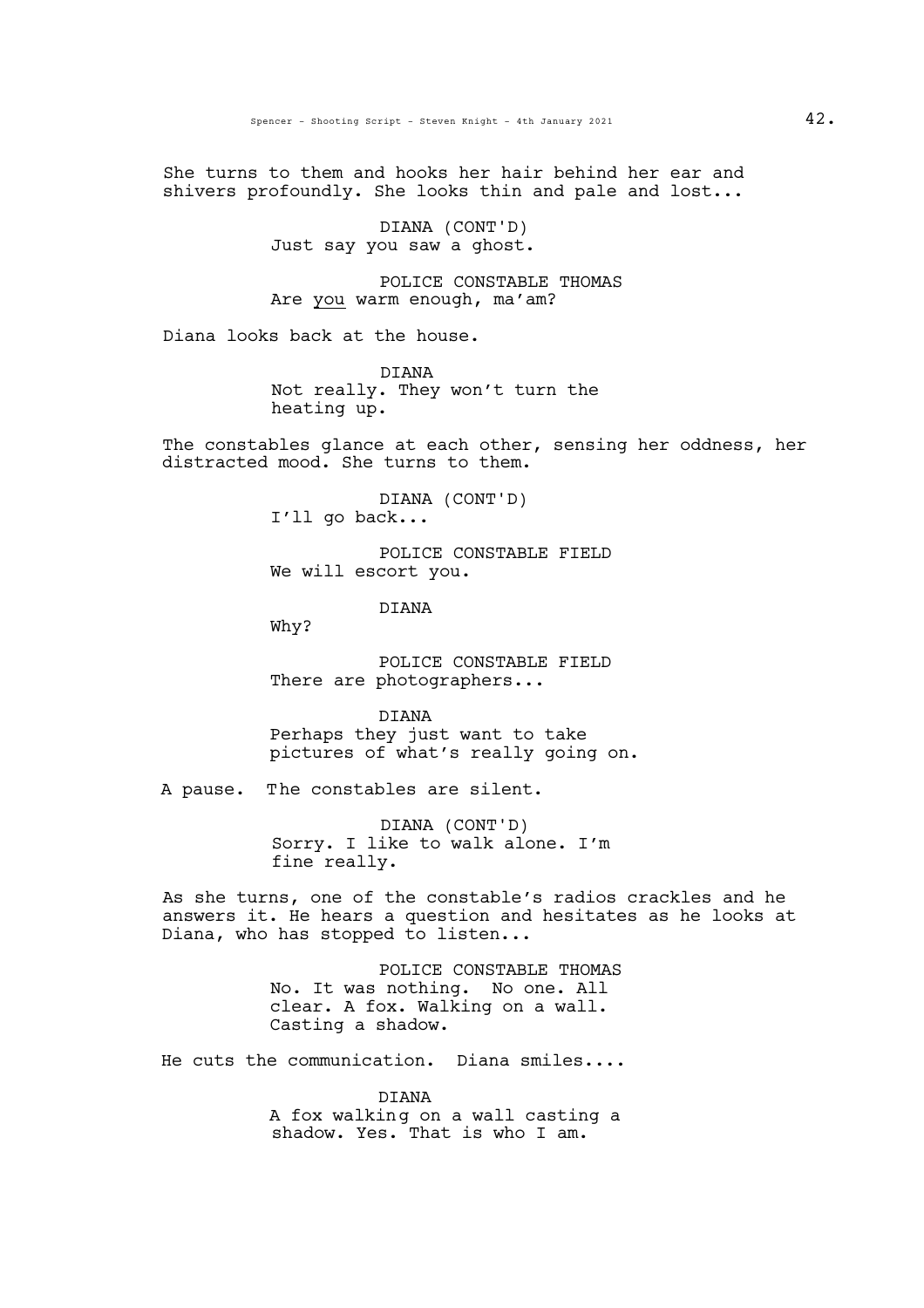Diana turns and walks...

35 INT. SANDRINGHAM, CORRIDOR, UPSTAIRS - DEAD OF NIGHT 35

Diana walks quickly. She reaches the door to the nursery and \* tries to open it but the door is locked. The Nanny, Barbara, suddenly appears in Diana's back.

> BARBARA They are sleeping, ma'am.

DIANA Why is this locked?

BARBARA Major Gregory.

DIANA Unlock it. Now. I mean, please.

Barbara stands and unlocks the door with shaking, just woken hands. Diana goes in.

36 INT. SANDRINGHAM, WILLIAM AND HARRY'S BEDROOM/NURSERY 36

Both boys are sleeping but Diana gets straight into bed with William. William stirs instantly and blinks then reacts...

> WILLIAM Mummy, you're freezing.

She giggles...

DIANA

I tried to escape and got captured.

William comes to consciousness and peers at her across the pillow. Then, from under her coat, Diana produces a small wrapped gift. She holds it close to William under the sheets...

> DIANA (CONT'D) One for you.

She produces another small wrapped gift in her other hand.

DIANA (CONT'D) One for Harry.

WILLIAM What are they?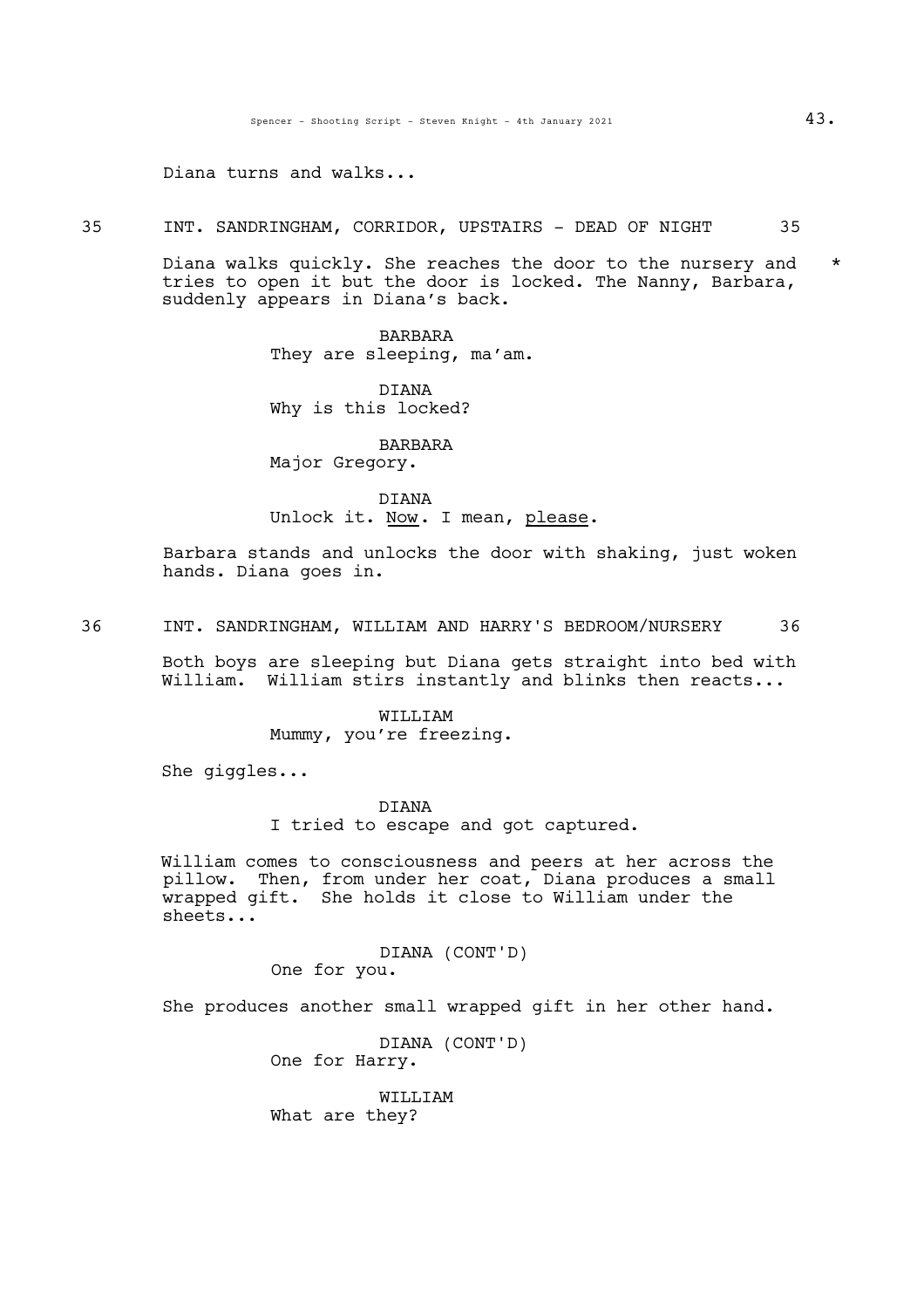| anyone.                   | DIANA<br>Not telling you. You open them in<br>the morning. Christmas morning.<br>Like normal people. Don't tell                                                                           |                                              |
|---------------------------|-------------------------------------------------------------------------------------------------------------------------------------------------------------------------------------------|----------------------------------------------|
|                           | William smiles and Diana hugs him. Suddenly                                                                                                                                               | $^\star$                                     |
| know.                     | HARRY (OOV)<br>I can hear you both talking you                                                                                                                                            | $^\star$<br>$^\star$<br>$^\star$             |
|                           | Diana giggles as Harry sits up, hair awry, blinking.                                                                                                                                      | $^\star$                                     |
|                           | HARRY (CONT'D)<br>And I'm still cold.                                                                                                                                                     | $^\star$<br>$^\star$                         |
|                           | DIANA<br>Come, come, come, come.                                                                                                                                                          | $\star$<br>$\star$                           |
| together.                 | Harry hurries to join William and Diana and they huddle                                                                                                                                   | $^\star$<br>$\star$                          |
| yes?                      | DIANA (CONT'D)<br>If you're cold you light a fire,                                                                                                                                        | $\star$<br>$^\star$<br>$^\star$              |
| fireplace                 | WILLIAM<br>Mummy, they boarded up the                                                                                                                                                     | $^\star$<br>$^\star$<br>$^\star$             |
| and Harry                 | Diana gets to her feet and goes to the fireplace and finds a<br>candle. There is a small box of matches beside it.<br>She<br>lights the candle and shields it as she walks toward William | $^\star$<br>$^\star$<br>$^\star$<br>$^\star$ |
| Do I look scary?          | DIANA                                                                                                                                                                                     | $^\star$<br>$\star$                          |
| No.                       | WILLIAM                                                                                                                                                                                   | $^\star$<br>$^\star$                         |
| I'm hungry.               | HARRY                                                                                                                                                                                     | $^\star$<br>$^\star$                         |
| fridge out of her pocket. | Diana remembers and pulls the chicken leg she stole from the                                                                                                                              | $^\star$<br>$^\star$                         |
|                           | WILLIAM<br>Mummy, how do you do that? I mean                                                                                                                                              | *<br>$^\star$                                |

who has chicken in their pockets?  $*$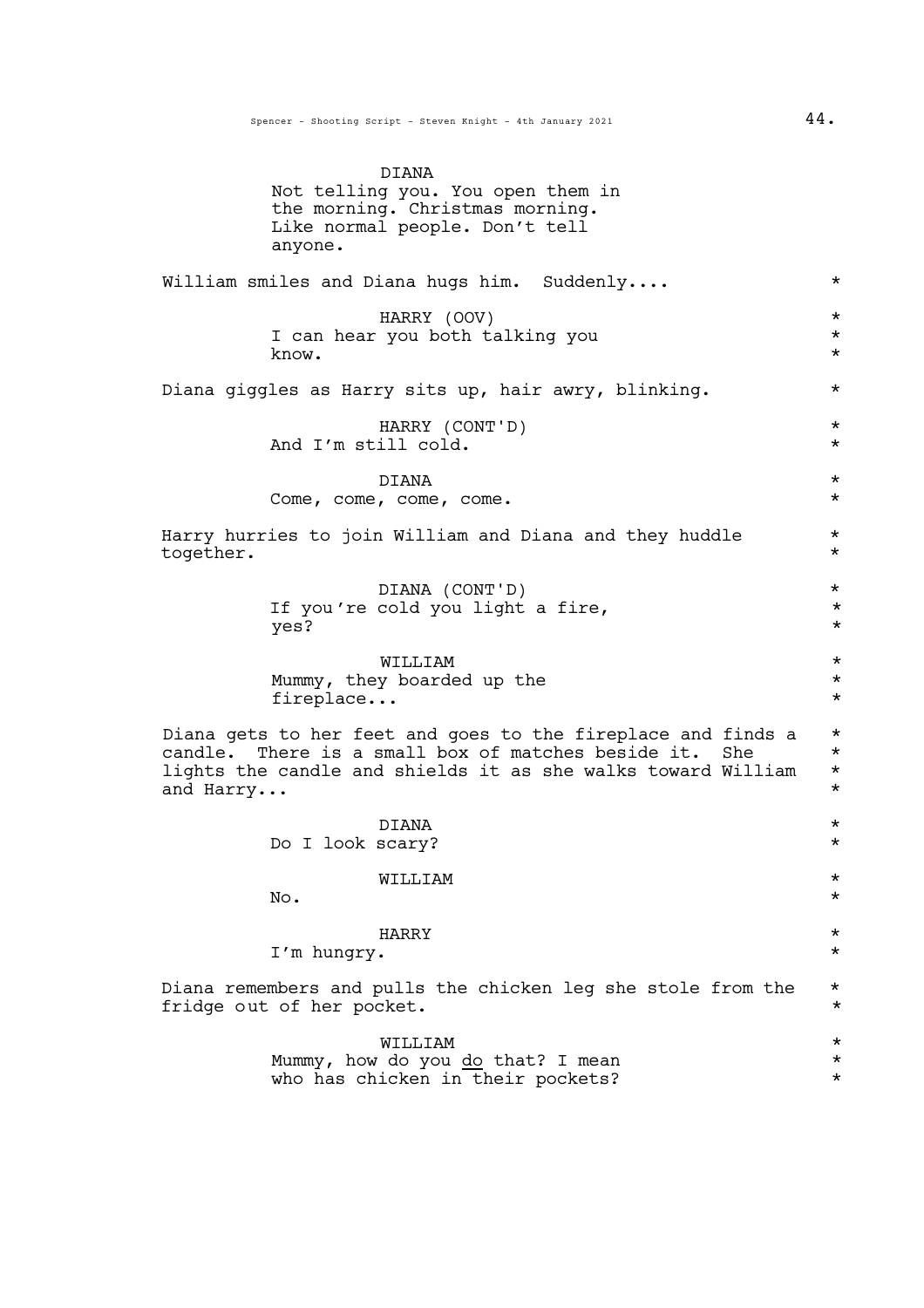|       | DIANA<br>Me. I'm magic. Who wants to play<br>the Army game?                                                                      | $^\star$<br>$^\star$<br>$^\star$                        |
|-------|----------------------------------------------------------------------------------------------------------------------------------|---------------------------------------------------------|
|       | WILLIAM<br>We should sleep. Tomorrow is going<br>to be long and dreary.                                                          | $^\star$<br>$^\star$<br>$^\star$                        |
|       | HARRY<br>This chicken has got fluff on it.                                                                                       | $^\star$<br>$^\star$                                    |
| does. | Diana takes the chicken leg and begins to meticulously remove<br>pocket fluff from the chicken like a careful mother. As she     | $\star$<br>$\star$<br>$^\star$                          |
|       | DIANA<br>OK, I will be the Major and you<br>will be the soldiers.                                                                | $\star$<br>$\star$<br>$\star$                           |
|       | HARRY<br>This game is silly.                                                                                                     | $\star$<br>$\star$                                      |
|       | WILLIAM<br>Only because you're hopeless at it.                                                                                   | $\star$<br>$^\star$                                     |
|       | <b>DIANA</b><br>There. Fluff free chicken.                                                                                       | $^\star$<br>$^\star$                                    |
|       | WILLIAM<br>I wish we had KFC.                                                                                                    | $^\star$<br>$^\star$                                    |
|       | Harry has seen his wrapped present.                                                                                              | $^\star$                                                |
|       | HARRY<br>What's this?                                                                                                            | $^\star$<br>$^\star$                                    |
|       | WILLIAM<br>A present you can't open.                                                                                             | $^\star$<br>$^\star$                                    |
|       | HARRY<br>Why not?                                                                                                                | $^\star$<br>$^\star$                                    |
|       | DIANA<br>OK I will begin. Soldier William,<br>tell Major Diana the best thing<br>about Christmas. And it has to be<br>the truth. | $^\star$<br>$\star$<br>$^\star$<br>$^\star$<br>$^\star$ |
|       | WILLIAM<br>Best thing about Christmas is being<br>with the family.                                                               | $^\star$<br>$^\star$<br>$^\star$                        |
|       | <b>DIANA</b><br>I said it has to be the truth.                                                                                   | $^\star$<br>$^\star$                                    |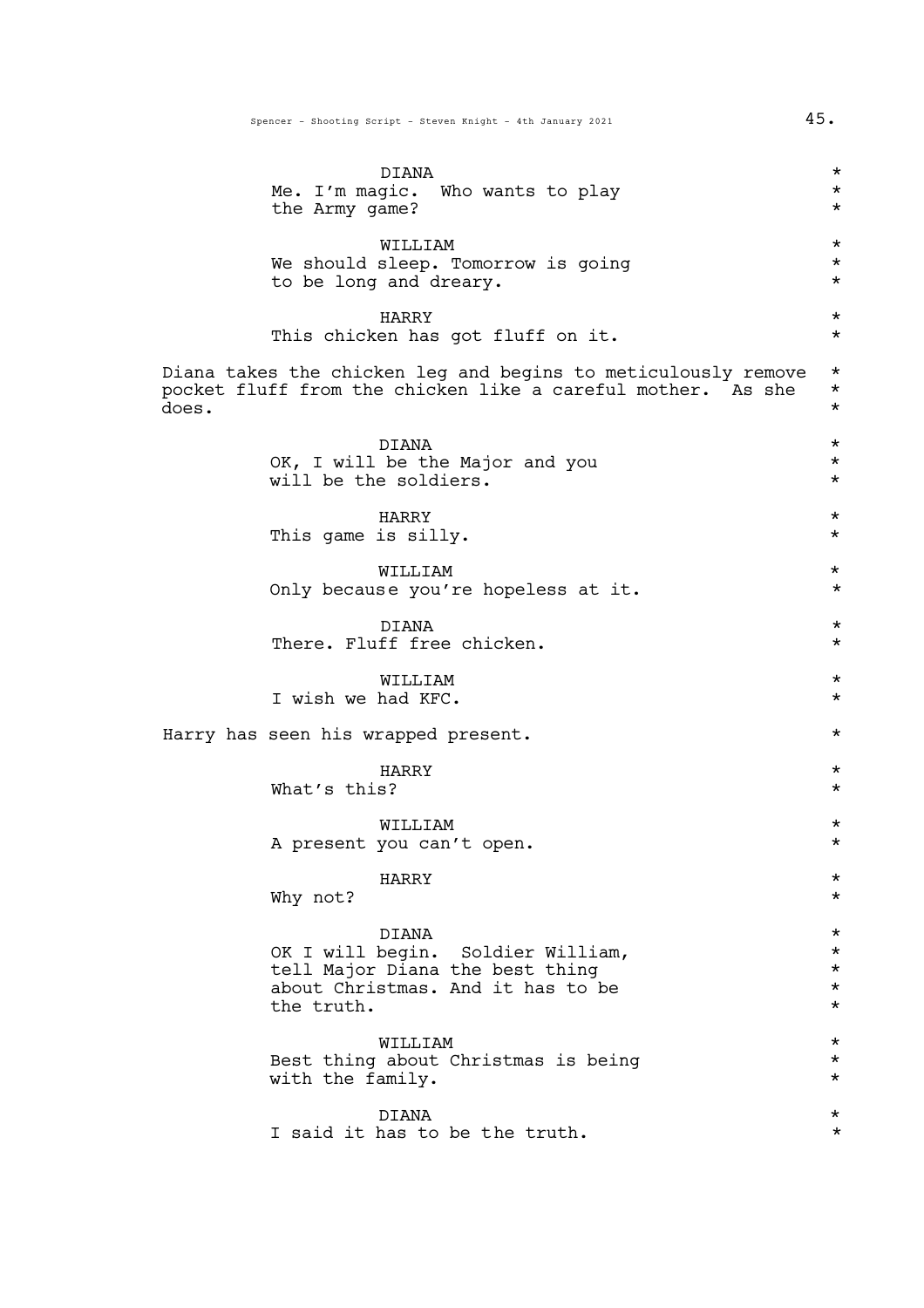|             | WILLIAM<br>Presents are the only good thing<br>about Christmas.                                  | $^\star$<br>$^\star$<br>$^\star$          |
|-------------|--------------------------------------------------------------------------------------------------|-------------------------------------------|
|             | HARRY<br>Not if you can't open them.                                                             | $^\star$<br>$^\star$                      |
|             | DIANA<br>Harry. Best thing about Christmas<br>so far.                                            | $^\star$<br>$^\star$<br>$^\star$          |
|             | HARRY<br>When you arrived.                                                                       | $\star$<br>$^\star$                       |
|             | WILLIAM<br>My turn. Major William to Soldier<br>Diana                                            | $\star$<br>$\star$<br>$^\star$            |
|             | <b>DIANA</b><br>Prisoner of war actually                                                         | $^\star$<br>$^\star$                      |
|             | WILLIAM<br>Tell the Major what was your best<br>present?                                         | $^\star$<br>$\star$<br>$\star$            |
|             | DIANA<br>A necklace. It shone so bright I<br>could see things clearly for the<br>first time      | $^\star$<br>$\star$<br>$\star$<br>$\star$ |
|             | William studies her                                                                              | $^\star$                                  |
|             | HARRY<br>Mummy I actually have to open this<br>or I'll be sick.                                  | $\star$<br>$^\star$<br>$^\star$           |
|             | DIANA<br>Harry it's your turn. Ask me a<br>question.                                             | $^\star$<br>$^\star$<br>$^\star$          |
|             | HARRY<br>OK. Why can't I open this present?                                                      | $^\star$<br>$\star$                       |
|             | <b>DIANA</b><br>Oh for God's sake open it.                                                       | $\star$<br>$\star$                        |
| distraction | Harry begins to tear open the present. William uses Harry's                                      | $\star$<br>$\star$                        |
|             | WILLIAM<br>My turn. Major William to soldier<br>What's happened to make you<br>Diana.<br>so sad? | $\star$<br>$^\star$<br>$\star$<br>$\star$ |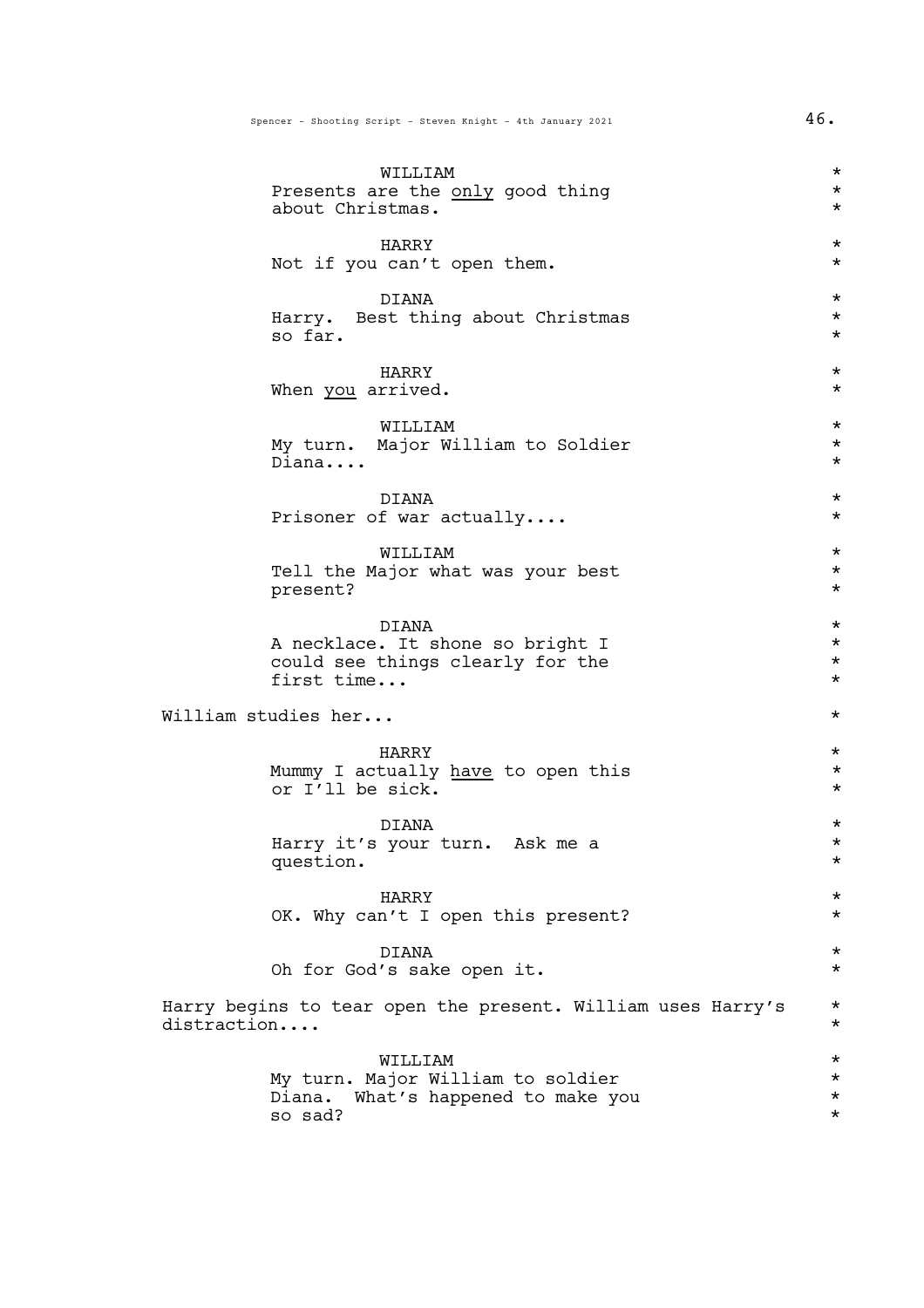| A pause. |                                                                                                                                          | $^\star$                                            |
|----------|------------------------------------------------------------------------------------------------------------------------------------------|-----------------------------------------------------|
|          | <b>DIANA</b><br>I don't know what you mean.                                                                                              | $^\star$<br>$^\star$                                |
|          | WILLIAM<br>I want the truth soldier.                                                                                                     | $^\star$<br>$^\star$                                |
|          | Harry has unwrapped a toy dinosaur                                                                                                       | $^\star$                                            |
|          | HARRY<br>Diplodocus!!                                                                                                                    | $^\star$<br>$^\star$                                |
|          | WILLIAM<br>Brontosaurus                                                                                                                  | $^\star$<br>$^\star$                                |
| toy      | Harry begins to growl like a dinosaur as he plays with the                                                                               | $^\star$<br>$^\star$                                |
|          | WILLIAM (CONT'D)<br>Mum. I asked you a question.                                                                                         | $^\star$<br>$\star$                                 |
|          | DIANA<br>Nothing has happened that hasn't<br>happened before. I got a necklace<br>to put around my neck, she got the<br>blade of an axe. | $\star$<br>$\star$<br>$\star$<br>$\star$<br>$\star$ |
|          | WILLIAM<br>Who?                                                                                                                          | $^\star$<br>$^\star$                                |
| Silence. |                                                                                                                                          | $^\star$                                            |
|          | WILLIAM (CONT'D)<br>Mum I heard a maid talking.                                                                                          | $^\star$<br>$^\star$                                |
|          | DIANA<br>That is what maids do, they talk.                                                                                               | $^\star$                                            |
|          | HARRY<br>Brontosaurus pounces!!                                                                                                          | $^\star$<br>$^\star$                                |
|          | WILLIAM<br>What is this other woman's name?                                                                                              | $^\star$<br>$^\star$                                |
|          | HARRY<br>Brontosaurus kills!!                                                                                                            | $^\star$<br>$^\star$                                |
|          | Diana blinks quickly to hide tears then blows out the candle.                                                                            | $^\star$                                            |
|          | <b>DIANA</b><br>Major Diana to her two little<br>soldiers. Go to sleep.                                                                  | $^\star$<br>$^\star$<br>$^\star$                    |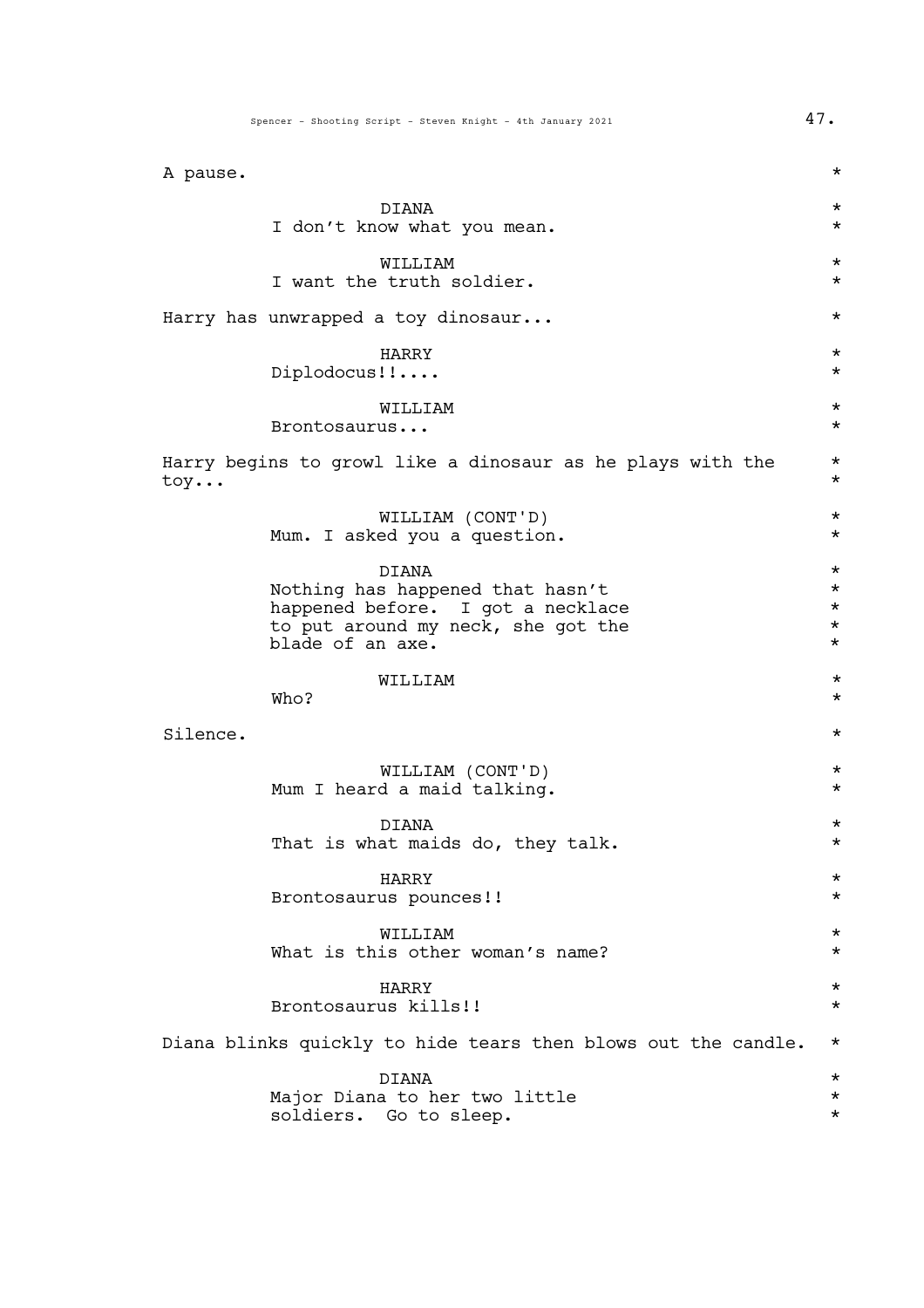They are now in half darkness. Diana gets out of bed.  $*$ 

|              |       | _ |          |
|--------------|-------|---|----------|
|              | HARRY |   | $^\star$ |
| Mummy, stay. |       |   | $\star$  |
|              | DIANA |   | $^\star$ |

Not allowed.  $*$ 

She whispers to William...  $\star$ 

DIANA (CONT'D) If I start being really silly in the next two days, just tell me. I'll only believe it if it's you who tells me.

Diana walks...

DIANA (CONT'D) Merry Christmas, my gorgeous boys.

37 INT. SANDRINGHAM, DIANA'S BATHROOM - MORNING 37

We can just make out a figure in the shower, reflected in a full length mirror. The figure stands dead still under the cascade of water.

*Caption: Christmas morning.*

The door opens and billows a cloud of steam. Diana looks down and *sees the legs of a woman fifty pounds heavier*. The image of the heavier legs is almost lost in the steam and Diana grabs a robe. She comes to stand in the mirror with dripping hair. The mirror steams up instantly and Diana stares at herself. She then leans forward and wipes a hole in the mist.

We see the misted reflection as 'Diana' removes her robe and studies her profile in the mist, a woman fifty pounds heavier than the Diana we know, just a shape in the condensation.

There is a loud knock at the door. Diana - real Diana this time - waits a moment then grabs her robe.

# 38 INT. SANDRINGHAM, DIANA'S BEDROOM - MORNING 38

Diana enters in her robe, her hair still wet. (We might notice that the Anne Boleyn book is now open face down on the bed. She has begun to read it.) She goes to the door.

> DIANA Who is it?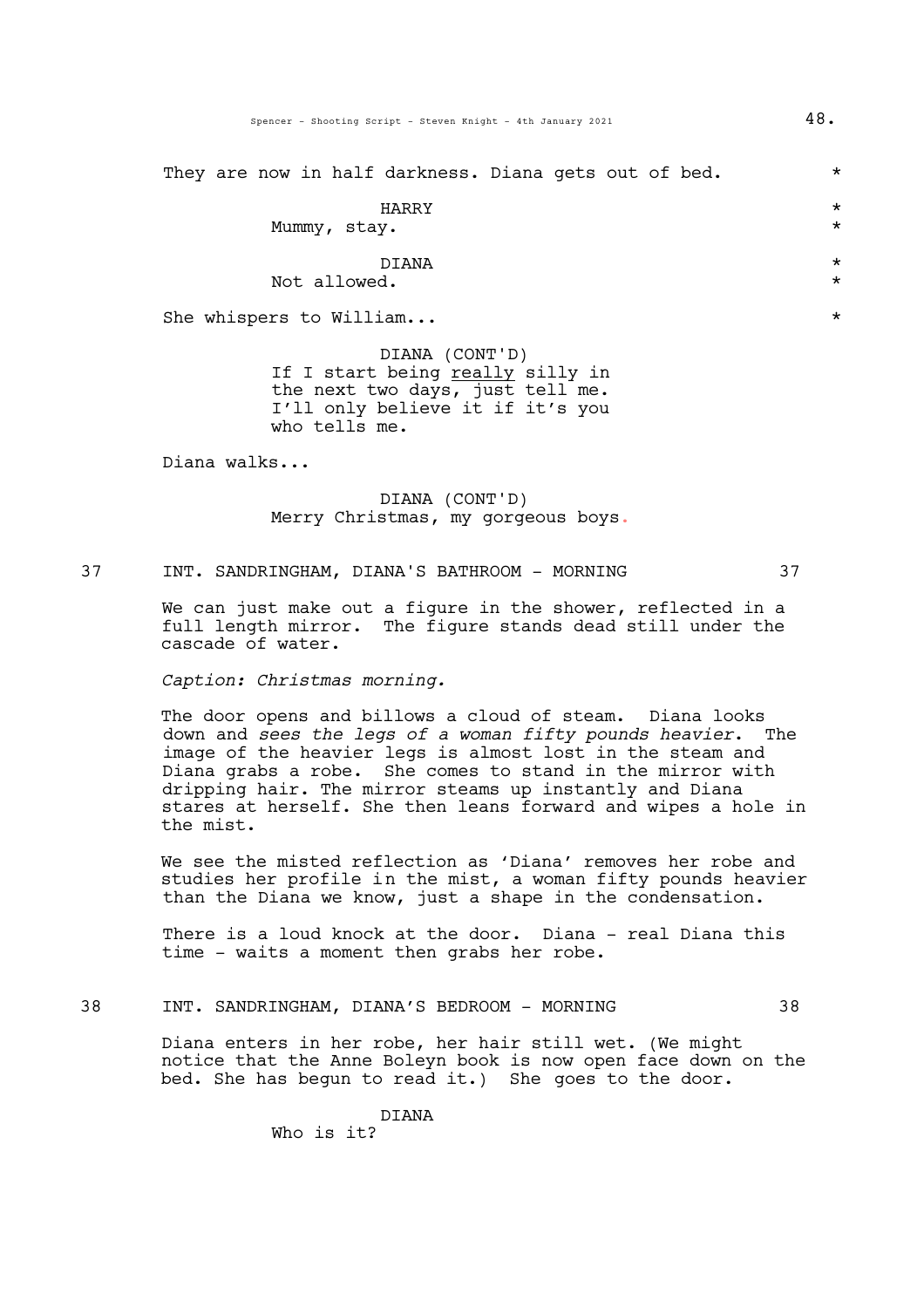## VOICE

# Your dresser, Your Royal Highness.

Diana is puzzled and unlocks and opens the door. She finds a middle-aged woman curtseying (DRESSER ANGELA). Diana stands in the doorway.

# DIANA Where is Maggie?  $\star$

Diana reacts. She looks around the room behind her, paranoid, as if someone must have heard her exchange with Maggie.

> ANGELA I've dressed you before, Ma'am.

> > DIANA

Yes I know.

ANGELA May I come in?

DIANA \* Where is Maggie?  $*$ 

ANGELA<br>Mr Gregory sent her back \* \* \* \* \* I believe Mr Gregory sent her back to London. \*

Diana stands aside. Angela hesitates then enters. She goes to a cupboard where all of Diana's dresses for each meal and event are now hanging. She picks the one labelled '*Diana P.O.W Christmas morning*'.

She holds it up to the light then lays it on the bed. She then goes to the curtains (which Diana left open) and closes them. Diana studies her with silent resentment (though the dresser is bright and nervous).

> ANGELA (CONT'D) Very cold this morning.

Diana watches her close the other curtains.

ANGELA (CONT'D) The next outfit, the one you chose for church, I suggest you match with the warm Morino long coat.

Diana cuts in....

DIANA How do I look?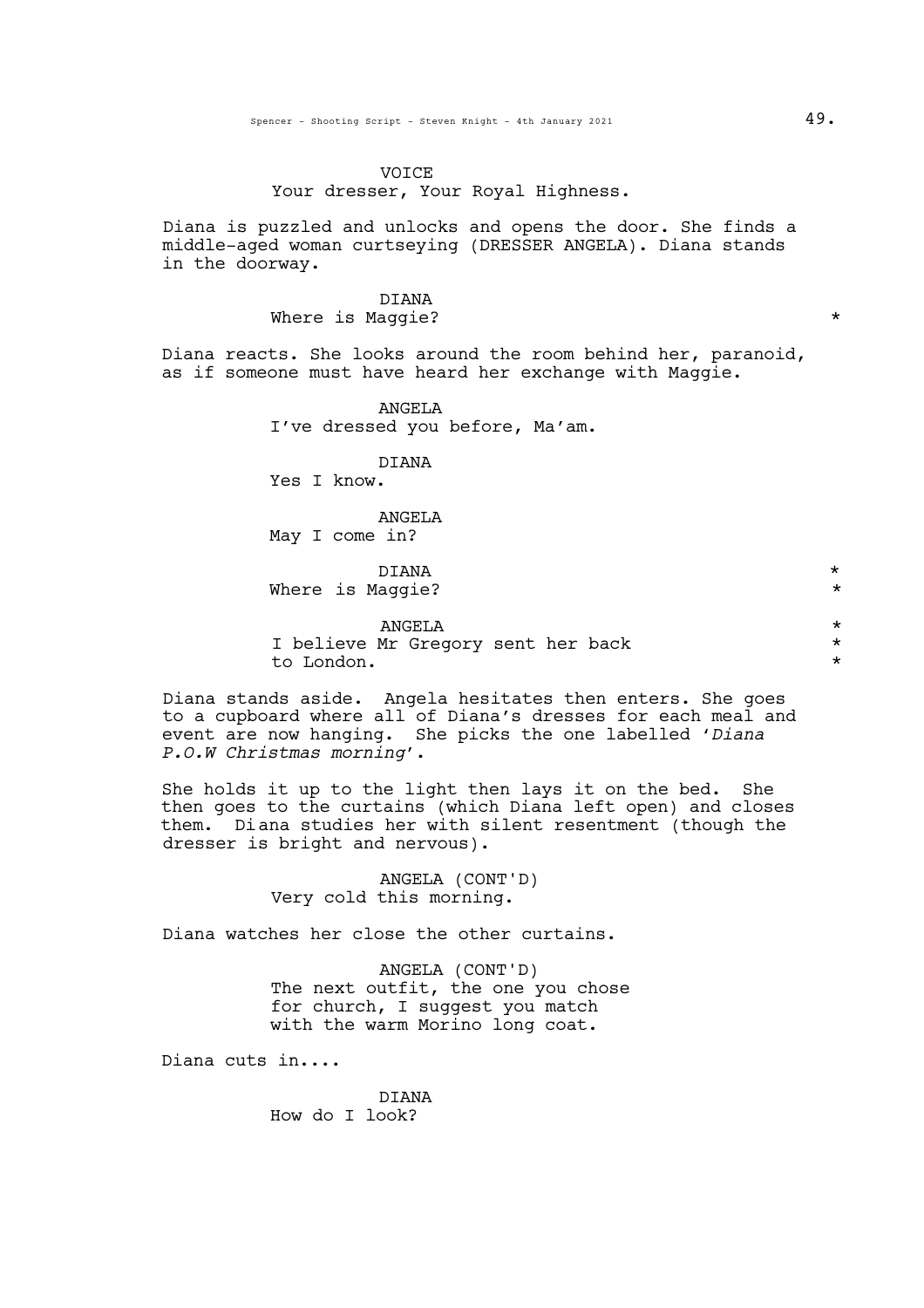Angela stops and turns and looks at Diana in her robe and her wet hair.

> ANGELA What do you mean?

Diana looks at her.

DIANA Right now. How do I look?

ANGELA (CONFUSED) Very nice.

Diana nods gently.

DIANA Merry Christmas.

Angela is more confused but replies instinctively.

ANGELA Oh, yes, Merry Christmas Ma'am.

DIANA 'Very nice'. 'Merry Christmas.'

ANGELA

Sorry ma'am?

### DIANA

I really would like to have someone to talk to properly. When is Maggie back?

ANGELA I really don't know Ma'am.

DIANA That will be all. Thank you.

# ANGELA

I'm sorry?

DIANA There is a designated dress which I will put on for breakfast. I can put it on myself.

ANGELA Your hair is wet.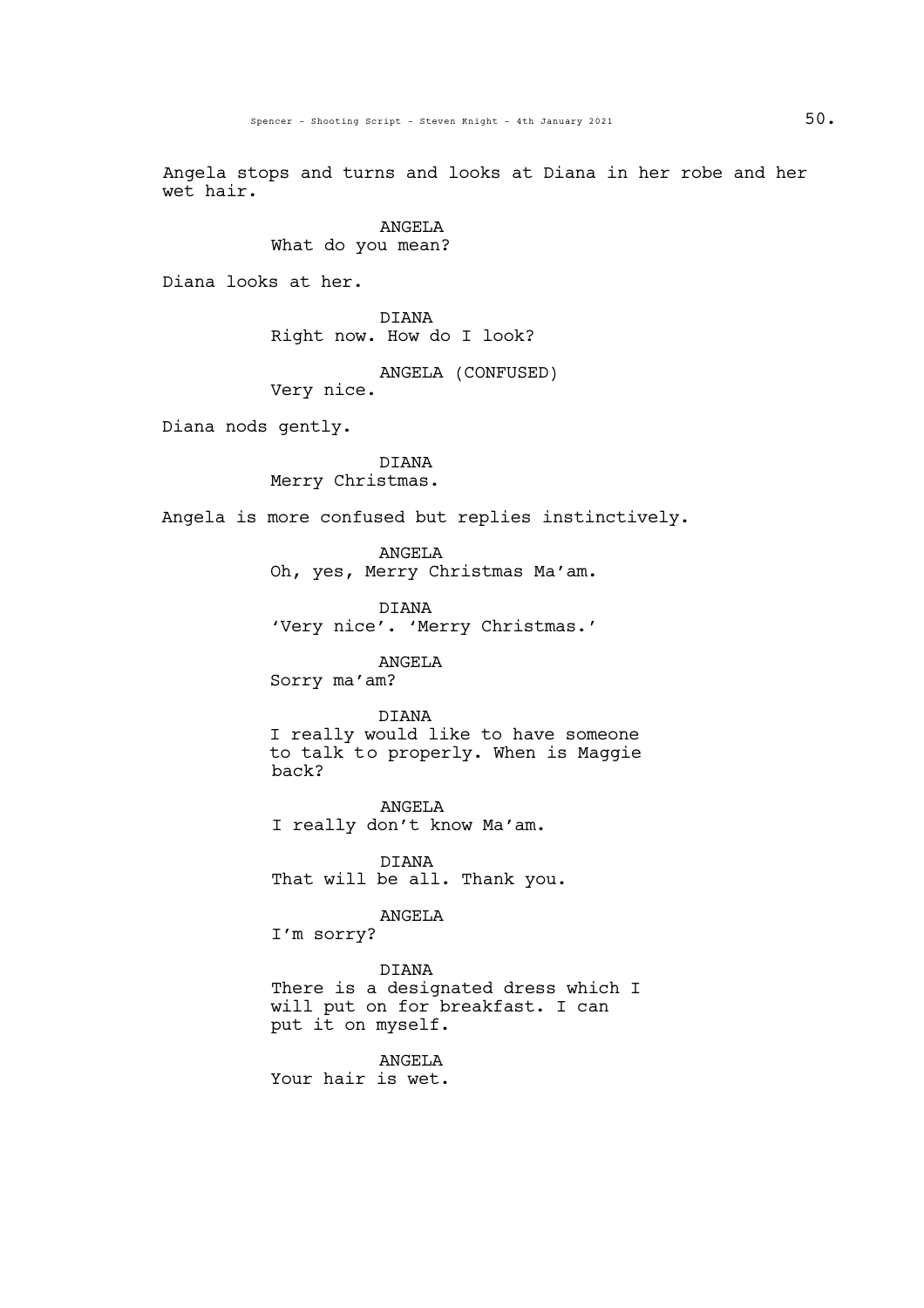DIANA Tell them I want Maggie. Tell Major Gregory who hears everything that I insist on having Maggie.

Angela is now deeply puzzled...

ANGELA It isn't really Major Gregory who \* decides...

DIANA No he doesn't decide. There is never a decision to make. There is only what must happen.

Silence.

DIANA (CONT'D) But even so, tell them I insist on having Maggie.

Angela looks eager to leave...

DIANA (CONT'D) Or I will cut all my dresses to pieces with a kitchen knife.

Angela smothers her reaction. She curtseys again and walks. Diana speaks quickly before she reaches the door...

> DIANA (CONT'D) Of course don't say that, I don't mean that, don't say that, just say that I would like Maggie, though you are good I would prefer, I would like Maggie...

Angela stops and allows her concern to show.

**ANGELA** 

Yes Ma'am.

Diana waits for her to leave then curses herself, knowing every word will be reported back. She goes to the curtains and is about to throw them open but doesn't.

She makes a small gap and peers out at the drizzle. We are close as she makes a decision.

She goes back to the bed and picks up the dress allocated for Christmas morning breakfast then drops it on the floor. She then goes to the wardrobe and scans the rails. She finds the dress designated for Boxing day morning breakfast.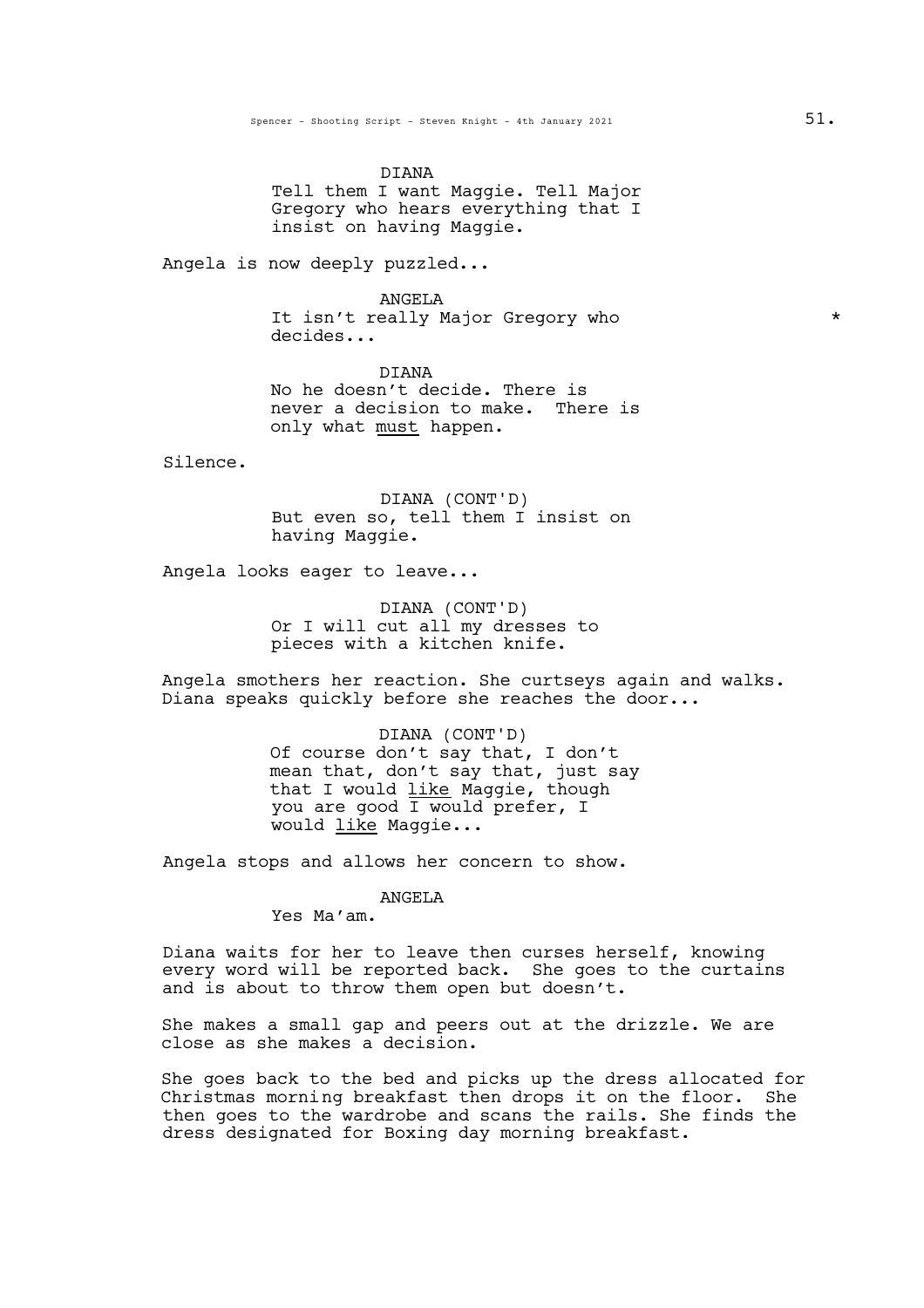She unhooks it from the rail.

39 INT. SANDRINGHAM, BREAKFAST ROOM - DAY 39

All the family are gathered at the breakfast table. We  $*$ hardly dwell on them but instead focus on Major Gregory, who is reading aloud from the set breakfast menu...

> MAJOR GREGORY<br>...followed by coddled eggs with. cream sauce, then Scottish kippers with brown and white...

Diana enters with a whispered apology. She is wearing THE WRONG DRESS and is unsure if the heavens will cave in....

> MAJOR GREGORY (CONT'D) ...Brown and white toast. This will be accompanied by simmered herring roes, toasted muffins and quince jelly....

Diana stands for a while to make sure the dress has been seen, to check the reaction. There is none. Major Gregory continues as she takes her seat...

> MAJOR GREGORY (CONT'D) ...This will be followed by fresh coffee with a selection of organic pastries and cakes from Highgrove House....

Diana is next to Charles, who nods and smiles at Major Gregory on mention of Highgrove organic products....

> MAJOR GREGORY (CONT'D)<br>...A selection of organic Highgrove jams and marmalade with honey from Highgrove bees...

A pause.

MAJOR GREGORY (CONT'D) Followed by tea.

He glances at Diana when he emphasizes the time...

MAJOR GREGORY (CONT'D) Then at ten o'clock precisely, cars will take all concerned to St Mary Magdalene church for the traditional morning worship.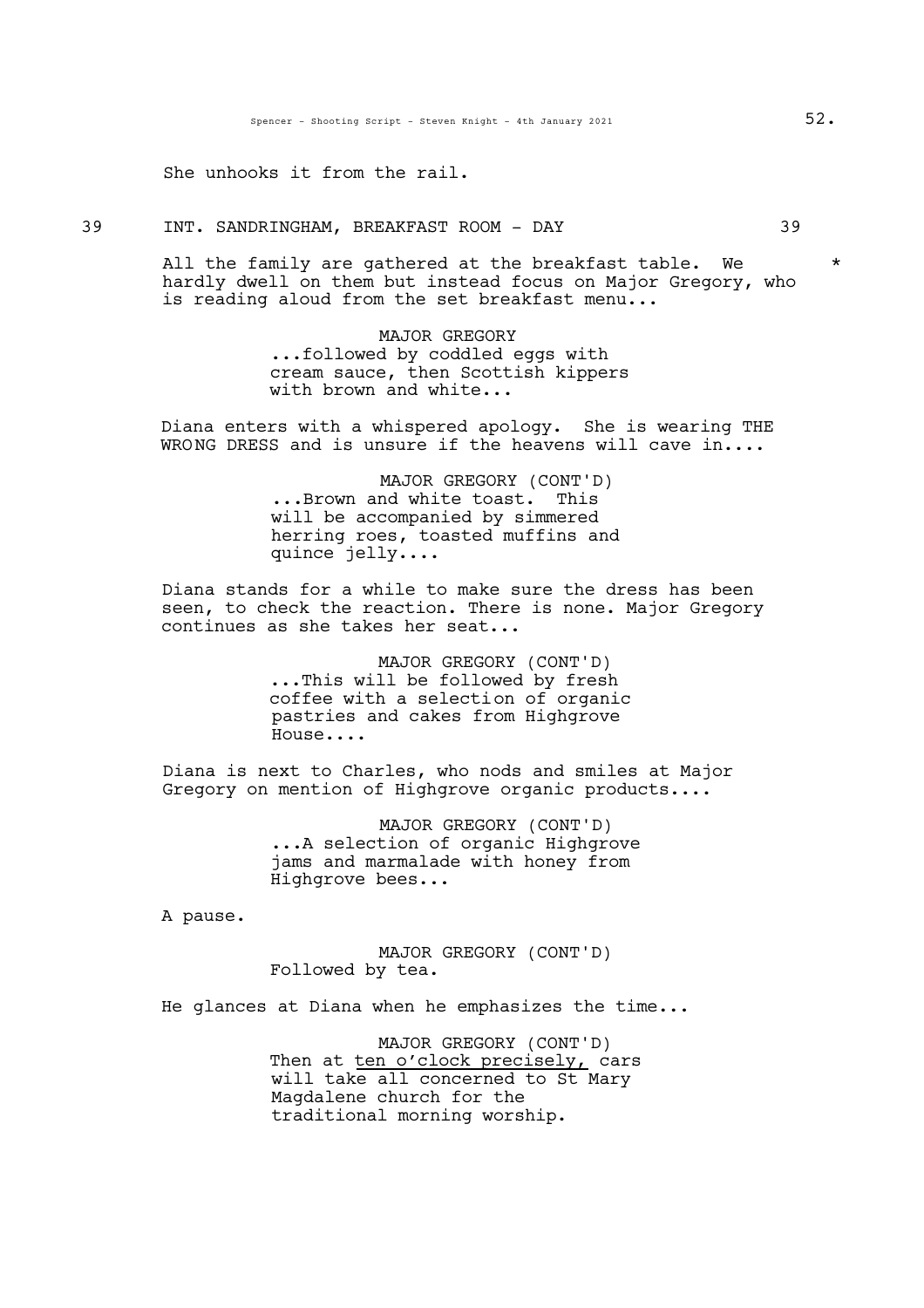Major Gregory bows to the Queen (lost in rays of sunlight from the windows)...

# MAJOR GREGORY (CONT'D) But now, I leave you to your breakfast Your Majesty.

Major Gregory leaves. A page and two footmen then enter carrying steaming dishes of food, racks of toast, plates of eggs. In the clatter Diana speaks softly to Charles to test her rebellion...

#### DIANA How do I look?

He glances at her without seeing.

## CHARLES

You look fine.

He looks away as a footman comes between them and places a rack of toast. Diana smiles to herself, having apparently gotten away with her tiny gesture. The footman then moves away and they are reunited. As Charles reaches for the toast, he speaks breezily without turning...

> CHARLES (CONT'D) ...There is one thing...

Diana waits...

CHARLES (CONT'D)<br>...The chickens laid the eggs, the fishermen caught the fish, the bees made the honey. They all made such<br>an effort to bring you breakfast. Please do them the courtesy of not regurgitating it all into a lavatory bowl before the church bells even ring...

The words chase Diana's smile from her face as the rest of the family sit back and have their breakfast served to them with small utterances of pleasure.

40 INT. ST MARY MAGDALENE CHURCH - DAY 40

Church bells ring. The beautiful rural church is decked for Christmas. Certain invited local people are in the pews and heads turn as the doors open. An organ begins to play the National Anthem and the congregation all stand.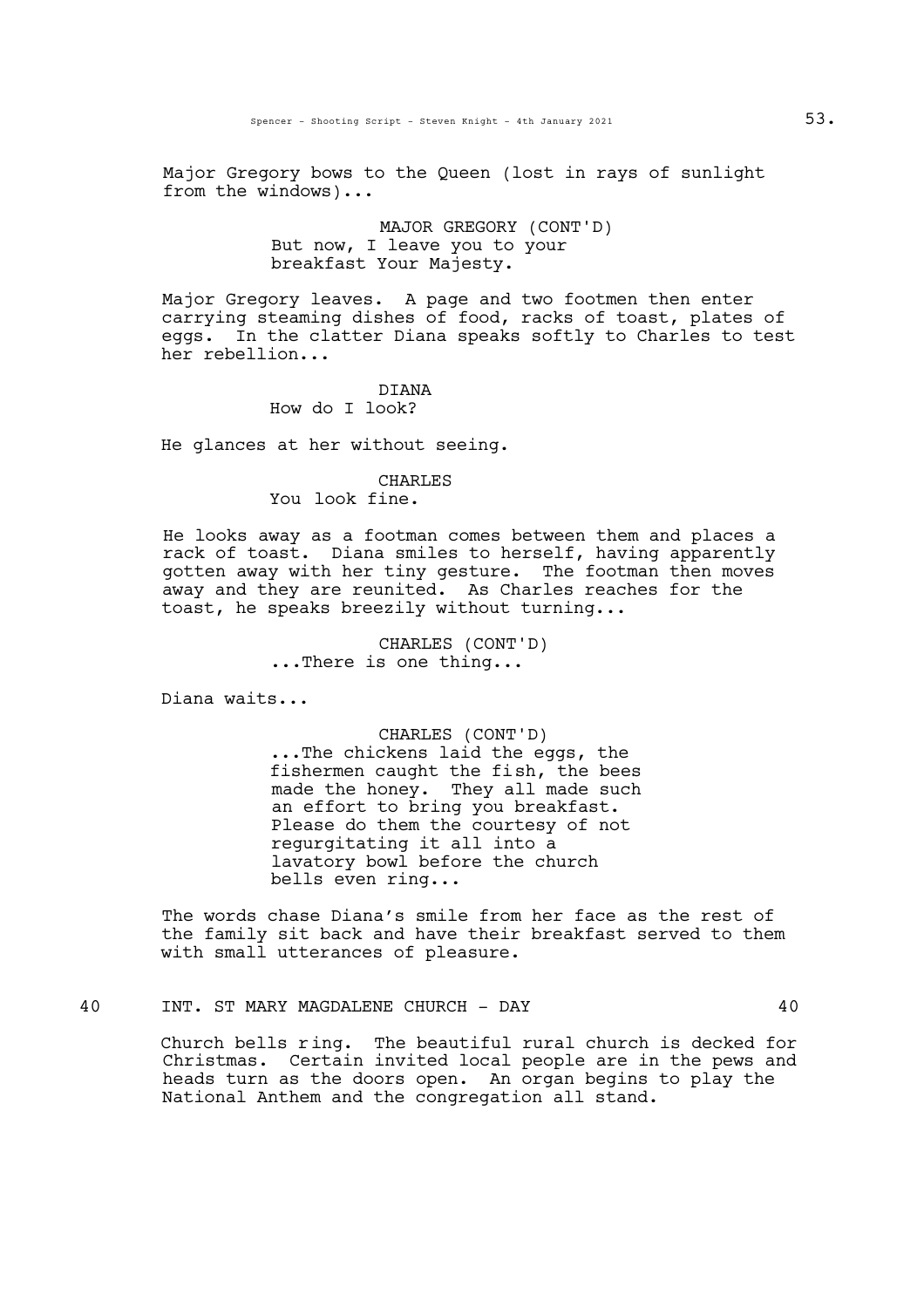We see the Royal family enter. We let the others pass and we enter with Diana, who is wearing a long green dress. She is holding hands with William and Harry and they make progress up the aisle.

We should notice that ALL eyes are on Diana and the children and we might notice a twitch of irritation on Charles who walks with them.

Diana and the children enter <sup>a</sup> pew second from the front. Diana looks up to the altar. William takes his chance and whispers...

> WILLIAM Thanks for the pencil case. It's awful.

DIANA I got it from a petrol station.  $*$ 

Diana giggles...

DIANA (CONT'D) It's Christmas. It's the thought that counts. Did you tell anyone?

WILLIAM No. I told Harry to hide his \* dinosaur but he's lost it anyway.

Diana smiles and looks up. Charles arrives and stands a little way away along the same pew. As he settles, he glances back across the aisle.

We see a MIDDLE-AGED WOMAN catch Charles's eye for just a second before Charles looks back to the font. We should know just from this one look who it is that Charles looked to. CAMILLA will never be mentioned in this story and we will only see her in this fleeting moment.

Diana looks at Camilla. Camilla stares back, impassive and knowing. Diana looks down and reacts.

William has seen the whole thing. He realizes and lowers his \* head too.  $\star$ 

We come close to Diana's face, her resolve not to be hurt,  $*$ perhaps we even see that she is numb. William notices...

> WILLIAM (CONT'D) Mummy? It will be  $\overrightarrow{OR}$ .

Diana whispers...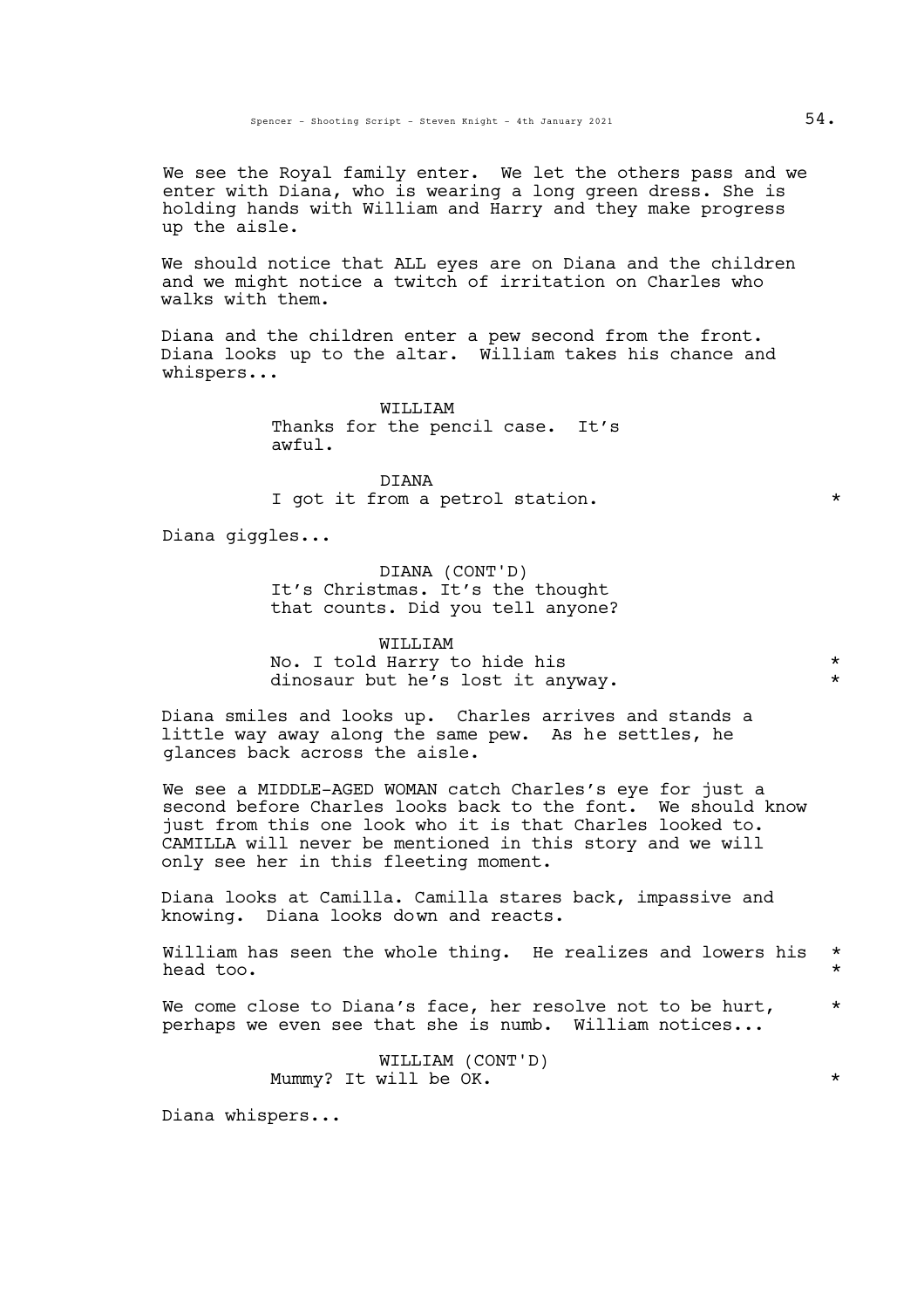DIANA Two wives is better than six wives,  $\star$ yes? \*

She looks back to the altar. The Vicar speaks...

VICAR Please rise and sing our first hymn. 'Hark the Herald Angels sing'.

The organ fires up and the congregation begin to sing. We come close to Diana as she begins to sing uncertainly...

#### 41 EXT. ST. MARY MAGDALENE CHURCH - LATER 41

The bells are pealing as the family emerge. There is a huge gathering of photographers as well as members of the public. As the Royals appear, the cameras turn almost in unison on Diana. The people and the photographers call her name out loud. Diana! Diana!

As the cameras begin to click we see Diana's turmoil. Every click hurts her but she is also aware that the rest of the family are uneasy that she is taking all the attention.

She knows, in this moment, that she has power. She really is the most famous woman in the world.

Diana breaks free from Charles and approaches the crowd of well wishers. She flicks her hair and smiles her dazzling smile and the cameras go wild.

She deliberately throws open her overcoat to reveal the 'wrong' green dress. We come close to Charles and the others who glance in her direction.

There is nothing overt but we should feel the power of Diana and the way it unbalances the family dynamic in this most traditional of moments...

A well wisher calls out....

WELL WISHER How is your Christmas, Your Royal Highness?!

She smiles... We see Charles again, he's uneasy. We read in his expression how power has shifted...

> DIANA It's all about family really isn't it.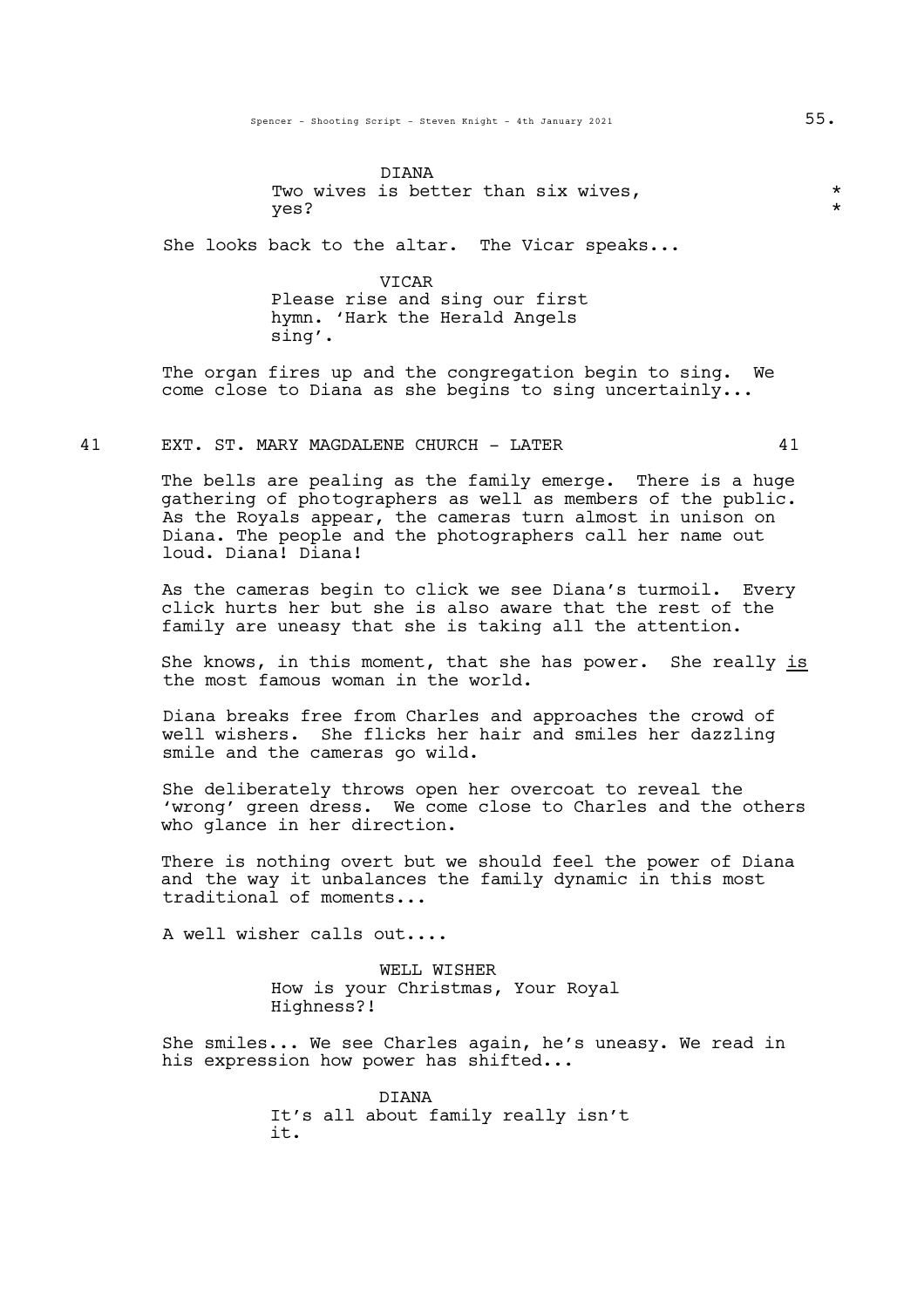Suddenly...

42 INT. SANDRINGHAM, KITCHEN, STORE ROOM - DAY 42

On the soundtrack we still hear the church congregation singing.

Major Gregory and a maid having sex.

The store room is the room temperature pantry for meat. Sides of lamb and venison carcasses hang, along with rabbits in their skins.

Major Gregory is leaning over RUBY, a kitchen maid in her mid forties, who has her back turned to him and is leaning over a surface. Gregory is stroking her hair and whispering...

> MAJOR GREGORY Now. Where's Major Gregory's Christmas present...

She laughs..

RUBY Be quick for God's sake...

MAJOR GREGORY They're all at church. This is our time. I've missed you since they stole you from me...

Out of shot he lifts her skirt from behind. Then there is a knock at the locked door. We hear Angela, the dresser....

> ANGELA (OOV) Major Gregory.

MAJOR GREGORY Fuck. Please can you wait!

ANGELA It's on the news. Right now.

Major Gregory curses.

## MAJOR GREGORY

What is?

A TV hangs above two functional canteen tables in the staff area of Sandringham.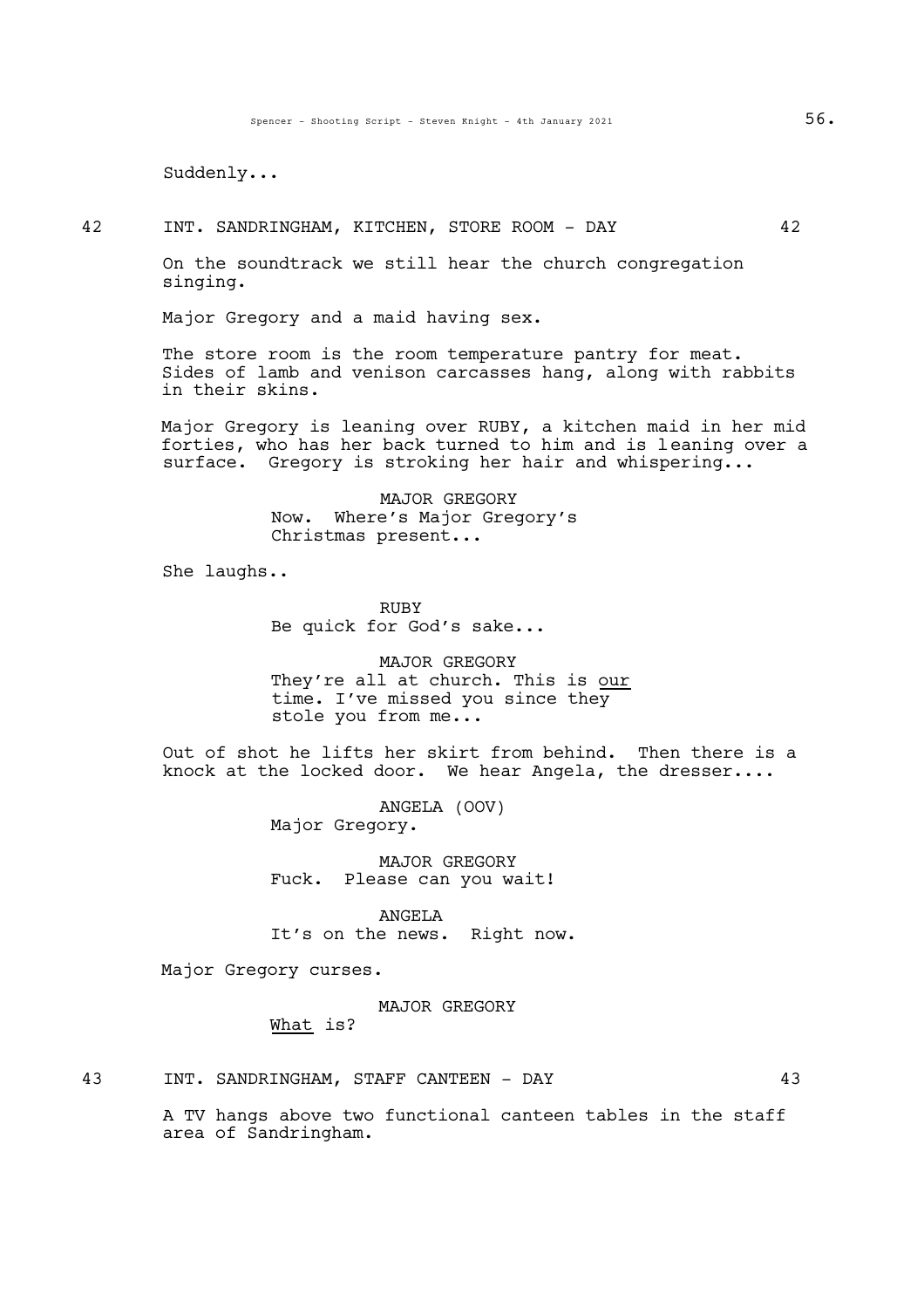We find Major Gregory and Angela amongst some members of the downstairs staff peering up at the BBC news coverage of the Royal family leaving St Mary Magdalene church.

We reprise the scenes we saw outside the church, this time from the point of view of a TV camera. We see Diana reveal her green dress under her heavy winter coat...

The BBC announcer is speaking...

ANNOUNCER (OOV) The Queen and the Duke of Edinburgh today attended St Mary Magdalene church in Sandringham for the traditional Christmas morning service.

A TV camera singles out Diana. We come around on Major Gregory and Angela...

> ANGELA Look, she's wearing the wrong one.

ANNOUNCER (OOV) The sixteenth century church has been attended by royalty since Queen Victoria first worshipped here...

#### **ANGELA**

She's wearing 'Boxing day breakfast' when it should be 'Christmas day church'.

ANNOUNCER (OOV) Diana seemed to be happy and relaxed as she chatted with well wishers, with no suggestion of the difficulties which have been recently reported.....

We see Diana smiling and shaking hands with a solemn seven year old boy... she turns and gives a perfect smile for the cameras

> ANNOUNCER (CONT'D) ... She was looking stunning, as always, for the cameras.

We see Major Gregory, puzzled.

(MORE) ANNOUNCER (CONT'D) The family later returned to Sandringham for lunch.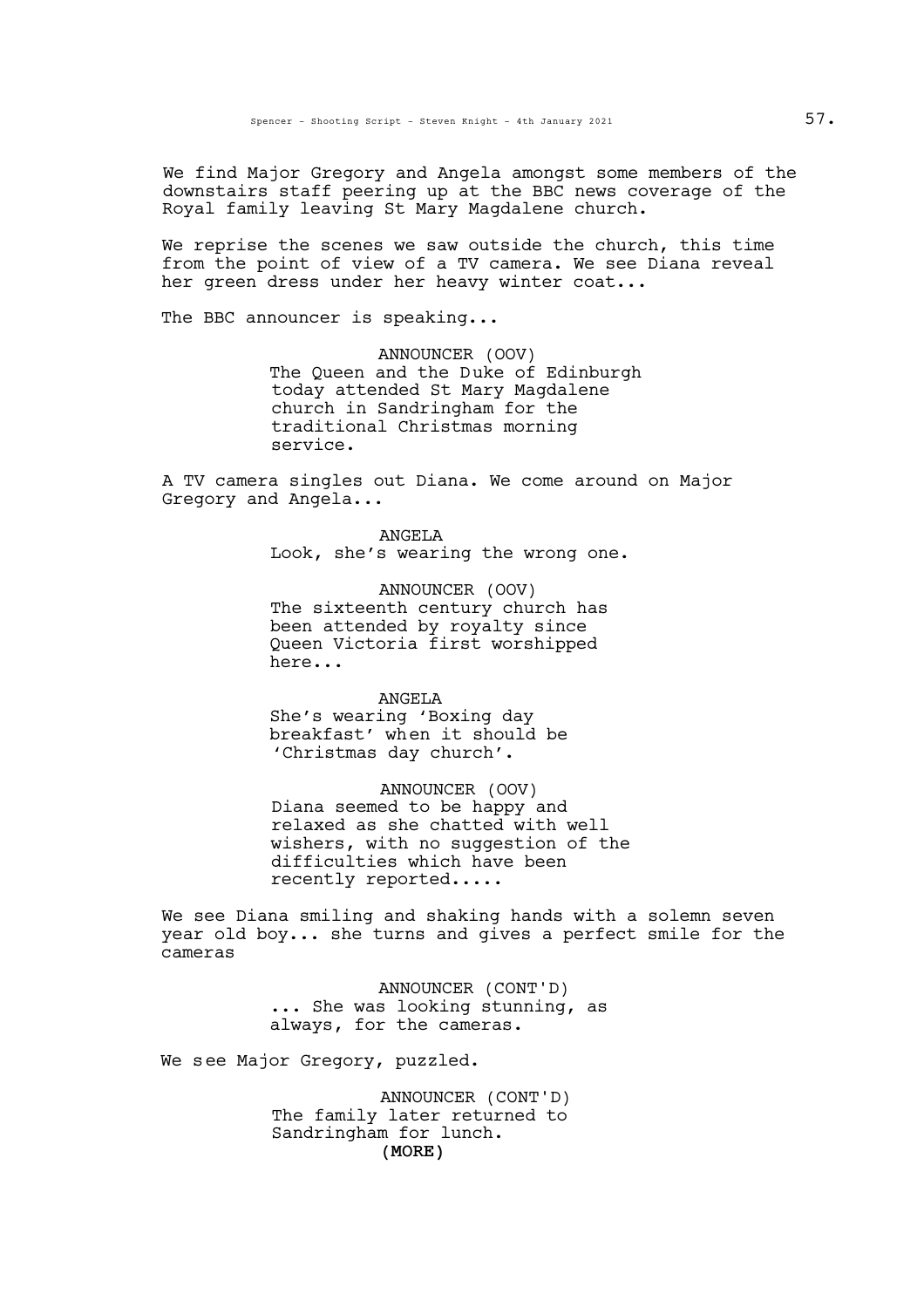# ANNOUNCER (CONT'D) ANNOUNCER (CONT'D)

This afternoon at three o'clock<mark>,</mark><br>Her Majesty The Queen will make her traditional address to the nation, and it is understood this year's message will be about the importance of freedom...

Major Gregory turns off the TV. Angela is fretting.

# ANGELA

Does it matter that she's swapping them around? I mean should I tell anyone? They might think it's me making mistakes.

Major Gregory takes a breath and his face hardens as he stares at the blank screen.

> MAJOR GREGORY Don't worry. They'll know it's not you who is making mistakes....

# 44 INT. SANDRINGHAM, DIANA'S BEDROOM - DAY 44

Diana is lying on the bed in half light, with the curtains closed but billowing in breeze. The wardrobe is open and her array of dresses and coats are visible inside. She is lying with eyes closed and with the overcoat she wore to church over her against the cold.

On the bedside table, face down and open at a certain page, we see the book '*Life and death of Anne Boleyn*'. It is half read.

There is a knock at the door. Yet another urgent footman...

FOOTMAN BRIAN (OOV) Ma'am. Lunch is served.

A pause. Eyes closed...

# DIANA

Yes. Coming.

Another knock.

FOOTMAN BRIAN (OOV) They are all waiting.

DIANA (BRIGHTLY, EYES CLOSED) Yes. I'm coming.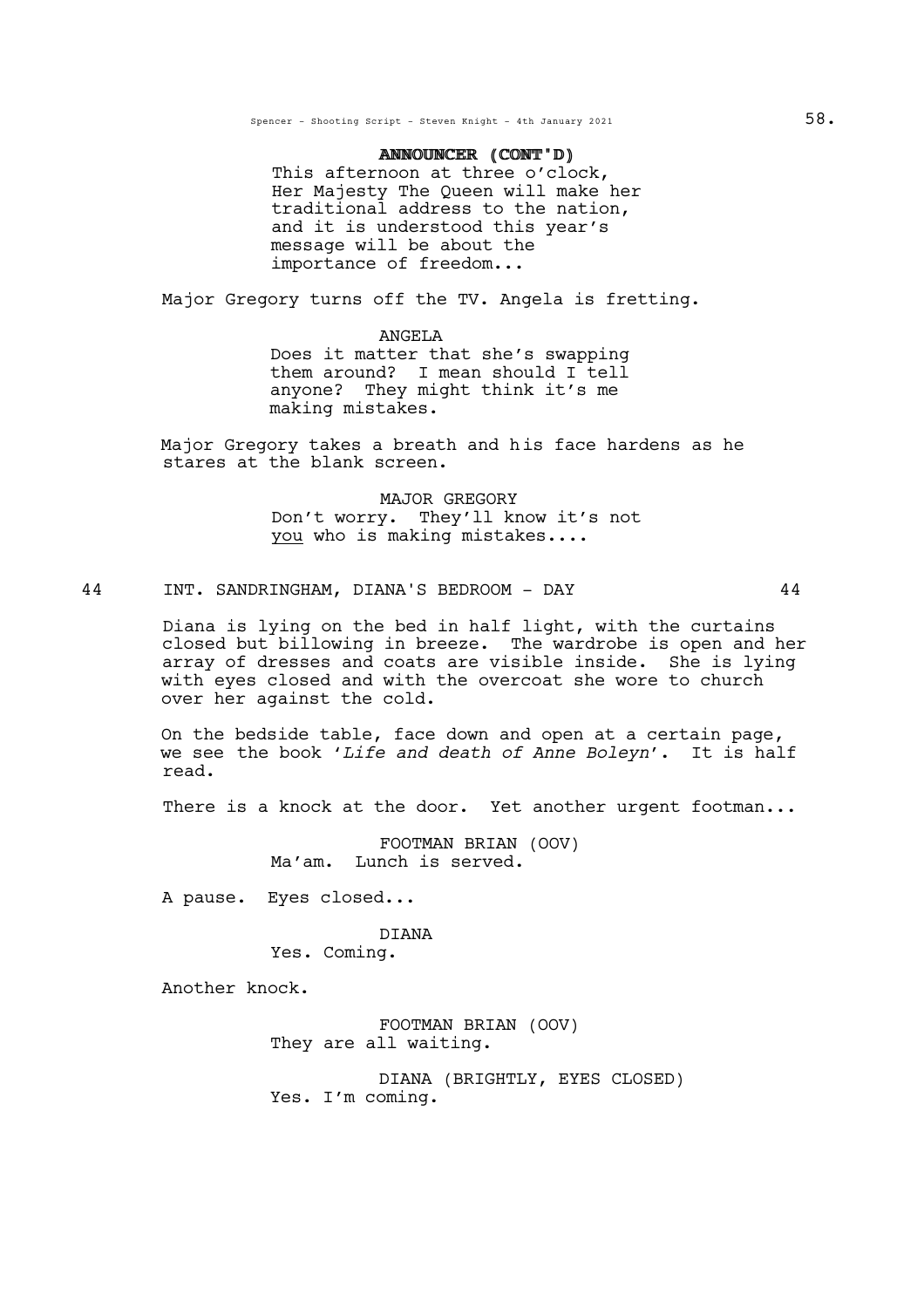Then we hear the sound of a shotgun being fired outside. She opens her eyes, gets up and goes to the curtains.

She is about to pull them open but another blast of a shotgun from outside makes her hesitate and step back. She reaches out to part the curtains but in the half light she hears a whispered woman's voice...

> ANNE BOLEYN *Oh death rock me to sleep...*

Diana turns sharply. In the shadows we see a woman's face,<br>her hair hanging loose, a dark smoky robe, a hand and an arm with white skin sticking out of the darkness. It is hard to make out but we see it is the half hidden face of Anne Boleyn...

Diana shrieks...

*And then wakes up for real.*

*We should realise what went before was a dream from which she has woken.*

Diana sits up and looks around. The curtains are closed and the room is as we saw it in the dream, and outside there are indeed shotgun blasts. The book is beside the bed. She sits up and gathers herself. Another shotgun blast.

She stares at her rack of clothes and repeats the words of the vision softly...

> DIANA 'Oh death rock me to sleep...'

Diana appears to recognise the words. She looks around the room, still not sure it was entirely a dream. She picks up the Anne Boleyn book and quickly leafs through the pages to find a particular page and quote.

Outside another shotgun blast. Diana finds the page and reads aloud.

> DIANA (CONT'D) '*Oh death rock me to sleep. Bring me to quiet rest, let pass my weary guiltless ghost out of my careful breast...'.*

Diana takes a few breaths and looks at the wardrobe and the dresses where the vision disappeared in her dream. She repeats...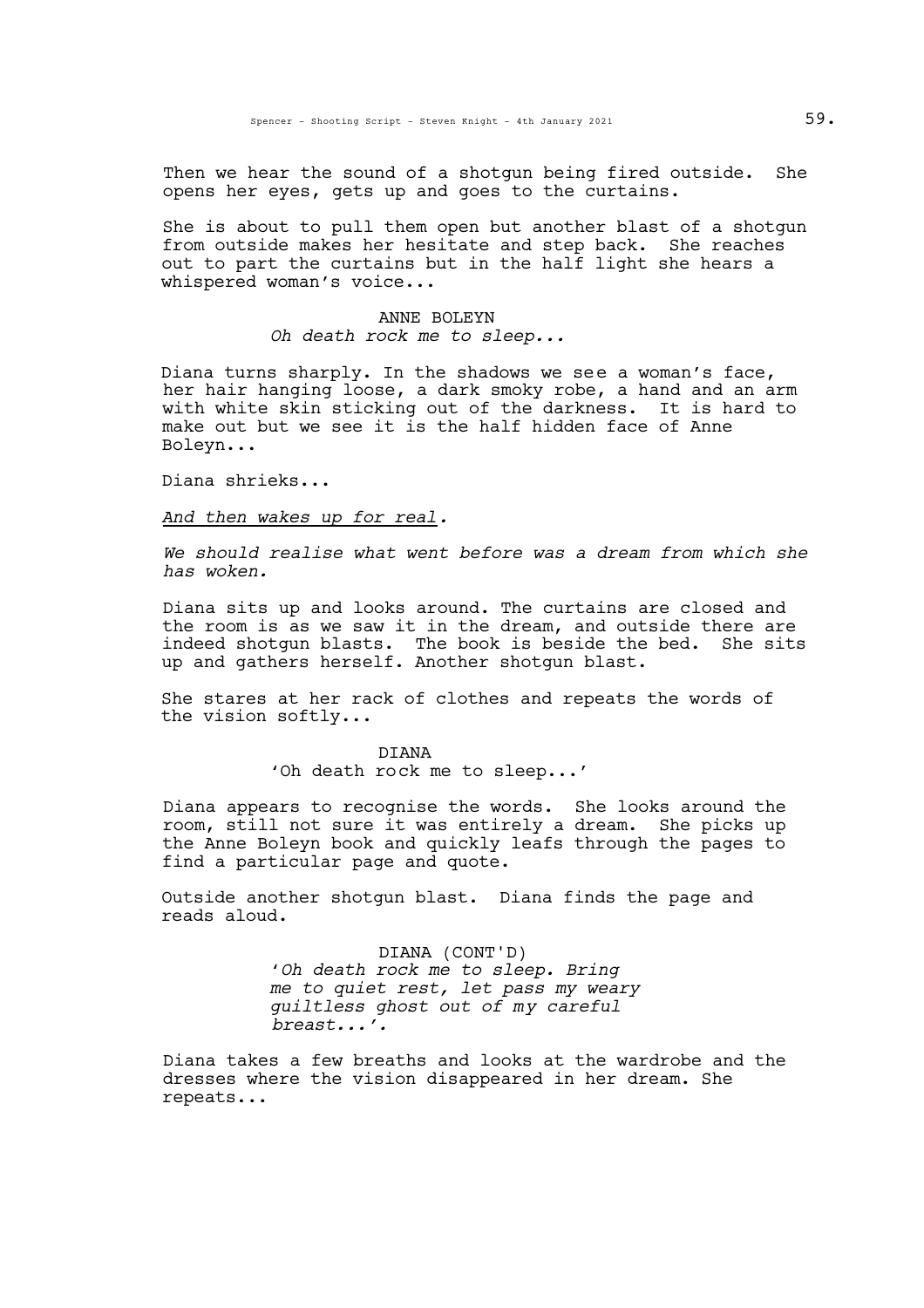Spencer - Shooting Script - Steven Knight - 4th January 2021 60.

DIANA (CONT'D) My guiltless ghost.

Another blast of a shotgun.

Diana puts the book down and turns to the curtains. This time she yanks them open and daylight floods in at last. She looks out and sees two figures with shotguns...

Suddenly...

45 EXT. SANDRINGHAM GROUNDS - DAY 45

A shotgun is fired close up, both barrels.

We find the source of the shotgun blasts. Charles is standing in a field with his gun, his private valet Michael, and a clay pigeon operator. We can see the scarecrow on a distant hill looking down.

#### CHARLES

Pull!

A remote control button on a wire is pressed and a clay pigeon is sent flying through the air from the sling shot machine. Charles takes aim and shoots. Charles is wearing protective spectacles and earphones. He fires and the clay is smashed.

We pull wider to see that William is standing beside Charles.<br>He has his own shotgun in his hand with barrel broken. It is heavy and almost droops to the ground.

Charles removes his spectacles and gestures to his valet. Michael takes William's gun and loads two cartridges into it. He then snaps the barrel closed and hands it back to William.

William looks to be anxious as hell. Charles puts protective spectacles on his eyes. Michael puts earphones onto him. William looks to be swamped and lost beneath the protection.

He waits with the gun in his hand. They all wait some more and Charles sees that William is waiting too. Finally...

> CHARLES (CONT'D) You have to say pull.

> > WILLIAM

Pull.

CHARLES Don't whisper, say it loud.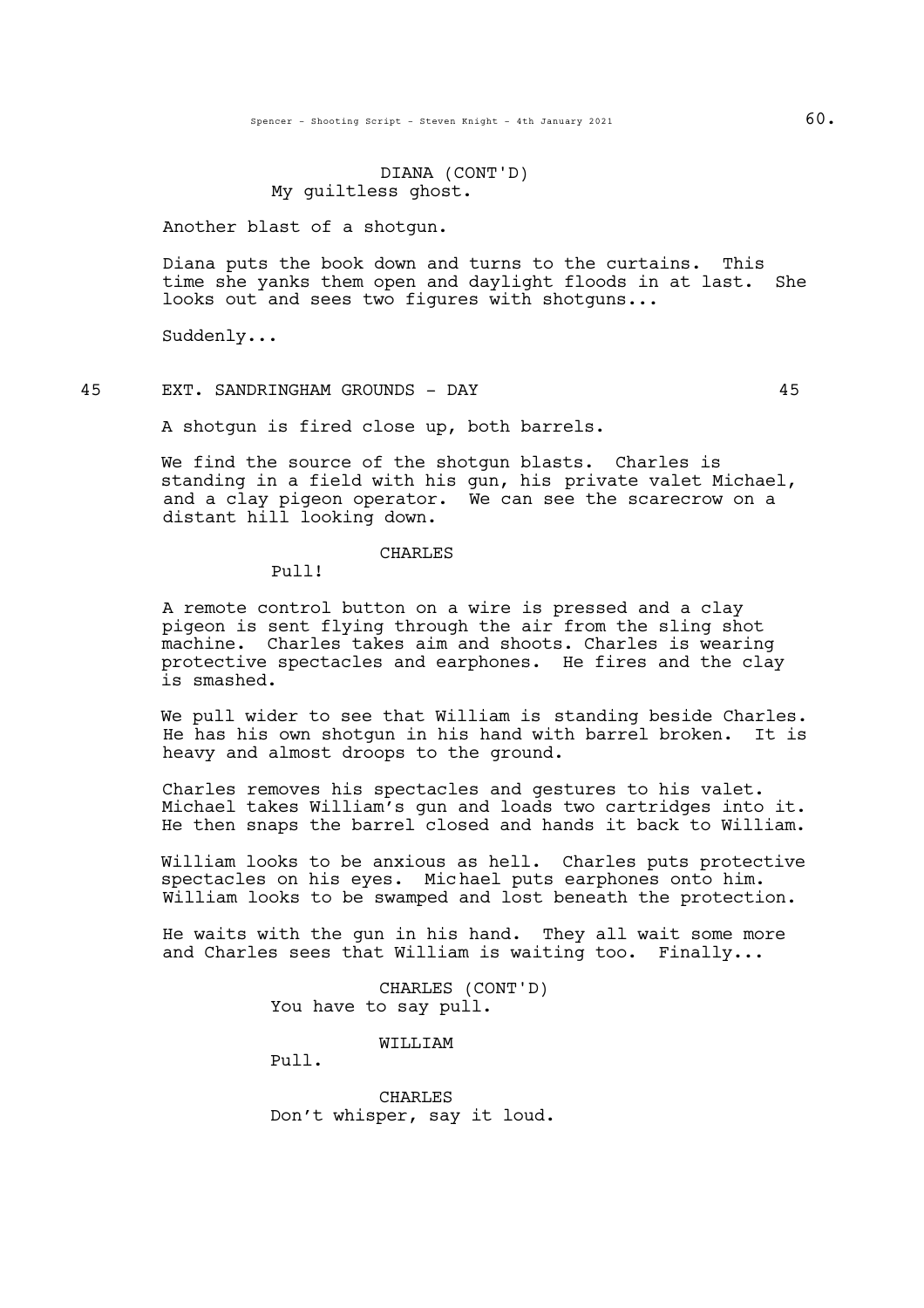#### WILLIAM

#### Pull!!

The clay flies. William shoots. The clay continues to fly.<br>Charles takes a moment and speaks briefly to his valet but loud enough for William to hear...

#### CHARLES

You only have twenty four hours. Teach him. Move with the bird and aim for the beak. One in three would be bearable.

Charles trudges away. William glances back through his yellow tinted glasses at Charles, then back at the house.

He sees Diana in the window, she reads his terror.

Then Michael takes his gun and loads it once more...

46 INT. SANDRINGHAM, DIANA'S BEDROOM - DAY 46

Diana is still at the window watching and hears another loud report from the shotgun. She sees Charles trudging back to the house and can see William further away, trying to master the shotqun.  $\star$ 

## 47 INT. SANDRINGHAM, LIBRARY - DAY 47

Charles is standing at the window peering out. The reports from the shotgun continue at intervals. Diana enters. Charles half turns then turns back to the window. Before he can speak, Diana speaks...

> **DIANA** William told me before we came here he didn't want to shoot guns.

Charles ignores and doesn't turn (if we want to be brave, Charles could never turn from the window).

> CHARLES I want to talk because someone said something about clothes.

DIANA Will he be alright?

CHARLES Of course he will be alright. Your dresser said something about clothes.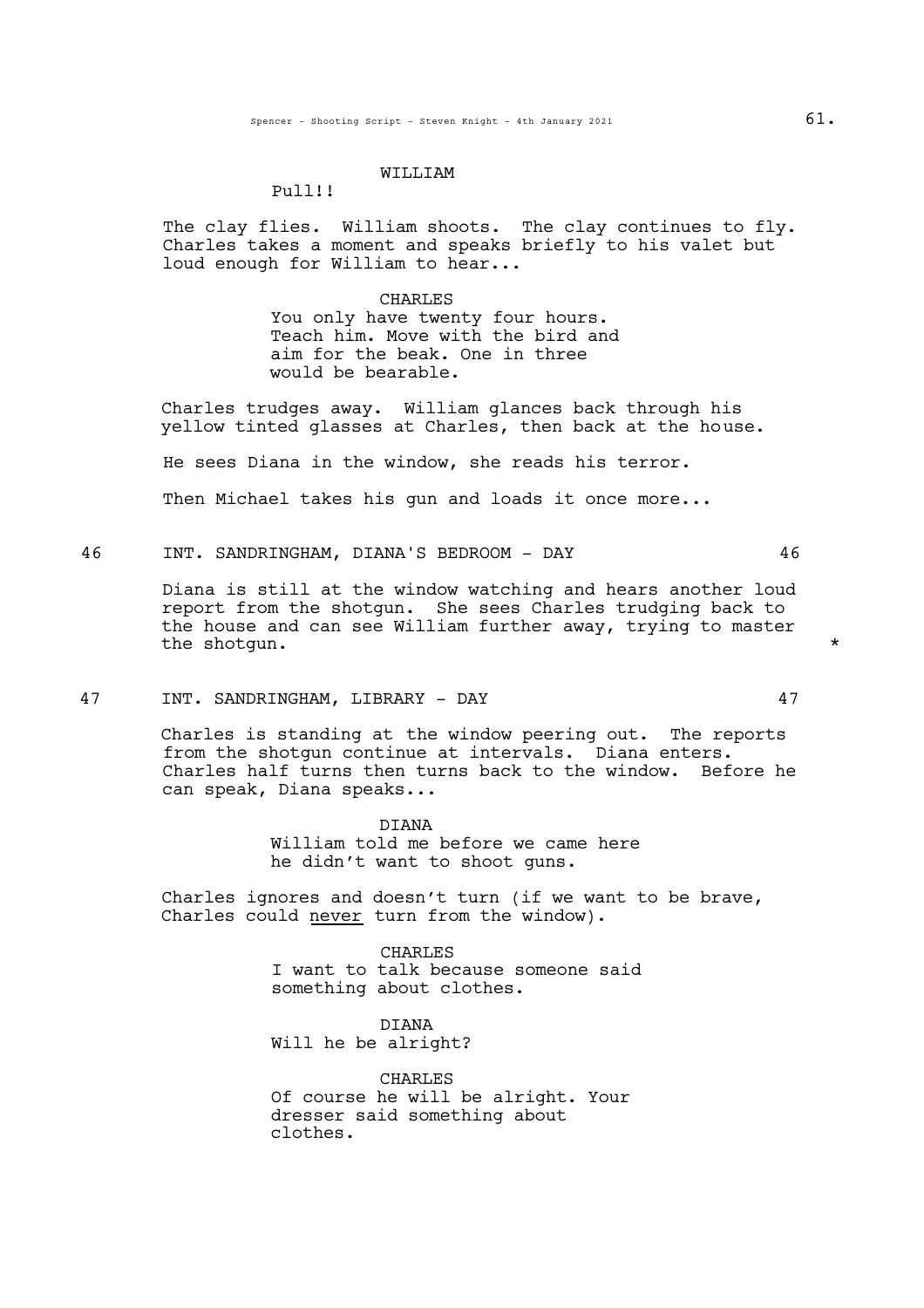DIANA I mean will he be safe?

CHARLES It's perfectly safe. You wear protective glasses.

DIANA How can it be safe if you have to wear protective glasses?... \*

Diana and Charles speak in clipped, uneasy phrases, not answering each other, an explosion that never detonates...

> CHARLES And yesterday you arrived after The Queen.

> > DIANA

I got lost.

CHARLES How can you get lost? You lived over the hill for years...

DIANA It looks different now. Everything looks different. Except the scarecrow.

Charles half turns and reacts to her odd observation with weary disbelief.

> CHARLES She says you took a jacket off a scarecrow.

DIANA It was a bit of fun.

With Charles, Diana is a mixture of defiance, fear, politeness....

## CHARLES

You're sure you weren't late yesterday because you were delayed by someone?

# DIANA

Someone?

CHARLES I thought someone might have delayed you.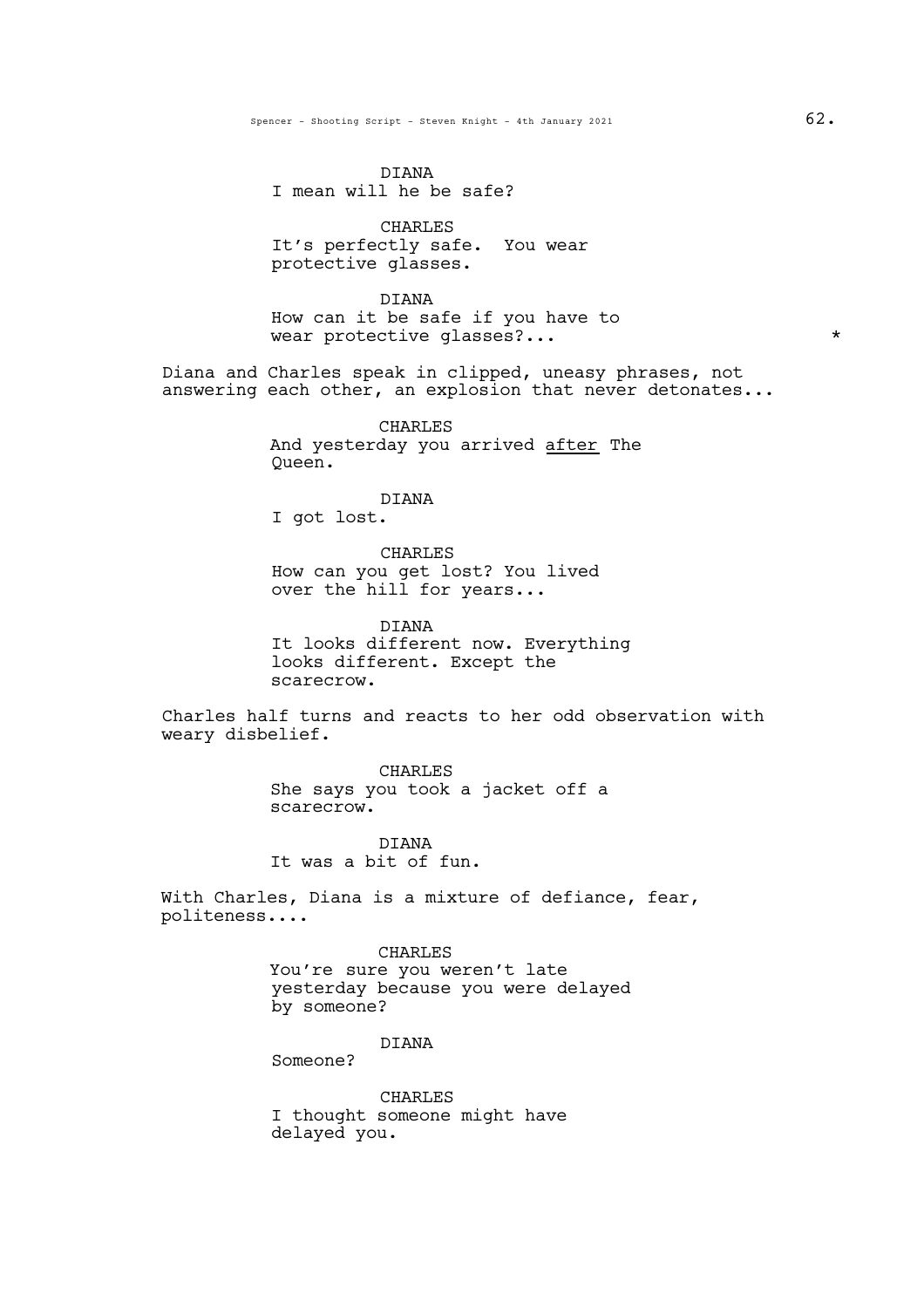# DIANA

No.

A silence throbbing with accusation and unspoken truths.

DIANA (CONT'D) Sometimes you get delayed. By someone. No one says anything. It's perfectly acceptable when you get delayed by someone.

CHARLES How can you ask if its safe? It's tradition.

DIANA Why did you send Maggie away?

CHARLES They said she left the curtains open....

DIANA No, I left the curtains open.

CHARLES They are circling us. Didn't you know? Don't you read? They are hungry for anything. Why are you swapping dresses around?

DIANA Why would you think I got delayed by someone?

CHARLES

Oh come on.

Another double report of gun fire.

DIANA He said he didn't want to shoot yet.

CHARLES He's old enough.

DIANA And tomorrow you want him to shoot real birds?

CHARLES For God's sake...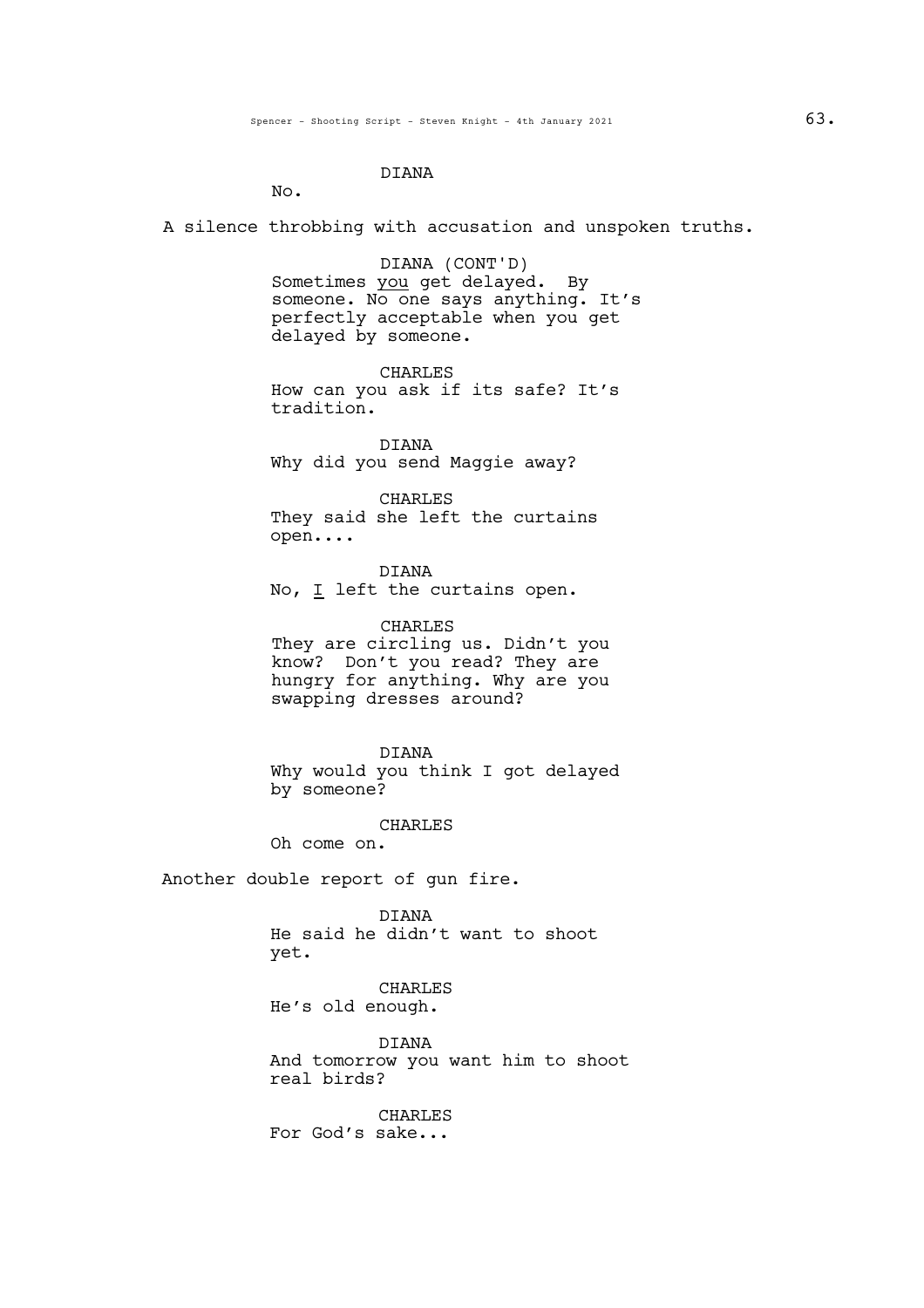Before Diana can speak...

CHARLES (CONT'D) ...Also one of Major Gregory's men saw you wandering around in the grounds last night.

At last he turns to her fully. Diana reacts to his knowledge.

DIANA I wanted to see my house.

CHARLES The police caught you and didn't report it but Gregory's men saw you as well. They are better than police. They said you were climbing fences.

DIANA I wanted to go home.

CHARLES It's boarded up.

DIANA Yes. I'd wish it could be unboarded but if I wish that out loud it will mean it definitely won't happen.

CHARLES You talk like a baby who isn't being spoilt enough.

Another double report of gun fire...

DIANA I would like it if you didn't make him shoot real birds tomorrow. And I would like it if you didn't buy me pearls because you bought us both the same thing.

Charles reacts. After a moment a shotgun blast. A thunder cloud across his face, perhaps a realisation.

> DIANA (CONT'D) If they are circling, it seems they are circling just me, not you. Just me.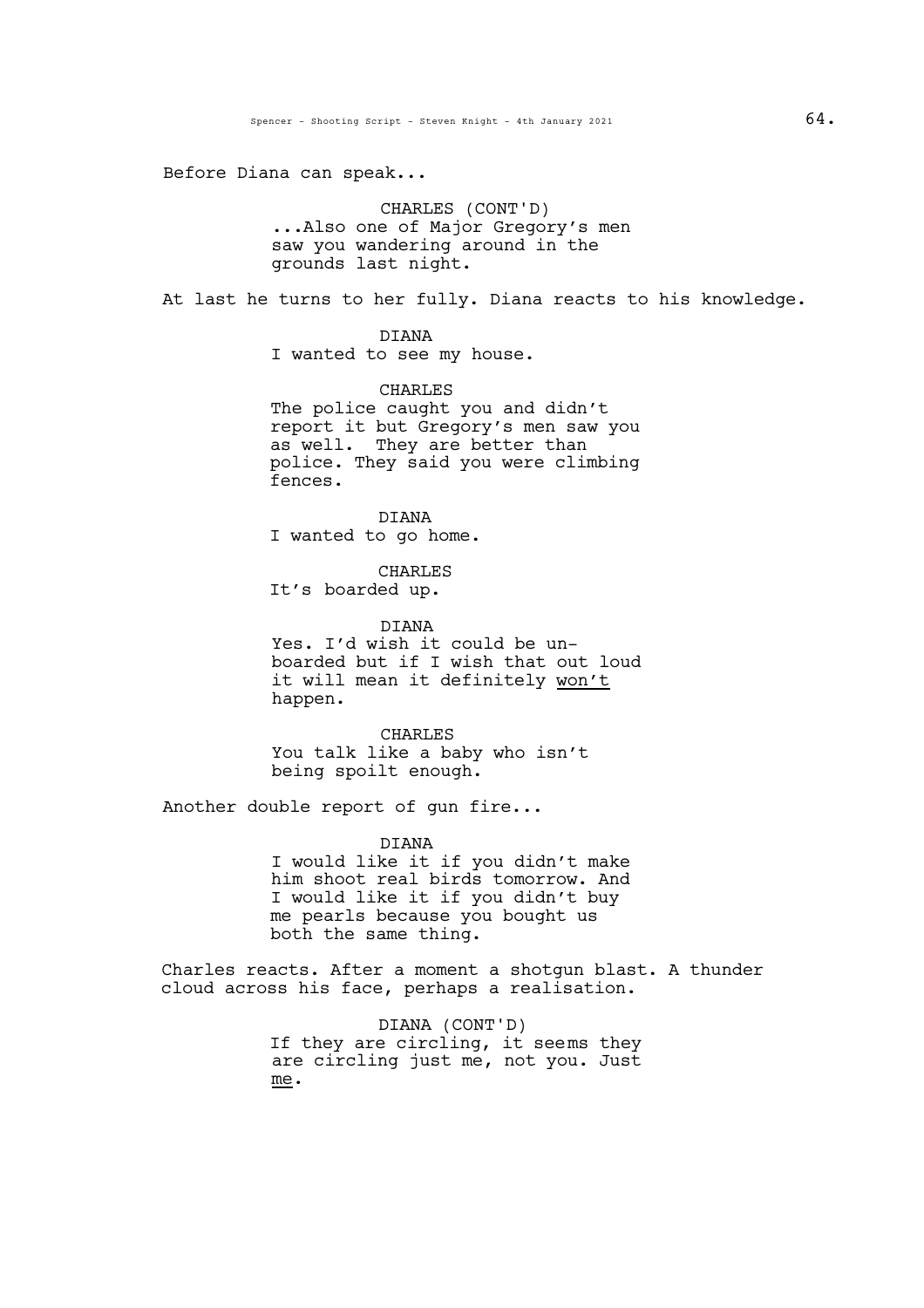CHARLES Perhaps that's because I always take care to close my curtains.

A pause. Charles softens a little. News that she knows about the pearls is sinking in. He searches for words...

> CHARLES (CONT'D) The thing is Diana, there has to be two of you. Two of me, two of Father, two of everyone. There's the real one and the one they take pictures of.

A pause. He looks around. The guns continue to fire...

CHARLES (CONT'D) We are given tasks. I hated to shoot at first. So I gave the gun to the other one. You have to be able to make your body do things you hate. For the good of the country.

A pause. Diana is gently incredulous...

DIANA The *country*?

CHARLES The people. They don't want us to be people. That's how it is. Just

how it is.

A pause. He looks at her...

CHARLES (CONT'D) I'm sorry. I thought you knew.

Charles takes a moment then walks. But, as he goes, he calls back...

> CHARLES (CONT'D) Please stick to the list as it is written in the order that it's written. The dresser gets upset.

DIANA I want Maggie back.

Charles stops in the doorway...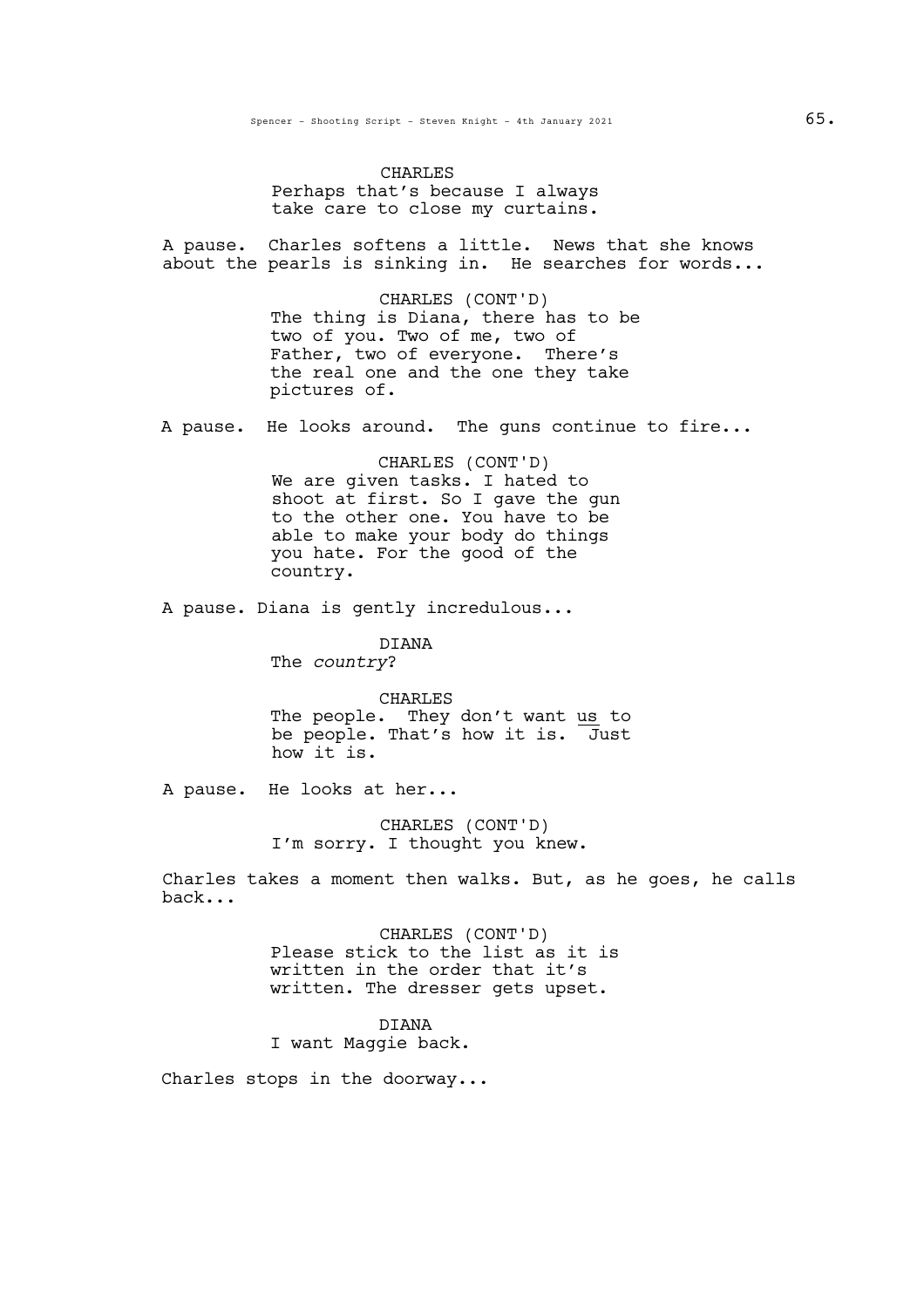CHARLES Someone heard Maggie saying she thinks you're cracking up.

A pause.

# **DIANA**

What?

CHARLES Everybody here hears everything. They just don't always tell you what they've heard.

Charles leaves. Diana looks out of the window. She can just make out William taking a shot and the clay pigeon shatters. He grins and raises his fist in triumph and the valet slaps his back.

Diana reacts and looks up at the portrait of Victoria in her black dress. We stay with Diana. She sits down and stares up at Victoria.

> DIANA (SOFTLY) No one has died.

Then a knock, a door opening. Diana jumps. As ever, a footman has arrived. Diana reacts wearily...

> DIANA (CONT'D) I'm late for something, yes?

FOOTMAN PAUL Ma'am, everyone will be gathering in the salon to watch the television.

Diana is distracted, near to the window, almost lost in light. The footman is unsure if he has been heard.

> FOOTMAN PAUL (CONT'D) Ma'am it's ten minutes to three o'clock. They are gathering to watch the Queen's speech...

DIANA Have you been to Sandringham before?

The footman is wrong-footed....

FOOTMAN PAUL Several times, Ma'am.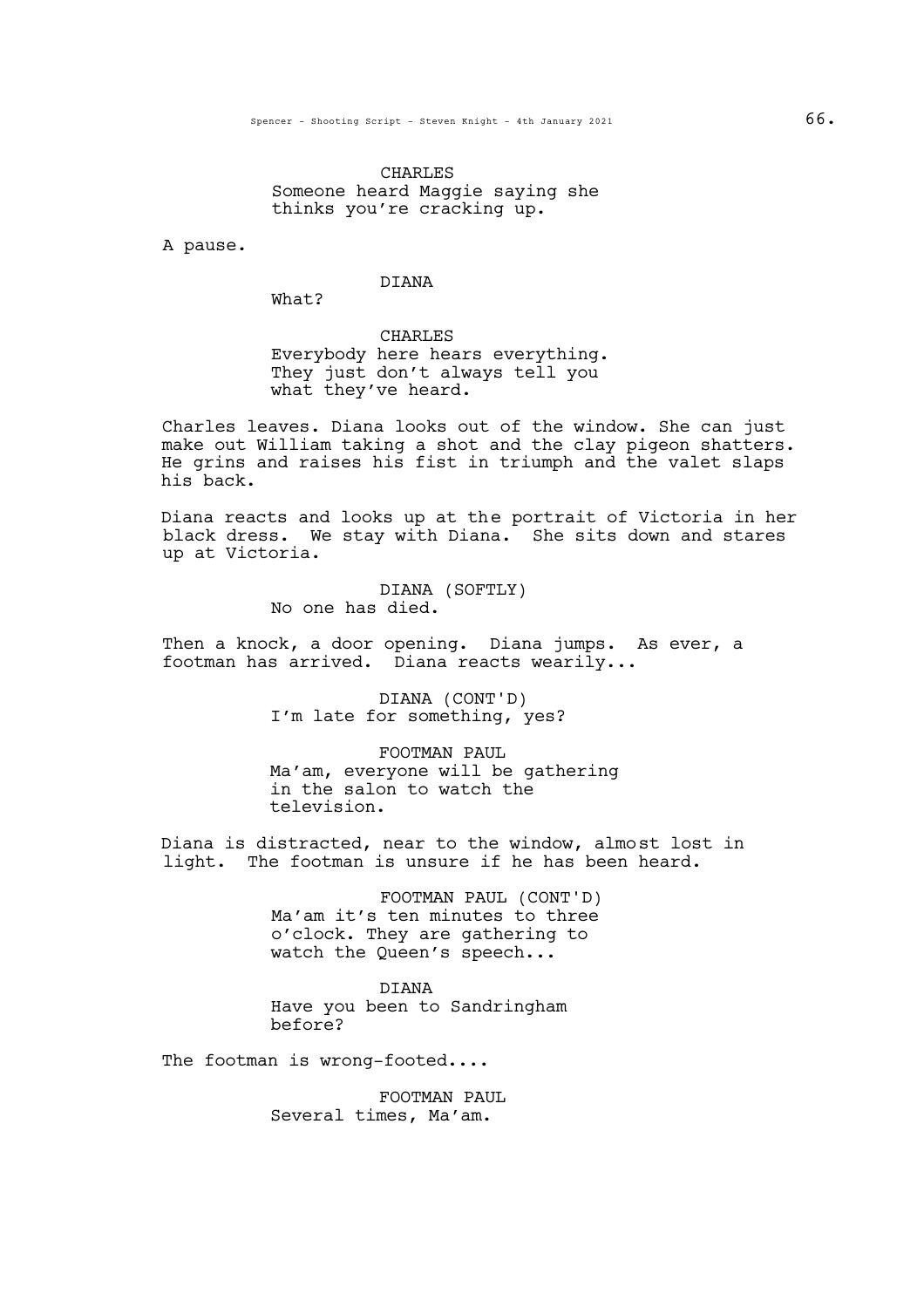DIANA You would know if this house is haunted wouldn't you?

The footman forces a smile...

# FOOTMAN PAUL

It is quite a recent house. A hundred and fifty years. I doubt ghosts would have taken hold yet.

DIANA Then I must have brought her with me.

Outside another shotgun blast...

DIANA (CONT'D) You see I'm having the oddest dreams. There was a book someone left by my bed and I don't know why they left it. Or even who left it there. And then I saw her. As if she were a ghost...

FOOTMAN PAUL Saw who, Ma'am?

Diana sees the look of puzzled embarrassment on Paul's face and doesn't reply. After a moment he glances at the clock on the wall...

> FOOTMAN PAUL (CONT'D) The point is Ma'am, they are very anxious that you arrive before Her Majesty arrives.

A pause. Diana nods.

FOOTMAN PAUL (CONT'D) There are sandwiches.

DIANA Yes of course there are sandwiches.

Diana gets to her feet and leaves. Paul bows and conceals a half smile at her oddness after she has passed...

48 INT. SANDRINGHAM, SALON - DAY 48

The entire family are gathered around a TV set, eating sandwiches and cakes.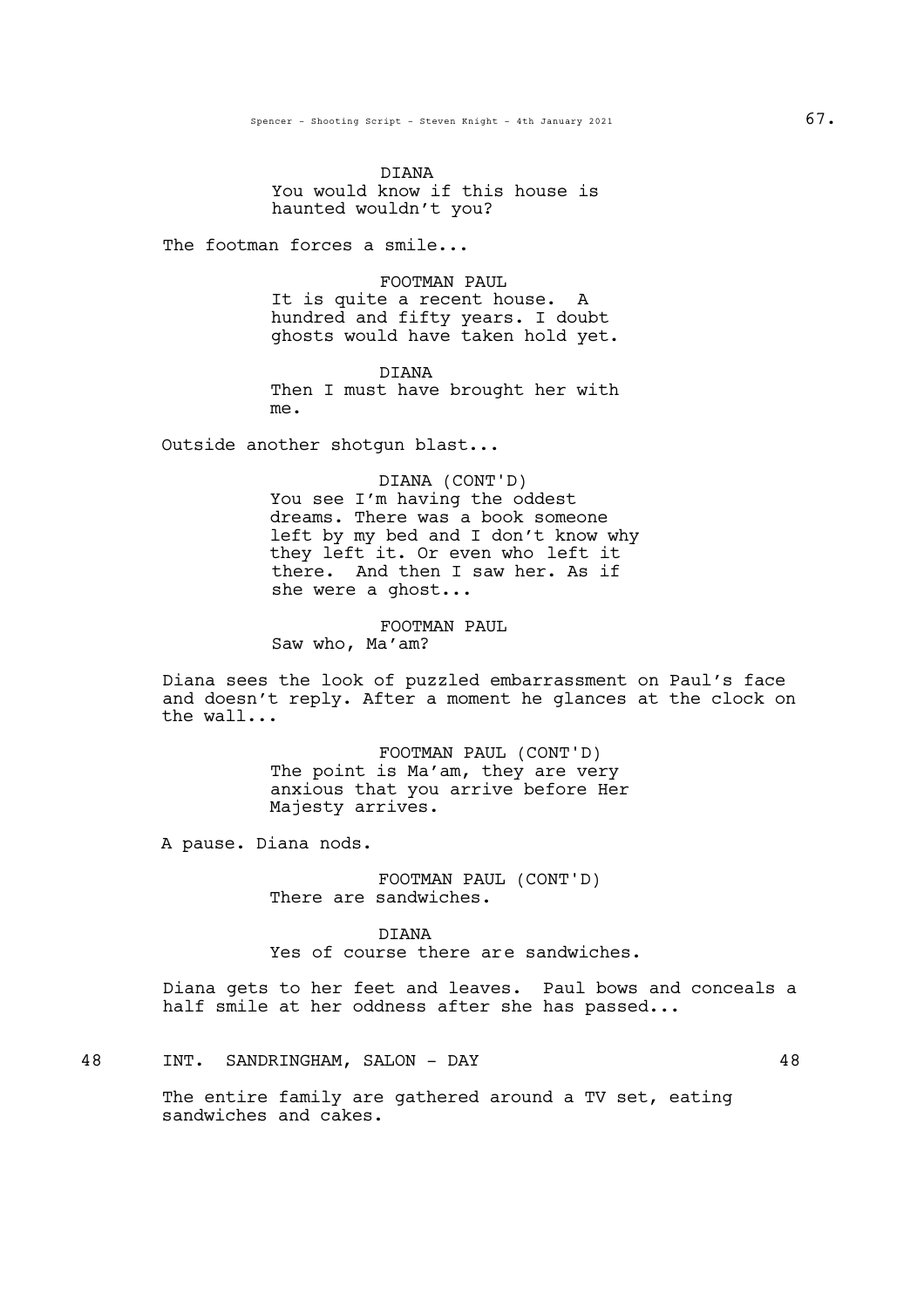It is five minutes past three and The Queen is making her speech. (We will recreate it with the original words).

> THE QUEEN (ON TV)<br>....we need to remind ourselves of the essential elements which form the bedrock of our own free way of life - so highly valued and so easily taken for granted.

As The Queen continues, we come close to Diana, with the rest of the family out of focus. Harry comes to sit on Diana's lap and she hugs him close. He is holding the toy  $*$ <br>brontosaurus and whispers brontosaurus and whispers...

| <b>HARRY</b>                 |  |
|------------------------------|--|
| It was in the toilet. I mean |  |
| actually in the bowl         |  |

Diana giggles. Someone hushes them. William glances at Diana \* and looks concerned.

> THE QUEEN (ON TV) This can be an opportunity to reflect on our good fortune, and on whether we have anything to offer by way of example to those who have recently broken free of dictatorship...

After a moment The Queen gets up and leaves and walks to the garden (as she always does after one minute), being followed by her Corgis.

Diana watches her go. She looks from her to Prince Philip who is dozing in a large armchair. The Queen walks slowly, inexorably, like someone who is sleep walking.

> THE QUEEN (ON TV) (CONT'D)<br>....We, who claim to be of the free world, should examine what we really mean by freedom, and how we can help to ensure that, once in place, it is there to stay.

Diana gently ushers Harry from her lap, then gets up and walks away too, in the opposite direction to The Queen. All heads turn at this apparent terrible impropriety. William is alarmed and whispers...

WILLIAM

*Mummy....*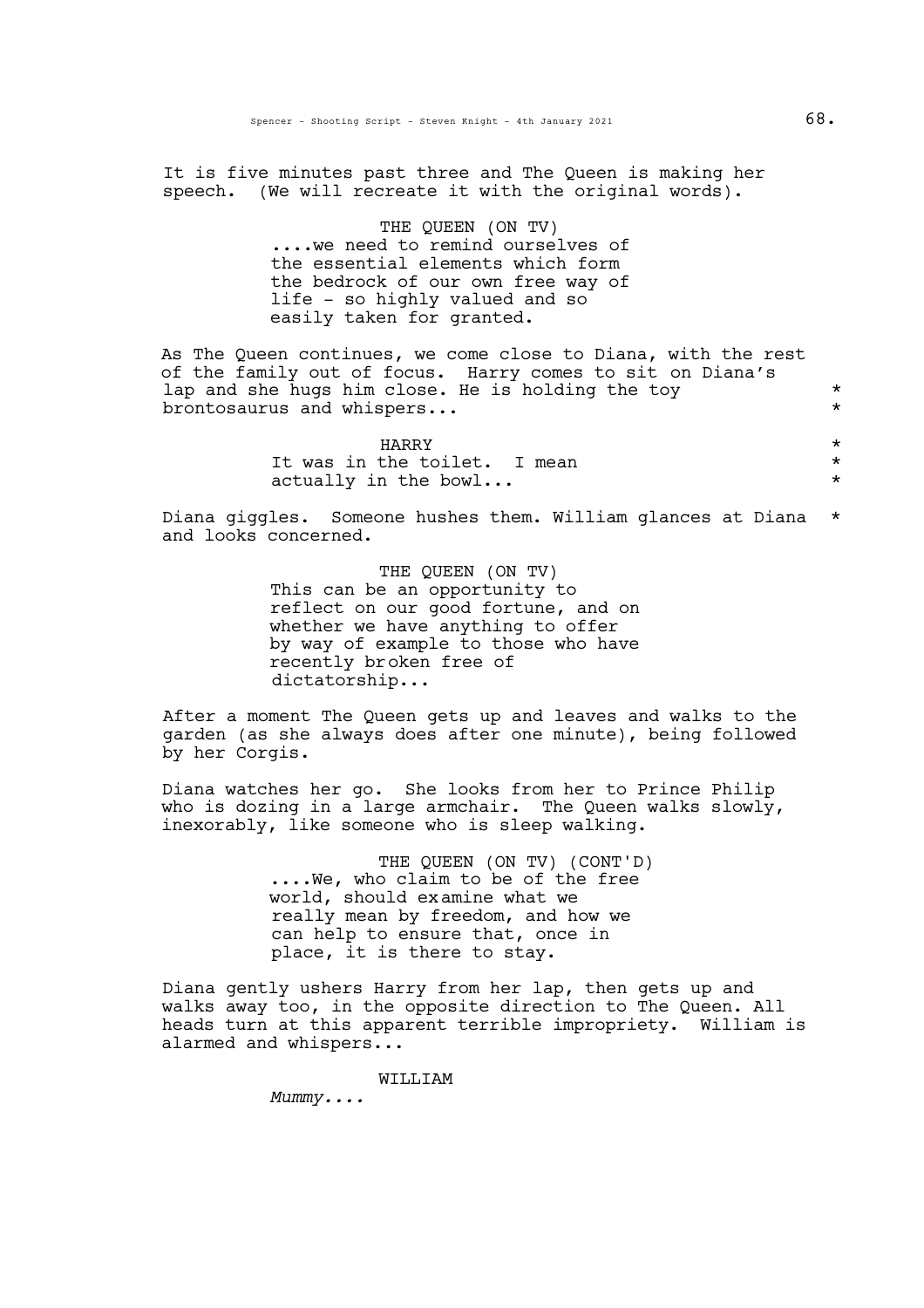Diana walks. The only head which doesn't turn is Charles, who never once takes his eyes from his mother on the screen...

#### 49 EXT. SANDRINGHAM GARDEN - DAY 49

The Queen stands alone in the garden, dripping with recent rain, the Corgis scurrying around her. Diana approaches. The Queen doesn't turn.

> DIANA Your Majesty...

A pause. Diana wants to say so much but limits herself to small talk.

> DIANA (CONT'D) I really liked the dress you wore on television.

The Queen half turns. A half smile...

QUEEN It wasn't the one my dresser recommended.

A pause. Diana wonders how much she knows of the day's events...

> QUEEN (CONT'D) They take a lot of photographs of you don't they.

## DIANA

Yes.

QUEEN Well the only portrait that really matters is the one they use to put on the ten pound note.

The Queen turns fully....

QUEEN (CONT'D) When they take that one, you understand. All you are, my dear,  $*$ is currency. \*

The Queen walks on and Diana bows her head.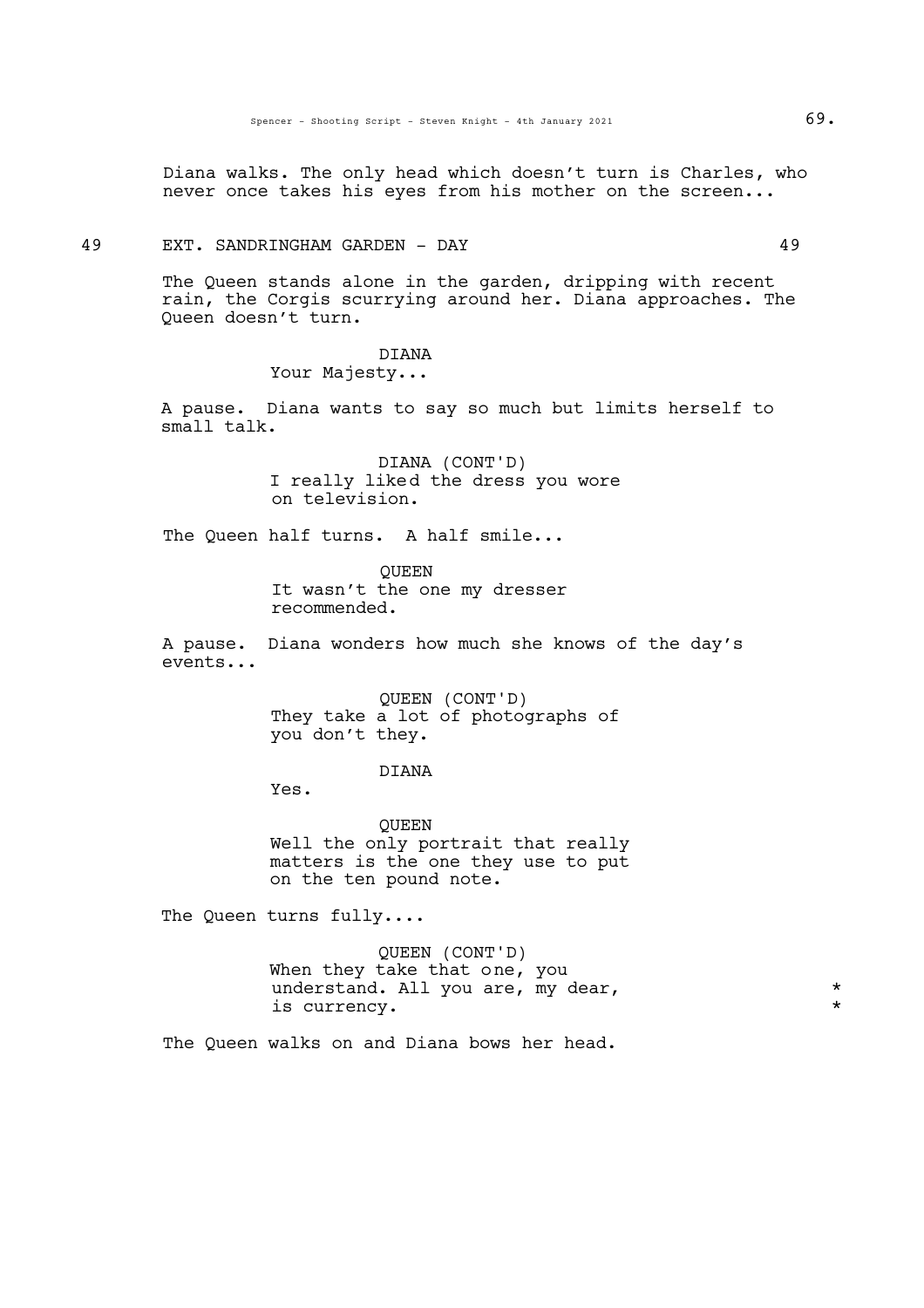# 50 INT. SANDRINGHAM, STAFF CANTEEN - AFTERNOON 50

The Queen's speech is playing on the TV above Darren's head but it is mute. Darren is reading from the menu for the Christmas dinner and the entire brigade is gathered...

DARREN<br>...the turkey and goose will be accompanied by the following. Plum sauce, bread sauce, cranberry sauce, cloudberry sauce. Potatoes, carrots, spinach, three plums for the Prince of Wales, organic carrots, please be careful which box you take the carrots from because he checks, parsnips, again organic, again check the fucking box, gravy will be Peter, sauces Helen, oh and peas, organic, Highgrove. OK desserts.

51 INT. SANDRINGHAM, CORRIDOR, DOWNSTAIRS - DAY 51

Diana is walking quickly through the corridors. Outside crows are calling. We hear Darren continue in voiceover...

#### DARREN

...Crepe Suzette d'Abricots, bread and butter pudding, Christmas pudding, chocolate yule log, plum pudding....

As the list of rich food continues, Diana breaks into a run, as if running away from the excess...

> DARREN (CONT'D)<br>....Mince pies, raspberry croquets, pastries and fondant. Chocolate mousse, white chocolate mousse, creme brûlé and finally a selection of sweet and savory organic biscuits, organic, from?...

52 INT. SANDRINGHAM, STAFF CANTEEN - DAY 52

Darren puts his menu away as the chefs all chant...

**CHEFS** ...Highgrove chef!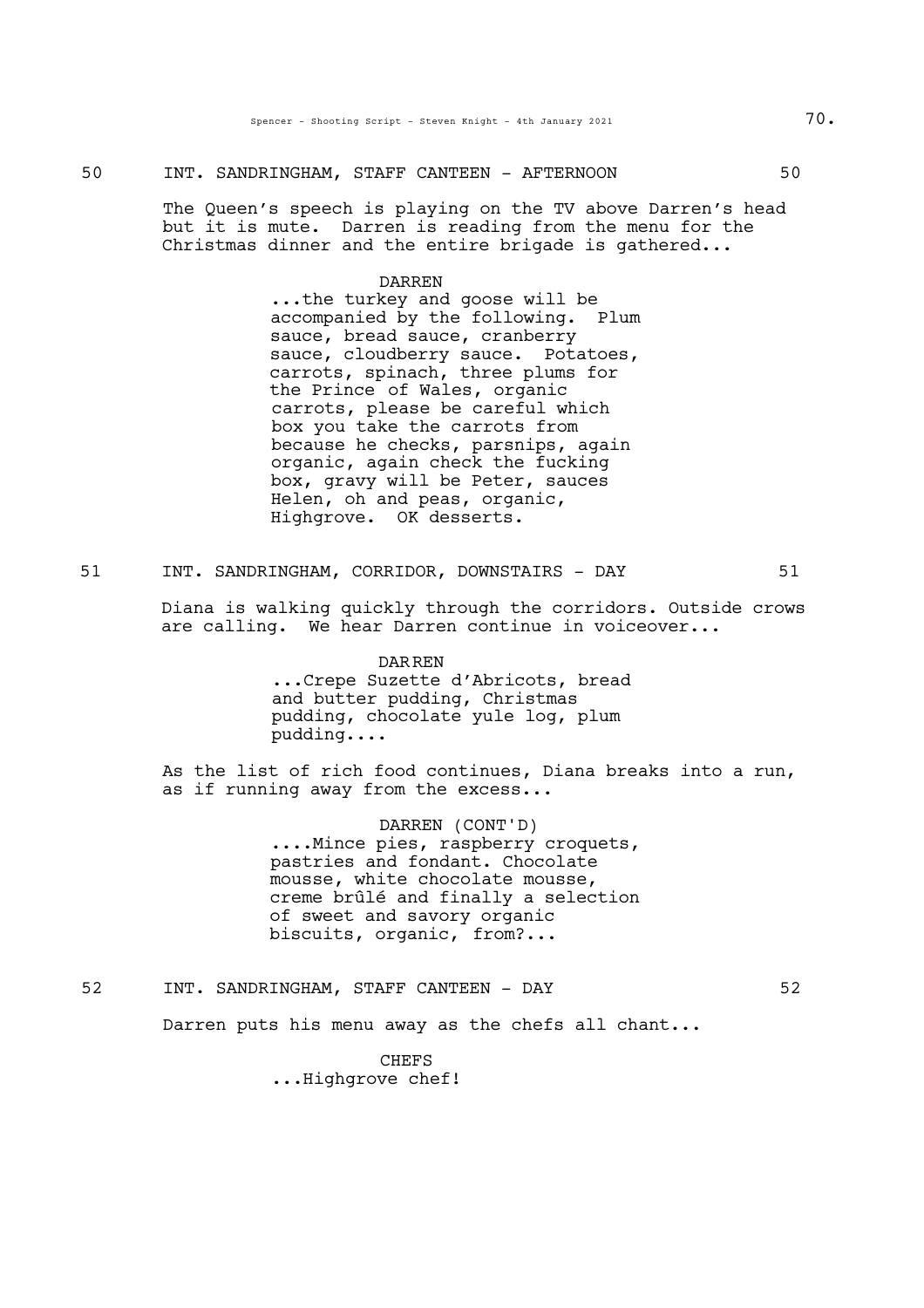#### DARREN

Correct. OK that's it. It's ten minutes past three, dinner will be served at eight. You all know what you have to do, let's do it.

The staff all file out. The TV is still playing the Queen's speech silently. Darren turns and looks at the TV for a moment, in mute as he folds away his menu. Then he senses something. A voice....

> DIANA (OOV) What happens to the pheasants?

He turns quickly. Diana is there a little out of breath.

DIANA (CONT'D) The ones they shoot tomorrow. What happens to them?

Darren is concerned. He glances back at the TV. He speaks gently....

> DARREN Ma'am? Shouldn't you be watching television?....

DIANA What happens to the pheasants my son will be shooting?

A pause. Darren shifts gear...

DARREN After the shoot we dress them. Pluck them. Everyone takes <sup>a</sup> brace away with them.

DIANA But there are lots left over.

DARREN The staff take some. The dogs get some. Some they just...

DIANA

...Throw away.

A pause. Darren wasn't expecting to be engaged on this but tries to explain gently...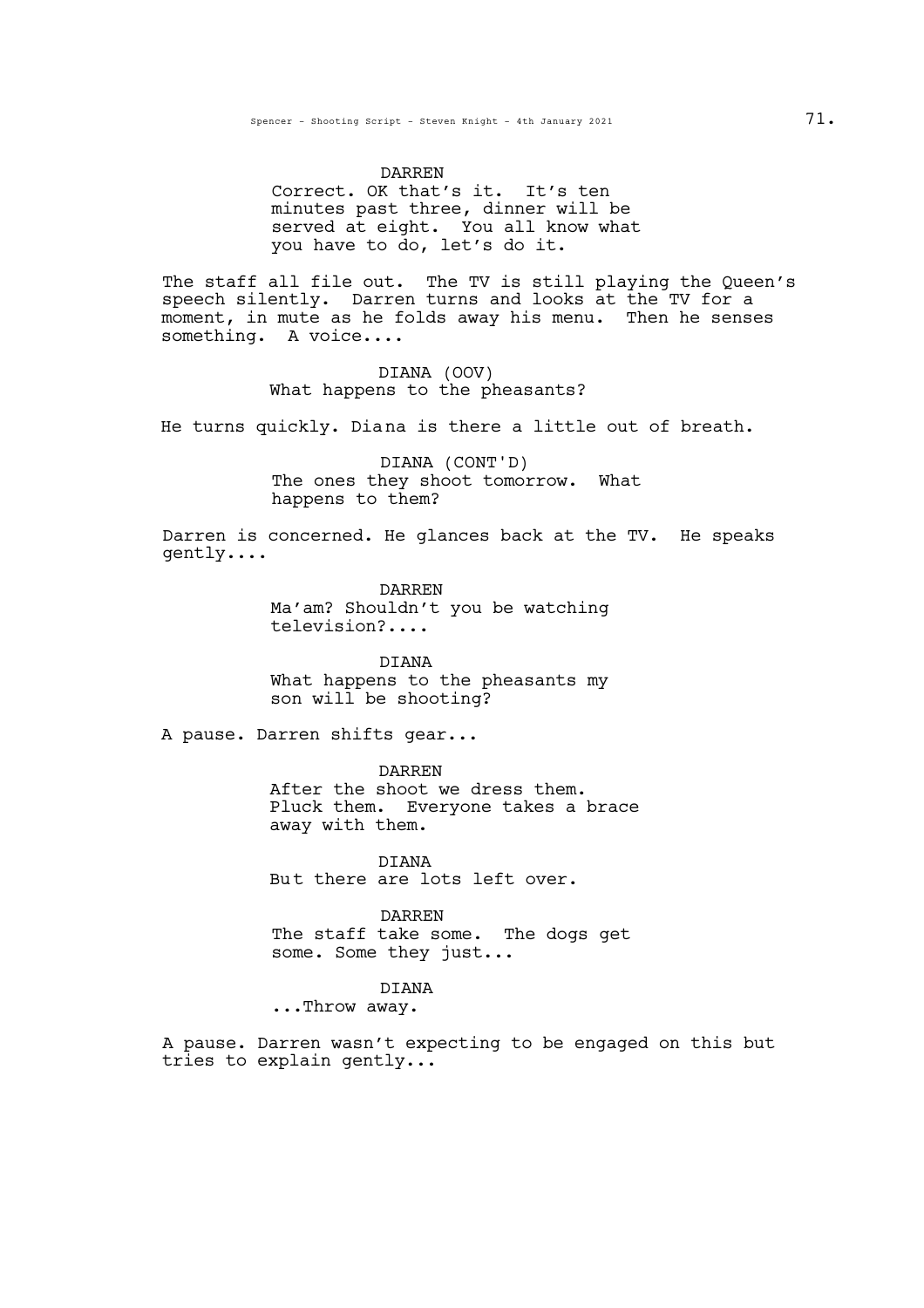DARREN Pheasants are bred to be shot. If it wasn't for the guns they wouldn't be there.

A pause.

DARREN (CONT'D) The ones that don't get shot just get run over. They're not very bright birds.

Diana nods and half smiles...

DIANA Beautiful but not very bright. Did you *read* the Vogue article about me?

Silence. Darren hears her joking at her own expense and is concerned for Diana. He tries to lighten the mood...

> DARREN I've put Crepe Suzette d'Abricots on the dessert menu. Your favourite.

Diana looks up at The Queen as she speaks silently to the Commonwealth.

DIANA

Thank you.

DARREN I will make that myself.

She is still staring at The Queen on TV.

DIANA

Fun.

A pause. Still staring at The Queen...

DIANA (CONT'D) I have been reading about Anne Boleyn.

She turns to Darren. He is unsure but guesses this is an unpleasant reference.

> DARREN I never remember which is which.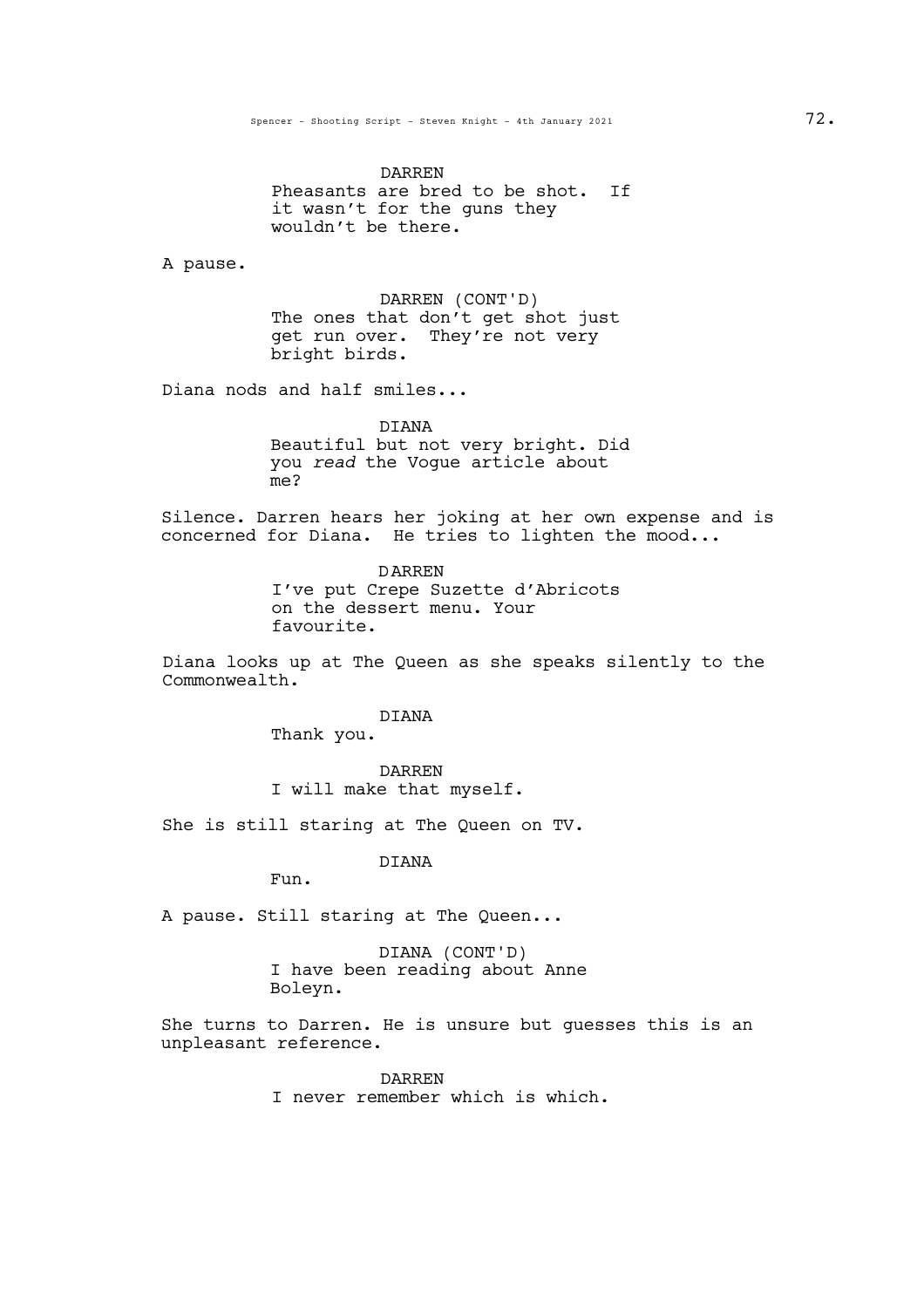DIANA

She is the one who was beheaded by King Henry VIII because he said she was having an affair but, in fact,<br>it was Henry who was having the affair.

Darren looks away and we see he knows the resonance...

DIANA (CONT'D) I think I saw her. A ghost of her. In my room. It was a dream but when I woke up everything was the same...

Darren listens for a moment but then interrupts...

DARREN

Ma'am every word said to any member of staff here becomes currency. It becomes currency in this room...

DIANA

Apparently I am destined to be currency...

Darren gestures at the canteen tables and continues...

DARREN The downstairs staff, they all sit at these tables and bring their shocking bits of conversation overheard. Since yesterday it's only been about you...

Diana nods.

DIANA

Good. Excellent. Then I am prepared for my future as a face on a coin to be passed from hand to hand...

DARREN You don't even think that...

DIANA Did Maggie say I'm cracking up?

DARREN Who is Maggie?

She glares at him.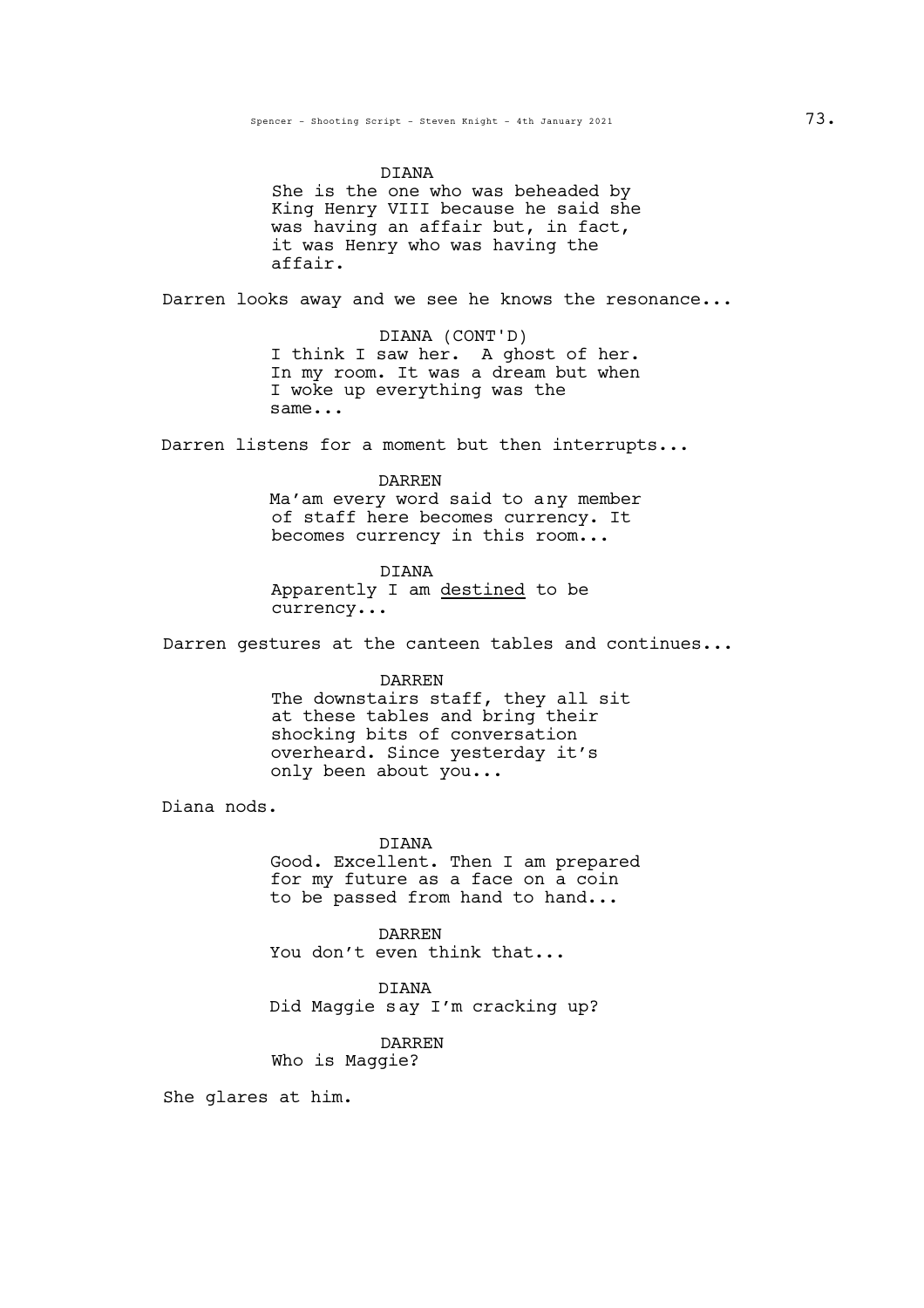# DIANA I thought she was my friend. Did she say that?

DARREN I don't listen Ma'am. I just cook. \*

Above their heads The Queen's speech is ending. Darren repeats...

> DARREN (CONT'D) Some things, Ma'am, it is best not to say out loud. Ghosts and cutting off heads and any odd things you say are repeated here...

> DIANA If I don't say it out loud they can see it on my face anyway. They all see into me...

Darren dares to interrupt...

DARREN Ma'am, usually when they sit at these tables and talk they are laughing. At all the oddness. The scandals. But with you they don't laugh.

A pause.

DARREN (CONT'D) They are gentle with you. They are worried.

A pause.

DARREN (CONT'D) They want you to survive as the person you were when you first came ten years ago.

Diana looks away. She dare not let the emotion explode though it's close. She rides it and becomes certain.

> DIANA Do you have access to wire cutters?

Darren is always wrong-footed by Diana. He almost smiles...

DARREN Wire cutters? And why do you want wire cutters?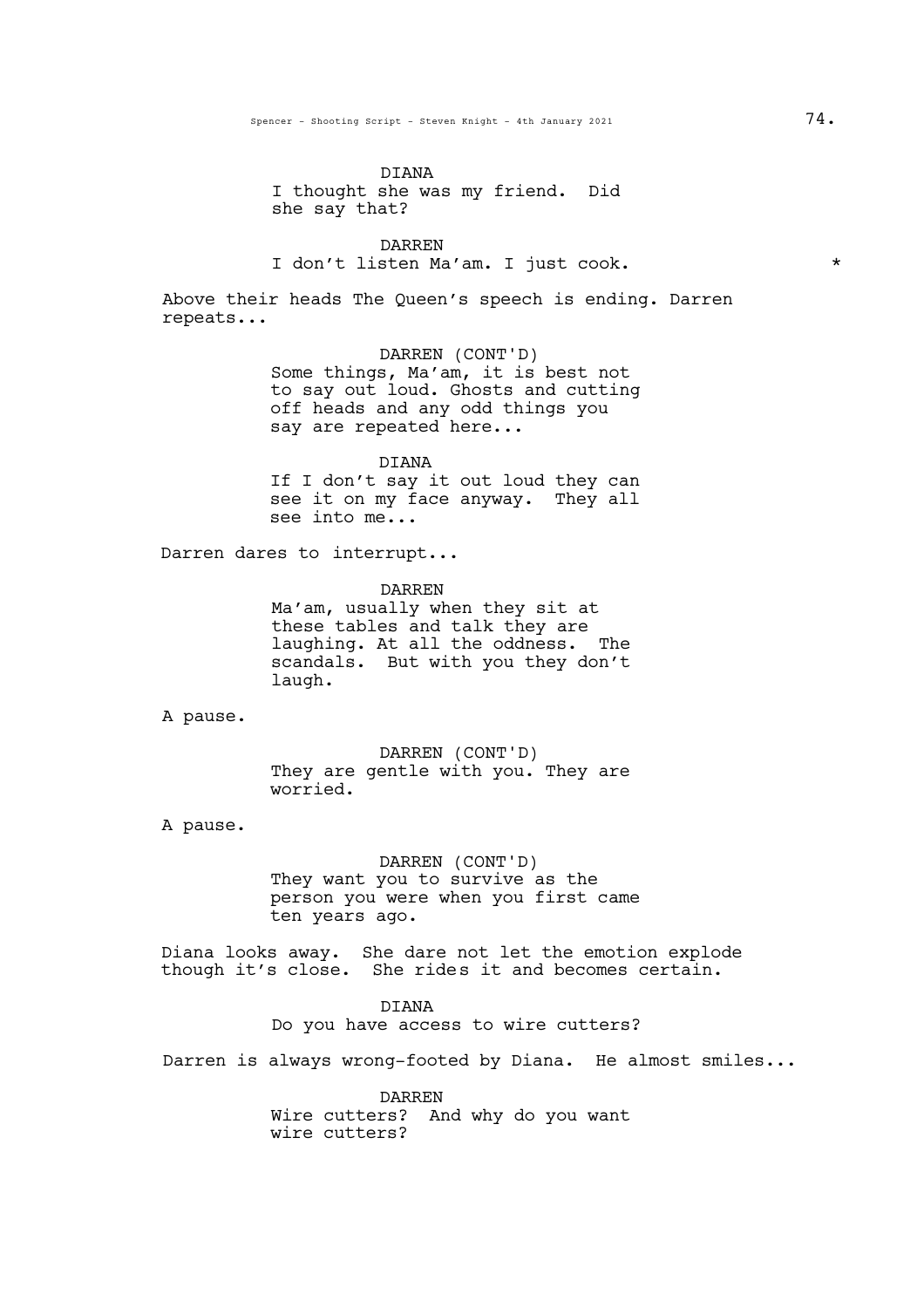Diana smiles...

#### DIANA

To cut wire.

53 EXT. SANDRINGHAM GROUNDS - DAY 63

We see Diana walking through the grounds in her headphones, but we see her through BINOCULARS.

In the distance we see Park House with its boundary of barbed wire and Diana appears to be casually heading in that direction.

We come around to see Major Gregory watching her from a small mound near to the house.

Then we come close to Diana as she walks. We don't hear the music in her headphones but we see that it is helping her to dissolve reality for a while.

Then from the hedgerow a beautiful cock pheasant emerges and stops and angles its head to look at Diana, well within range of a pellet (as pheasants foolishly do).

Diana stops and stares at the bird. She takes off her headphones. We faintly hear the music. She turns it off. The pheasant holds his ground.

> DIANA Go on, fly away. Before it's too late.

The pheasant walks on, pecking the ground. Diana can't help but laugh at the bird's innocent naivety. Diana sits down on the wet grass and the pheasant raises its head to consider the new situation.

> DIANA (CONT'D) If you are going to fly anywhere may I recommend Kensington.

She nods wisely.

#### DIANA (CONT'D)

(MORE) (MORE) They wouldn't shoot you there. They'd feed you. Cakes and home made biscuits and fresh bread baked this morning. They'd make a fuss of your beautiful feathers. 'Look at the colours', they'd say. Everyone would start wearing feathers just like yours.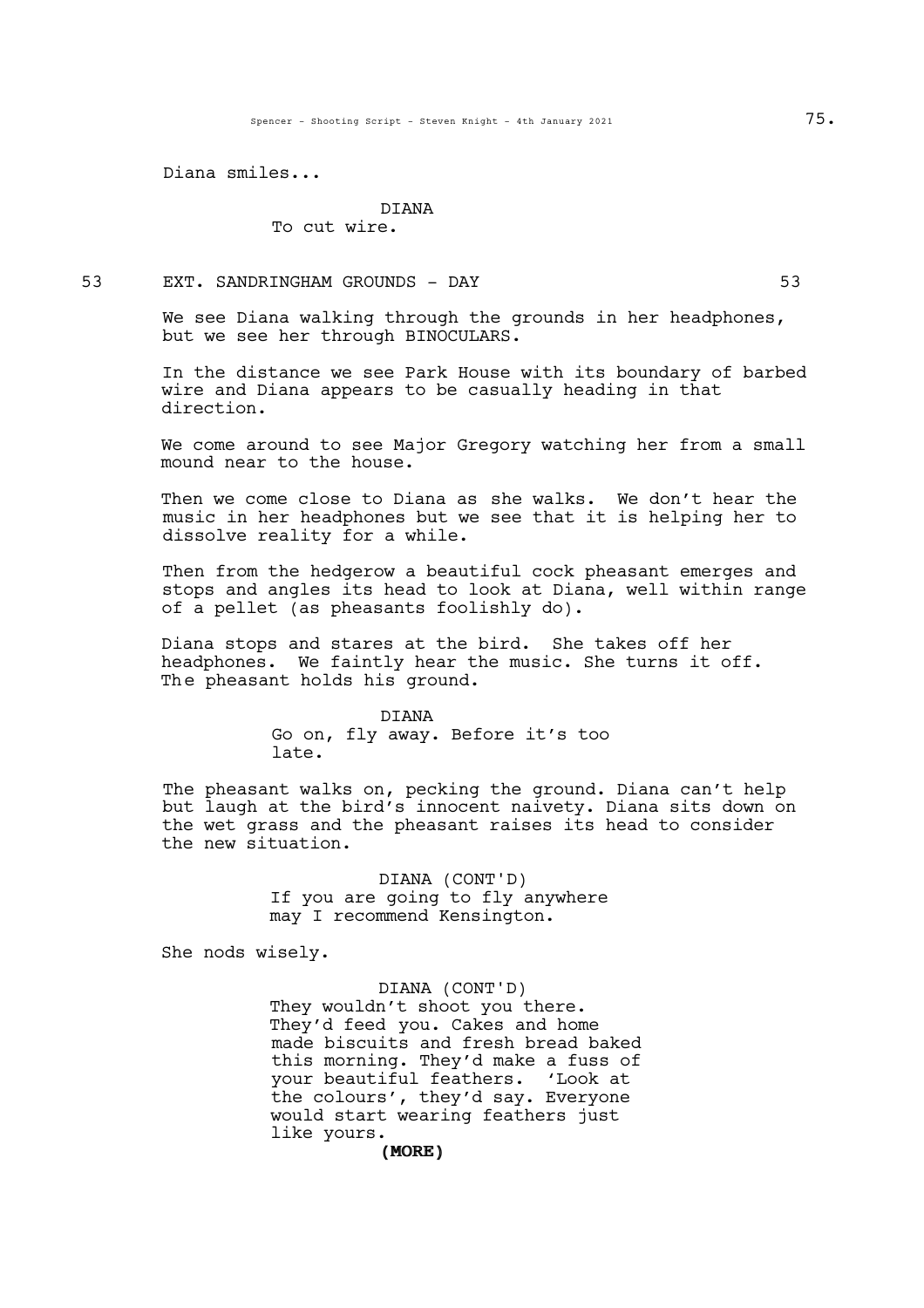Spencer - Shooting Script - Steven Knight - 4th January 2021 76.

DIANA (CONT'D) And you are so lucky because you are allowed to wear the same outfit to every occasion...

Suddenly the pheasant flies and as it does....

MAJOR GREGORY (OOV) Forgive me Ma'am....

Diana turns sharply. Gregory is standing <sup>a</sup> few yards away, dressed for the weather.

MAJOR GREGORY (CONT'D) ...but you need to get ready for dinner.

Diana quickly gets to her feet and brushes off wet grass. Gregory checks his watch...

> MAJOR GREGORY (CONT'D) It's almost five.

DIANA Dinner isn't until seven...

MAJOR GREGORY But your dresser needs to dress you. Come...

He goes to turn and walk as if his words are enough to summon her. Diana has a moment of defiance. She sits back down on the grass and hooks her arms around her knees.

> DIANA I will be along shortly.

Diana expects confrontation. Instead Major Gregory takes a moment and steps closer. He then sits down on the grass in front of her. He also hooks his arms around his knees. He appears to have a strategy...

> MAJOR GREGORY You know, some years ago, I was in Belfast. The Falls road. Sour times back then.

Major Gregory looks away into the distance...

MAJOR GREGORY (CONT'D) We were in an alley about to cross. I had a good friend beside me. Soldiers become more than friends, you know? And to stop our knees shaking he was telling me a story.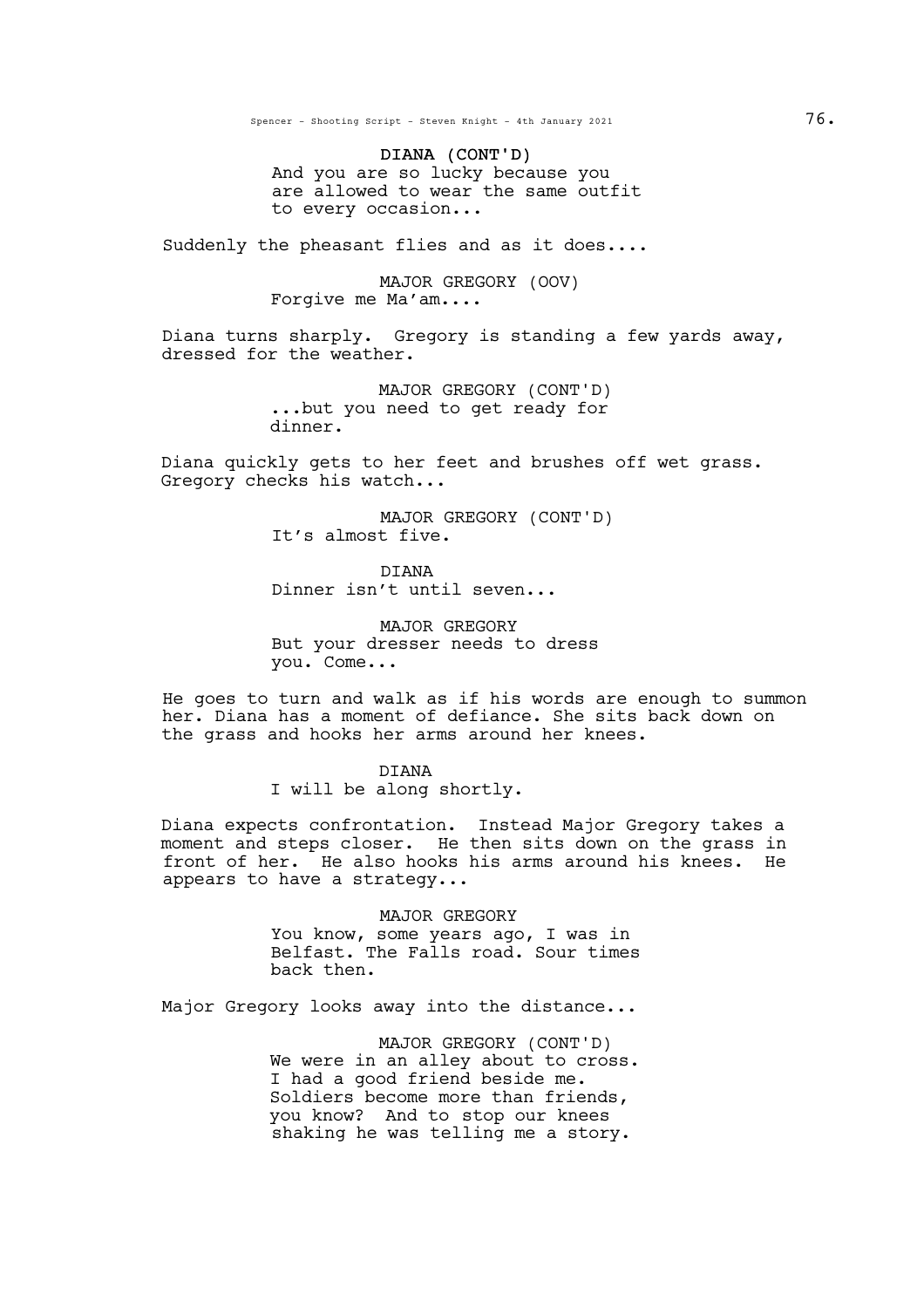Major Gregory smothers emotion.

MAJOR GREGORY (CONT'D) He was brought up on a farm up in the Highlands. He was talking about some horse his father bought at <sup>a</sup> fair that couldn't be tamed. Lots of funny stories about this wild horse throwing his brothers around. Then he said, 'but then,<br>one fine morning...'

A pause for effect as Major Gregory lets the words hang.

MAJOR GREGORY (CONT'D) ...at that moment the bullet hit him back of the head. Came out through his nose. He fell onto me. I hugged him close to save myself from the next bullet.

A pause.

MAJOR GREGORY (CONT'D) And I never did find out what happened to the wild horse.

Diana is impassive, waiting for the point. Major Gregory tugs a blade of grass and chews it...

> MAJOR GREGORY (CONT'D) But afterwards I couldn't think of a reason. What was that for? What did he die for? Not that bloody shambles in Westminster. Not for home, some barns and a lot of debts or some council flat where the soldier boys are all from. So who do we soldiers die for, I asked myself.

Major Gregory turns to Diana.

MAJOR GREGORY (CONT'D) Then I remembered my oath. We all make an oath of loyalty to the Crown.

Major Gregory gestures toward Sandringham.

(MORE) MAJOR GREGORY (CONT'D) It's not the human beings, you see. It's the oath that you choose to believe. Their faults.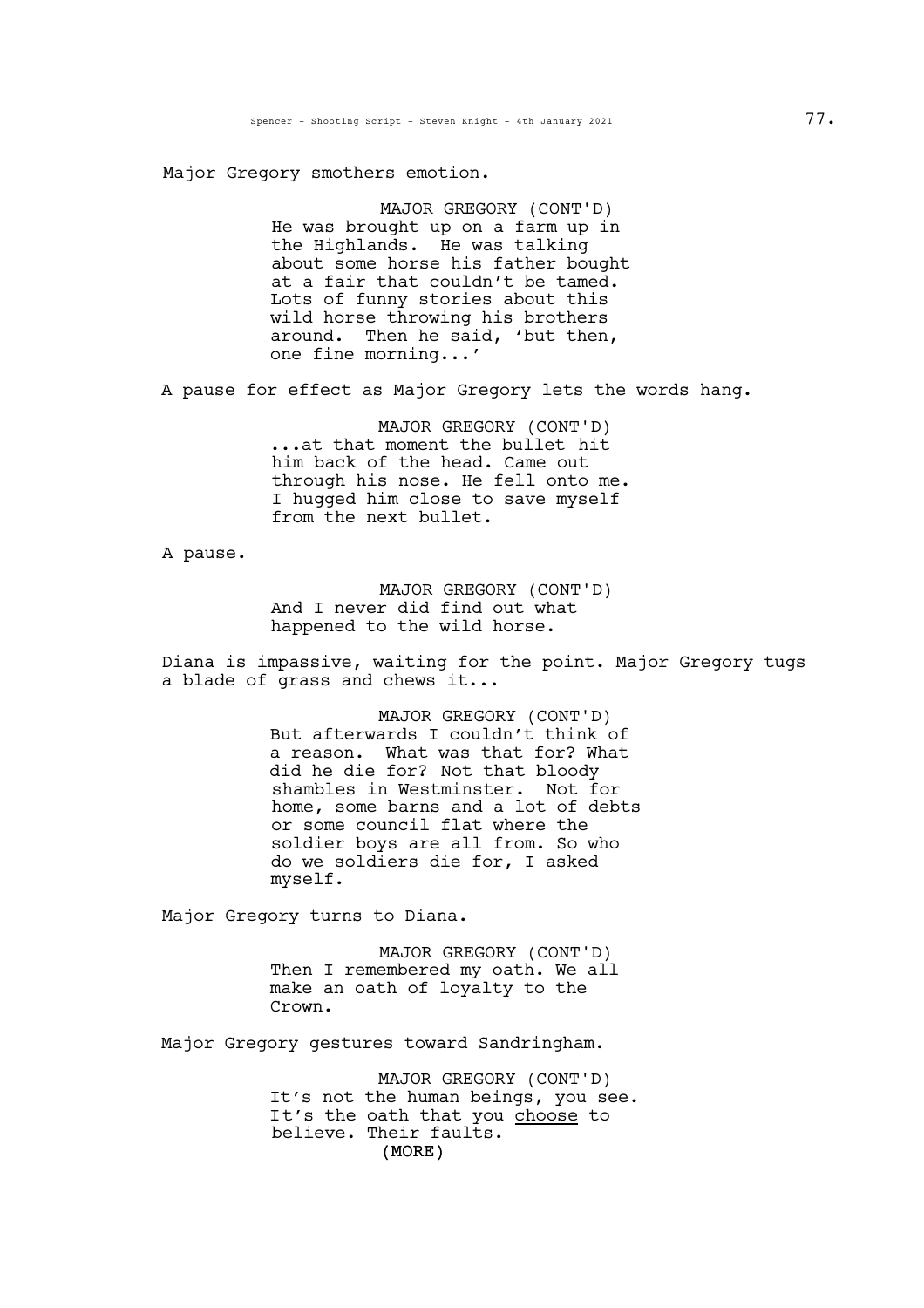Spencer - Shooting Script - Steven Knight - 4th January 2021 78.

# MAJOR GREGORY (CONT'D) MAJOR GREGORY (CONT'D)

Their weaknesses. That's not what you think about when you are in an alley in the Falls road, you think only about...

Diana interrupts rudely and with refined defiance....

#### DIANA

<sup>I</sup> said <sup>I</sup> would be along shortly. And yet you are still here.

Major Gregory studies her and sees her defiance is real and hard.

#### DIANA (CONT'D)

I don't want anyone to die for me. And I hope your friend's wild horse was never tamed.

Major Gregory glares at her. After a moment he gets to his feet. He delivers his bow with deepest irony.

# MAJOR GREGORY

 $Ma'am$ , I have been asked to ensure<br>that this time, unlike your arrival that <u>this</u> time, unlike your arrival<br>at the house, you arrive for dinner at the house, you arrive for dinner<br>on time. It is Her Majesty and the  $*$ on time. It is Her Majesty and the  $*$ House of Windsor I am pledged to  $*$ serve and I speak with their voice.  $*$ So please...

Major Gregory looks across to Park House.

MAJOR GREGORY (CONT'D) There is really no time for sentiment Ma'am.

Major Gregory waits. Diana realises he is not leaving without her. She stays seated for a moment. She looks back toward the house and we come close as she fights her emotion. Her weakness. Finally she gets to her feet...

DIANA (SOFTLY)

Fuck.

MAJOR GREGORY Beg pardon Ma'am?

Diana walks past him toward Sandringham. Then she stops and turns and calls out...

> DIANA It was you who put the book by my bed.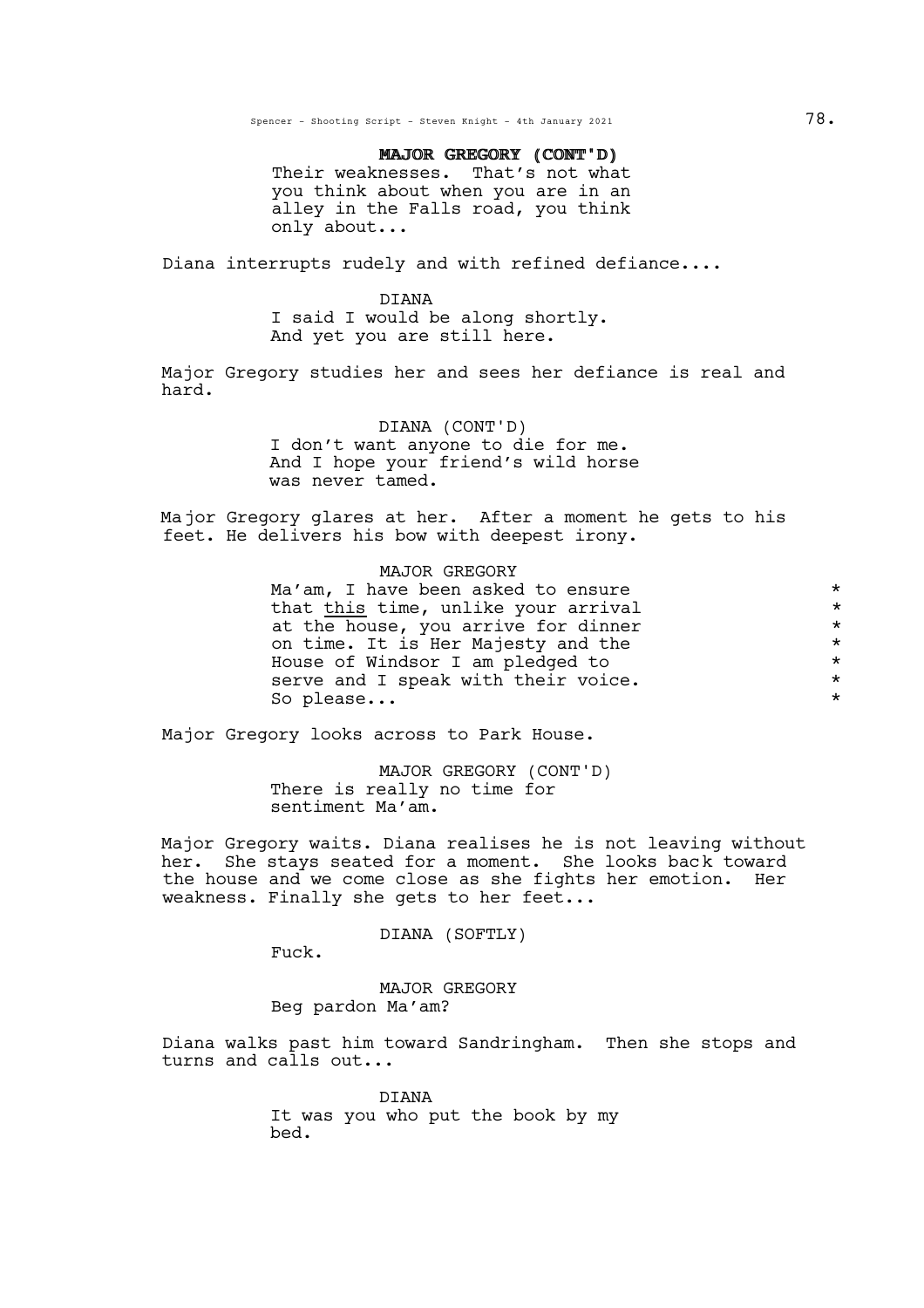Major Gregory looks puzzled.

MAJOR GREGORY

What book?

DIANA You put it there as a warning.

Major Gregory stares blankly...

MAJOR GREGORY I really have no idea what you are talking about Ma'am.

Diana peers at him and loses her resolve. She puts her headphones on and walks fast. Then she begins to run...

EMOTIONAL STRING MUSIC FADES IN...

54 EXT. PARK HOUSE, UNBOARDED - DAY 54

We see Diana 12yrs running across the Park House lawn. She is laughing and other children are chasing her. The house looks alive and the curtains are all open. A silhouette of a man fills a doorway (we don't see him close but it is her father). A large Christmas tree decked in lights, dominates the entrance. Her father calls out...

> JOHN SPENCER Diana! Come! Dinner is served!

Diana laughs and keeps on running.... Music becomes louder...

55 EXT. PARK HOUSE, UNBOARDED - OPEN FIELD - MAGIC HOUR 55

MUSICAL MONTAGE SEQUENCE.

We see Diana, in present day, running across the park. She runs and runs with no direction. She's sweating, breathing hard, almost if she were about to give birth.

We cut to Diana running, this time 12 years old, wearing a yellow dress, a joyous expression on her face.

Diana again, now 17, still running. She wears a school uniform. She jumps and flies through the air. Before she lands...

We cut again, she lands, she's now 19, wearing the clothes she wore when she first met Charles. She keeps running fast.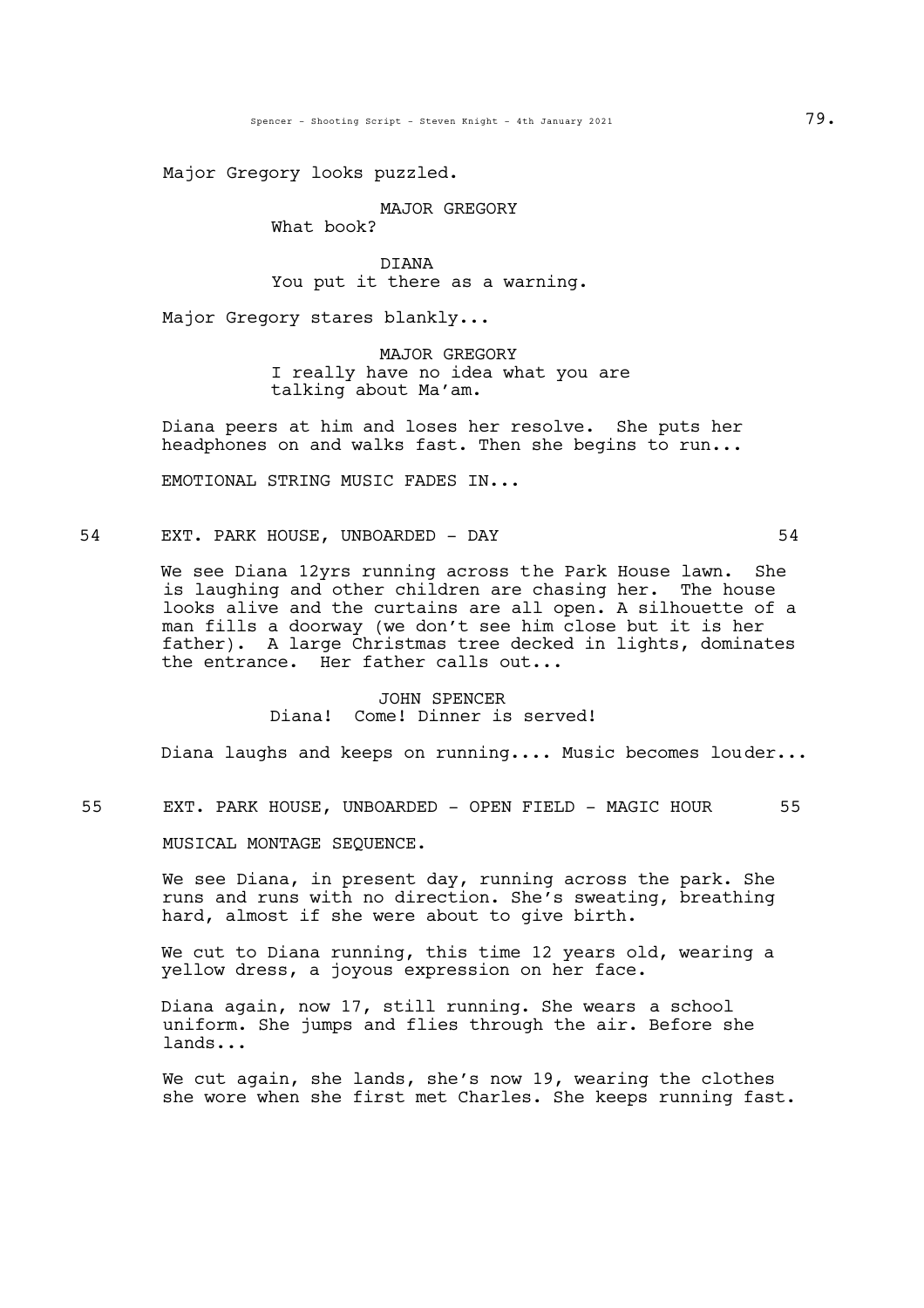Cut again, to Diana wearing her unforgettable white wedding dress, at 20 years old. She has trouble running in such a big and clumsy outfit, but she does it anyway. She runs faster than ever.

Cut again. The music rises. We hear almost nothing else. She's 24, it's 1985 and she's wearing the same midnight blue dress she wore when she danced with John Travolta at the White House. Alone in an open field she dances like she did that day, smiling and happy, like never before.

Cut again. Now she's wearing the white dress she wore when she went to dance on stage at the Royal Opera House, in London in 1985. Diana keeps dancing, moving freely.

Now we see many Dianas, at different ages and wearing different iconic dresses in fast and different cuts. The speed of the montage increases, music comes to a climax; a little girl, an adolescent, various adults versions of Diana, all combined. It's her; happy, growing, changing, exuberant, wild, beautiful, running, dancing, moving... Her expression is overwhelmingly luminous...

Then a sudden and loud BOOM! A blast from a shotgun. Music ends. Diana, our Diana in the present, stops, paralysed. She looks up and in the distance she sees Charles, standing in the field with his gun and his private valet and the clay pigeon operator.

She's breathing heavily, sweating.

# DIANA

Who is that man?

We see Charles walking away with his valet.

56 INT. SANDRINGHAM, DIANA'S BEDROOM - EVENING 56

Diana enters still out of breath and finds Angela waiting. Diana gently closes the door. Angela is in a blade of light that comes through the closed curtains and she looks almost ghost-like as she holds up a particular dress. She is anxious but tries to be firm.

ANGELA

There seems to have been some confusion about which dress to wear and when.

DIANA Yes. And you reported my confusion faithfully. Perhaps you've taken an oath...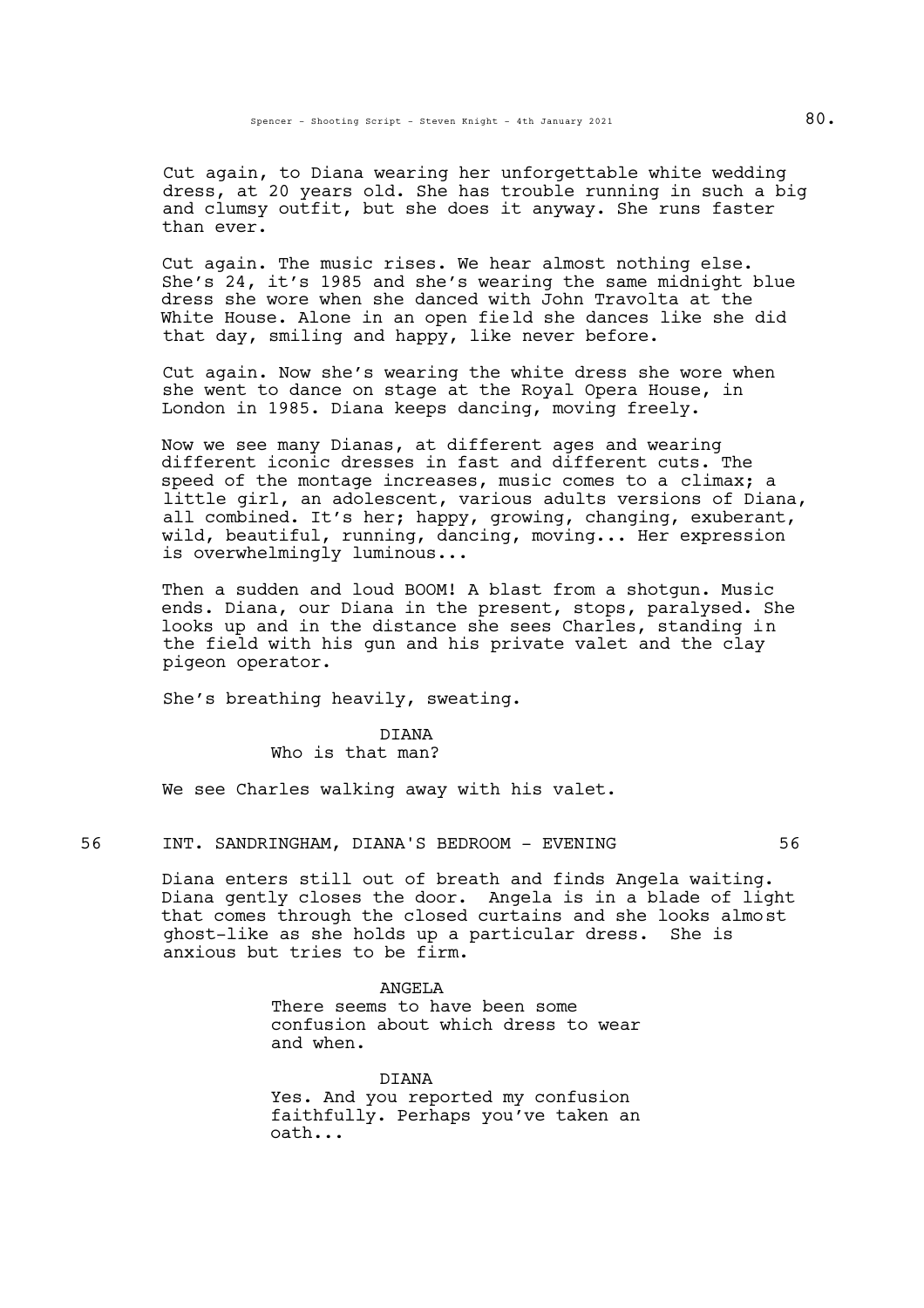Diana walks to the curtains but the dresser speaks up...

ANGELA The curtains have been fastened Ma'am...

Diana arrives at the curtains and sees thick thread stitching the curtains together...

> ANGELA (CONT'D) That is, I was told to sew them. By His Royal Highness. There have been reports of people in the grounds...

Diana touches the threads holding the curtains together then turns and stares at Angela...

> DIANA No people. Just a fox on a wall casting a shadow.

ANGELA They think photographers. We thought it wise. In case you forget.

Diana stares at Angela. Thin winter light makes it through the cracks in the curtains.

> **DIANA** Yes. That is wise.

Angela holds up the particular dress again.

ANGELA For Christmas dinner.

DIANA Very wise, yes.

ANGELA <sup>I</sup> took it in. You've lost weight. Shall we try it on?

Diana takes it and walks to the bathroom.

ANGELA (CONT'D) Ma'am I will help you.

DIANA How can you help me? No one is here to help me.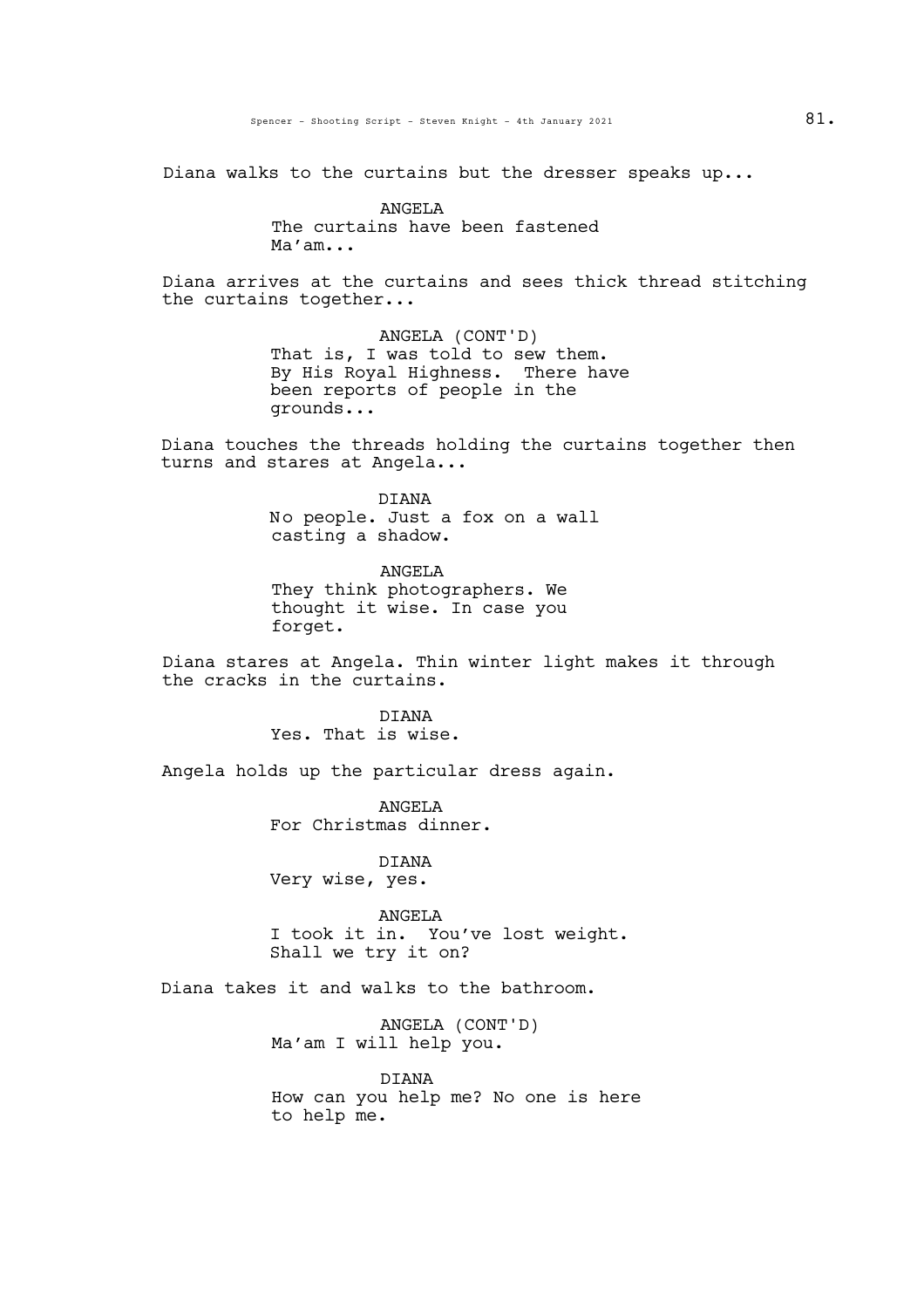# 57 INT. SANDRINGHAM, BATHROOM - EVENING 67

We are in the empty full length mirror. She steps into the reflection holding the dress in front of her body. She looks at herself and at the dress.

# DIANA I know. I will leave my body here and just send the dress to dinner.

We catch a fleeting glimpse of OVERWEIGHT DIANA in the reflection. She suddenly shrieks with laughter....

58 EXT. SANDRINGHAM, DIANA'S BEDROOM - EVENING 58

Angela hears laughter. She goes to the door...

# ANGELA

# Ma'am? Are you alright?

The laughter continues. Angela reacts. She glances at the house phone as the laughter subsides and considers making a call. Then, suddenly, Diana emerges from the bathroom wearing the dress (and she looks incredible).

She smiles at some private joke.

DIANA I thought at first it might not fit me but it does.

Angela steps back.

ANGELA Even a little room in it to accommodate dinner.

Diana goes to her father's black coat and grabs the pearl necklace and puts it on. Angela detects co-operation.

> ANGELA (CONT'D) Pearls. Excellent, perfect.

Diana twirls in the mirror....

DIANA Yes. A prison uniform and a chain around my neck.

Angela is a little overwhelmed.

ANGELA Will you wear it?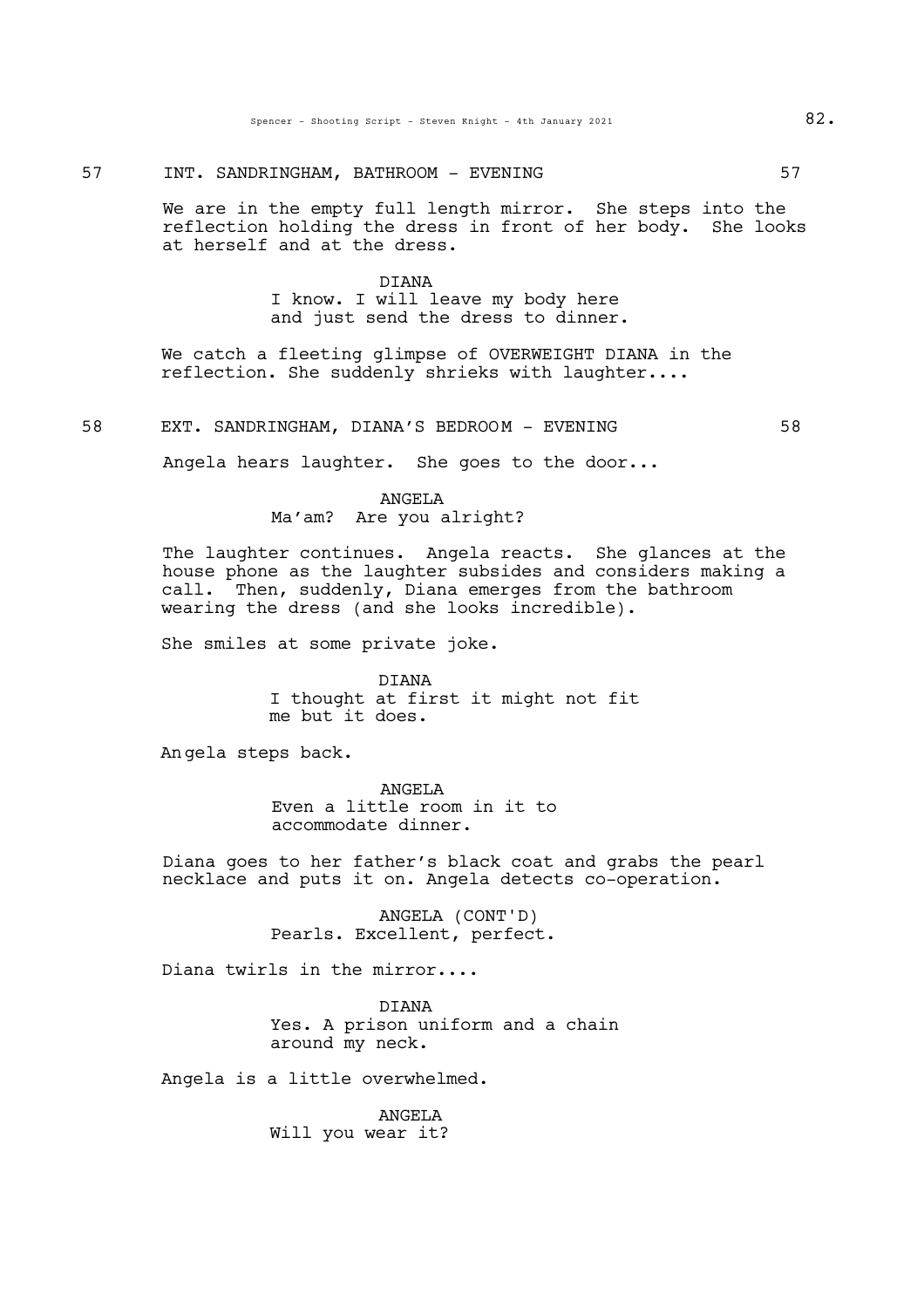DIANA Of course I will wear it. It says on the label Christmas day dinner and it's Christmas day dinner. What else would I wear?

Angela smiles nervously at her victory.

DIANA (CONT'D) Now leave me please, I wish to masturbate.

Angela reacts with alarm and curtseys quickly.

ANGELA Yes Ma'am, thank you.

DIANA You can tell everyone I said that.

She leaves. Diana goes to the closed curtains and stares at them. Then she goes to her bag which is on the bed.

She takes out a pair of wire cutters.

She holds them up in a shaft of light from the sewn curtains.<br>She then begins to clip the thread that holds the curtains together, stitch by stitch. The curtains billow and then she pulls them open, ripping the last threads.

She stares out at the dying light and the silhouette of the scarecrow. She speaks softly with the wire cutters held up....

#### DIANA (CONT'D)

Papa. I got these wire cutters because I plan to cut the barbed wire they've put around our old garden and go home for a bit. I really need to sit in my bedroom for a bit. I really need to sit in a room and for no one to knock the fucking door and tell me I'm late...

She stops talking and the wire cutters tremble in her hands. Then suddenly and without warning she takes a pinch of skin on her upper forearm and cuts the flesh with the cutters..

Diana gasps as if from relief. Blood appears and trickles.

DIANA (CONT'D) To just cut the wire and be in a safer place.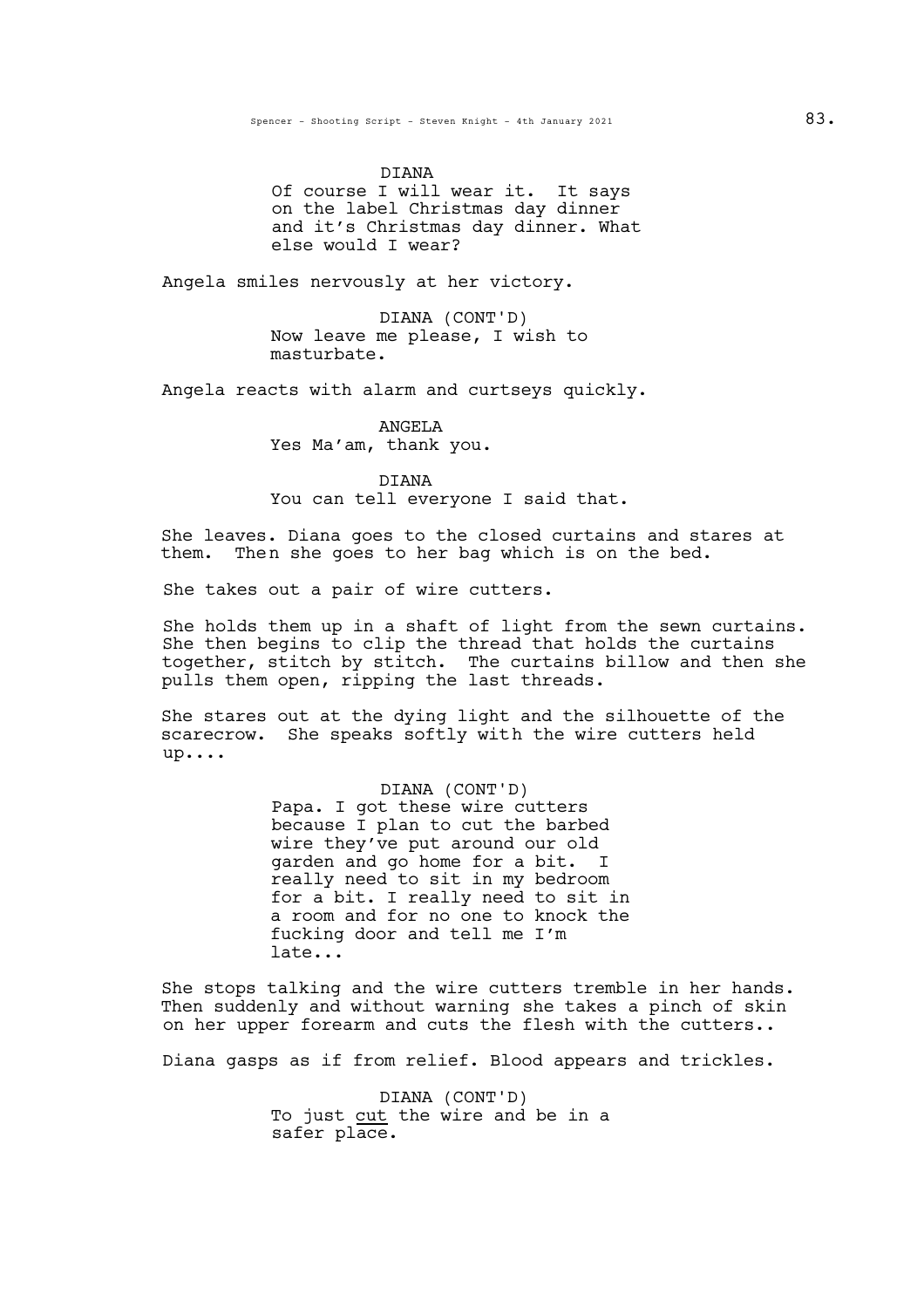There is a loud knock at the door. She jumps...

FOOTMAN BRIAN (OOV) Ma'am. Dinner is served in thirty minutes.

The blood trickles down her arm and she places the wire cutters down. She begins to breath quickly....

# 59 INT. SANDRINGHAM, BATHROOM - EVENING 69

Diana is pushing tissues to her bloody wound which is beginning to staunch. She looks at herself in the mirror as she drops the bloody tissue into the lavatory. She takes a moment then walks out of the bathroom.

#### 60 INT. SANDRINGHAM, DIANA'S BEDROOM - EVENING 60

Diana, as herself, walks back into the bedroom in a robe. Instantly she is confronted by the vision we saw before (ANNE BOLEYN) who is standing between the open curtains in the fading light, her face pale. She is wearing what looks like a grey shroud and is holding the wire cutters up...

Diana stares at the vision between the curtains. Anne Boleyn puts the cutters to her throat. Diana turns and runs...

#### 61 EXT. SANDRINGHAM, CORRIDOR, UPSTAIRS - EVENING 61

We come close to Diana as she runs down the corridor toward William and Harry's room. Barbara, the nanny, stands up but Diana flies past her into the room.

62 INT. SANDRINGHAM, WILLIAM AND HARRY'S BEDROOM/NURSERY - 62 MINUTES LATER

> William is standing close to the closed bathroom door. He is trying to be the grown up. Diana has locked herself inside.

> > WILLIAM Mummy, you said to tell you if you were being really silly and you are being really silly.

Silence. William puts his forehead against the door.

WILLIAM (CONT'D) Mummy, please. We have to sit down before Grandma.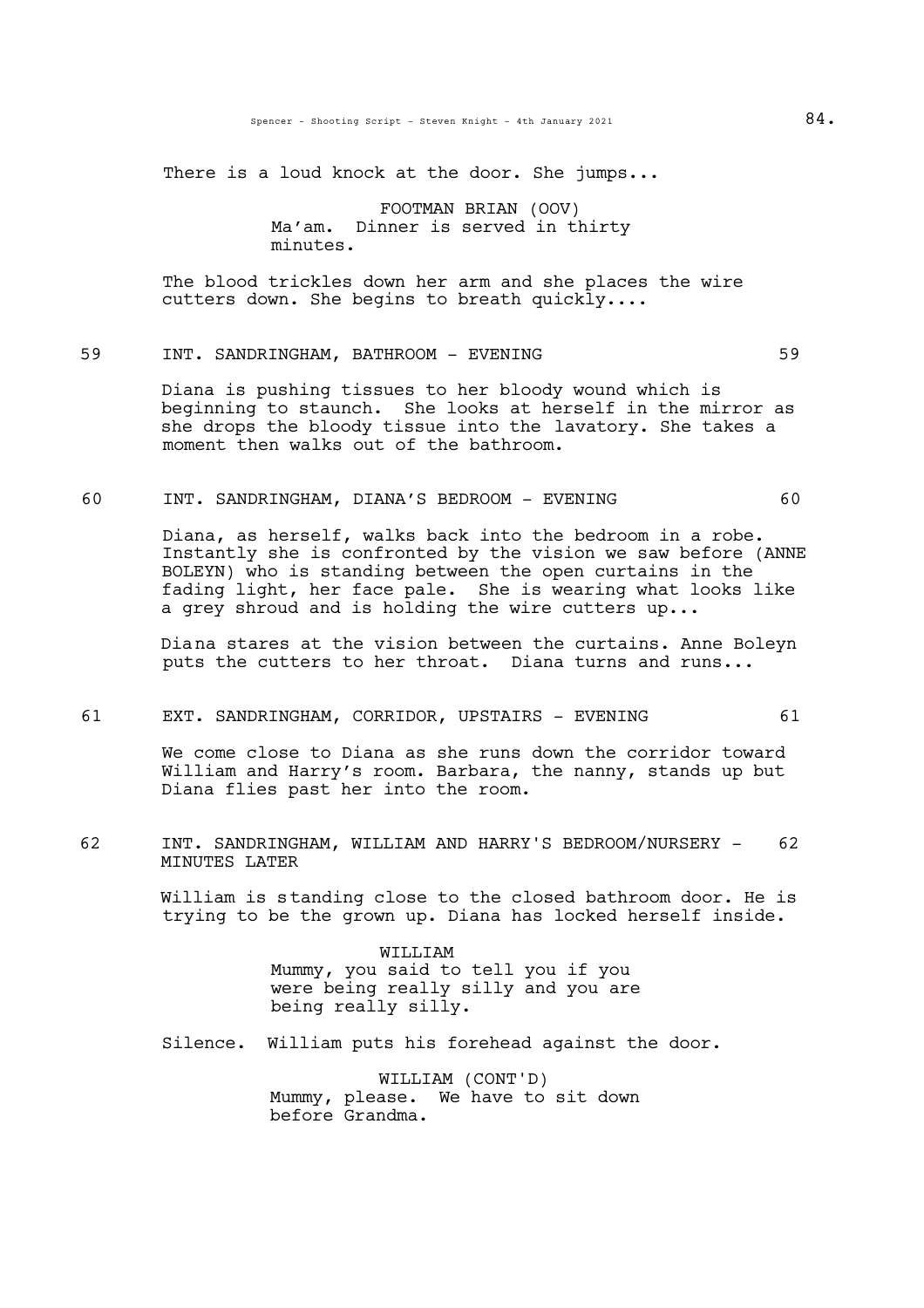Silence. Then a knock at the door.

FOOTMAN PAUL (OOV) Ma'am. Dinner is served in twenty minutes.

WILLIAM Yes. We will be there. We are just...

William closes his eyes tight to fight tears and fails to complete his sentence. After a moment he speaks to the door...

> WILLIAM (CONT'D) Mummy, just switch your mind off.  $*$ Just don't think about it until \* after dinner.  $\star$

A long pause. At last the door opens. Diana emerges, still in her dressing gown. There is a smudge of blood on the gown near her upper arm but she puts her hand over it.

> DIANA The chef has made Souffle d'Abricots just for me. Not for them, for me.

William wipes his eyes....

WILLIAM You've got like one minute to get dressed.

Diana nods.

DIANA That's OK because it only takes me one minute and <sup>I</sup> look great anyway. That is the difference. There. Did you see her in church?

WILLIAM

See who?

Diana walks toward the door...

DIANA Jane Seymour of course. I will be one minute.

Diana leaves and William looks deeply concerned. He looks out at the fields where the scarecrow stands, and the fields and hilltop are now dark.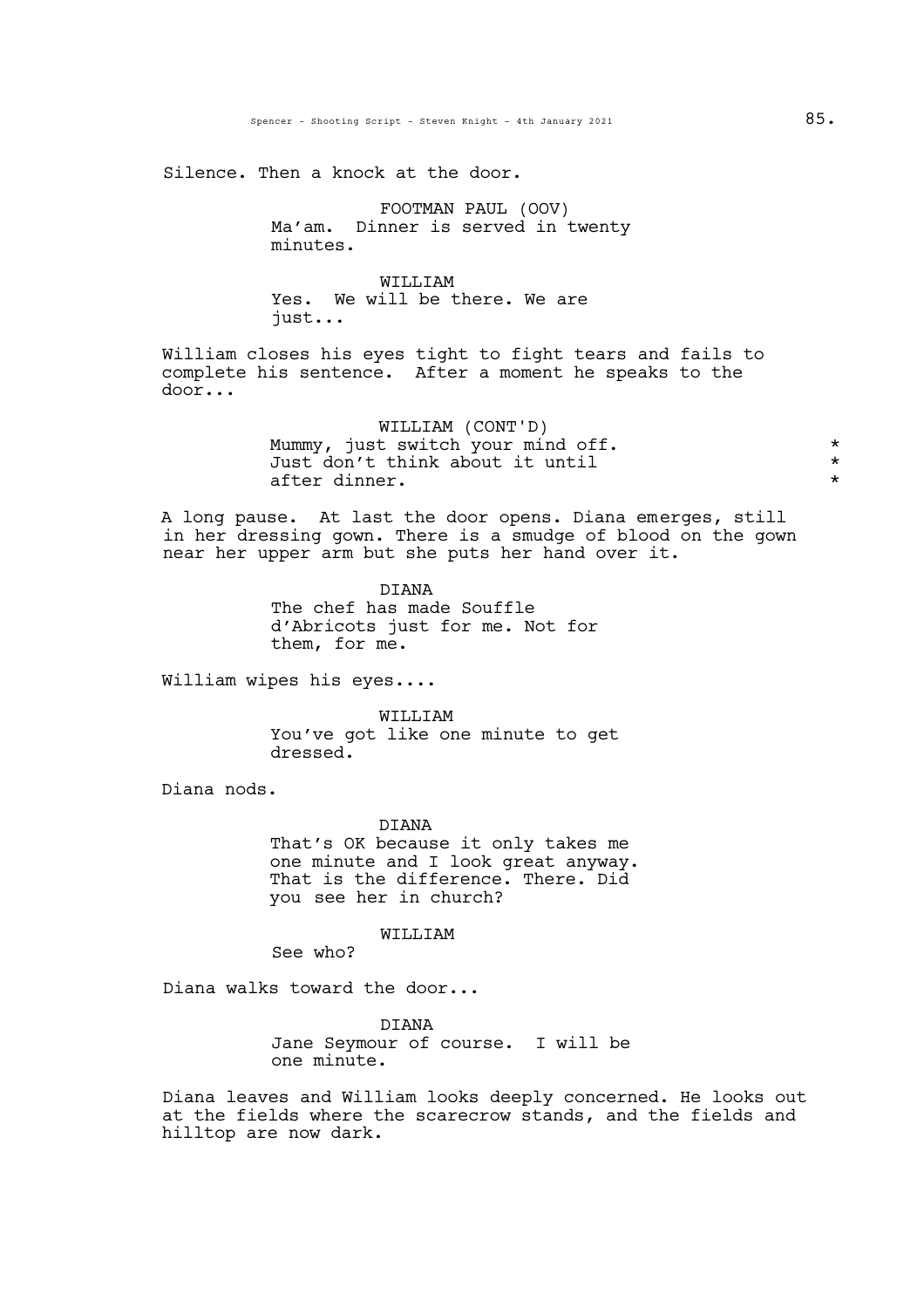#### 63 EXT. DARK FIELD - NIGHT 63

We are looking back at Sandringham from the same hill top. Lights burn in many windows and we can just make out pages and footmen hurrying with trays and trolleys of food. Inside dinner is being served. Close to us a dry wind blows.

As we rise we realise we are looking over the shoulder of the scarecrow. We hear someone coughing...

# 64 INT. SANDRINGHAM, DIANA'S BATHROOM - NIGHT 64

We find Diana on her knees in her Christmas dinner dress, throwing up. She splutters and tries not to make too much noise. She then sits back against the door of the cubicle. Her pearls are hanging.

She registers pain in her upper arm where she cut herself. Her face is soaked in sweat. A knock at the door...

> MARIA (OOV) Dessert is about to be served Ma'am.

DIANA Yes. Souffle d'Abricots. Just for me.

She wipes her face. After a moment...

MARIA (OOV) Ma'am, I've been told to wait for you.

Diana, wrecked and in pain, speaks brightly.

DIANA That is very kind of you.

Silence. Diana hauls herself to her feet. She unlocks the door and Maria curtseys. Diana looks horrific. She walks to the sink and the mirrors and peers at herself.

Then, suddenly, the lavatory door opens and Maggie enters. Diana sees her reflection, spins and grabs her. The two women hug and Maggie growls...

> MAGGIE<br>Hold on. Fight them. Be beautiful. You are you're own weapon. Don't cut it to pieces...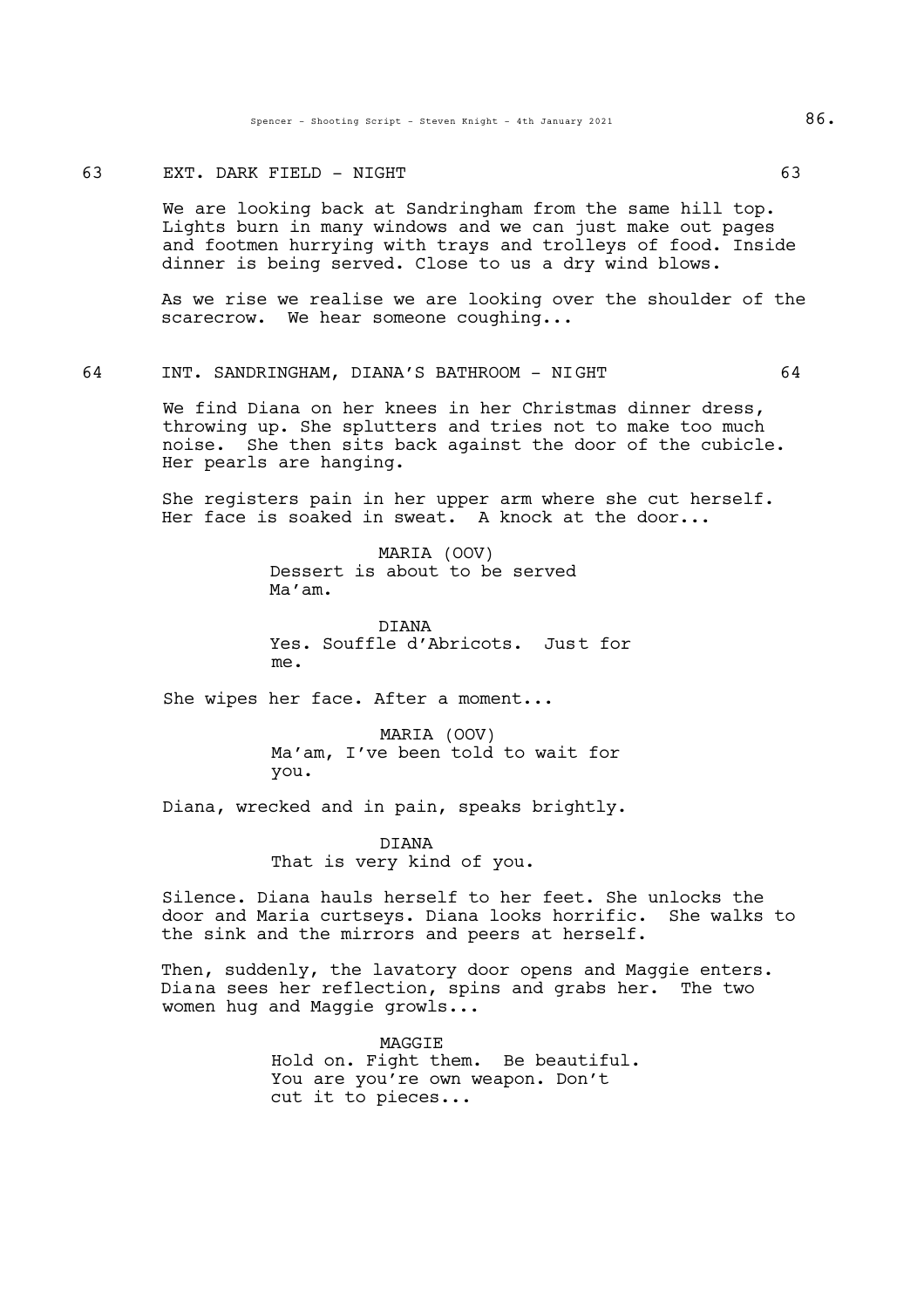DIANA No, no, <sup>I</sup> won't, <sup>I</sup> won't Maggie. Maggie stay with me...

Maria clears her throat. Diana looks to her and then to her horror looks back to Maggie but Maggie isn't there. Diana takes a huge breath of shock.

> DIANA (CONT'D) Where did she go?

Maria looks afraid...

**MARTA** 

Who?

DIANA Maggie was here. She was here.

MARIA There was no one here Ma'am.

Diana glares at her...

MARIA (CONT'D) You spoke to the mirror.

Diana takes a moment. She looks back to the mirror and peers at herself. In reflection the lavatory door opens and Pamela enters...

> PAMELA They are all waiting.

65 INT. SANDRINGHAM, CORRIDOR, UPSTAIRS - NIGHT 65

Diana walks, escorted by Maria and Pamela, who look increasingly like prison guards.

We hear the noise of the dinner table beyond a large closed door. The maids usher Diana toward the door. Diana stops, hooks her hair behind her ear in a feeble attempt to prepare. But then...

> DIANA Tell them I am not well.

Diana walks on quickly....

PAMELA Ma'am. Please...

Diana screams...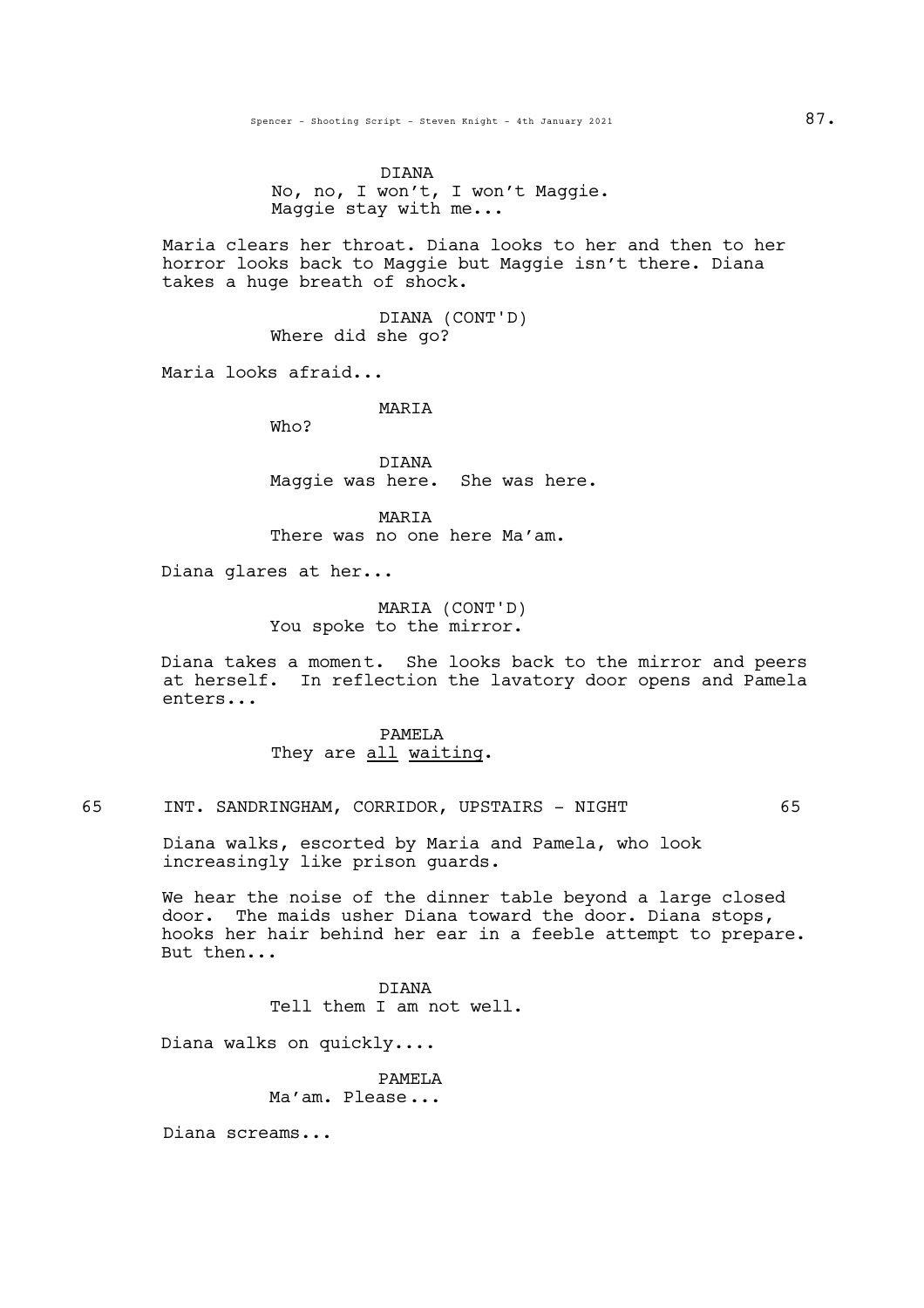# DIANA Tell them I am not at all well!!!

Diana walks...

# 66 INT. SANDRINGHAM, DARK CORRIDOR, DOWNSTAIRS - NIGHT 66

Diana is walking fast down the corridor. Then, ahead, she sees the vision of Anne Boleyn at a corner, a grinning shadow in moonlight and grey shroud. Anne Boleyn smiles...

Diana turns the corner and Anne Boleyn is an uncertain shadow ahead, running fast, laughing. Diana follows and begins to laugh too.

Diana hoots with laughter and runs on through the corridor where moonlight pours in through high leaded windows and where Diana herself looks like a fleeing ghost.... For a brief moment, we see Diana as Anne Boleyn, dress, hair and make up...

67 INT. SANDRINGHAM, CORRIDOR, DOWNSTAIRS - NIGHT 67

Paul, the footman we met at the start of the story is sleeping in a chair inside a small office near to the main door. After a moment he stirs. He looks up and sees Diana standing over him, looking frightful. He jumps and stands up with alacrity...

FOOTMAN PAUL

Ma'am.

DIANA I need a pair of Wellingtons. And a  $*$ torch.

Paul is adjusting.

FOOTMAN PAUL Where are you going?

DIANA

Home.

Diana looks at the coats hanging on hooks behind him...

DIANA (CONT'D) I'm in a terrible hurry. I think they'll come for me.  $\overline{\phantom{a}}$ 

Paul looks terrified.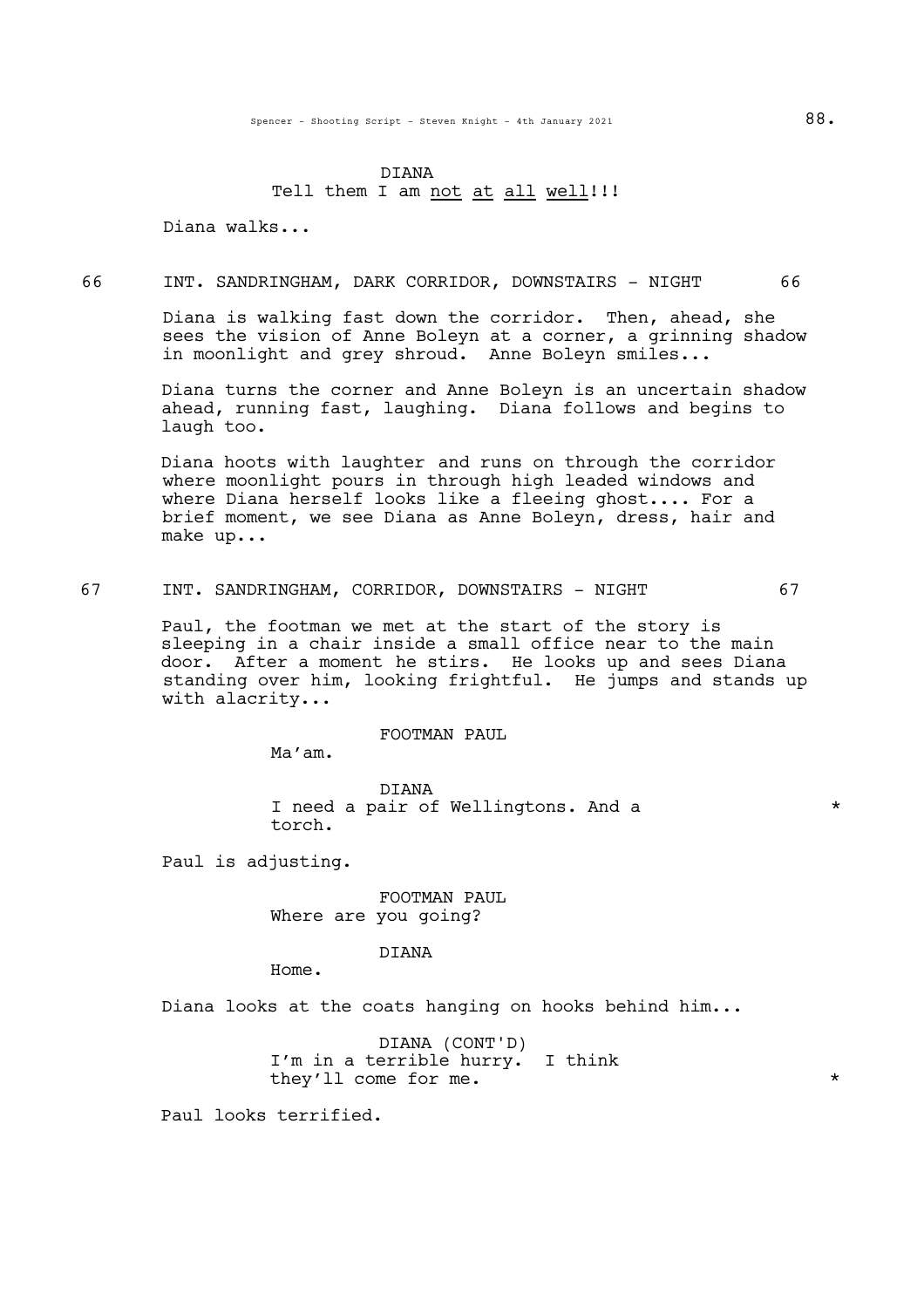# FOOTMAN PAUL Yes Ma'am. I'll get the boots. What size?

# DIANA I don't care.

Paul departs. Diana looks back at the dark corridors then peers at the weighing machine near to the door. She steps closer and sees <sup>a</sup> ceramic plaque on the front of the machine. This time we read the words as Diana reads them out softly to herself. *(I've found a mid-Victorian weighing machine with these very words)*....

> DIANA (CONT'D) *'To weigh oneself OFTEN is to know oneself WELL. To know oneself WELL is to BE WELL'.*

Diana reacts to the words. Paul returns with a pair of Wellington boots and a torch (flashlight).

> FOOTMAN PAUL They might be a bit big.

Diana grabs the boots and torch and disappears. Paul  $*$ hesitates. Then he hurries into the house.

#### 68 EXT. SANDRINGHAM GROUNDS - NIGHT 68

In lights from the house we see Diana hurrying away.  $*$ 

69 INT. SANDRINGHAM, DINING ROOM - NIGHT 69 \*

We see the rest of the family eating desserts. We hear a  $*$  roar of laughter. Major Gregory is standing quard near to  $*$ roar of laughter. Major Gregory is standing guard near to \*<br>the double doors that lead to the hallway. Paul enters and \* the double doors that lead to the hallway. Paul enters and  $*$ approaches him discretely.

> FOOTMAN PAUL Major Gregory. The Princess of Wales has gone outside.

Major Gregory nods gently. At the table the conversation is  $*$ lively....

> FOOTMAN PAUL (CONT'D) She said she's going home.

Major Gregory adjusts his cuffs....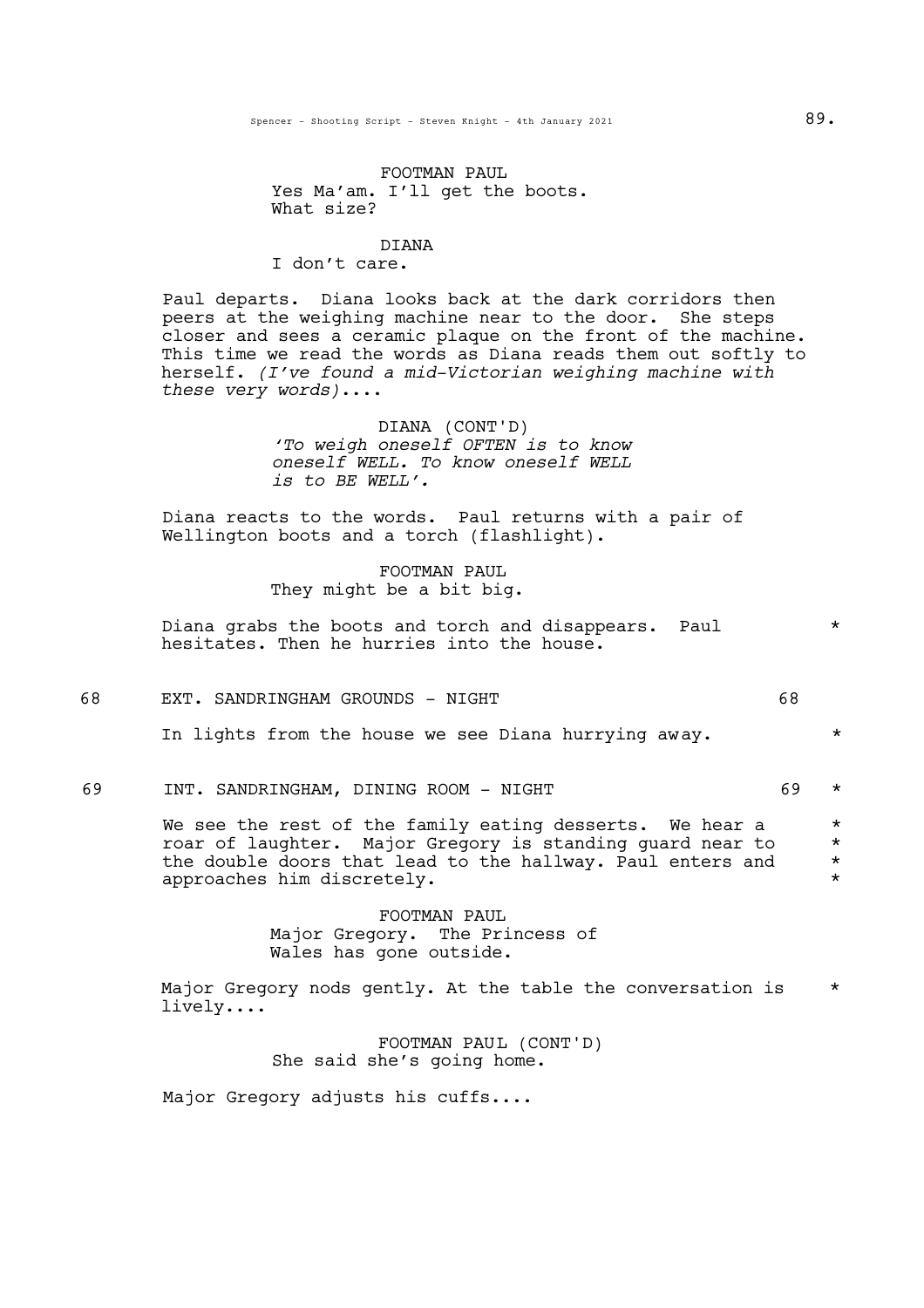MAJOR GREGORY Really. How odd.

Paul waits for a further reaction.

FOOTMAN PAUL I think it means she's going to Park House...

A pause. Major Gregory peers at him.

FOOTMAN PAUL (CONT'D) It's dangerous Sir. The stairs and floorboards are rotten.

MAJOR GREGORY If a Princess wants to go home then who are we to stand in her way?

Paul reacts.

MAJOR GREGORY (CONT'D)<br>If the constables report anything, tell them to let her be. That is all she wants. For us all to just let her be.

Paul takes a moment and fights his instinct. After a moment...

FOOTMAN PAUL

Yes Sir.

70 EXT. PARK HOUSE, ROLLED BARBED WIRE FENCE - NIGHT 70

A pair of wire cutters clip the wire. One, two, three, four strands are cut and the wire rolls away. We come around and see Diana light her torch and head toward the house.

We time cut as Diana approaches a main door and finds it locked.

71 EXT. PARK HOUSE, DEAD OF NIGHT 71

A torch beam illuminates a small service entrance door, half hidden by undergrowth. Only someone who knows would know it was there. Diana cuts her hands and fingers as she drags thorns and bushes from the doorway. She finds the door locked but a shove makes the small bolt fly from its rotted hinges. Diana enters.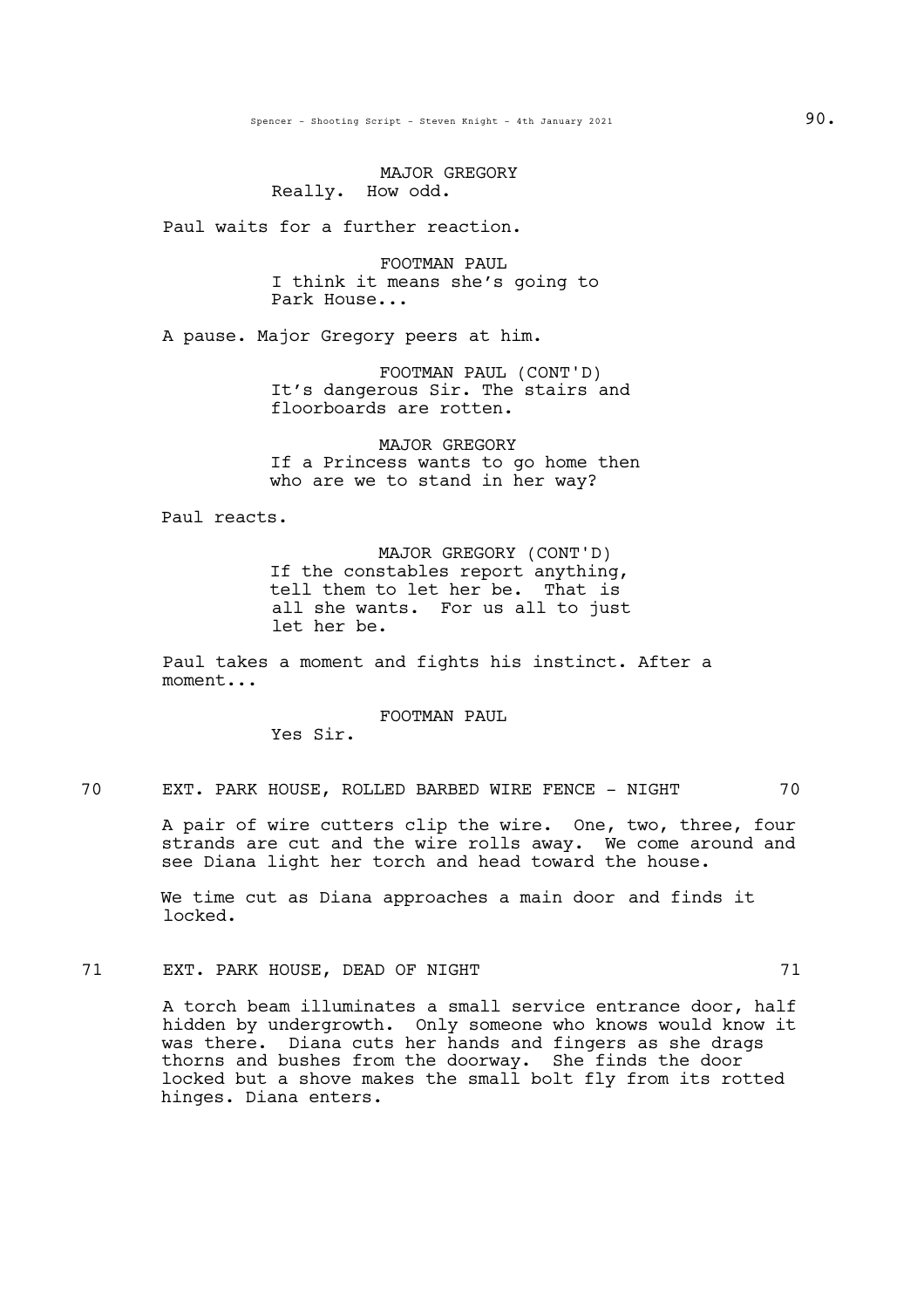#### TREADSPARE HOUSE - NIGHT 72

Diana uses the torch beam to reveal the skeleton of what was once a family home. The floorboards creak loudly as she walks and rats scurry away from the light. Diana shivers and walks on into a larger room.

#### 73 INT. PARK HOUSE, DRAWING ROOM - NIGHT 73

The beam finds a fine old stone fireplace. Diana goes to it and kneels at the open grate. The stone is still blackened by old smoke. She runs her fingertips across the soot and her fingers are blackened.

The torch beam fills the grate and Diana begins to use her finger to draw pictures in the soot. First a glass....

> DIANA A glass of milk....

She draws a smaller glass in the soot...

DIANA (CONT'D) A glass of whisky for Santa...

She draws a carrot and a pie...

DIANA (CONT'D) ...A raw carrot for Rudolph and a mince pie on a dish.

She studies the drawings. Then she shines the torch across the fireplace and sees an open door and beyond it a large and ornate staircase.

# 74 INT. PARK HOUSE, STAIR CASE - NIGHT 74

Diana walks slowly up the stairs, training her torch on the steps and on the walls. The walls have rectangular patches of pale plaster where portraits once hung. A wire hangs from the ceiling where there was once a chandelier...

Diana is about to take the next step but the stair creaks and buckles beneath her. The step gives way and Diana almost falls. She shines her torch into the dark void below.

She takes a breath and reaches up for the bannister to haul herself back onto the stairs. She shivers in the cold. As she straightens, she shines the torch on the rest of the stairs and sees some are missing, others only span half of the staircase.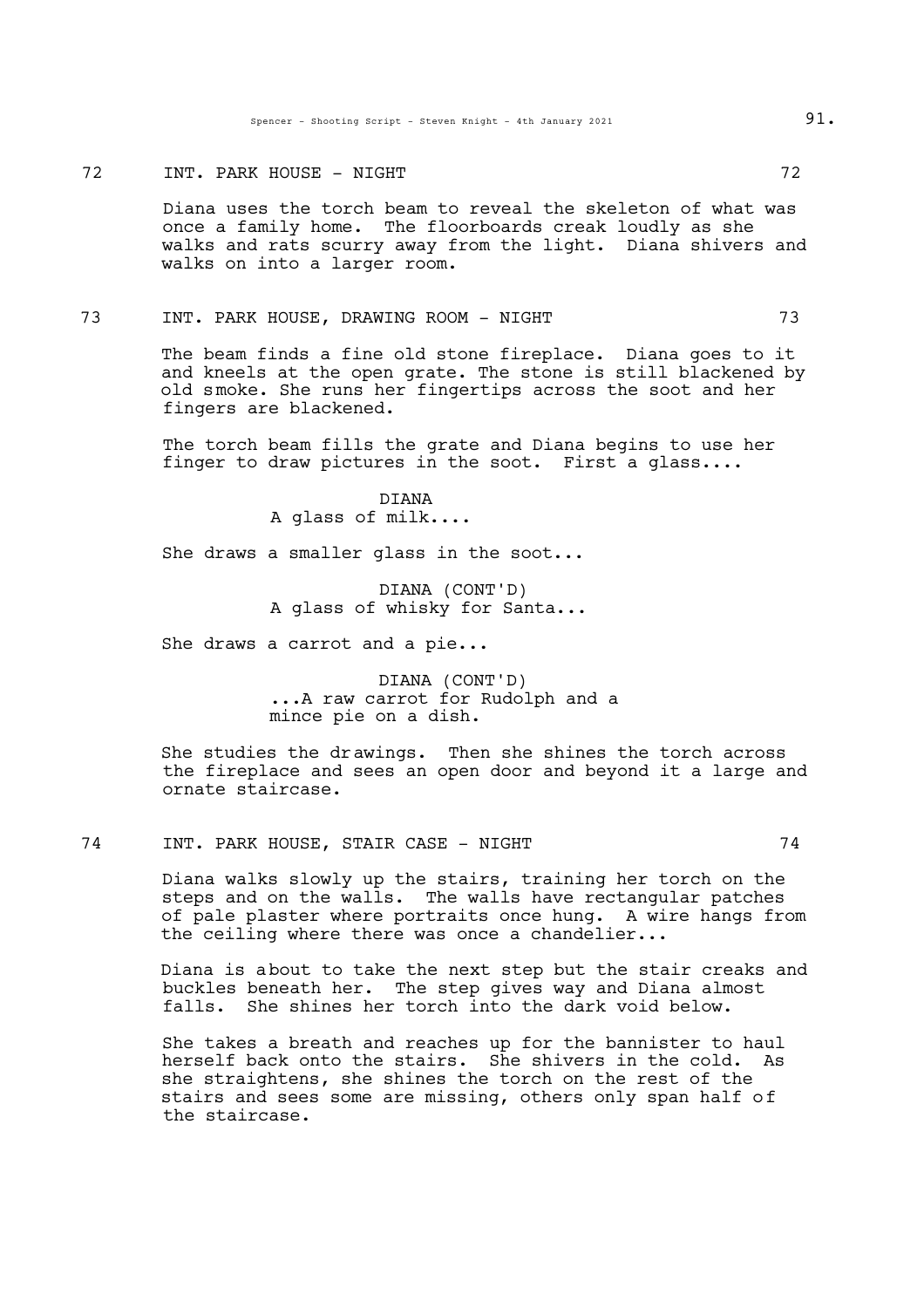The staircase is evidently unsafe but Diana begins to hum to herself and make her way between the gaps as the stairs creak and buckle. She hooks her hair behind her ear as she walks and smiles to comfort herself.

She begins to walk with care, gripping the bannister. The stairs creak loudly as she walks.

# 75 INT./EXT. PARK HOUSE, LANDING - NIGHT 75

Diana walks across the landing and past an open door. She sees the window in this room is not boarded and an orange light is flickering on the window. Diana hesitates then enters through the doorway that has no door.

Inside she sees the door is off its hinges and is leaning against the wall next to the doorway. The orange light flickers in the room.

Diana puts her torch onto the floorboards and goes to the window and looks down into the garden. There she sees herself as a twelve year old girl, sitting beside a fire which is casting the flickering light.

Diana studies her young self and takes a moment. She speaks softly.

> DIANA Yes. I remember. I looked up at the window and thought I saw a ghost.

After a moment her twelve year old self looks up from the fire and locks eyes with Diana. The girl stares into Diana's eyes then slowly gets to her feet. The girl waves gently. Diana waves back.

> DIANA (CONT'D) Hello Diana Spencer.

Diana hears her own name and looks away quickly.

| DIANA (SOFTLY) (CONT'D)   |  |
|---------------------------|--|
| Spencer. Ancient history. |  |

After a moment she goes to the doorway and manhandles the  $*$ door back into the frame and wedges it there as if to shut out the world.

Diana sits down on the bare floorboards with the torch on the floor, casting a cone of light around her, making her shadow on the wall enormous. Orange light flickers on the window.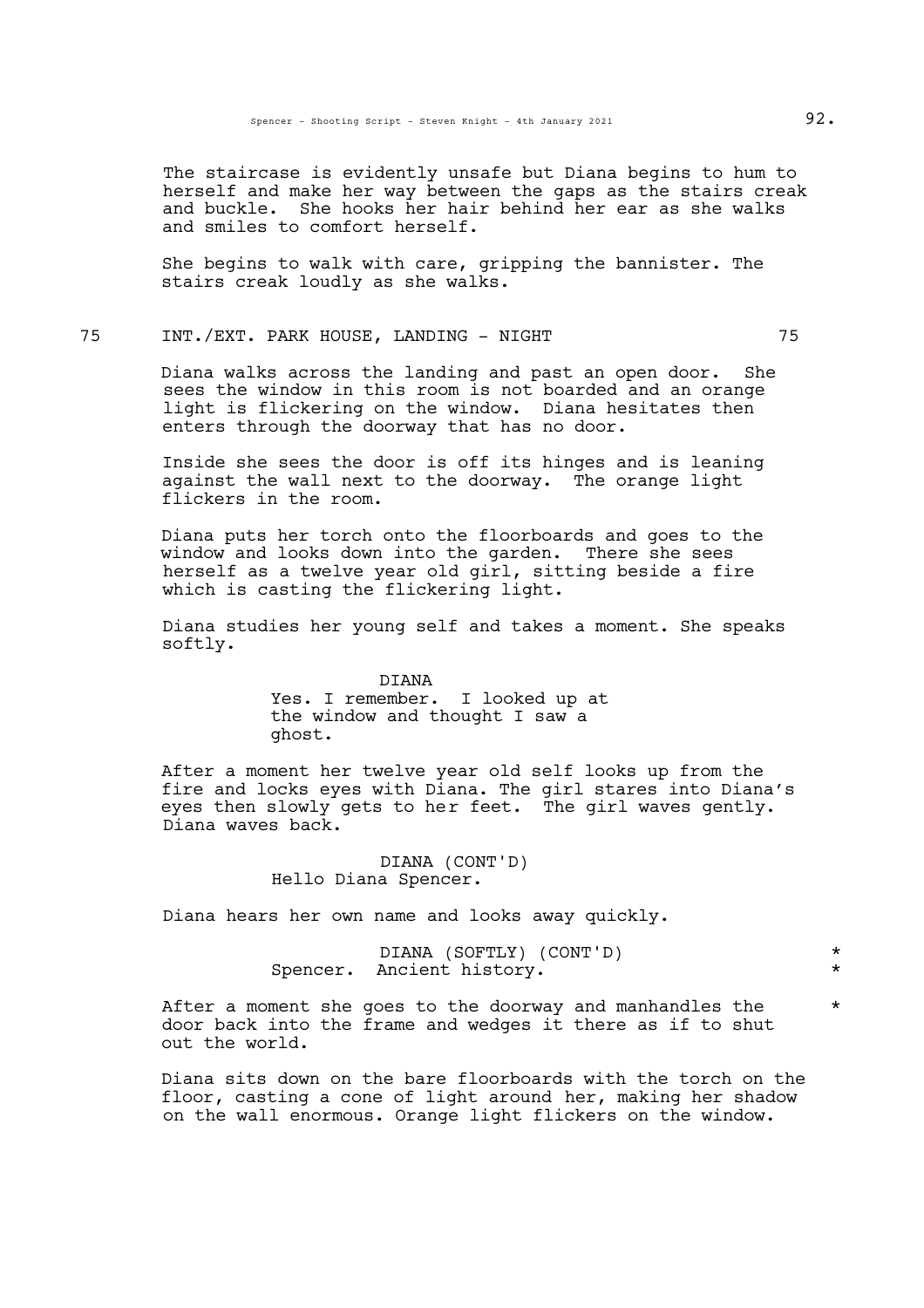She puts her head on her hands and begins to weep for the first time openly. We stay with her for a while as the tears drip into the torchlight.

# 76 INT. PARK HOUSE, STAIRWAY, TOP OF THE STAIRS - NIGHT 76

The light of the torch precedes Diana. When she arrives at the top of the stairs, she stops and looks down. She shines the light down the steps making them look like bars of shadow and light with dark gaps where the stairs have rotted.

She takes a moment. The stairs are steep and close by is a hole into the dark void below. She could simply let herself fall into it. She considers this possibility. She closes her eyes. She stands frozen for a moment...  $\star$ 

Then she falls....  $\star$ 

We fall with her and, as she falls, the world swirls around  $*$ <br>her the darkness below becomes solid a hard floor and she her. The darkness below becomes solid, a hard floor and she \* is a second away from landing. In that moment...  $*$ 

# ANNE BOLEYN \*

Diana!! \*

Diana wakes. She is standing at the edge of the abyss. The \* fall was imagined. But as she gets her breath she feels a \* presence.  $\star$ 

She turns and sees Anne Boleyn.  $\star$ 

Anne Boleyn is a vision in the half darkness, a face and a grey shroud. Diana closes her eyes.

> ANNE BOLEYN (CONT'D) You know he gave her a picture of himself. A miniature painting. She wore it around her neck. The same as the one I wore around my neck. So I just tore it off.

A pause.

ANNE BOLEYN (CONT'D) Go. Run. Live.  $\star$ 

With these words Diana grabs the pearl necklace around her neck (hidden until now) and pulls it hard, this time for real. The pure white pearls cascade down and bounce down the staircase in slow motion. The pearls fall down the stairs and into the dark voids and Diana watches them fall and bounce and roll...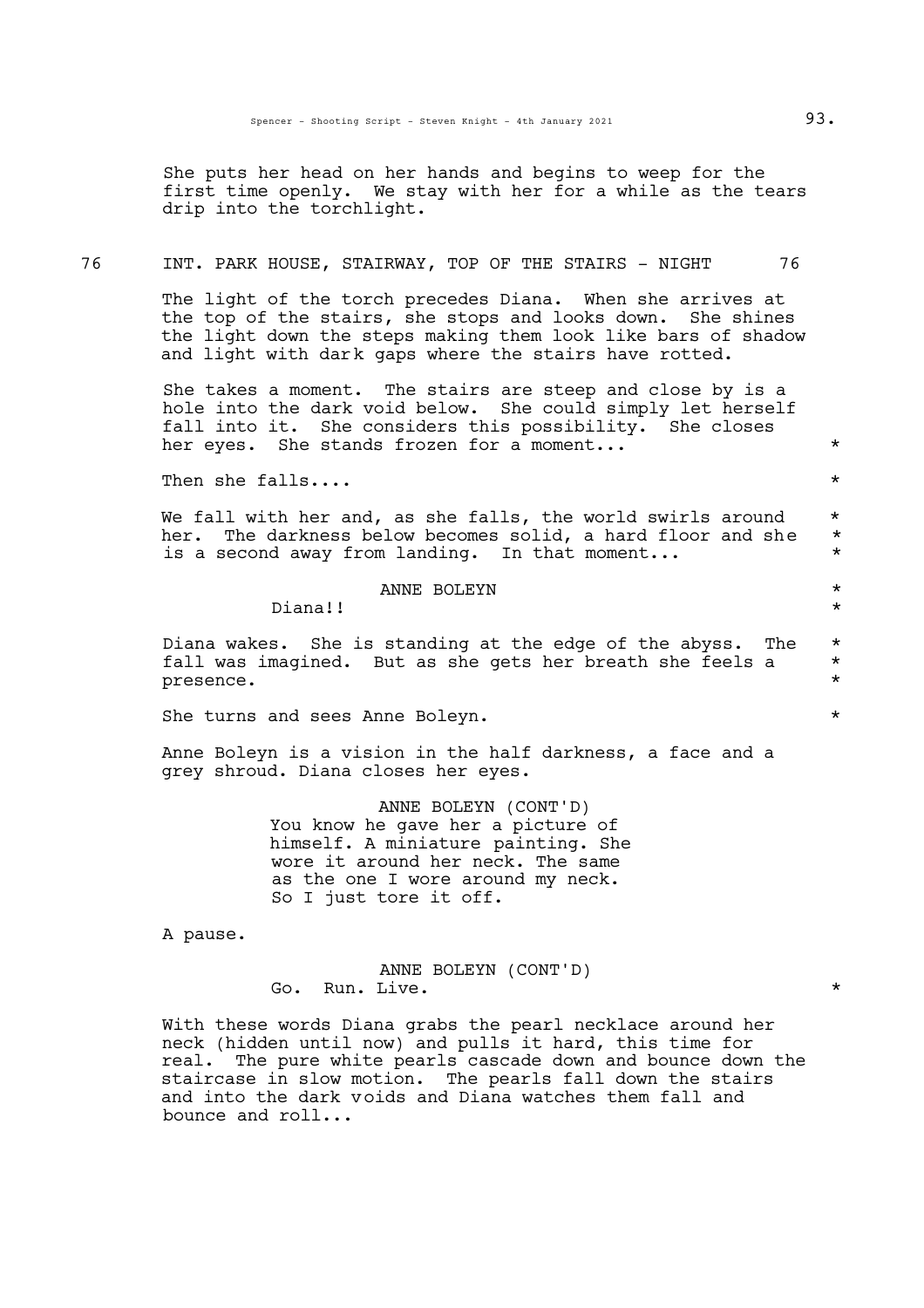After a moment she takes a breath, hooks her hair behind her ear. She begins to walk elegantly down the stairs as if to a society ball. She disappears into darkness, just a blade of light heading for the door.

#### 77 INT. SANDRINGHAM, DIANA'S BEDROOM - EARLY MORNING 77

Daylight on closed curtains.

Diana is sleeping. The Boleyn book beside the bed is almost read to the end. There is a knock at the door. Diana opens her eyes but says nothing. There is another knock.

Diana checks her fingertips and they are smudged with soot. Her trip to Park House was not a dream. She sees her hands are cut and scabbed. Then the door opens anyway.

Diana turns and sees Maggie. Diana reacts but then instantly closes her eyes.

> DIANA Question one. Are you real?

Maggie gently closes the door and approaches.

MAGGIE Do you fancy a cigarette?

Diana opens her eyes. Maggie sits on the bed. Diana reaches out and takes her arm and squeezes. And squeezes...

MAGGIE (CONT'D)

Ouch.

#### DIANA

Sorry.

Maggie takes a pack of cigarettes from her bag and shakes them.

> MAGGIE By Royal Appointment.

78 EXT. STUBBORN SANDS BEACH, HUNSTANTON, CAR PARK - DAY 78

Diana's small saloon car pulls up in the deserted car park. It is still early. The beach is lonely and beautiful and windswept. Gulls shriek and waves crash onto the rocks and sand. Diana is driving and Maggie is in the passenger seat. \*

When Diana pulls up, Maggie goes to get out but Diana speaks  $*$ instantly....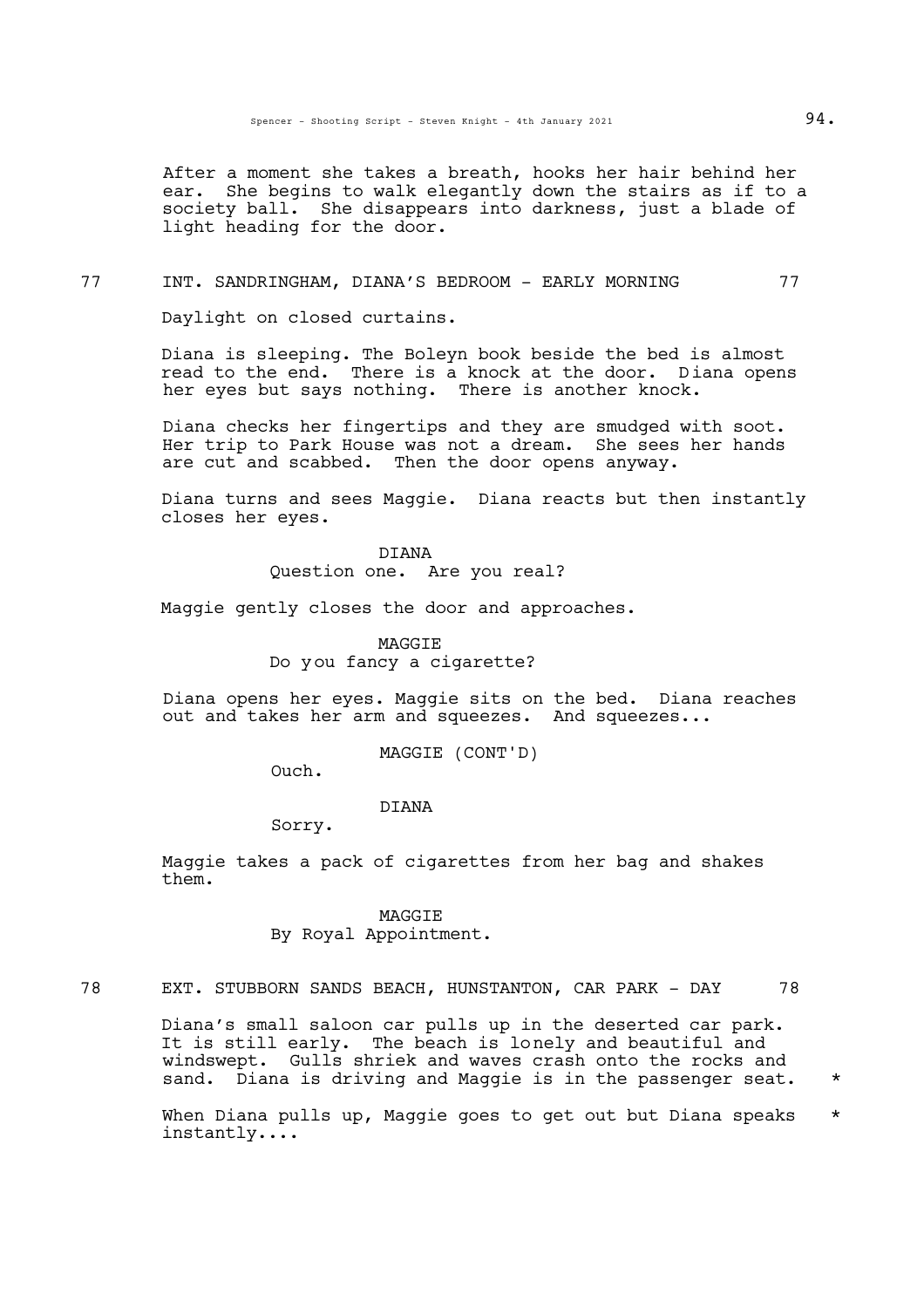Spencer - Shooting Script - Steven Knight - 4th January 2021  $95.$ 

DIANA I'm not getting out.

# MAGGIE

Why not?

# DIANA

This is my favourite place in the whole world. I don't want to spoil it by putting myself in it feeling like this.

# MAGGIE 'This' being what?

Diana doesn't answer. Maggie takes a moment and looks ahead at the deserted beach, registering the seriousness.

> MAGGIE (CONT'D) They called me back. They said they needed someone to talk to you.

DIANA Who is 'they'?

**MAGGTE** The Prince of Wales.

Diana half smiles and looks out to the ocean. It seems Charles is human.

> DIANA That was good of him.  $\star$

> $\begin{picture}(180,190) \put(0,0){\vector(1,0){100}} \put(15,0){\vector(1,0){100}} \put(15,0){\vector(1,0){100}} \put(15,0){\vector(1,0){100}} \put(15,0){\vector(1,0){100}} \put(15,0){\vector(1,0){100}} \put(15,0){\vector(1,0){100}} \put(15,0){\vector(1,0){100}} \put(15,0){\vector(1,0){100}} \put(15,0){\vector(1,0){100}} \put(15,0){\vector(1,0){100$ He is not <u>bad</u>. None of them are.  $*$

Diana reflects...  $\star$ 

DIANA The last time I came here to this beach, I hardly knew him. I still had so many questions.

A pause...

DIANA (CONT'D) That was before I knew that the answer to most of them was 'no'...

Maggie stares ahead too and mock-completes the sentence...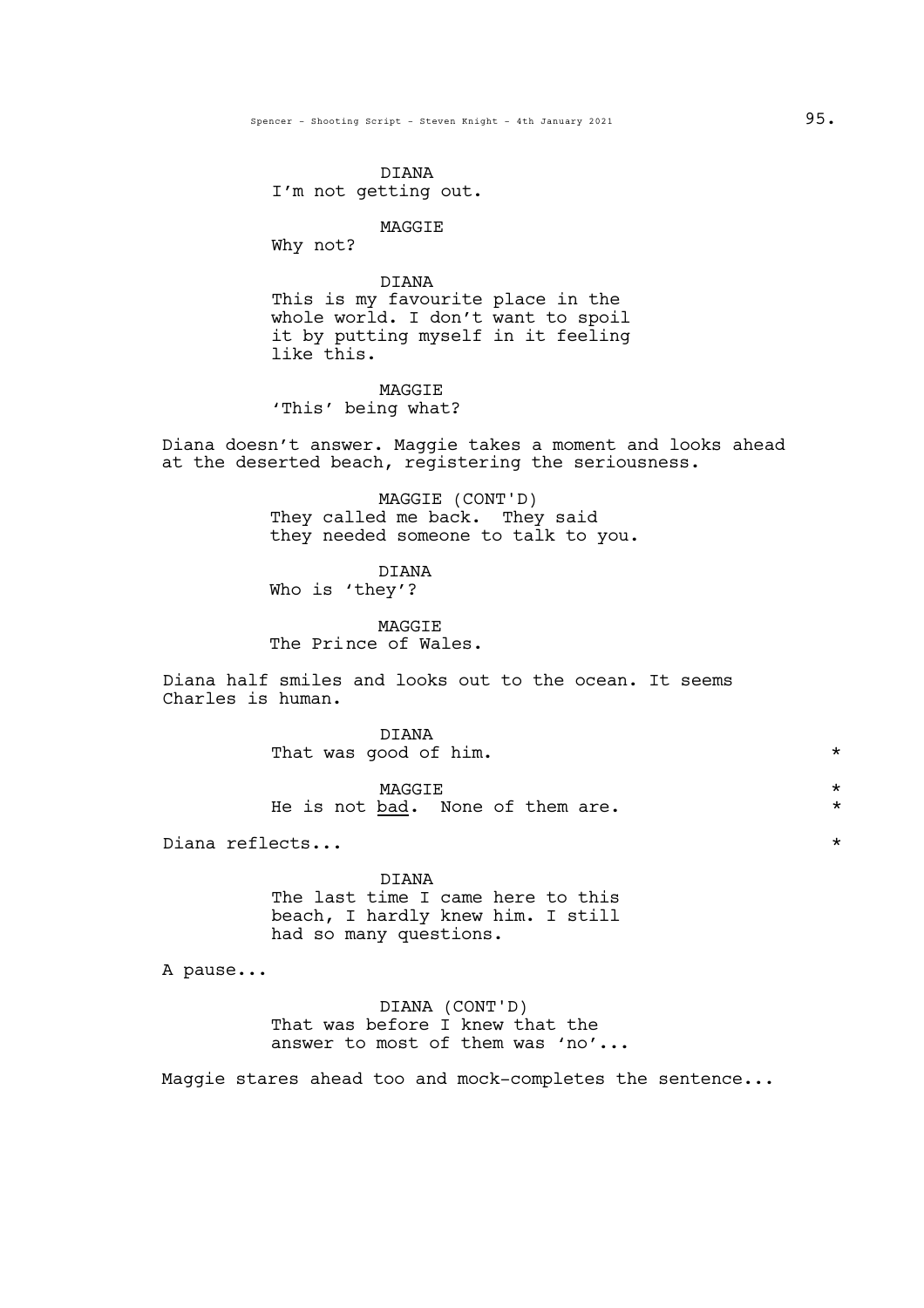MAGGIE<br>Said the Princess, with her... diamond encrusted Rolex, her diamond rings, her seven houses, her hundred maids, her loyal dresser...

Diana looks away as if the observation were pointless.

MAGGIE (CONT'D) Have you been taking pills?

DIANA

Some.

#### MAGGIE

What sort?

# DIANA

Oh you know, the sort that make all the spiky, sharp things in your life seem like nice balloons.

Maggie nods.

MAGGIE

And you've been mixing the pills with alcohol.

DIANA Champagne. Can I have my cigarette now?

MAGGIE If you want to smoke, you have to get out of the car.

Diana leans back and sighs. A pause.

MAGGIE (CONT'D) Anyway, to get to the point, they think your behavior is probably drug induced and they've asked me to suggest that you see a doctor...

Diana doesn't react.

MAGGIE (CONT'D) They say you cut yourself again.

DIANA How do they know?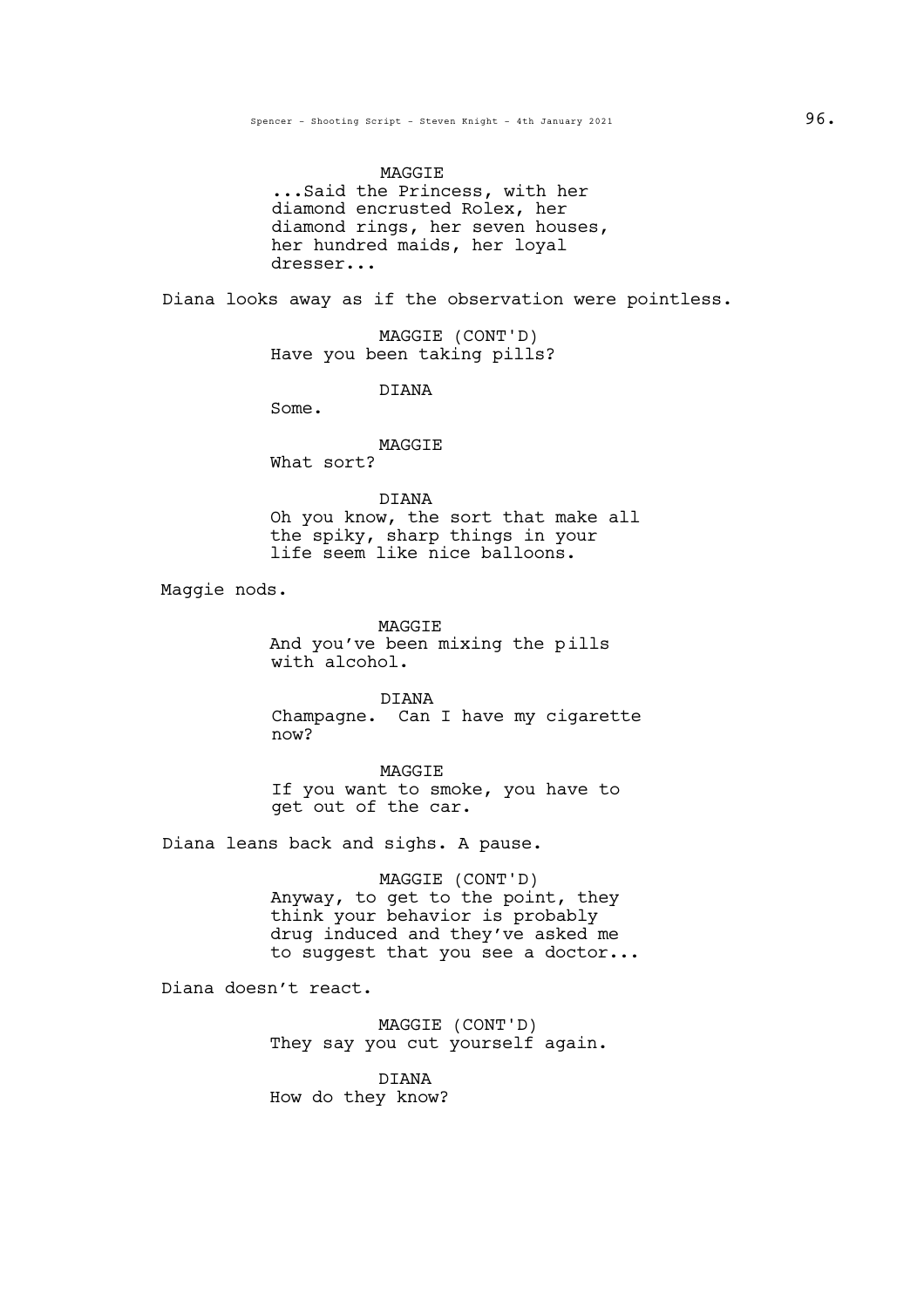#### MAGGIE

They know everything.

DIANA Not true. They don't know that Anne  $*$ <br>Bolevn saved my life last night \* \* \* \* Boleyn saved my life last night.

Maggie reacts as Diana defies with a smile. Maggie takes Diana's hand gently and Diana continues...

> DIANA (CONT'D) You know I've been imagining how I will be in the history books. In a thousand years. If you are Royal, the more time that passes, the fewer words are used to describe you. William is just 'The conqueror'. Elizabeth is the virgin.

She turns to Maggie...

DIANA (CONT'D) If I ever become Queen, what will I be? One word?

A pause. Maggie looks ahead.

DIANA (CONT'D) Will that one word be 'insane'?

A pause.

DIANA (CONT'D) He said you told someone you thought I was cracking up. Did you say it?

A long pause as Maggie makes an important decision. She speaks with formality....

> MAGGIE Before I answer that question, Ma'am, for what it's worth, I've never told you this before and it probably means you will fire me but I am actually in love with you.

Diana turns and stares at Maggie.

MAGGIE (CONT'D) Yes. I mean in that way. Completely.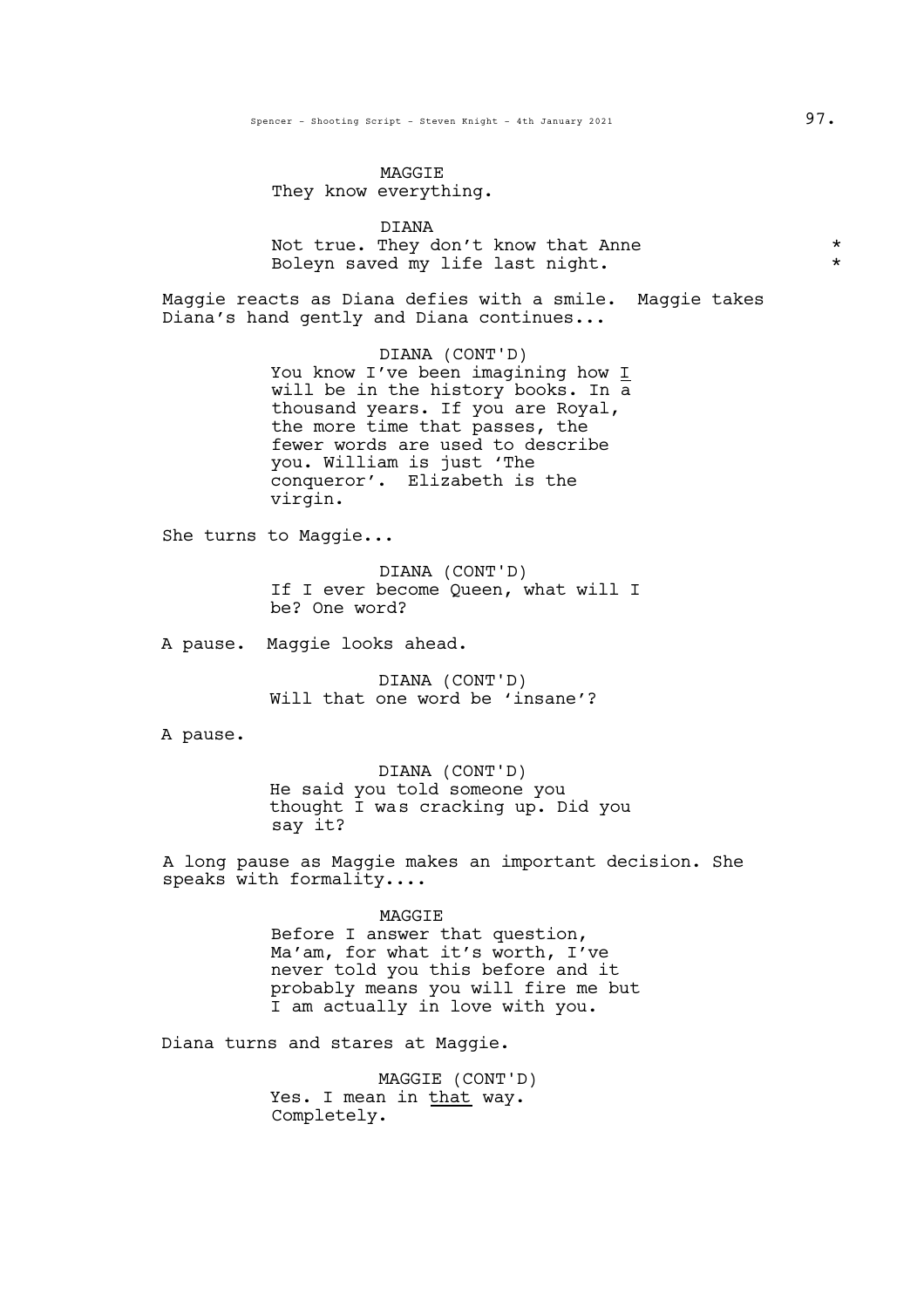Diana turns back quickly and looks straight ahead.

MAGGIE (CONT'D) So right now the one word I would use to describe you is 'shocked'. Diana the shocked.

Diana stares ahead for a while and Maggie stares ahead too.

DIANA

Goodness.

**MAGGTE** Yes. There. What do you say to that?

After a moment Diana suddenly bursts out laughing. Maggie smiles...

> MAGGIE (CONT'D) You see. I just knew it would help. They use electricity to shock delusional people. Shock does wonders apparently.

Diana is holding her laughter in with her hand.

MAGGIE (CONT'D) I know you don't see me in that way and it's perfectly fine but I thought I'd lighten the gloom with something totally unexpected. Just think of all the times I've been with you naked.

DIANA Maggie, it is a surprise but I am completely grown up about this....

MAGGIE

No you're not. You're having a childish giggle and I love it. Fuck doctors. Fuck pills and drugs. What you need is love, shocks and laughter. Are you ready to walk now?

Diana stops laughing and takes a deep breath.

DIANA You know what, I fucking am.

MAGGIE Good. Merry Christmas by the way.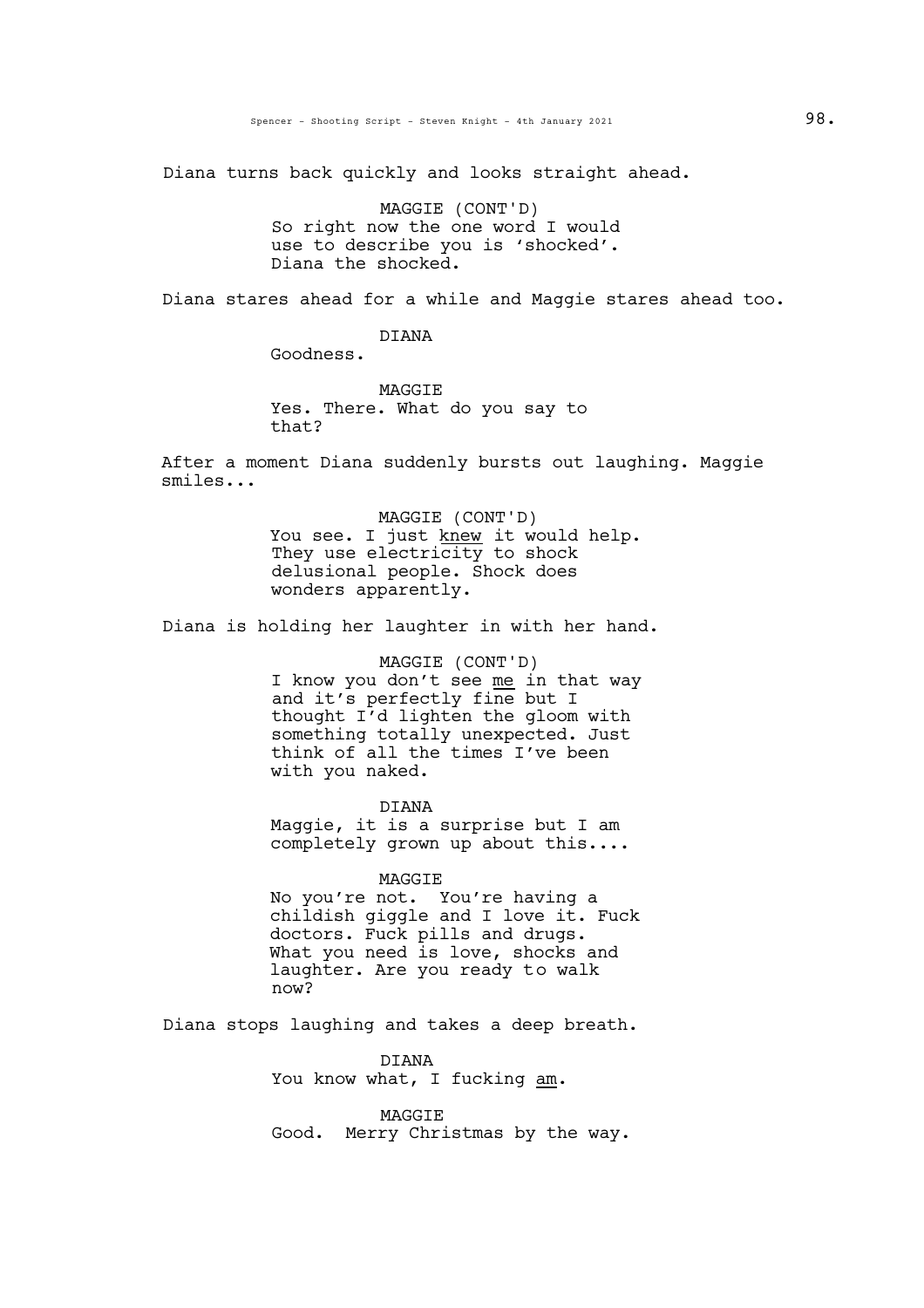DIANA Yes, merry fucking Christmas. God. Maggie. Wow. <sup>I</sup> mean, *thank you*. How can you *fancy* me? I mean, why?

Maggie and Diana get out of the car...

79 EXT. STUBBORN SANDS BEACH, HUNSTANTON - DAY 79

In wide we see Maggie and Diana walking down onto the beach arm-in-arm, laughing into the wild wind. We see Maggie lighting Diana's cigarette, shielding it against the wind.

We come close as Diana takes the first drag of the cigarette and closes her eyes with relief. Maggie lights her own cigarette and drags. The smoke blows away wildly. Their faces are close and Maggie takes Diana gently and hugs her. We see the emotion on Diana's face. Then Maggie leans back and declares loudly against the wind and crashing waves....

> MAGGIE (LOUDLY) You see the thing is, the thing you \* must remember is this. If you want to, you can just run away.

A pause.

DIANA That's what Anne Boleyn said.

Maggie accepts the oddness and continues...

MAGGIE Then the one word to describe you would be 'free'.

Diana reacts. The notion appears to hit her like a revelation. Maggie yells... \*

> MAGGIE (CONT'D) \* Diana the Free!!

We pull wide again.

In wide we see Diana walk away from Maggie and stand alone facing out to sea, pulling up the collar of her coat. Still \* in wide we see her put her arm across her eyes to hide tears.

Then, after a moment, close to shot, the hood of a Range  $*$ Rover appears. The car pulls up. The driver is hidden by a  $*$ sun visor. Major Gregory gets out of the passenger seat and \* stands by his open door for a moment, checking his watch. He stares down at Diana with her arm over her eyes.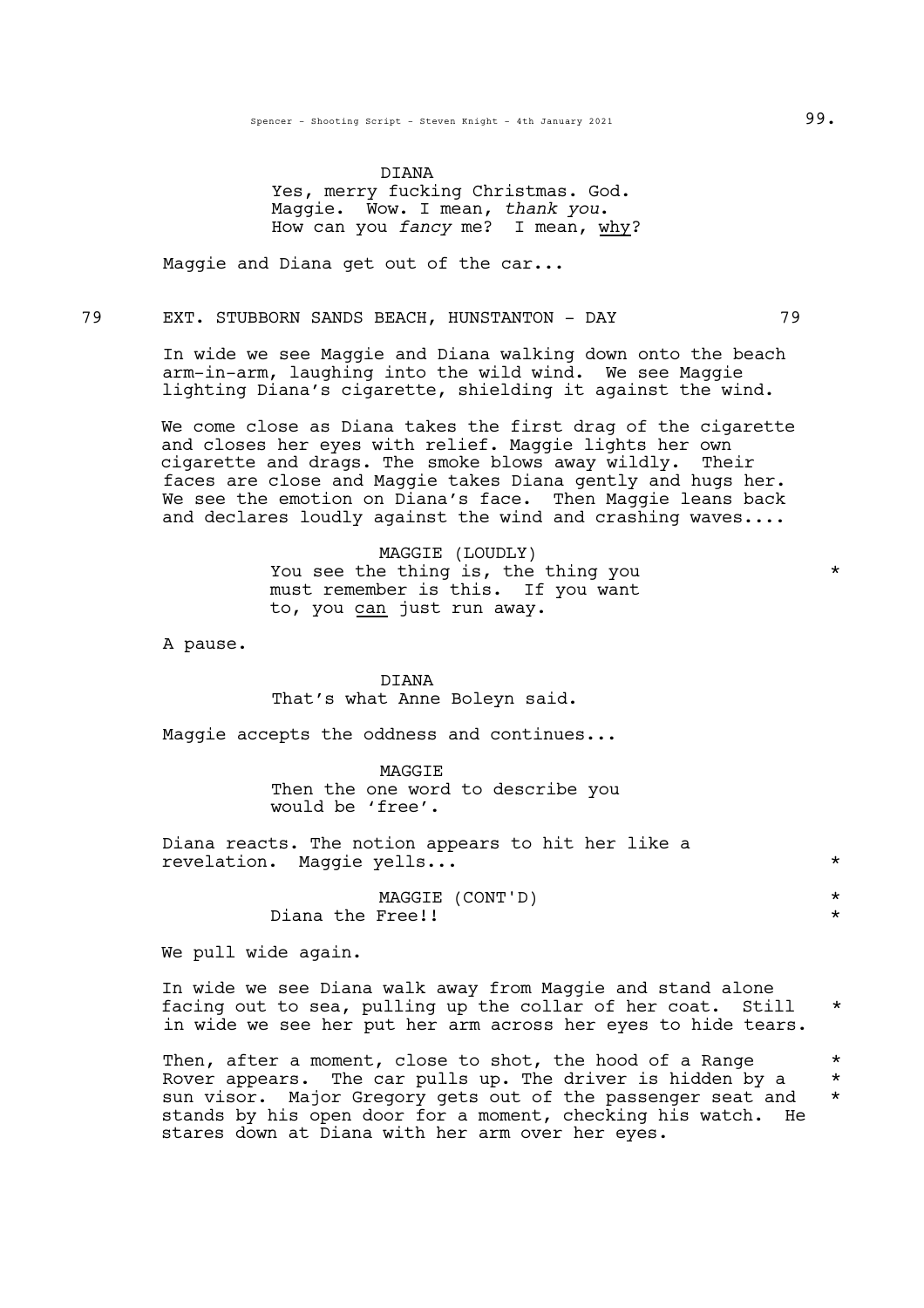He appears to relish his position. He leans into the car and hoots his horn. Maggie turns. Diana does not.

# MAJOR GREGORY Ma'am! We are almost ready to begin the shoot!

After a moment Diana drops her arm from her eyes. Still in wide and from behind we might imagine we see her make the biggest decision of her life and don't even need to come close.

Exquisite music begins.

#### 80 INT. SANDRINGHAM, KITCHEN - DAY 80

The kitchen is empty of people but filled with glorious food.

On the surfaces and central table there is a banquet for the eyes and stomach. We might guess the brigade have been working through the night.

There is pulled and grilled chicken, roast meats, sandwiches, savory pastries and pies. There is fois gras and caviar and packs of Highgrove organic biscuits and crackers. There are stacks of mince pies and candied fruits and chocolates.

On a separate surface, bottles of Champagne, wine, port, whisky and rum. Beyond them trays of cut glass dishes and wine goblets. There are also stacks of plates and regiments of cutlery. There are ten bowls of quail eggs.

As the music plays, we survey the finest picnic ever assembled. A tap drips. The bell in the high corner rings. After a moment Darren leads the brigade into the kitchen and they walk in slowly and survey their work.

After a moment...

DARREN Brigade. One hour to the guns.

A pause.

DARREN (CONT'D) Load the shoot boxes.

The music picks up (and we repeat the mood of the opening sequence).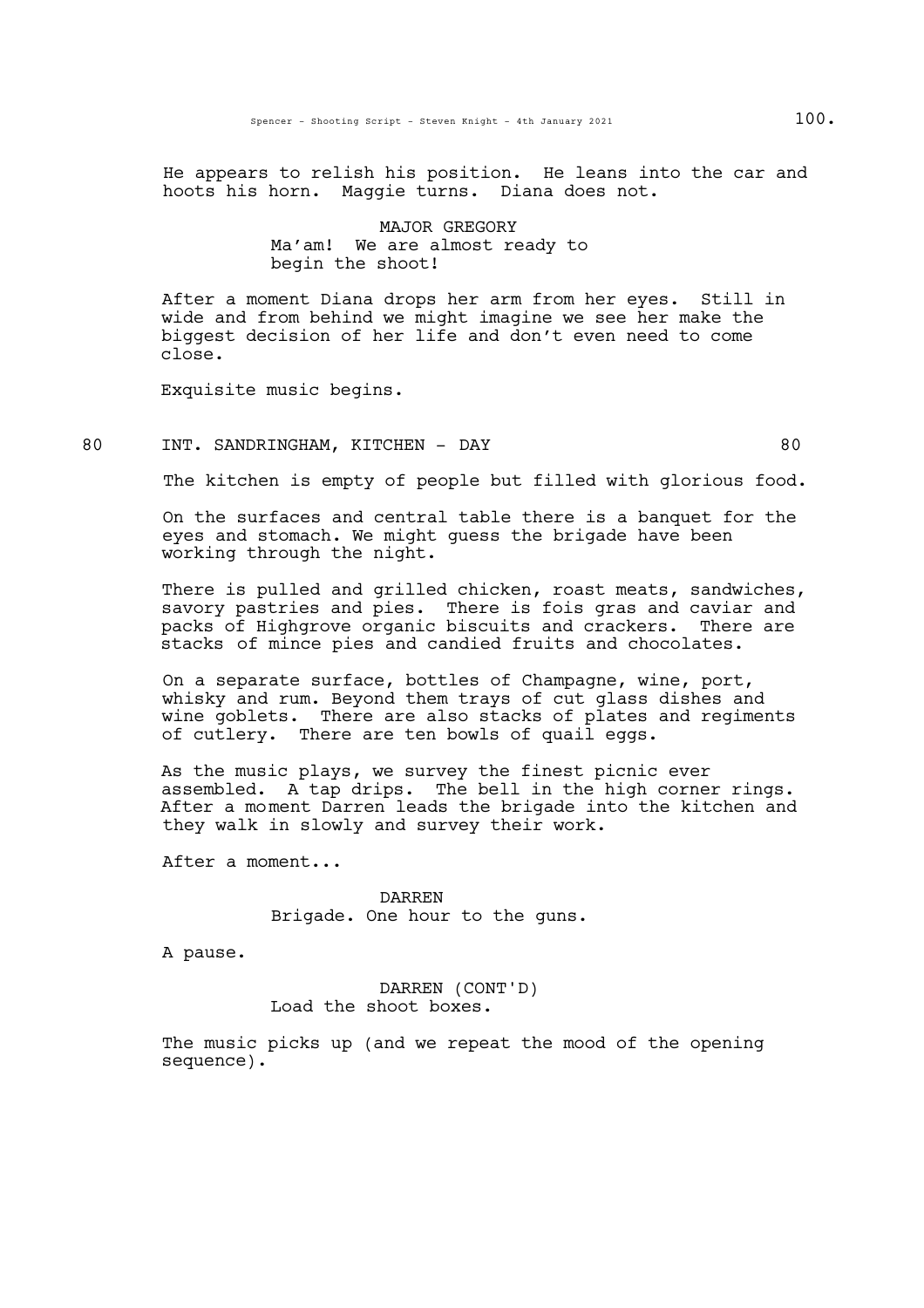Spencer - Shooting Script - Steven Knight - 4th January 2021 101.

# 81 INT. SANDRINGHAM, ARMORY - DAY 61

Darkness, then a door is unlocked and pulled open. Three estate staff enter with bunches of keys and they begin to unlock the oak doors of large cabinets. Inside we see rows and rows of single barrel and double barrel shotguns.

Two more junior staff members enter and unlock drawers. They take out boxes of shotgun cartridges. The music drives on...

82 EXT. COUNTRY ROAD – DAY 82

Bird song. Then a fleet of old Land Rovers drive by in convoy.

83 EXT. DIRT TRACK – DAY 83

The same convoy bumps over rough ground toward the edge of a misty wood where crows and rooks scatter....

84 EXT. SANDRINGHAM, ENTRANCE - DAY 64

A fleet of brand new Land Rovers drives up the drive way and parks up. The estate staff with the shotguns and ammunition are waiting and they begin the process of loading the guns into the cars.

#### 85 INT. SANDRINGHAM, WILLIAM AND HARRY'S BEDROOM/NURSERY - DAY85

In a shaft of bright winter light, we see Charles crouching to fasten the buttons on Williams waxed Barbour jacket, fresh out of the wrapper.

Charles peers at William. He is sympathetic and genuine.  $*$ 

CHARLES Just do your best, OK?

William nods his head. Music roars... \*

86 INT. SANDRINGHAM, KITCHEN - DAY 86

The chefs and porters are arriving in the kitchen with large oak boxes, a hundred years old and more.

As they arrive, Darren organises for them to be set down in rows and opened. Each box is silk lined and with aged yellow silk and the opening of the boxes should look like the opening of hungry mouths, almost in unison.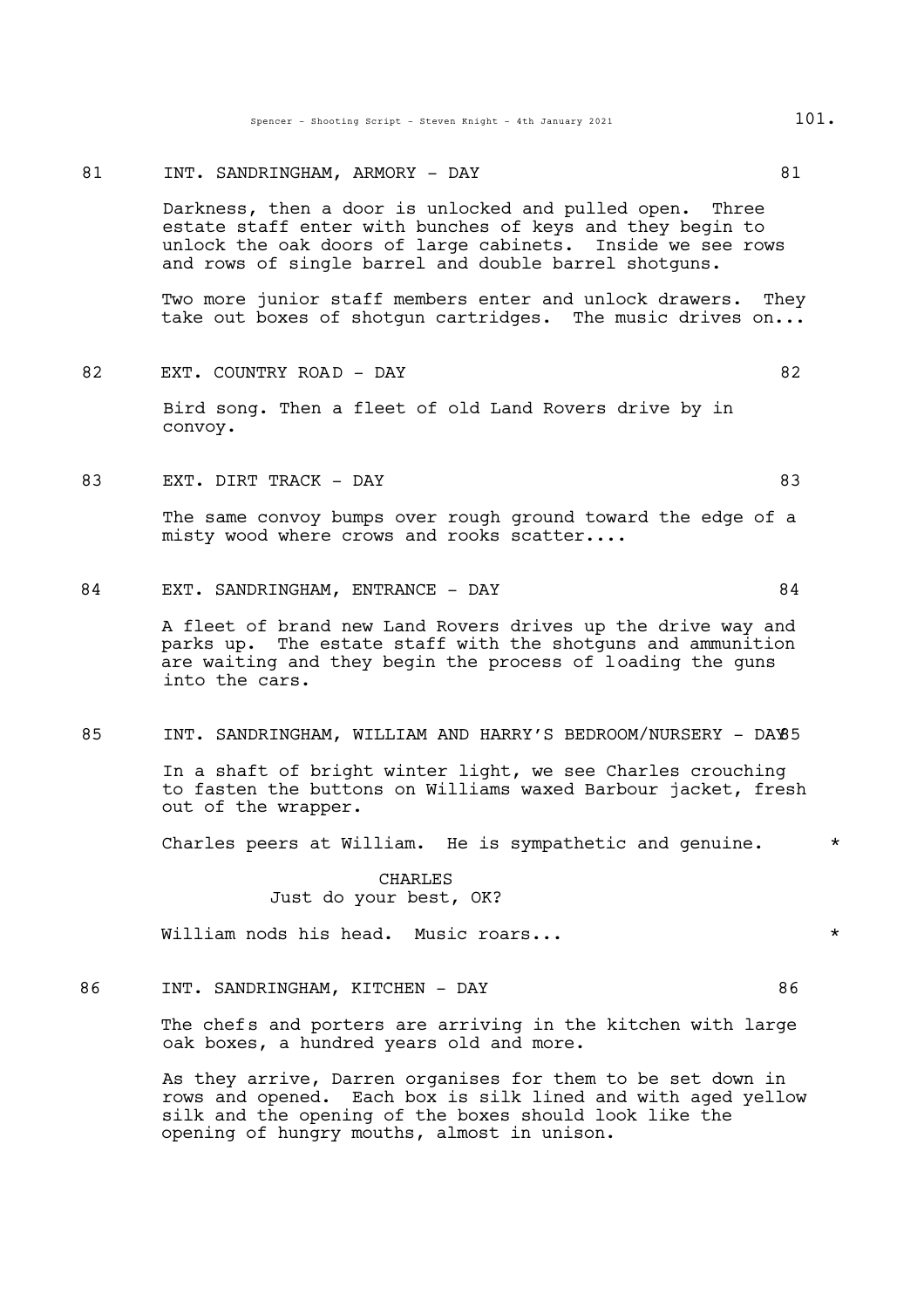The chefs then begin to carefully load the exquisite food into the boxes with Darren patrolling, hands behind his back.

> DARREN Eggs, dairy and cheese are friends. Meat and oil are enemies. Remember salt cellars lie down with spices in muslin bed sheets...

The bell on the wall rings loudly...

DARREN (CONT'D) Faster but with care.

87 EXT. SANDRINGHAM, ENTRANCE - DAY 87

From the side of the house, three dog handlers appear, with four dogs each on leashes. The dogs are Golden Retrievers and they are baying with excitement. A dark van pulls up from beyond the house and the dogs are loaded into the van.

Everything is done with military precision.

As they are loaded, a second van arrives. As it pulls up, the chefs and porters, overseen by Darren, begin to emerge from the side of the house carrying the oak boxes.

The chefs place the oak boxes into the back of the van. The placing is solemn and ritualized. The music turns it almost into a dance.

When the last box is placed, the Royal Family emerge from the house and go to their allocated cars.

We see Darren looking on, registering that Diana is not with them, glancing back at the house.

Major Gregory emerges from the house and checks his watch. He also silently acknowledges an absence. He looks to Charles inside the car. Charles nods once for them to depart anyway.

William looks down to hide his emotion.

Major Gregory nods an instruction to the lead driver and the drivers all get into their vehicles. Major Gregory, himself, gets into the last one.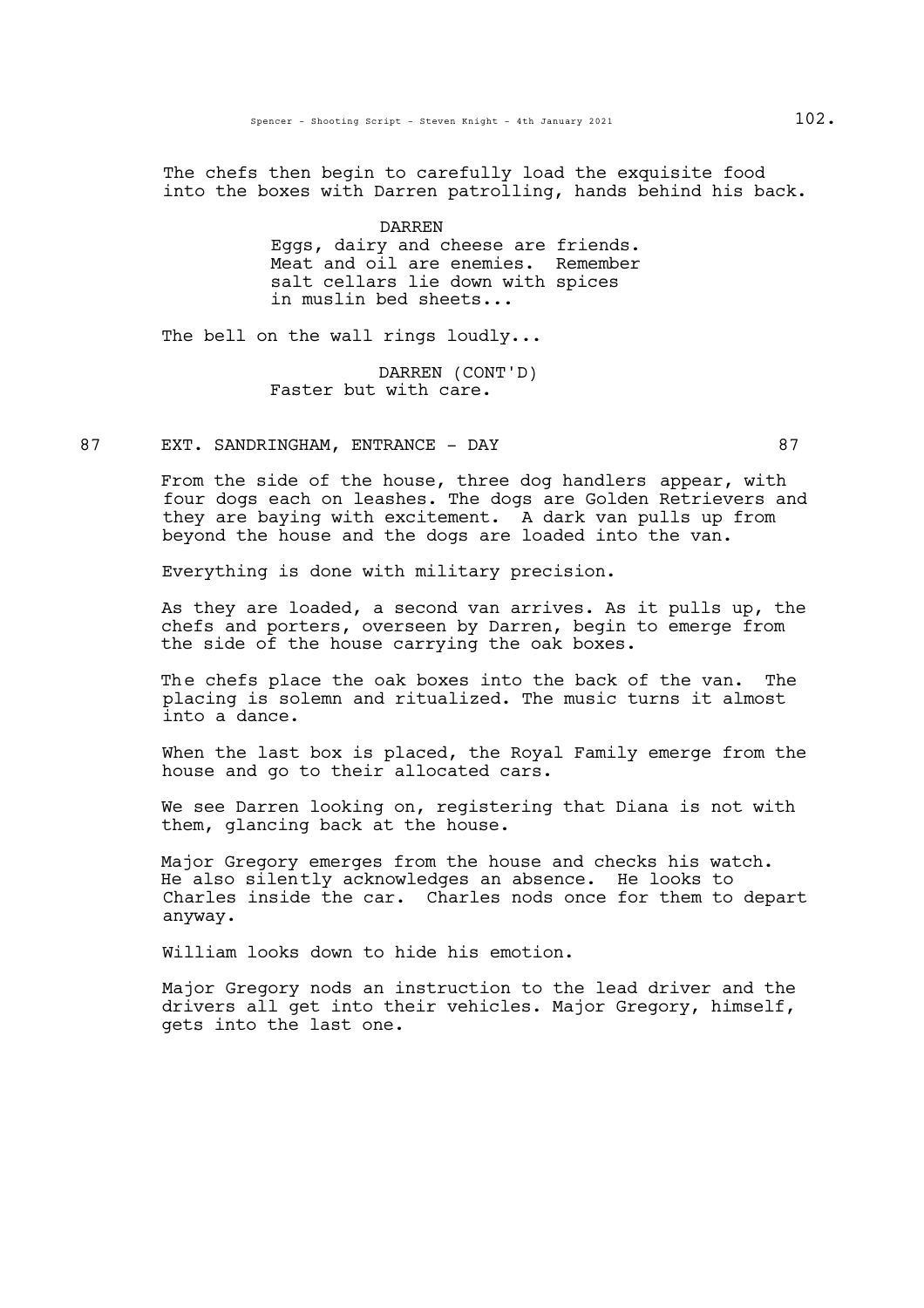#### 88 EXT. OPEN COUNTRY - DAY 88

The odd sight of a fleet of Land Rovers bumping across a meadow toward a dip in the landscape where a river flows beautifully. The vans follow. Crows circle, waiting for carrion.

In wide we see the convoy pull up in an organized line, bonnets facing toward the distant woods....

# 89 EXT. OPEN COUNTRY ON THE OTHER SIDE OF THE WOODS - DAY 89

The convoy of old Land Rovers drives across the open field and then parks up in ragged order. The men get out, three to a car. They are dressed in rough country clothes and, as they emerge, there is a festive atmosphere.

We should know that these men are the BEATERS, who drive the pheasants and other game birds onto the guns.

The men have thick Norfolk accents as they wish each other a Merry Christmas.

90 EXT. OPEN COUNTRY, ROYAL SIDE - DAY 90

On the other side of the woods, the family step out into the chilly morning air. We see William looking back across open country toward the scarecrow, which has its back turned to them...

#### 91 EXT. OPEN COUNTRY, OTHER SIDE - DAY 91

The men open their boots and pull out pikes and sticks and coloured flags on canes. Each car has a quartermaster who hands out the sticks....

# 92 EXT. OPEN COUNTRY, ROYAL SIDE - DAY 92

At the same time valets are unloading shotguns from the backs of the vehicles and handing them out to the loaders. Ammunition is allocated as if for battle... Meanwhile steaming hot tea is being poured into enamel mugs and handed to the women watching.  $\star$ 

# 93 EXT. OPEN COUNTRY, OTHER SIDE - DAY 93

The men here are now all armed with sticks and pikes and flags. The men begin to fan out and walks toward the stand of trees at the top of the hill.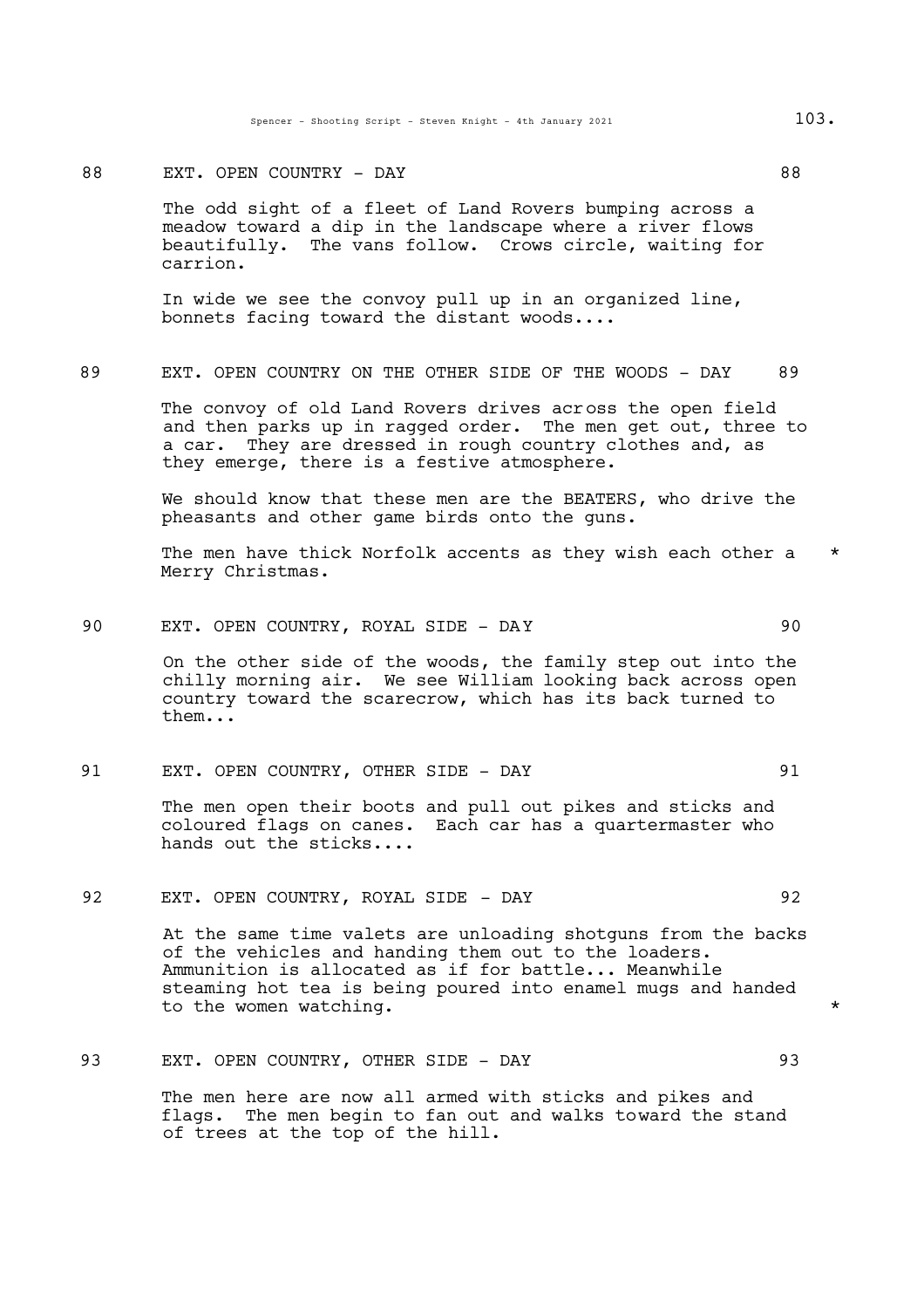94 EXT. OPEN COUNTRY, ROYAL SIDE - DAY 94

The men of the family and their Royal guests, are now all armed with shotguns - and Princess Anne, as the only woman among the shooters. They begin to form a line facing the woods. The van doors are opened and the dogs are brought out and held back by the handlers.

The baying of the dogs echoes across the valley.

# 95 EXT. OPEN COUNTRY, OTHER SIDE - DAY 95

The sound of dogs baying indicates that the shooters are ready. On a signal from a leader the men enter the woods and begin to thrash the undergrowth, yell and blow whistles.

96 EXT. SCARECROW FIELD – DAY 196 \*

Diana and Maggie pull up at the place where Diana met Darren \* at the opening. The scarecrow is nearby. Diana takes the  $*$ <br>heus from the ignition and offers them to Maggie keys from the ignition and offers them to Maggie. \*

We can clearly hear the baying of dogs, the whistles and  $*$  vells of the beaters. Diana seems more calm and controlled  $*$ yells of the beaters. Diana seems more calm and controlled \* than we have ever seen her.  $\star$ 

> DIANA Drive back to the house but don't give the keys to the valet. Park it in the servant car park and leave the keys in the glove compartment.

An anxious pause.

MAGGIE Why? What are you going to do?

A pause.

DIANA Take my place among the pheasants.

Maggie looks troubled.

MAGGIE No seriously....

Diana interrupts firmly...

- 
-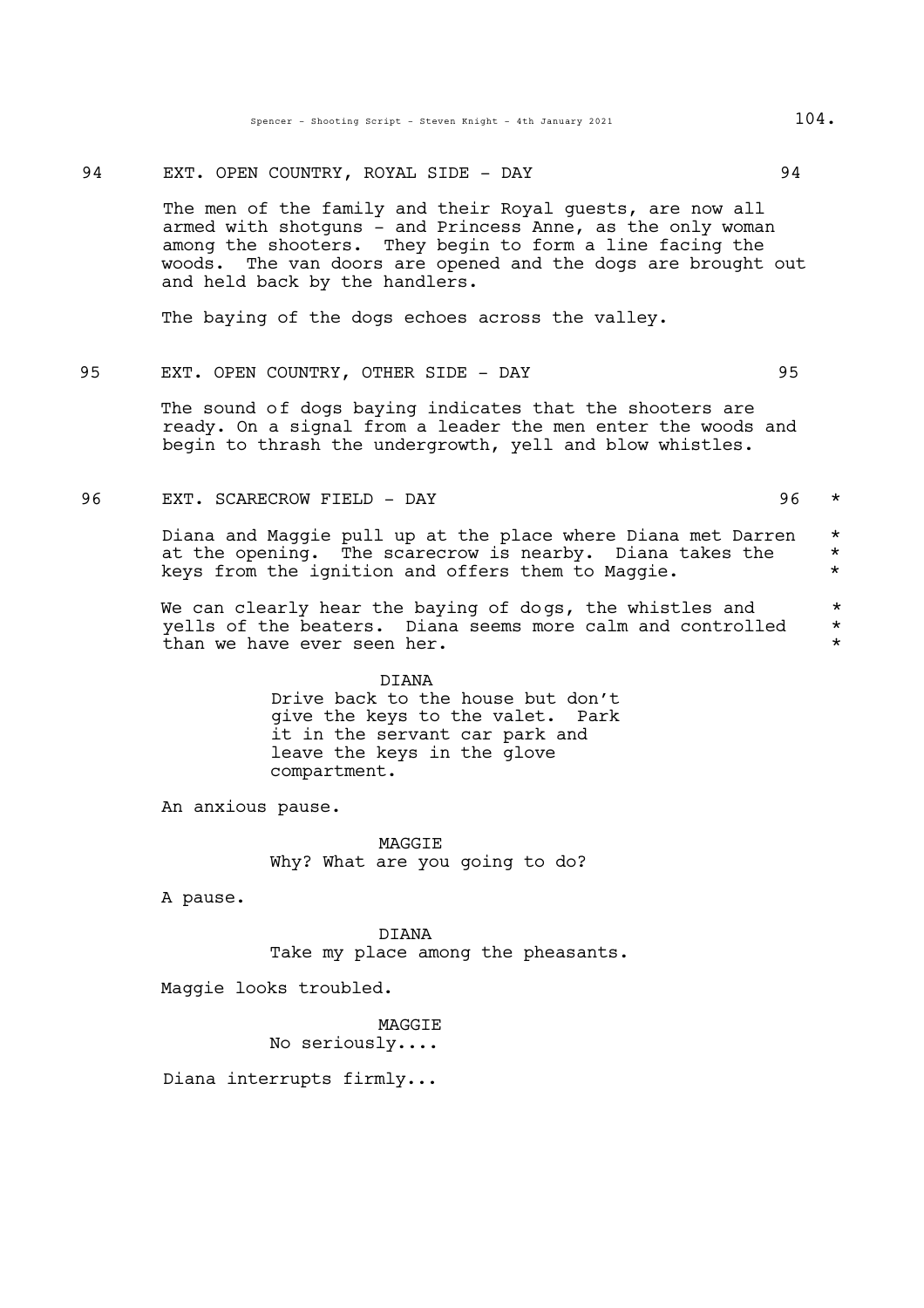#### DIANA

Seriously Maggie it's all just a bit of fun isn't it. Sex, men, women, wives, husbands, mistresses, deceit, succession. Currency, that's all we are. When you read it in a book, it's as if it was always going to happen anyway. What fucking choice do any of us have?

Maggie hears certainty and doesn't persist with her question. Diana takes her hand.

> DIANA (CONT'D) And thank you for loving me. It's very nice of you.

#### MAGGIE

'Nice'?

#### DIANA

I'm ordinary and simple and I like nice things that are actually very middle class and unfashionable. I like 'Phantom of the Opera' and 'Les Miserables' and I feel sorry for pheasants. There is no hope for me. And I bet if you asked the  $\qquad \qquad \ast$ pheasants 'do you want a nice quiet \* life in a cage being fed corn all day or would you prefer to be set  $*$ <br>free and fly and be shot at and  $*$ free and fly and be shot at and  $\star$ <br>take your chances in the wild  $\star$ take your chances in the wild \* world, they would choose to fly. I<br>
het they would So This isn't bet they would. So. This isn't \* about birds.

MAGGIE \* What isn't?

DIANA (NOT ANSWERING) \* It's about me.  $\star$ 

Diana opens the door...

# DIANA (CONT'D) I'll see you back in Kensington \* with a pheasant feather in my hat.  $*$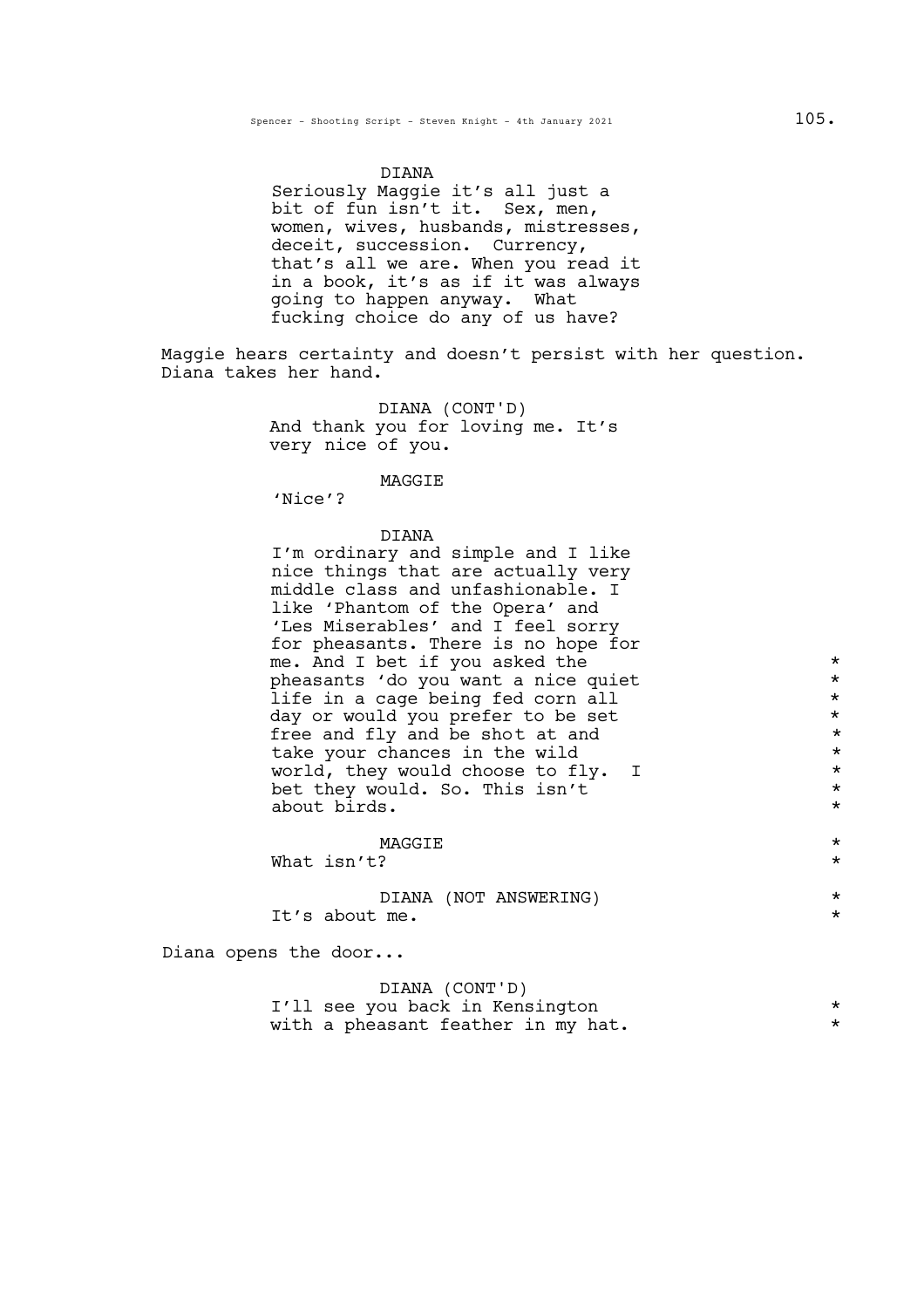# 97 EXT. OPEN COUNTRY, SHOOTING FIELD - DAY 97

We should see the scene in very wide. So wide we can see the beaters cars parked on one side of the woods and the Royal Land Rovers on the other.

(The fact that the woods divide the classes is a visual statement).

We hear the beaters whistles and yells and see the Royal shooters begin to load their guns almost in unison.

(We come close to see the loaded guns being snapped shut and aimed at the clouds. We see William being handed his loaded gun. He swallows hard.)

Then we are wide again as the first of the pheasants begin to flee from the woods and undergrowth. Pheasant flight is awkward and noisy and slow. The guns are about to take their toll.

The first shots explode and echo across the valley. Puffs of smoke appear from the barrels. For now the pheasants are out of range. More pheasants appear. But then...

Between the woods and the line of guns a figure appears in a dark jacket, directly below the line of fire. The figure marches with purpose and is holding the hand of a young boy. \* They are walking into the danger zone...

We come close to William as he reacts before we realise. He repeats with dread....

#### WILLIAM Oh God. Oh Mummy.

We come close to Diana as she marches under the flying pheasants. Harry is looking up and laughing. Diana has no \* expression, just a firm resolve. We now come close to Major Gregory who reacts. He quickly yells...

# MAJOR GREGORY Saboteur! Hold your fire!

The guns fall silent and are lowered. The dogs still are baying and straining at their leashes. A dry wind blows. The beaters have now made it through the woods and stand in a line facing the shooters.

Diana comes to a halt between the shooters and the beaters. Now even the dogs fall silent. Diana holds out her arms and stands like a scarecrow. After a moment she calls out.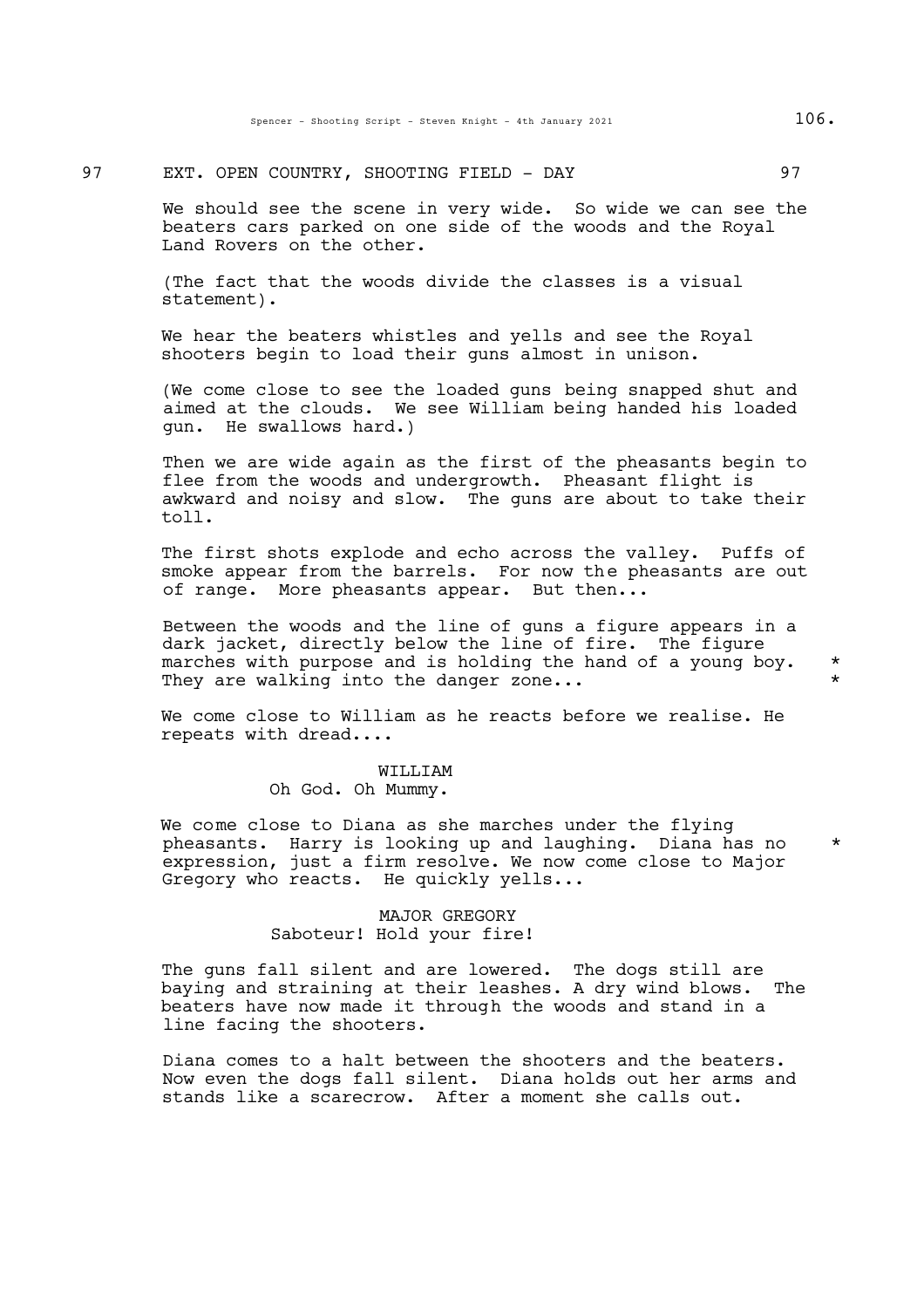#### DIANA

William! I want to take you home!

William reacts. He lowers his gun. Charles reacts with stone-faced horror at this embarrassment before the entire family.

> DIANA (CONT'D) I'm not moving from this place until William comes to me.

A pause. She smiles...

DIANA (CONT'D) You'll have to just shoot me.

Suddenly the royal shooters resemble a firing squad (and the image is deliberate). The wind blows and the dogs bark again.

Charles takes a moment. Pheasants fly directly through the line of guns with a clatter of feather and bone, their lives saved. Charles turns to William and, for the first time, we see an unexpressed sadness on his face. In just this moment we see a man crushed by his life.

He speaks words of kindness.

CHARLES Go. Try to help her. I never could.  $*$ 

William hesitates for a moment. There's a long silence and \* Charles looks deeply sorrowful. Gregory calls out...  $*$ 

> GREGORY \* Your Highness, should I... \*

Charles interrupts with a calm voice...  $\star$ 

CHARLES \* My son is going to join his mother.  $*$ Everyone hold your fire.

William thanks his father with a look. He hands his shotgun \* to one of the loaders, then walks, and then runs to Diana. He arrives at her and Diana grabs him and twirls him around.<br>Harry fires a pretend shotgun at the sky with a 'bang, bang!' \*

We see Charles peer at them. The others all stare ahead  $*$ impassively.

We go back to super wide to see Diana, William and Harry  $\quad \ \ *$ walking hand-in-hand off the field of battle between the guns and beaters.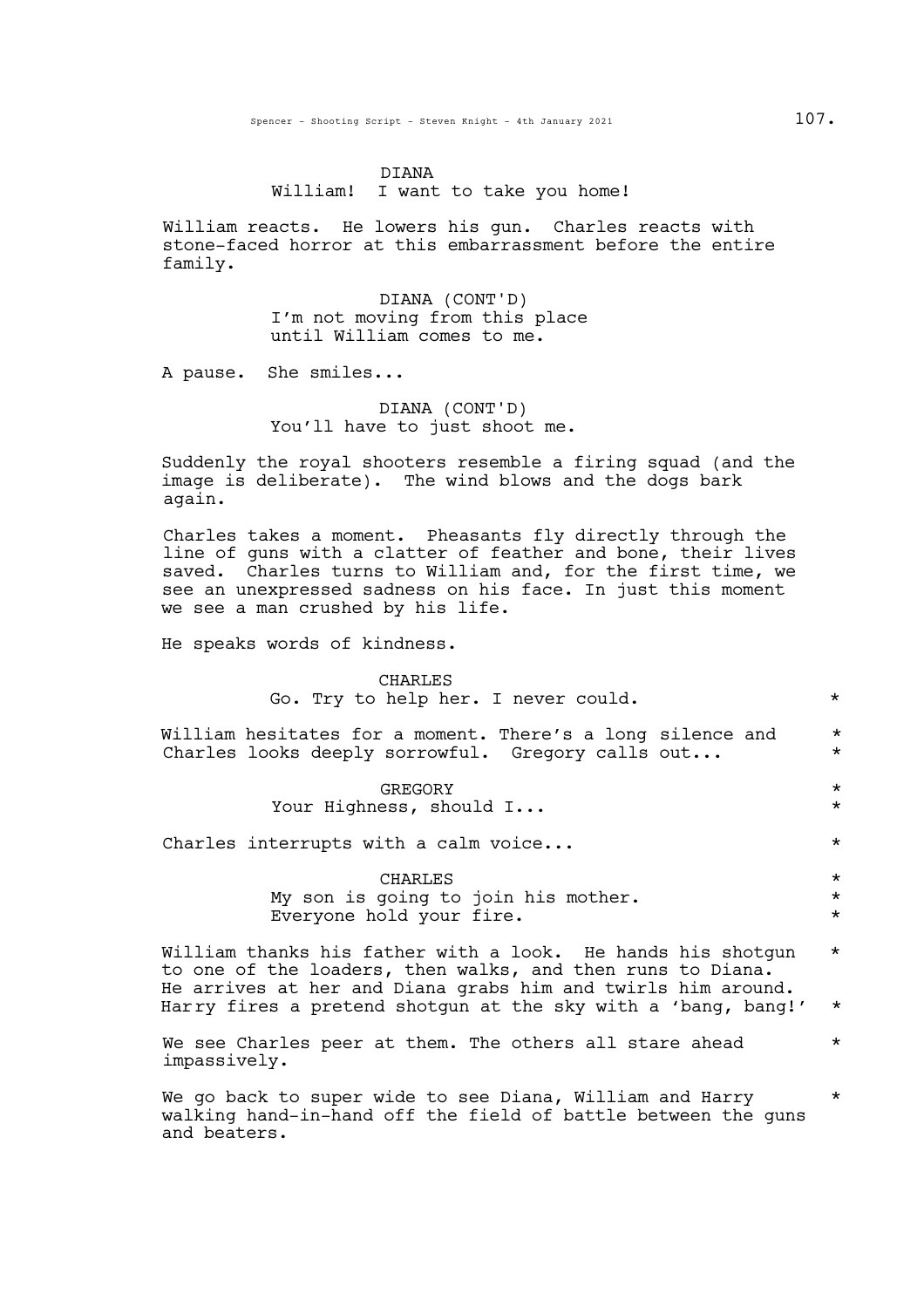## 98 INT. SANDRINGHAM, ENTRANCE HALL - DAY 98

Paul, the footman who first greeted Diana is holding the fort, reading a newspaper in the small office. He looks up as he hears footsteps.

Diana is hurrying toward the door with William and Harry. Paul stands to attention as Diana heads for the door. Then she stops and peers at the weighing machine.

She diverts and drags William and Harry toward it. Paul emerges from his office as Diana stands on the scales, then tugs William and Harry to stand on the scales with her.

The dial creaks and thuds to a heavy weight. Paul hovers and Diana calls out...

> DIANA There. Seventeen and a half stone. Look how much I enjoyed myself.

She steps off the scales and walks with the boys to the front door. Paul calls out...

> FOOTMAN PAUL. Ma'am, should I bring the car around...

Diana calls back...

DIANA Tell Major Gregory seventeen and a half stone. Write it down.

99 EXT. SANDRINGHAM, KITCHEN, STAFF ENTRANCE - DAY 99

Darren and the other chefs are smoking cigarettes, their hard work done for now. The servant car park is close by and visible.

As Darren smokes he sees people hurrying toward the car park. He reacts. From his POV we see Diana, William and Harry hurrying toward Diana's car. Darren reacts. He drops his cigarette and walks quickly to join her.

100 EXT. SANDRINGHAM, SERVANT CAR PARK - DAY 100

Diana is bright as she hurries the children along. Harry has his dinosaur toy in his hands. Darren arrives at a trot. \*

> DARREN Are you leaving?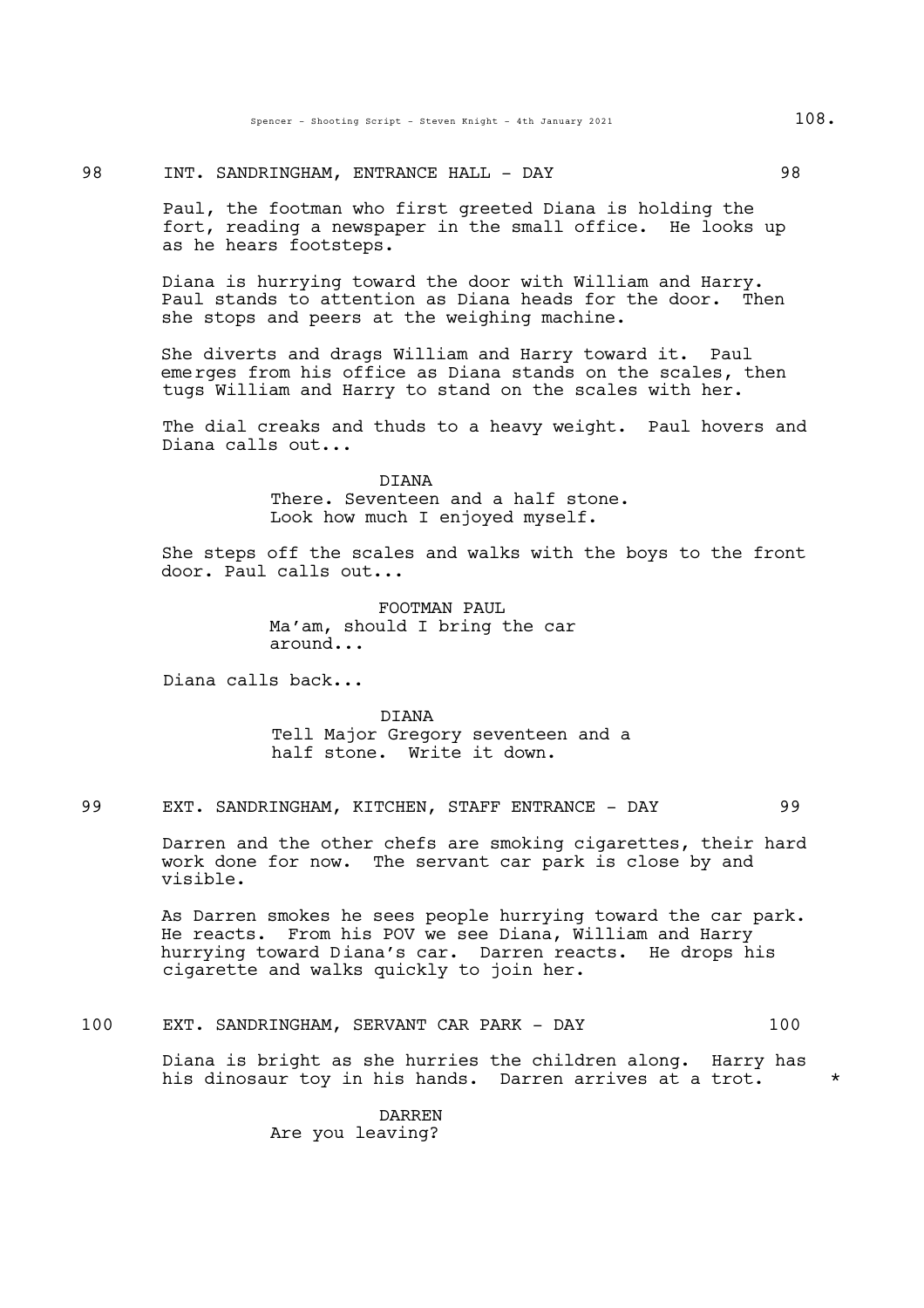DIANA Yes. Isn't it terrible.

DARREN Do you want us to make you up some food? We have lots left over...

Diana smiles.

DIANA

No. I've promised them a real treat. Something they actually want.

Darren reacts.

DARREN Do you know where you're going? I mean do you have a map?

DIANA No. I will just keep driving until I find one.

## DARREN

Find one what?

Diana doesn't reply. She walks on and reaches her car and opens the door. She calls back to Darren.

DIANA

I missed your soufflé. It would only have been wasted on me anyway.

101 EXT. SANDRINGHAM, SERVANT CAR PARK/INT. CAR - DAY 101

Diana gets the boys into the back seats and helps them with their seat belts. As she does, we hear the sound of shotguns firing, lots of them and often.

Diana goes to the driver's seat and opens the glove compartment. Inside she finds car keys and a note. She opens it up and reads...

*'It's not just me who loves you'.*

Diana smiles, folds the note, and fires the engine. Music begins...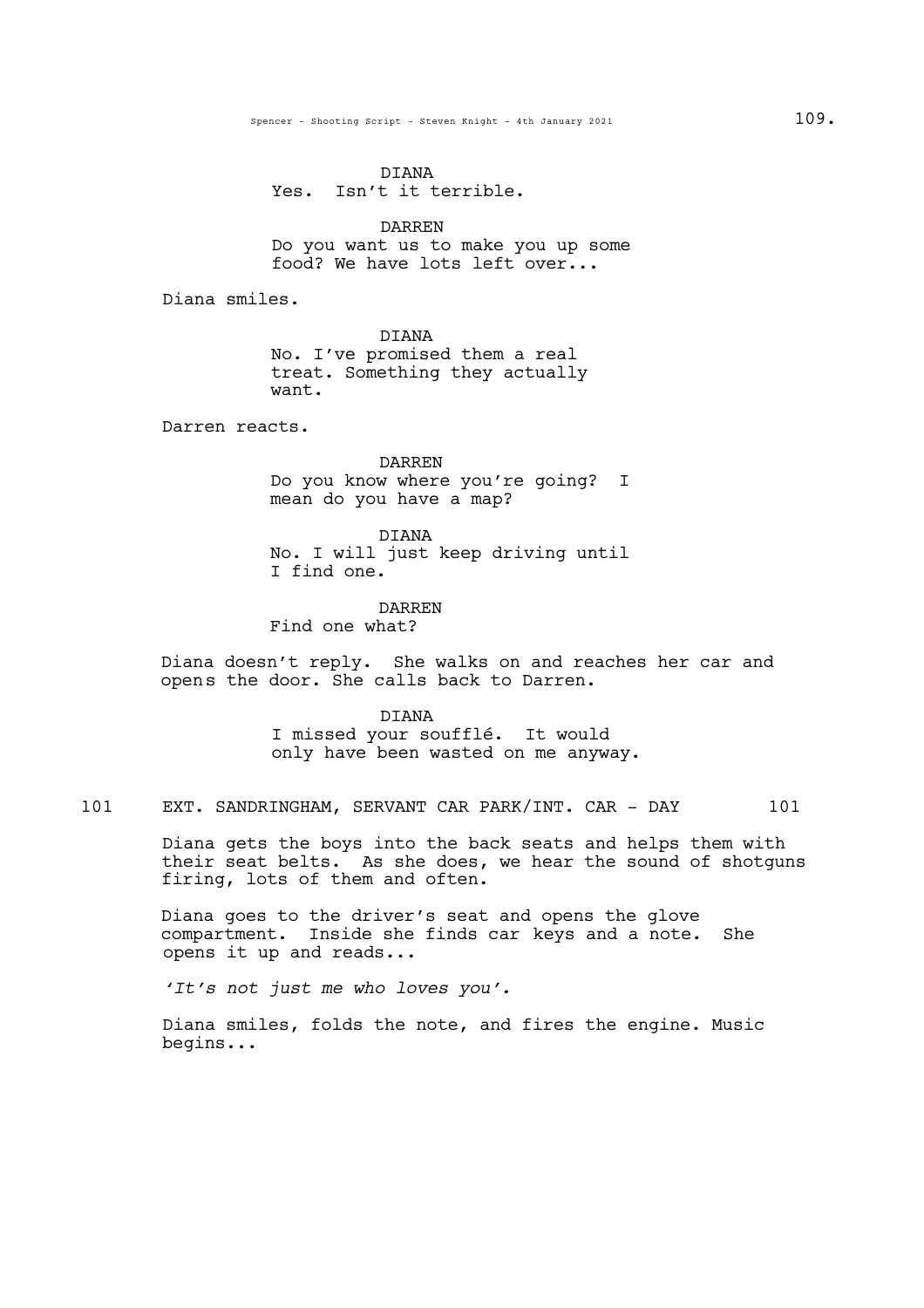#### 102 EXT. COUNTRY LANE - DAY 102

Diana drives with the kids in the back and glances in the rear view mirror to see the scarecrow in the field. We can hear shotguns blazing...

### 103 EXT. COUNTRY TOWN ROAD - DAY 103

Diana's car is lost among the ordinary traffic as she drives, just another mother with children. We hear William call out and Diana answer in OOV without moving inside the car....

> WILLIAM (OOV) Mummy, why don't you just ask someone?

DIANA (OOV) If I stop and ask someone they will tell the newspapers and it'll become this big stupid thing.

She looks down a turn off as she drives by. She swerves and misses a turn and brakes and reverses.

> DIANA (OOV) (CONT'D) There should be one down there.

> > WILLIAM (OOV)

How do you know?

DIANA (OOV) I can just tell....

# 104 EXT. TRAFFIC, ROUNDABOUT - DAY 104 \*

Diana's car is among traffic, driving around a small by-pass roundabout. Suddenly, inside the car, we see William put his face to the window..

> WILLIAM Mummy! *There's* one!

Diana brakes sharply.

## 105 EXT. LONDON, KENTUCKY FRIED CHICKEN - DAY 105 \*

We see the drive thru Kentucky Fried Chicken doing a brisk  $*$ trade on this Boxing Day lunch time with cars queuing and moving through the system. We come close as Diana's car arrives at the speaker. Diana is wearing her dark glasses. \*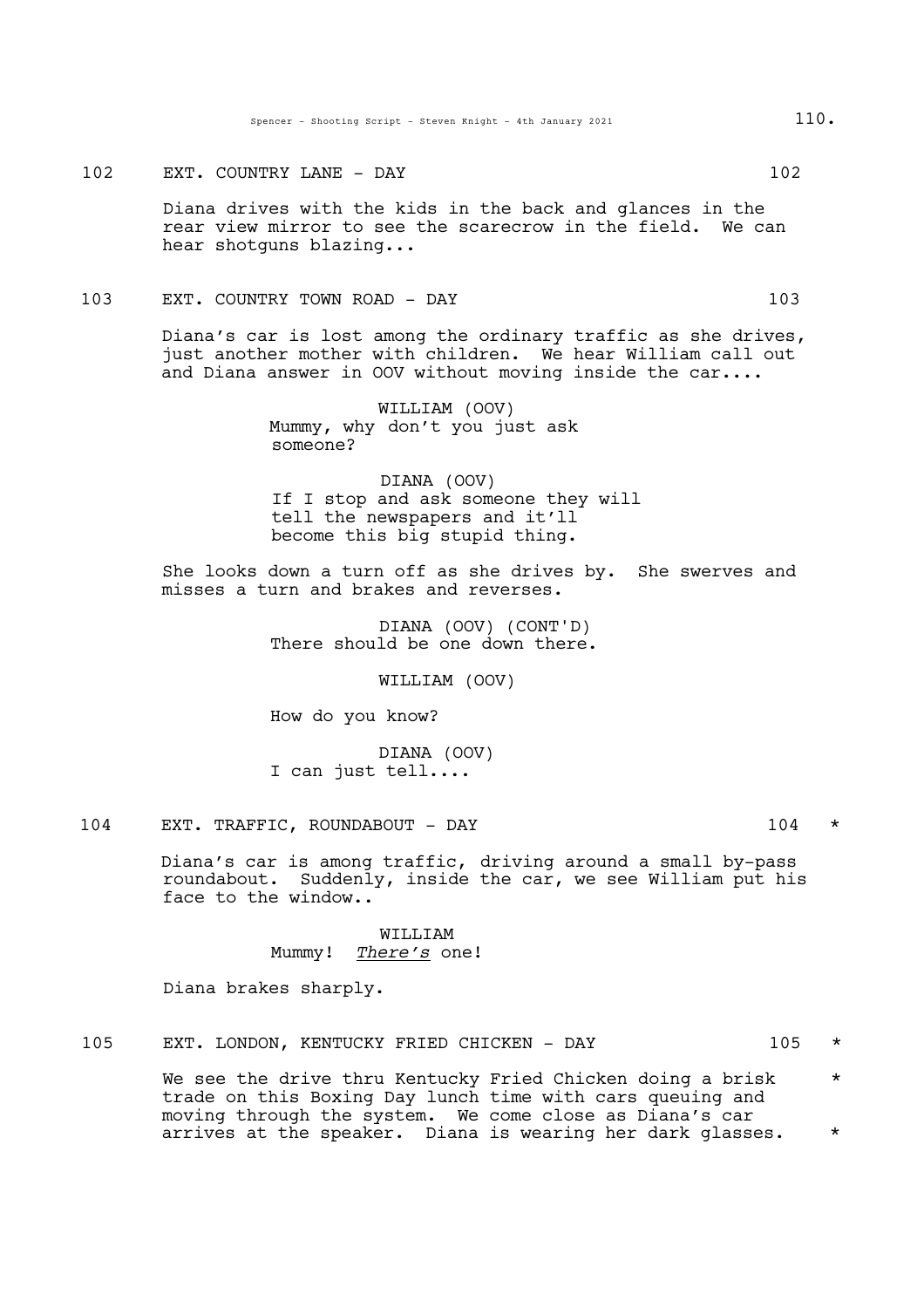SPEAKER (OOV) Can I take your order. WILLIAM Mummy, do you have money? **DIANA** Shit. WILLIAM I have money. DIANA Good. OK. Three times chicken, two  $*$ times fries, three Coca Colas. No, two coca colas and one orange juice. Please. SPEAKER (OOV) If you change it to our bargain  $*$ <br>bucket you got a Christmas gift  $*$ bucket you get a Christmas gift.

DIANA Good. Yes. OK.  $\star$ 

SPEAKER And what name is it?

DIANA Spencer. The name is Spencer.

The music drives on...

106 INT. SANDRINGHAM, CORRIDOR, GROUND FLOOR / SALON - DAY 106

...We join Charles as he walks grimly down the corridor all alone. Ahead the footman is waiting and he opens the doors of the drawing room.

We walk with him as he approaches the open door. We glimpse the elders of the Royal family gathered inside, waiting. Charles hesitates and prepares for an ordeal. At last he enters and the doors are closed.

Along with the eavesdropping footman, we hear Charles through the door...

> CHARLES (OOV) I have decided the time has come to make a decision....

 $107$  OMITTED  $107$  \*